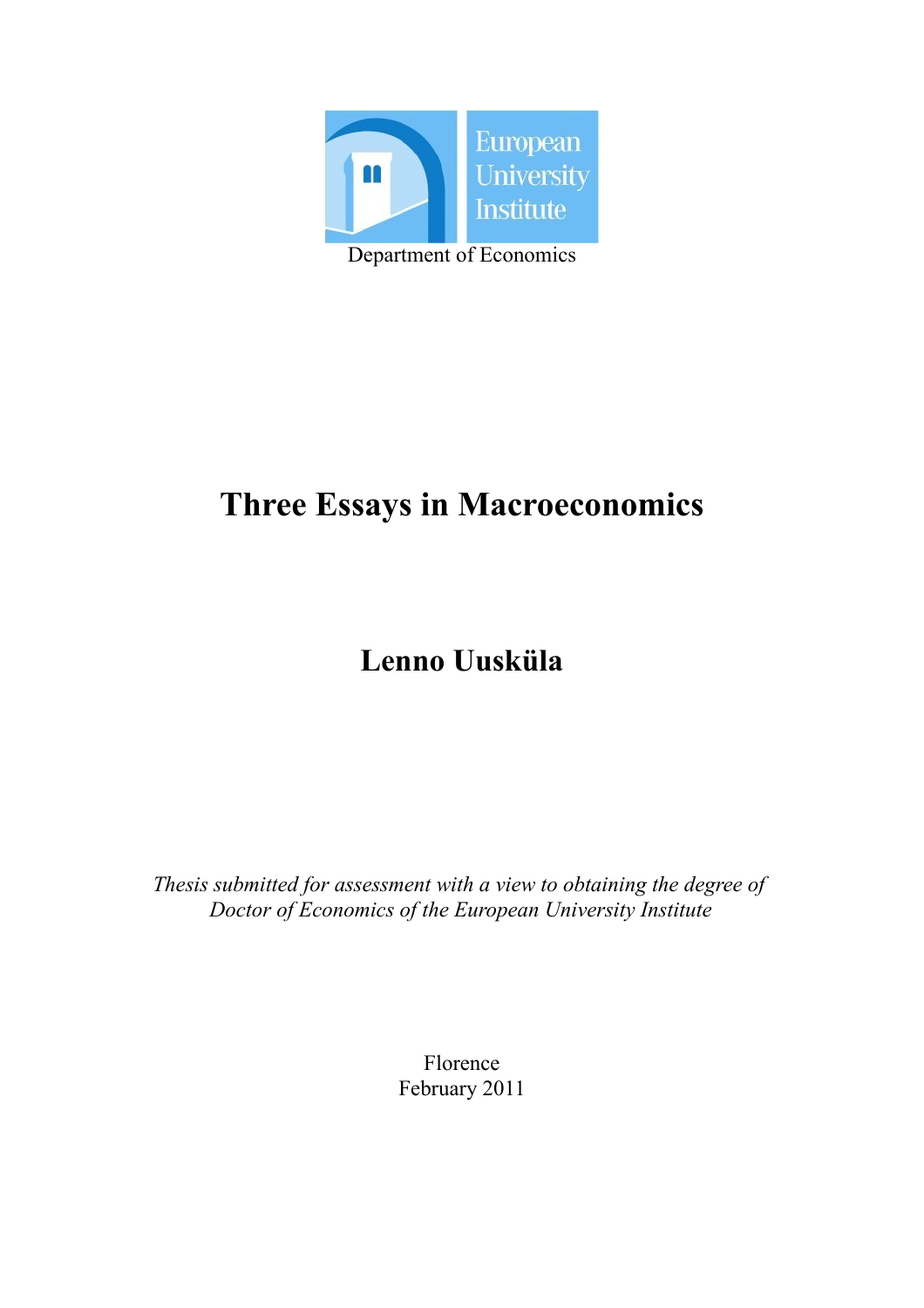## EUROPEAN UNIVERSITY INSTITUTE **Department of Economics**

# **Three Essays in Macroeconomics**

# **Lenno Uusküla**

Thesis submitted for assessment with a view to obtaining the degree of Doctor of Economics of the European University Institute

#### **Jury Members:**

Prof. Morten Ravn, University College London, Supervisor Prof. Giancarlo Corsetti, EUI and University of Cambridge Prof. Fabio Canova, Universitat Pompeu Fabra Dr. Luca Dedola, European Central Bank

© 2011, Lenno Uusküla No part of this thesis may be copied, reproduced or transmitted without prior permission of the author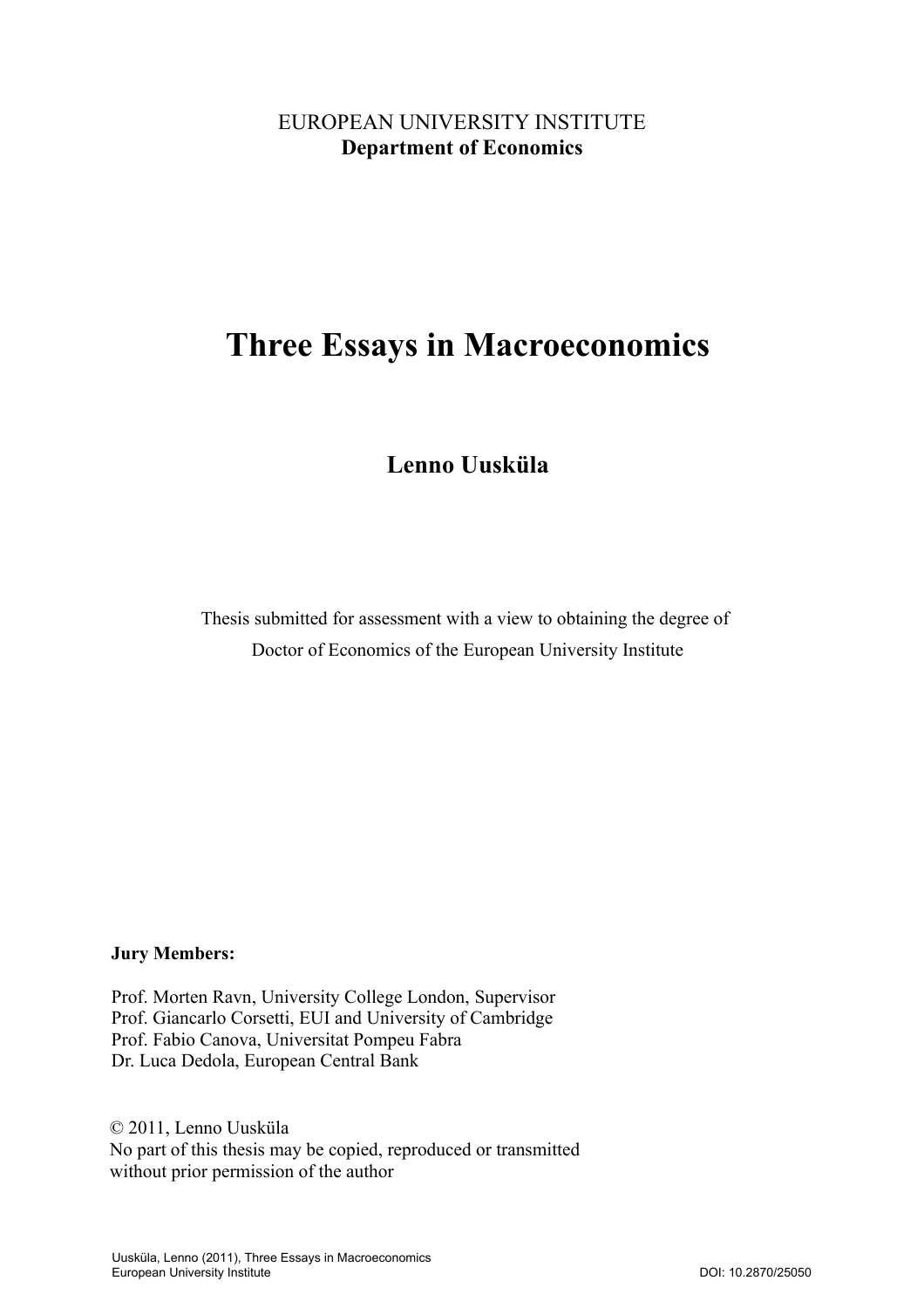## **Dedication**

**To my wife Mari and daughter Karolina**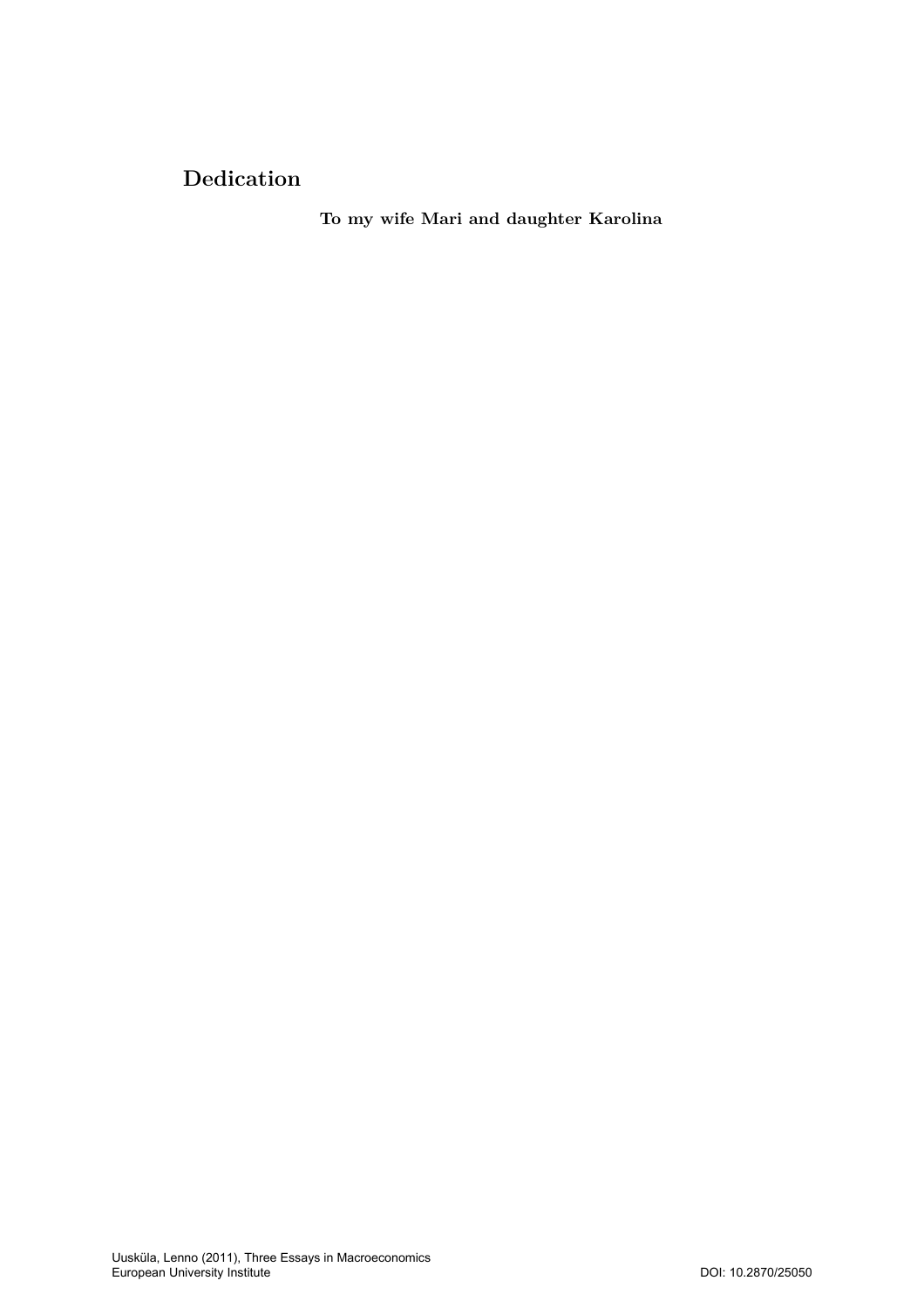## **Acknowledgements**

I was very lucky to have Morten O. Ravn and Giancarlo Corsetti as supervisors. Morten O. Ravn was very patiently pushing me to write better papers. Giancarlo Corsetti was always cheerful and encouraging even at the times when models were not working.

The years in Florence would have been very lonely without many good friends. Mark Le Quement and Markus Kitzmüller helped to survive the first year and made the rest a pure pleasure. We spent together long evenings in VSP but happily not only in VSP. With the support of many more friends I found the strength not only to fight through, but also enjoy the study process. I hope that the future will make our friendship only stronger. I want to thank Jessica Spataro and Lucia Vigna for all the paperwork and Thomas Bourke for the help in getting firm turnover data.

Last but not least I grateful to my wife Mari who agreed to take the adventure in Florence and Karolina who has kept up the good mood during the last few months.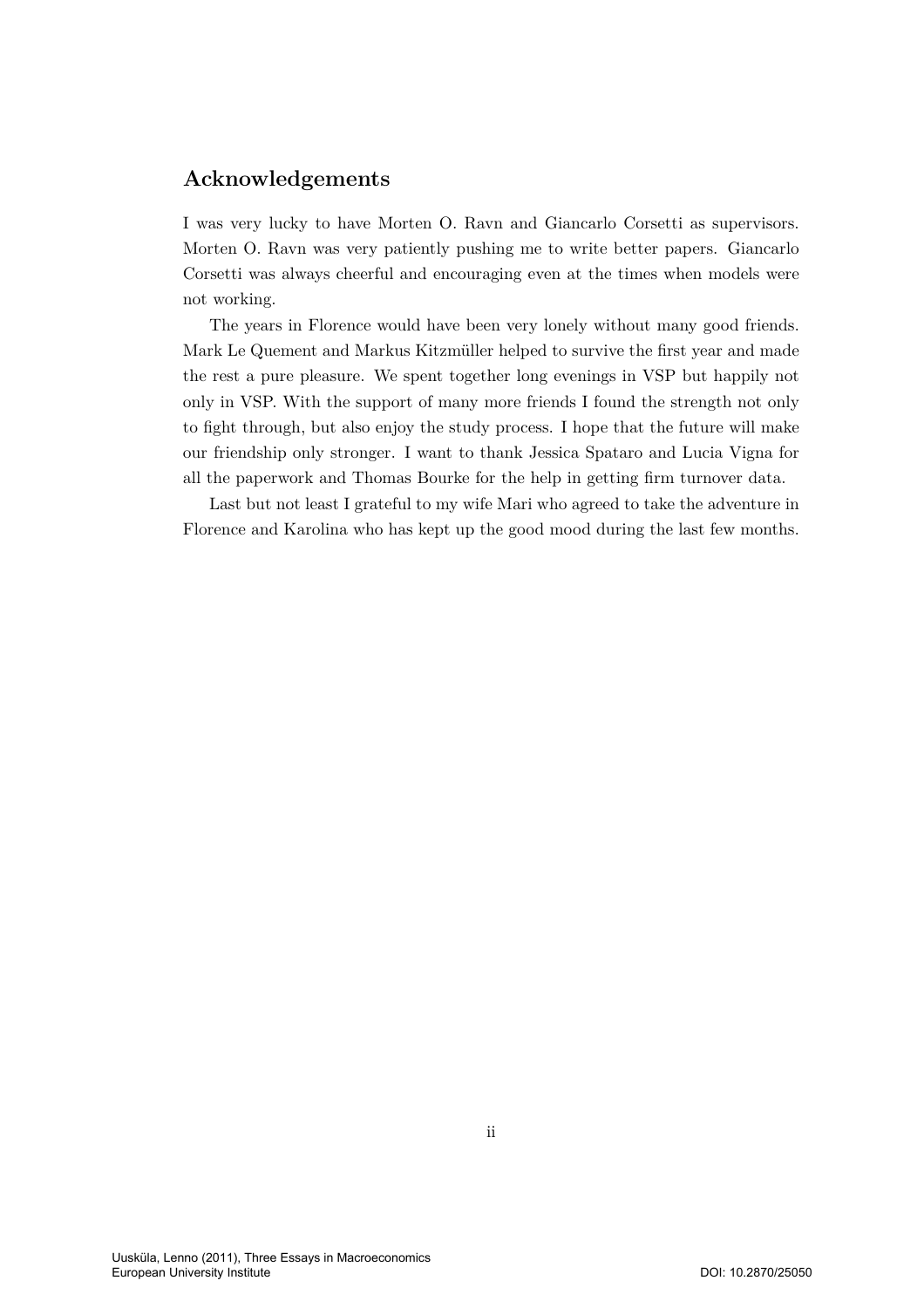# **Contents**

| I  |     | Introduction |                                                                          | V                |
|----|-----|--------------|--------------------------------------------------------------------------|------------------|
| II |     | Chapters     |                                                                          | $\mathbf{1}$     |
| 1  |     |              | <b>Monetary Transmission and Firm Turnover</b>                           | $\overline{2}$   |
|    | 1.1 |              |                                                                          | $\boldsymbol{3}$ |
|    | 1.2 |              | Empirical methodology                                                    | $\overline{5}$   |
|    | 1.3 |              |                                                                          | 9                |
|    | 1.4 |              |                                                                          | 10               |
|    | 1.5 |              |                                                                          | 11               |
|    | 1.6 |              |                                                                          | 13               |
|    |     | 1.6.1        |                                                                          | 13               |
|    |     | 1.6.2        | Final goods firm $\dots \dots \dots \dots \dots \dots \dots \dots \dots$ | 14               |
|    |     | 1.6.3        |                                                                          | 15               |
|    |     | 1.6.4        |                                                                          | 16               |
|    |     | 1.6.5        |                                                                          | $16\,$           |
|    |     | 1.6.6        | Market clearing conditions and the equilibrium                           | 16               |
|    | 1.7 |              |                                                                          | 17               |
|    |     | 1.7.1        |                                                                          | 17               |
|    |     | 1.7.2        |                                                                          | 18               |
|    |     | 1.7.3        |                                                                          | 18               |
|    |     | 1.7.4        |                                                                          | 20               |
|    |     | 1.7.5        |                                                                          | 20               |
|    | 1.8 |              | Calibration and results of the two models                                | 20               |
|    | 1.9 |              |                                                                          | 22               |
|    |     |              |                                                                          | 23               |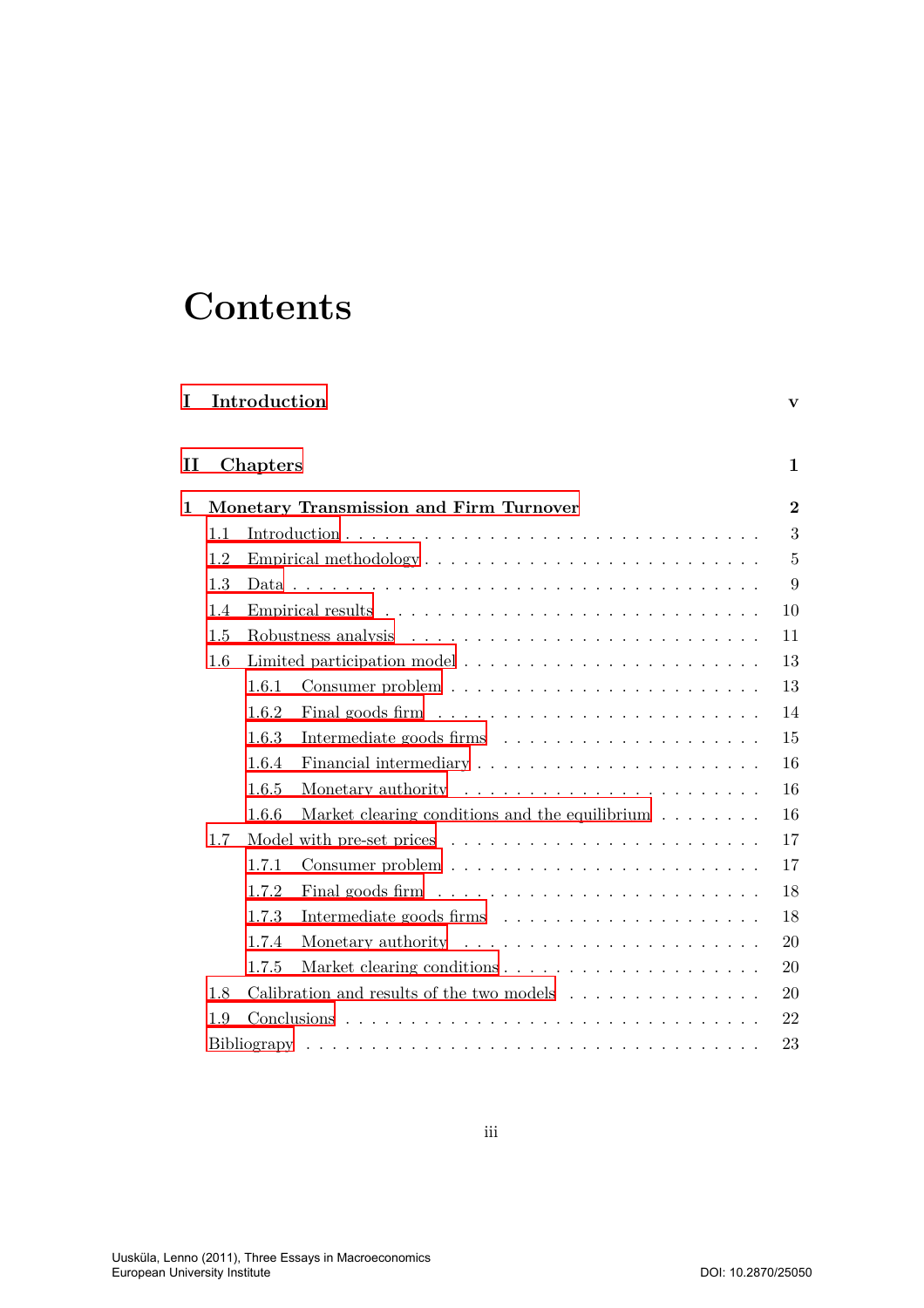| $\bf{2}$ |     | Deep Habits and the Dynamic Effects of Monetary Policy Shocks   | 37 |
|----------|-----|-----------------------------------------------------------------|----|
|          | 2.1 |                                                                 | 38 |
|          | 2.2 | The Model                                                       | 41 |
|          |     | 2.2.1                                                           | 42 |
|          |     | 2.2.2                                                           | 45 |
|          |     | 2.2.3                                                           | 48 |
|          |     | 2.2.4                                                           | 48 |
|          |     | 2.2.5                                                           | 48 |
|          | 2.3 | Estimation                                                      | 50 |
|          |     | 2.3.1<br>SVAR Estimates of the Impact of Monetary Policy Shocks | 50 |
|          |     | Estimation of the Structural Parameters<br>2.3.2                | 52 |
|          | 2.4 |                                                                 | 55 |
|          |     | 2.4.1                                                           | 58 |
|          |     | 2.4.2                                                           | 59 |
|          | 2.5 |                                                                 | 60 |
|          |     |                                                                 | 61 |
| 3        |     | Firm Turnover, Financial Friction and Inflation                 | 77 |
|          | 3.1 |                                                                 | 77 |
|          | 3.2 |                                                                 | 79 |
|          |     | 3.2.1                                                           | 80 |
|          |     | 3.2.2                                                           | 81 |
|          |     | 3.2.3                                                           | 82 |
|          |     | 3.2.4                                                           | 85 |
|          |     | 3.2.5<br>The Government and the Central Bank                    | 85 |
|          |     | 3.2.6<br>Aggregation and market clearing                        | 85 |
|          |     | 3.2.7                                                           | 86 |
|          | 3.3 | Data, Estimation and Priors                                     | 86 |
|          | 3.4 |                                                                 | 88 |
|          | 3.5 |                                                                 | 93 |
|          |     |                                                                 | 95 |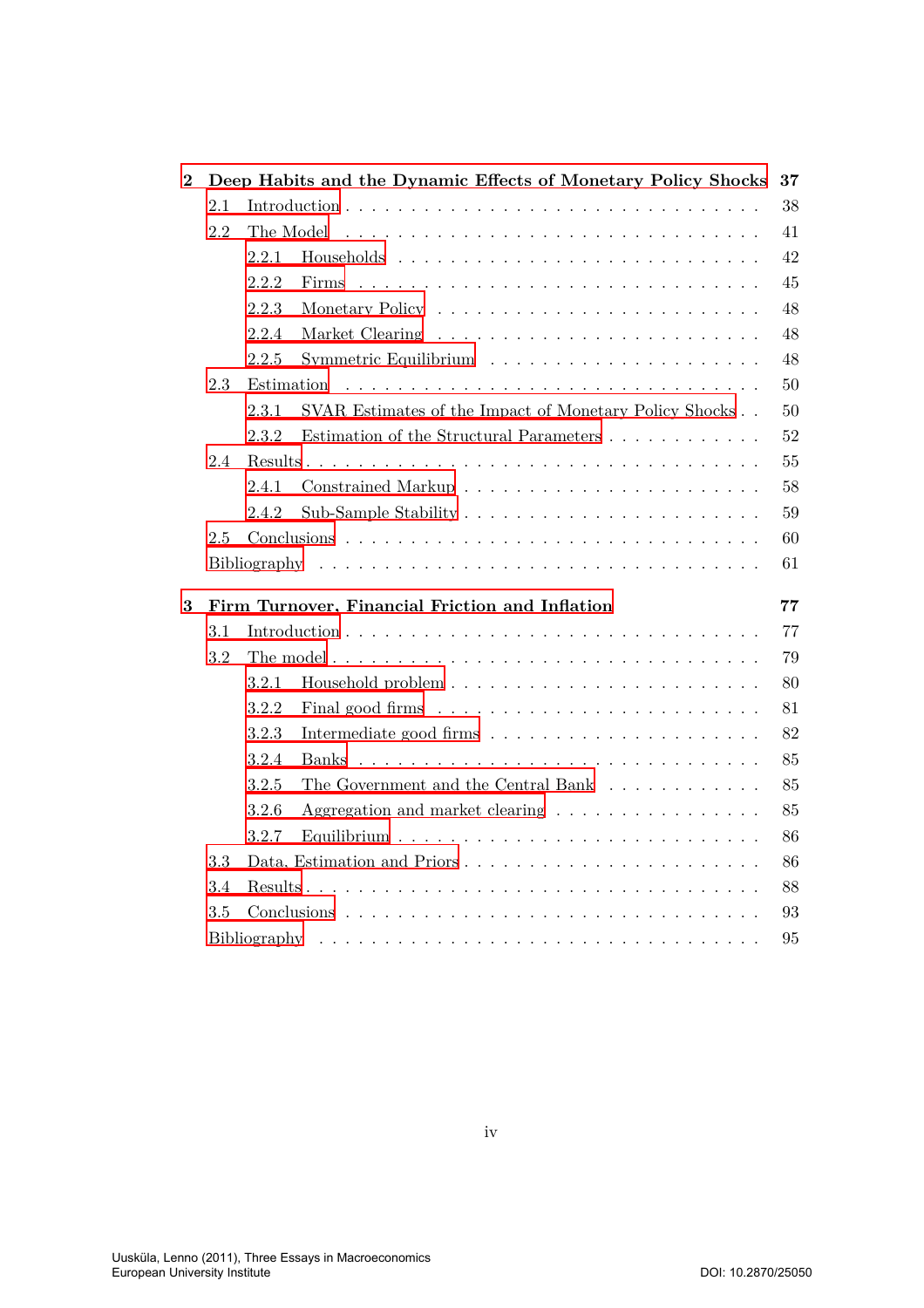# **Part I**

# <span id="page-6-0"></span>**Introduction**

v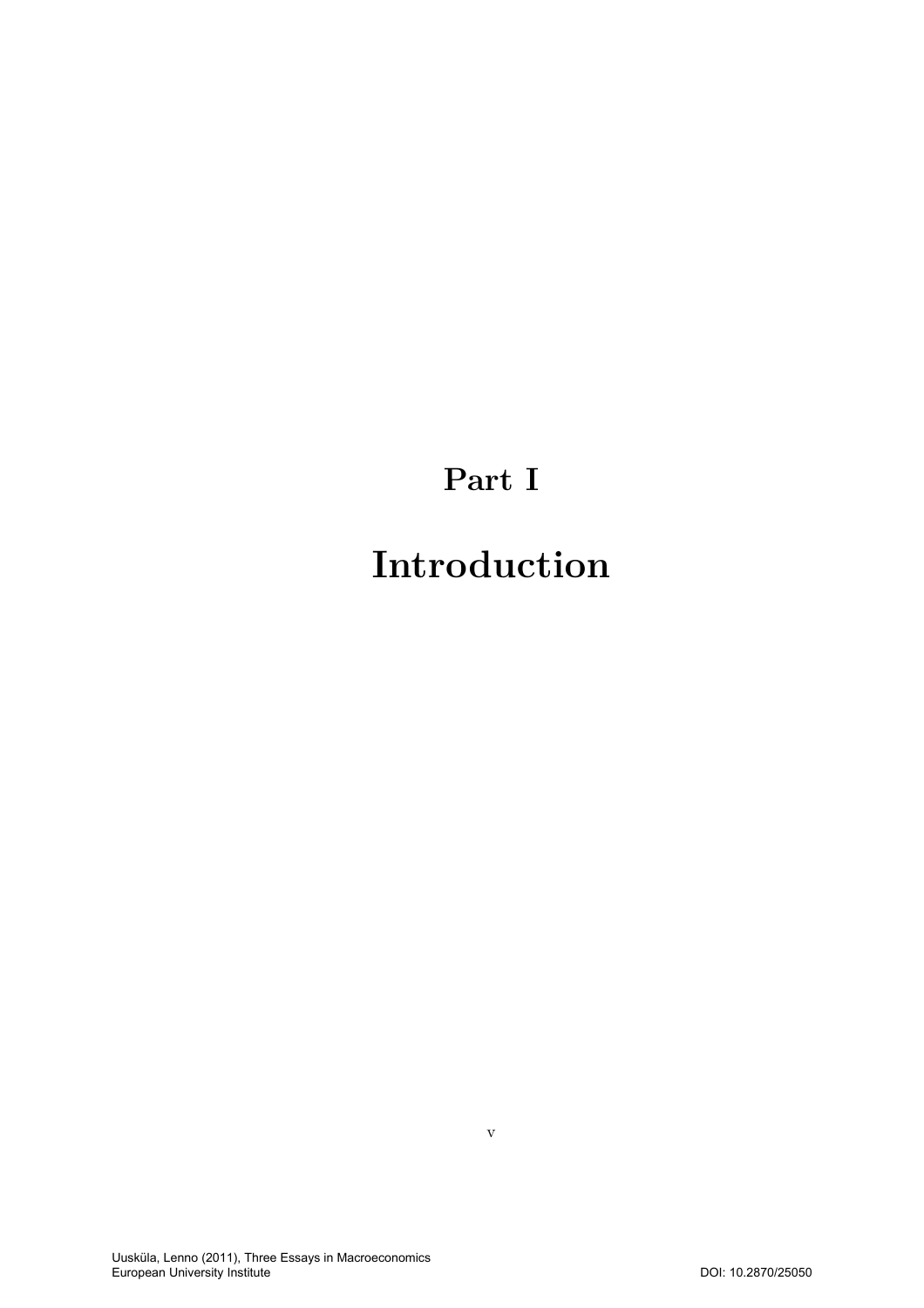### **Introduction**

Does the number of firms increase or decrease after a contrationary monetary shock? Do the predictions of a standard sticky price model match with the empirical evidence? How can we explain persistent and hump shaped effects of monetary policy? What explains inflation? These are the central questions in the thesis. Three papers have strong overlaps, but contain also major differences. The common element in the papers is a modified New Keynesian Phillips curve, but that was never an objective on its own. The macroeconomic models of the first and third chapter are similar as they include a financial friction and the number of firms dynamics. Second is based instead on a deep habits mechanism that changes the pricing behavior of firms. In terms of econometric method, the first two chapters are alike as they help to understand monetary shocks based on structural VAR evidence. Third paper explains inflation using full likelihood Bayesian estimation of a DSGE model.

In the first chapter I show that based on structural VAR evidence for the postwar U.S. economy, a contractionary monetary shock leads to a drop in the creation of new firms and increase in the number of failures. In the theoretical part of the paper I show that financial friction is important in understanding the firm creation and destruction for monetary shocks. The requirement of working capital in production helps to generate a decrease in the number of firms for a negative monetary shock. However a standard sticky price model predicts that the number of firms increases after a negative monetary shock. When firms do not adjust their prices immediately aggregate demand falls. This also lower labor demand. But when wages are low, it is cheap to create new firms. Therefore sticky prices cannot be the only and most important mechanism for monetary transmission.

Second chapter, written together with Morten O. Ravn, Stephanie Schmitt-Grohė and Martín Uribe introduces deep habits in a standard sticky price and sticky wage monetary model and demonstrates how the inclusion can explains two features of the monetary effect that are usually called puzzles in the literature. First the deep habits leads to a persistent decline in prices after a monetary shock. Second, the deep habits mechanism can reproduce the price puzzle often found in the papers - inflation tends to increase rather than decrease after a contractionary monetary shock. The deep habits work through two channels. First, intratemporally the prices increase after a contractionary shock because the elastic part of consumption has decreased compared to the non-elastic component, so that the optimal mark-up increases. Second, given the expected decline in consumption firms do not have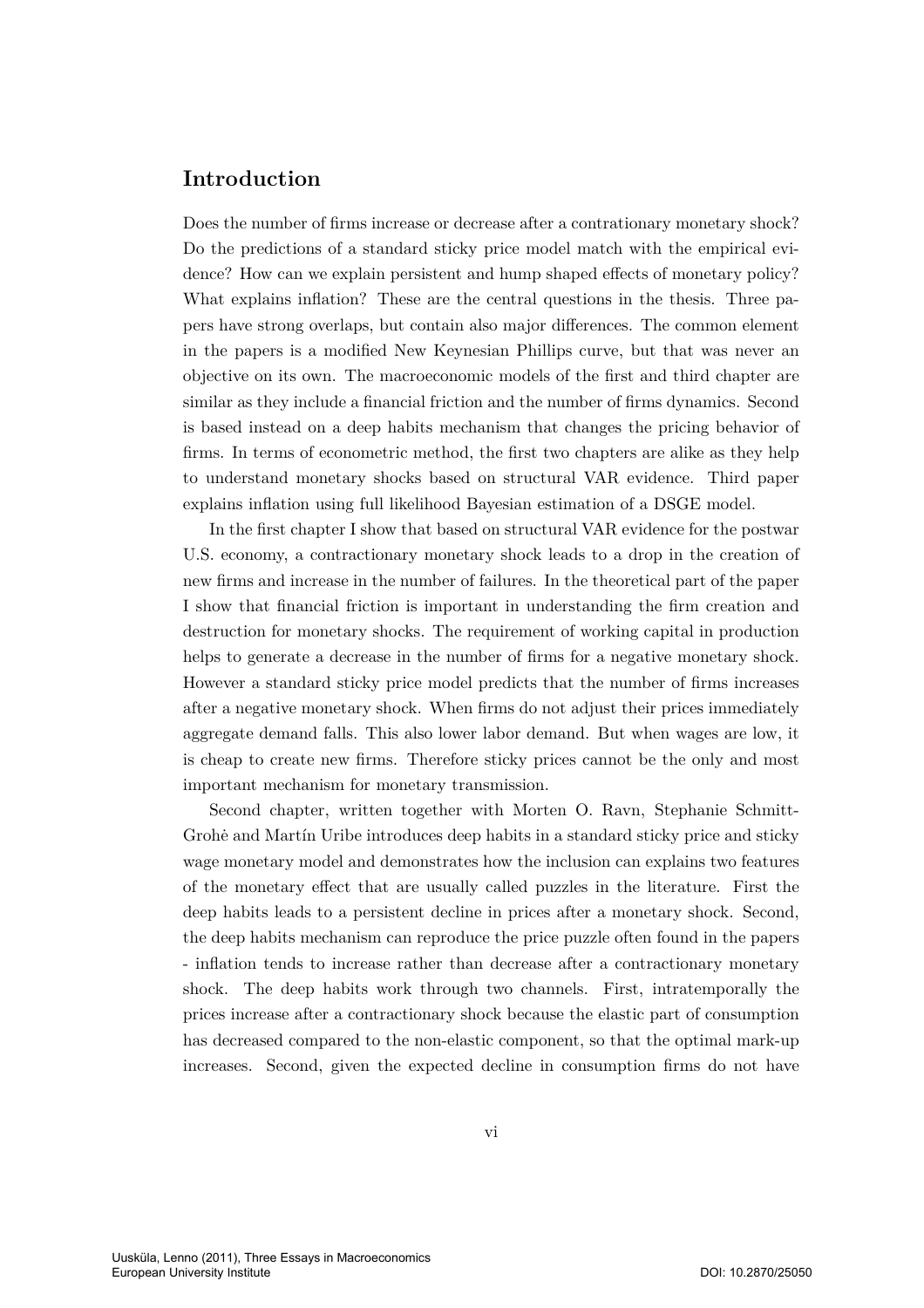incentives to invest into demand, so that prices increase even further. The model impulse responses are matched with a monetary VAR evidence for the postwar U.S. economy.

In the third chapter I ask the question what explains inflation dynamics over the business cycle. I augment a medium scale New Keynesian DSGE model with two features. First, I allow the number of firms to vary over the business cycle. Second, firms need to borrow part of their wage bill in advance. Financial frictions and firm dynamics enter both the New Keynesian Phillips curve and uncouple marginal cost from the inflation rate. I show that the shocks to the cost of creating firms are important in explaining inflation dynamics. A drop in the entry costs leads to increase in inflation as many firms are created and costs are high. Inflation decreases only gradually as the number of firms in the economy increases. I find evidence that also shocks to the technology are important in generating volatility in inflation. Financial friction does not play a crucial role in explaining inflation. The results are obtained using full likelihood Bayesian estimation of a DSGE model for the U.S. economy.

vii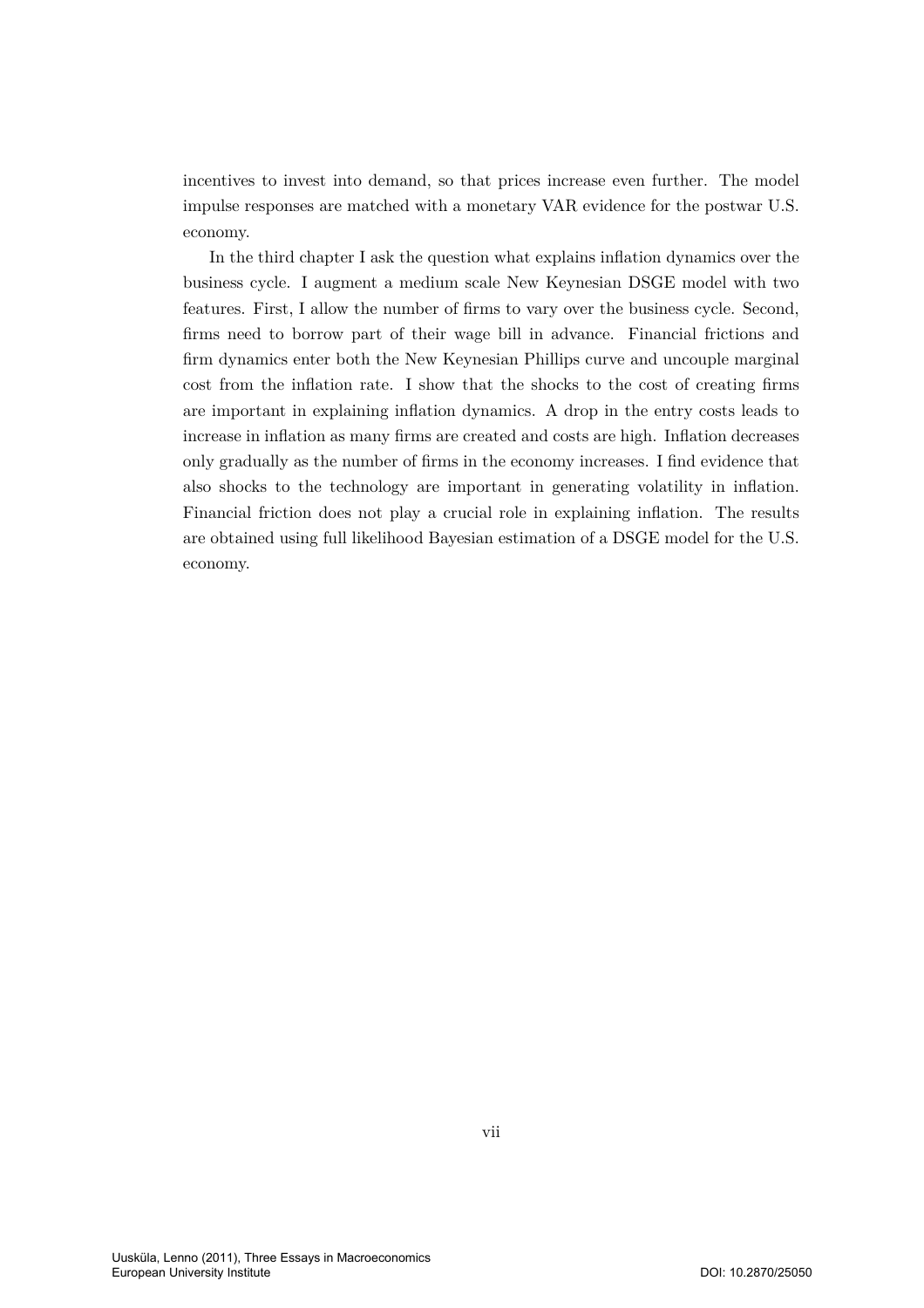# <span id="page-9-0"></span>**Part II**

# **Chapters**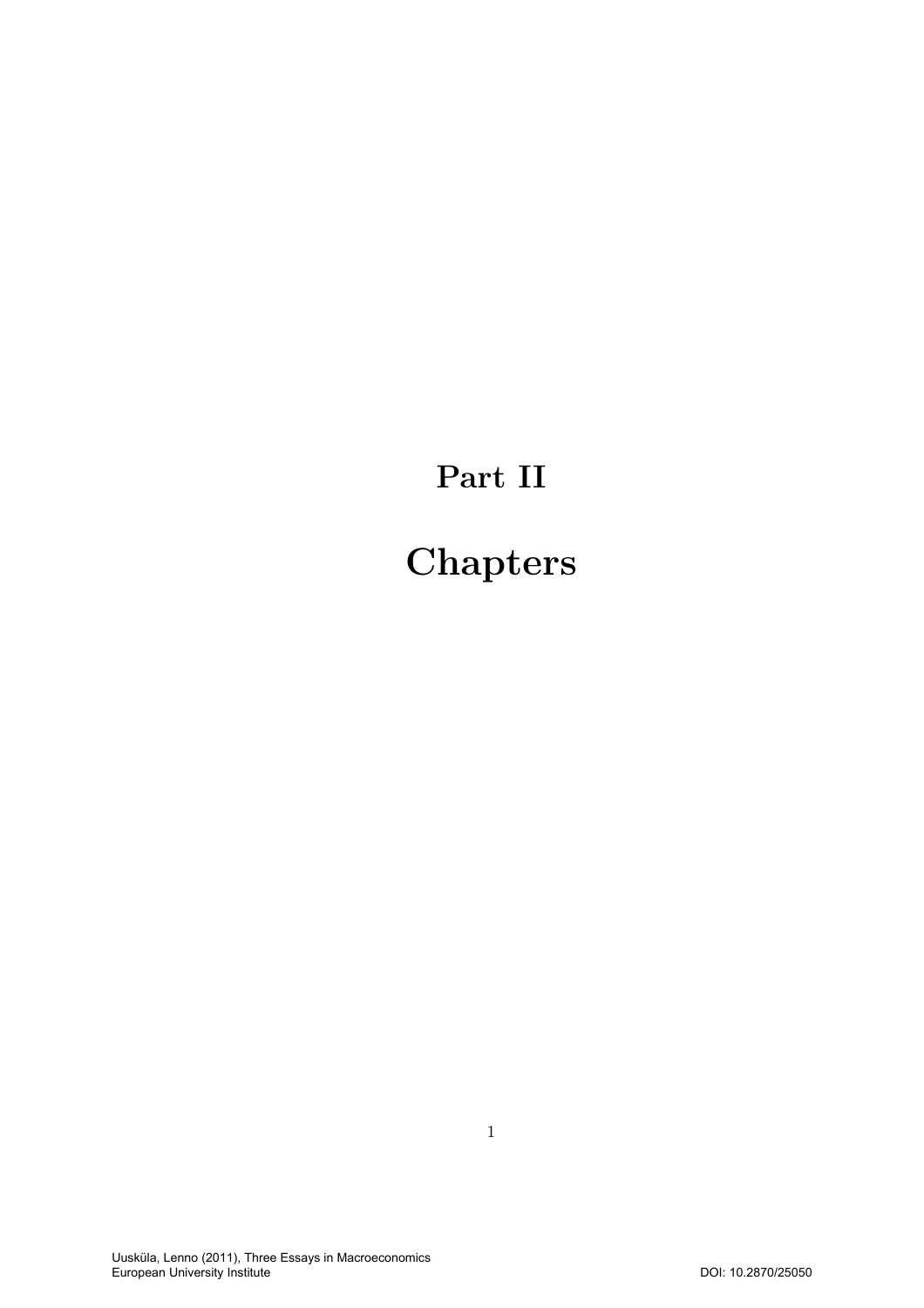# <span id="page-10-0"></span>**Chapter 1**

# **Monetary Transmission and Firm Turnover**

#### **Lenno Uusküla**[1](#page-10-1)

### **Abstract**

Traditional models of monetary transmission such as sticky price and limited participation abstract from firm creation and destruction. Only a few papers look at the empirical effects of the monetary shock on the firm turnover measures. But what can we learn about monetary transmission by including measures for firm turnover into the theoretical and empirical models? Based on a large scale vector autoregressive (VAR) model for the U.S. economy I show that a contractionary monetary policy shock increases the number of business bankruptcy filings and failures, and decreases the creation of firms and net entry. According to the limited participation model, a contractionary monetary shock leads to a drop in the number of firms. On the contrary the same shock in the sticky price model increases the number of firms. Therefore the empirical findings support more the limited participation type of monetary transmission.

<span id="page-10-1"></span><sup>&</sup>lt;sup>1</sup>I want to thank Morten O. Ravn, Giancarlo Corsetti, Saverio Simonelli, Jeff Campbell, Zeno Enders and Alan Sutherland for their valuable suggestions, Thomas Bourke for help in getting the data. I am also grateful to the seminar participants at the European University Institute, and Eesti Pank, and conference participants at MAREM Conference in Bonn, International Conference on Economic Modeling in Berlin, EEA/ESEM conference in Milan, and Money, Macro and Finance (MMF) conference in London.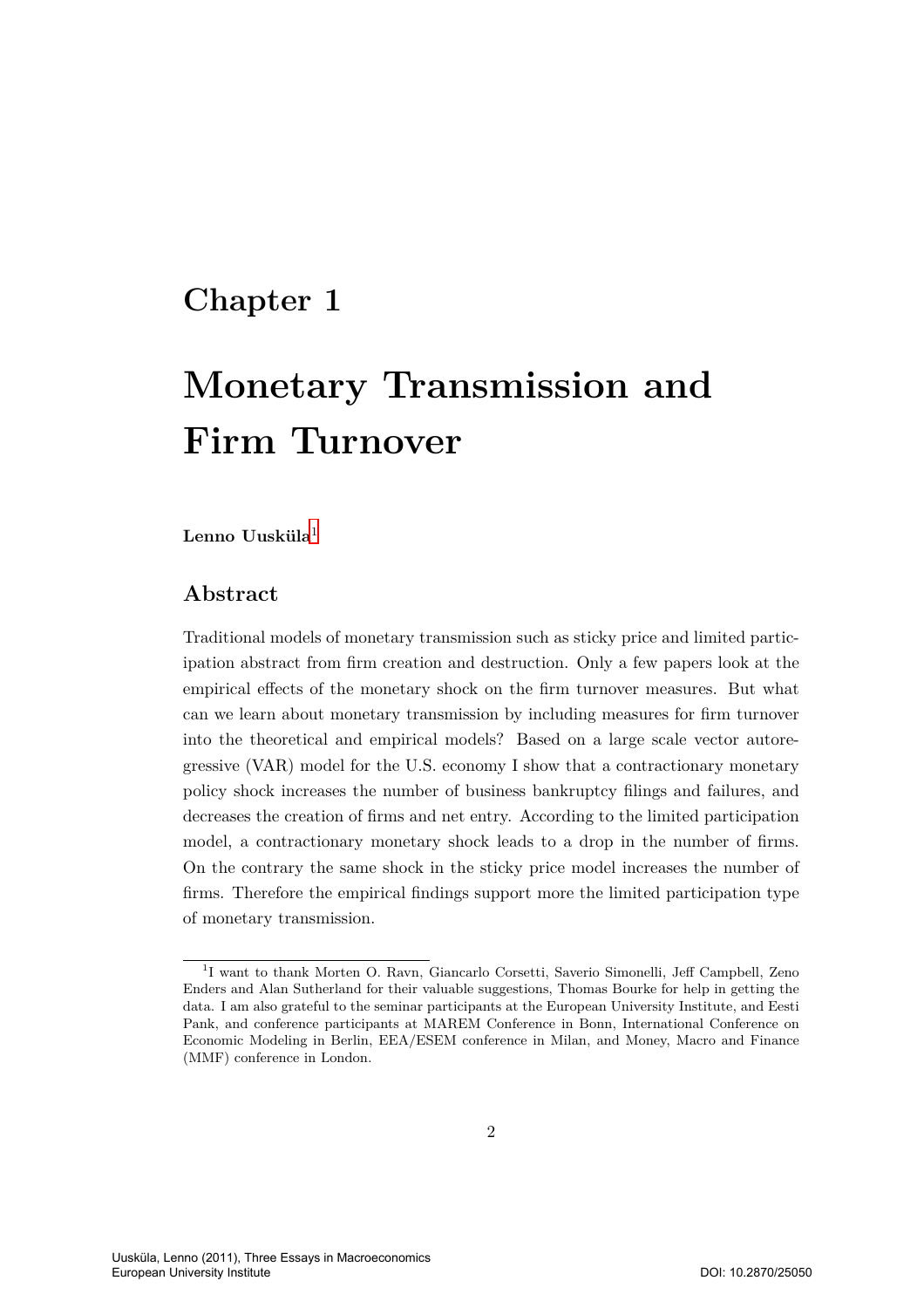**Keywords:** monetary transmission, limited participation, sticky prices, firm entry, firm bankruptcy, structural VAR

<span id="page-11-0"></span>**JEL codes:** E32, C32

### **1.1 Introduction**

Two popular approaches for understanding monetary transmission are limited participation and sticky price models. These models rarely include firm turnover: entry and exit of firms. What can we learn about monetary transmission by including the number of firm dynamics into these models? What are the empirical effects of monetary shocks on the firm turnover variables?

The empirical results of the paper show that a contractionary monetary shock leads to an increase in the number of business failures and to a decrease in the creation of firms. The sticky price and limited participation models give contradicting predictions about the firm turnover dynamics. According the sticky price model a contractionary monetary policy shock leads to an increase in the number of firms, whereas in the limited participation model the same shock leads to a decrease in the number of firms. Therefore the empirical evidence supports limited participation hypothesis of monetary transmission in comparison to the sticky prices.

I estimate an 11-variable vector autoregressive (VAR) model for the U.S. economy including labor productivity, total hours, GDP deflator, capacity utilization, real wages, consumption, investment, Federal Funds Rate, money velocity, and oneby-one alternative firm turnover measures: firm entry, net entry, business bankruptcy filings, and failures. I adopt the recursive approach in identifying monetary shocks which is based on contemporaneous restrictions. In addition I identify investment specific and neutral technology shocks with long run restrictions in order to minimize problems of mis-specification. The monetary policy results are robust to the use of non-borrowed reserves and the Federal Funds Rate (FFR) in order to identify the shock, inclusion and exclusion of the firm turnover measures from the central bank information set, difference and level stationarity of hours, reduction of the estimation period, etc.

My empirical findings are in line with the previous literature measuring the effects of the monetary policy on the creation of firms. Bergin and Corsetti (2008) use a relatively small scale VAR of monthly data and impose short run restrictions in order to identify the monetary shock. They find that net entry decreases after a contractionary monetary shock when either the FFR or non-borrowed reserves are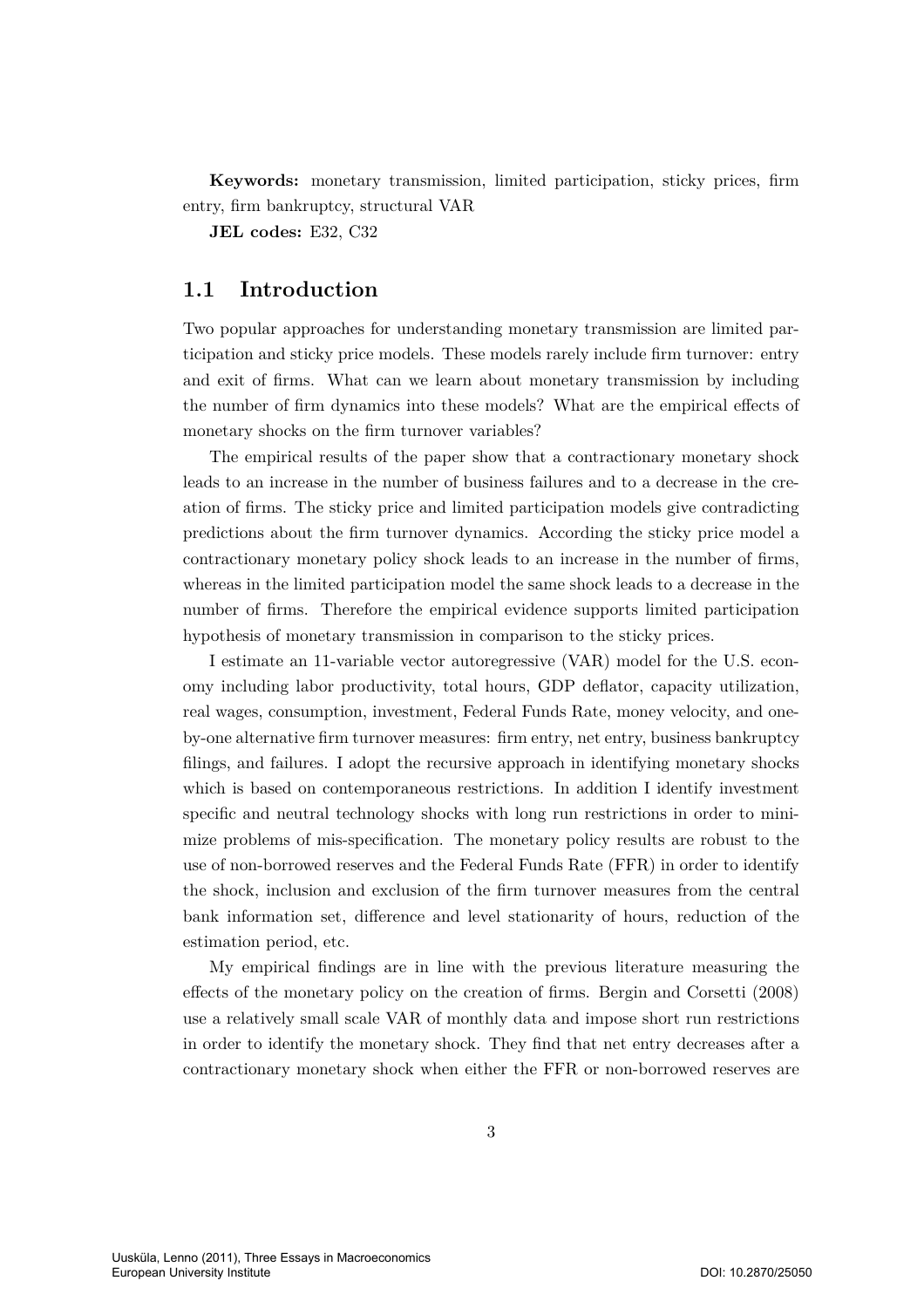used in order to identify monetary policy shocks. The firm creation decreases only if non-borrowed reserves are used to identify the monetary shock. Lewis (forthcoming) adopts a sign restriction approach to estimate the effect of the monetary shock to net entry. She finds that net entry decreases only with a significant lag after a contractionary monetary policy shock.

In the theoretical part of the paper I augment two simple models of monetary transmission, a limited participation and a pre-set price model as a simple case of sticky prices, with the endogenous firm creation and exogenous firm destruction dynamics. I assume that creation and operating firms is labor intensive. According to the limited participation model, firms pay wages before production and have to borrow the wage bill from the financial intermediary. A contractionary monetary policy shock decreases the liquidity of the financial intermediaries: bank lending falls and the interest rate increases. The real wage and hours worked decrease because firms can borrow less money to pay for their workers. The marginal cost of production for the firm remains constant because the real wage declines and interest rate increases. Fall in the total production leads to a drop in the creation of firms. In a standard sticky price model, a contractionary monetary shock leads to a drop in demand for the consumer good and consequently to a drop in demand for labor. Therefore labor costs fall equally for production of goods, and for operating and creating firms. Increasing profits per firm lead to higher creation of firms up to the level where the free entry condition is satisfied. These results are the opposite of the predictions of the limited participation model and the empirical results. Some recent models of monetary transmission include the firm turnover dynamics.

In the Bilbiie, Ghironi, and Melitz (2007) model with quadratic adjustment cost of prices, a contractionary monetary policy shock leads to an increase in the number of firms (in their interpretation varieties) when creating firms is labor intensive. Instead, in order to get a decrease in the number of firms, Bilbiie, Ghironi, and Melitz (2007) and Bergin and Corsetti (2008) assume that for the entry cost, new firms buy goods from the existing firms, who sell at pre-set prices. Then monetary contractions decrease entry of firms because of the increase in the real entry cost. However, a decrease in the demand for the output leads to a drop in wages and to an increase in profits for the existing firms. Increasing profits should still lead to an increase in entry in the production sector.

In order to keep entry costs fixed Mancini-Griffoli and Elkhoury (2006) assume that in order to create a firm, entrepreneurs have to buy goods from a specific sector in the economy that which sets their prices in advance, whereas the rest of the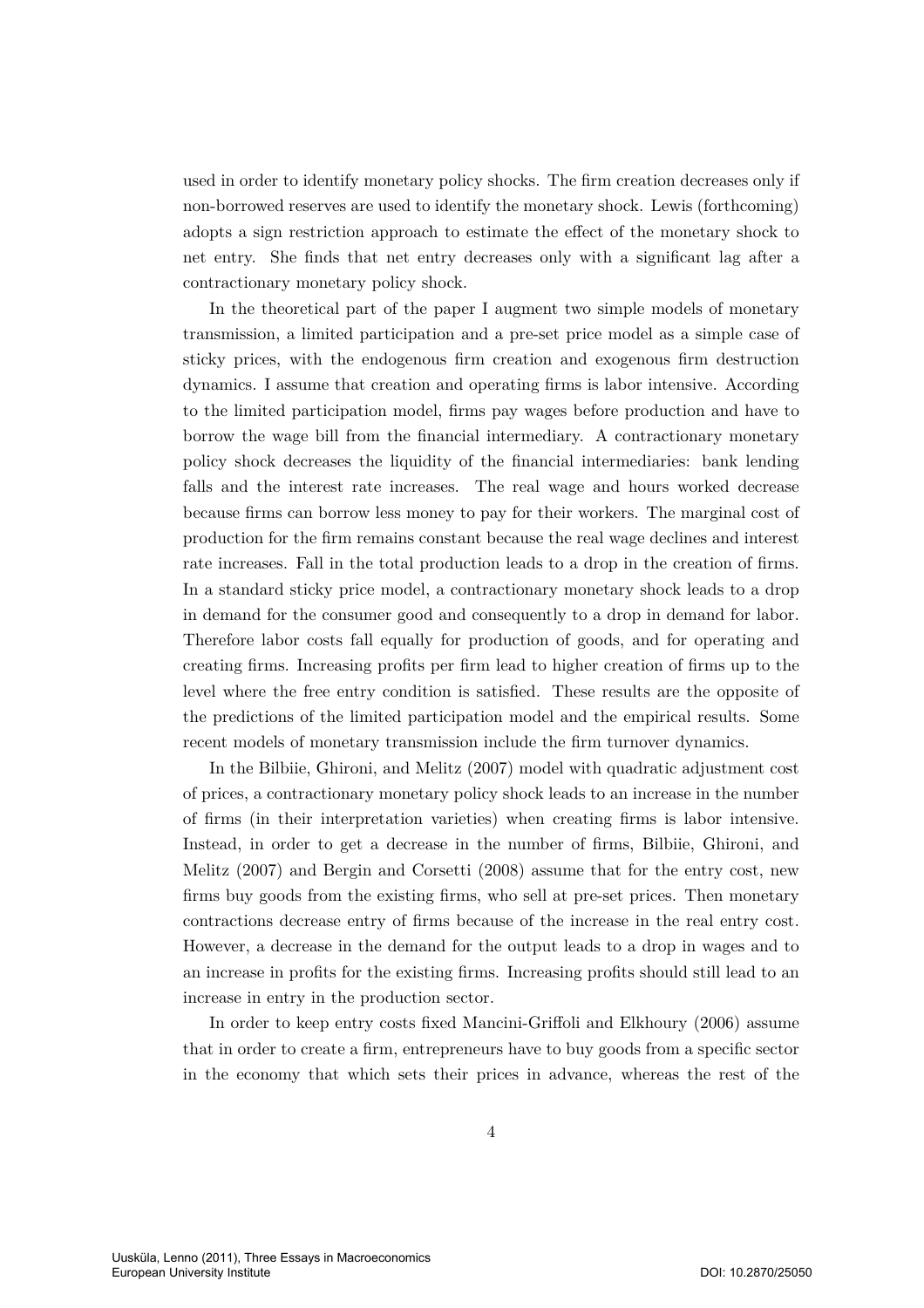entrepreneurs set the prices of their goods freely. In such a set-up, a contractionary monetary shock raises the real cost of entry and consequently the creation of firms decreases. Lewis (forthcoming) shows that a contractionary monetary shock in the sticky wage model can also lead to a drop in the entry of firms.

## <span id="page-13-0"></span>**1.2 Empirical methodology**

I set up the VAR model in order to estimate the effects of the monetary policy shock to the firm turnover measures. I adopt the recursive approach in identifying the monetary shock. In order to reduce the problem of mis-specification, I identify in addition two technology shocks: investment specific and neutral technology shocks with the long-run restrictions.

The reduced form VAR is given as:

$$
y_t = b_0 + \sum_{i=1}^p b_i y_{t-i} + u_t,
$$
\n(1.1)

<span id="page-13-1"></span>where  $y_t$  is the set of endogenous variables listed in Table [1.1](#page-13-1) in the order as they appear in the model,  $b_0$  represents all the deterministic terms which are used in the estimation including constants, seasonal and impulse dummies,  $b_i$ -s are matrices of coefficients,  $p$  is the number of lags in the model, and  $u_t$  is the error term.

| Notation      | Name of the variable                             |
|---------------|--------------------------------------------------|
| ip            | change in logarithm of investment price          |
| l p           | change in logarithm of labor productivity        |
| GDPdef        | change in logarithm of GDP deflator              |
| capu          | level of capacity utilization                    |
| h.            | logarithm of per capita hours worked (level)     |
| w             | logarithm of real labor cost                     |
| $\mathfrak c$ | logarithm of consumption share in GDP            |
| $\dot{i}$     | logarithm of investment share in GDP             |
| ee            | change in logarithm of firm demographics measure |
| <i>FFR</i>    | federal funds rate (level)                       |
| vel           | logarithm of money velocity                      |

Table 1.1: Variables used in the benchmark VAR

I use the Federal Funds Rate (FFR) to measure monetary conditions and the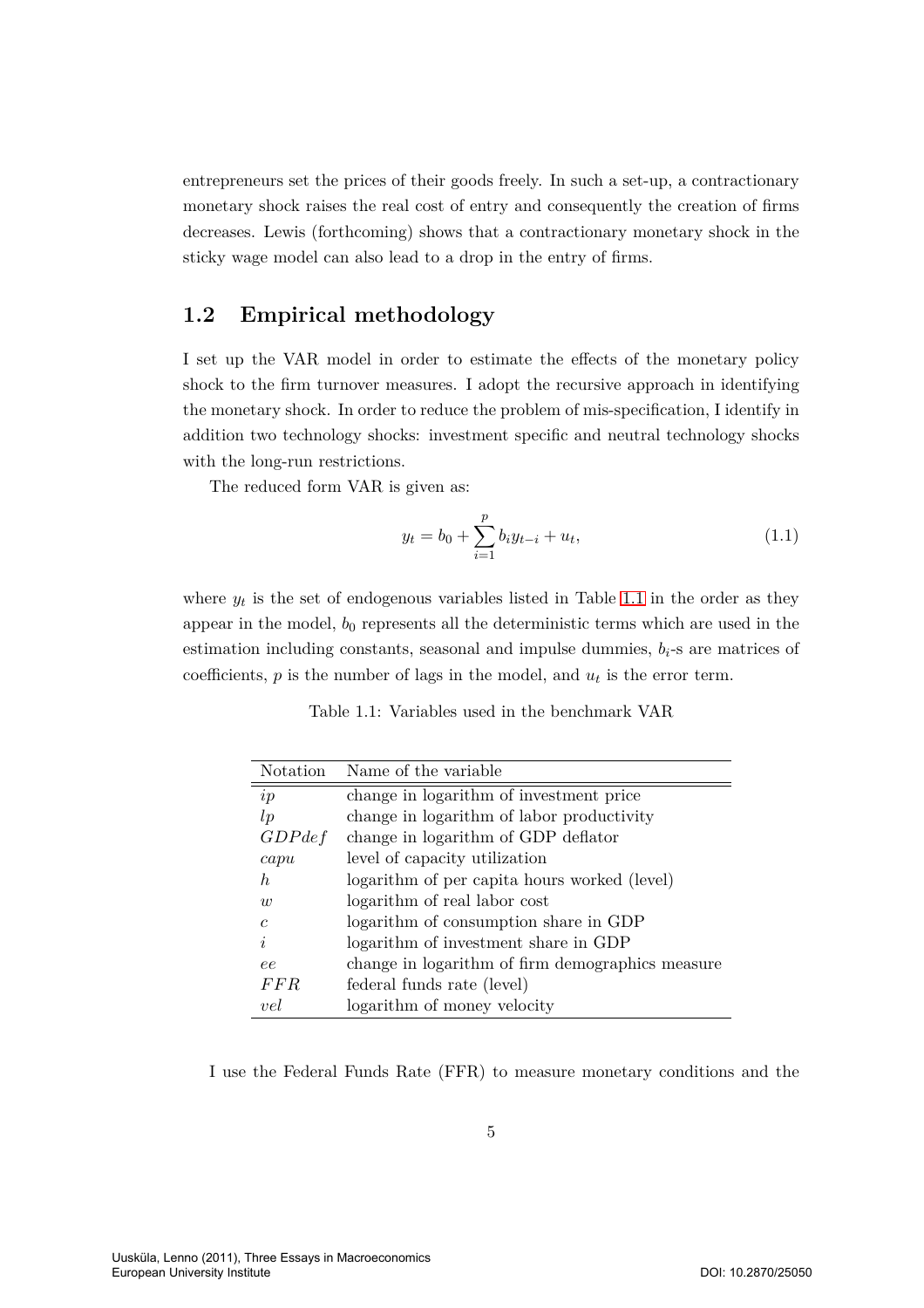change in the log of the GDP (Gross Domestic Product) deflator as a proxy for inflation. I include the relative price of investment in order to identify an investment specific technology shock and a labor productivity variable in order to identify a neutral technology shock. I add a list of macroeconomic variables in order to reduce a possible omitted variable bias. The additional macroeconomic variables are capacity utilization, hours worked, real unit labor cost (real wages), consumption and investment shares in GDP, and money velocity. For a detailed description of the data see Table [1.2](#page-35-0) in the Appendix.

Several other authors have estimated similar systems of VAR models. For example Altig, Christiano, Eichenbaum, and Linde (2005) use a 10-variable VAR including the relative price of investment, productivity, a GDP deflator, hours, consumption, investment, and several other variables, but do not include a measure of firm dynamics in their system. Ravn and Simonelli (2007) estimate a 12-dimensional VAR adding government expenditures and, specific to their paper, several labor market variables.

The structural VAR is given as:

$$
A_0 y_t = B_0 + \sum_{i=1}^p B_i y_{t-i} + \epsilon_t \tag{1.2}
$$

where  $B_i$ -s are matrices of the structural coefficients, related to  $b_i$ -s as follows:  $b_i = A_0^{-1}B_i$ ,  $\epsilon_t$  are the structural shocks, the variance-covariance matrix  $\Sigma_{\epsilon} = E(\epsilon_t^{\prime})$  $t'$ <sub> $t$ </sub> $(t)$ is assumed to be diagonal and related to the reduced form shock variance-covariance matrix  $\Sigma_u = E(u'_t u_t)$  by the following formula  $\Sigma_u = A_0^{-1}$  $'\Sigma_{\epsilon}A_0^{-1}.$ 

The recursive approach of identifying the monetary policy shocks builds on a Taylor-rule type of argument. A central banker who takes into account the contemporaneous values of the variables in his information set  $(\Omega)$ , then decides on the shock  $(\zeta_t)$  by setting the interest rate  $(R_t)$ ,

$$
R_t = F(\Omega) + \zeta_t. \tag{1.3}
$$

In order to obtain identification, I impose short-run restrictions. The variables in the information set can have a contemporaneous effect on the interest rate, but not vice versa. I estimate the following equation: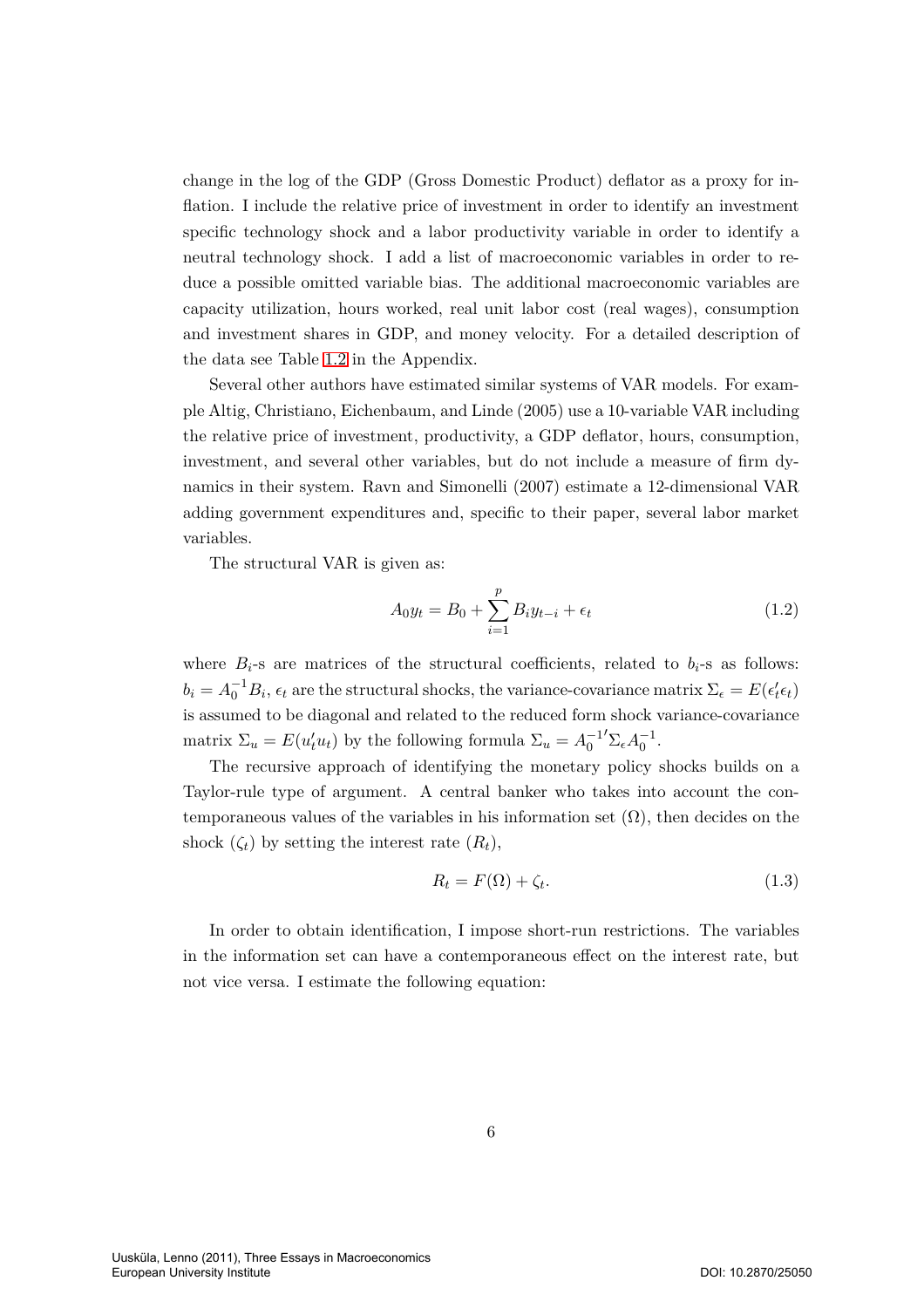$$
FFR_{t} = b_{0}^{f} + \sum_{i=0}^{p} b_{i}^{f,ip} ip_{t-i} + \sum_{i=0}^{p} b_{i}^{f,lp} lp_{t-i}
$$
  
+ 
$$
\sum_{i=0}^{p} b_{i}^{f,GDPdef} GDPdef_{t-i} + \sum_{i=0}^{p} b_{i}^{f, capu} capu_{t-i} + \sum_{i=0}^{p} b_{i}^{f, h} h_{t-i}
$$
  
+ 
$$
\sum_{i=0}^{p} b_{i}^{f, w} w_{t-i} + \sum_{i=0}^{p} b_{i}^{f, c} c_{t-i} + \sum_{i=0}^{p} b_{i}^{f, i} i_{t-i} + \sum_{i=0}^{p} b_{i}^{f, ee} e_{t-i}
$$
  
+ 
$$
\sum_{i=1}^{p} b_{i}^{f, FFR} FFR_{t-i} + \sum_{i=1}^{p} b_{i}^{f, vel} vel_{t-i} + u_{t}^{f}.
$$
 (1.4)

All the variables placed before the interest rate can have contemporaneous effects on it, but are assumed not to be affected contemporaneously by it. For example, money velocity, which is the only variable after the interest rate, is contemporaneously influenced by the interest rate, but does not affect the FFR in the same period. I assume that the firm turnover variables enter into the central bank's information set  $(\Omega)$ . The explanatory variables for the interest rate are all the contemporaneous values and lags of the variables placed before it, plus the lags of the interest rate and money velocity.

The recursive identification scheme for the monetary policy is popular in empirical literature, for example it is adopted in the papers by Altig, Christiano, Eichenbaum, and Linde (2005), Boivin, Giannoni, and Mihov (2007), and Ravn and Simonelli (2007). The main alternative is a non-recursive approach proposed by Sims and Zha (2006), but it has been shown to result in very similar impulse responses to the recursive identification scheme. Uhlig (2005) proposes an identification scheme according to which sign restrictions are set on the impulse response functions. The sign restrictions approach challenges some of the empirical results obtained by the short-run restrictions. See Christiano, Eichenbaum, and Evans (1999) for an overview of the main results of the monetary shock and the comparison of various identification approaches.

Bergin and Corsetti (2008) exclude the firm turnover variable from the information set of the central bank. The reason might be the use of monthly data in their estimation. As shown in the robustness analysis section of this paper, the results are not sensitive to different timing.

I base the identification of the investment specific technology shock on the assumption that only the investment specific technology shocks can have a long-run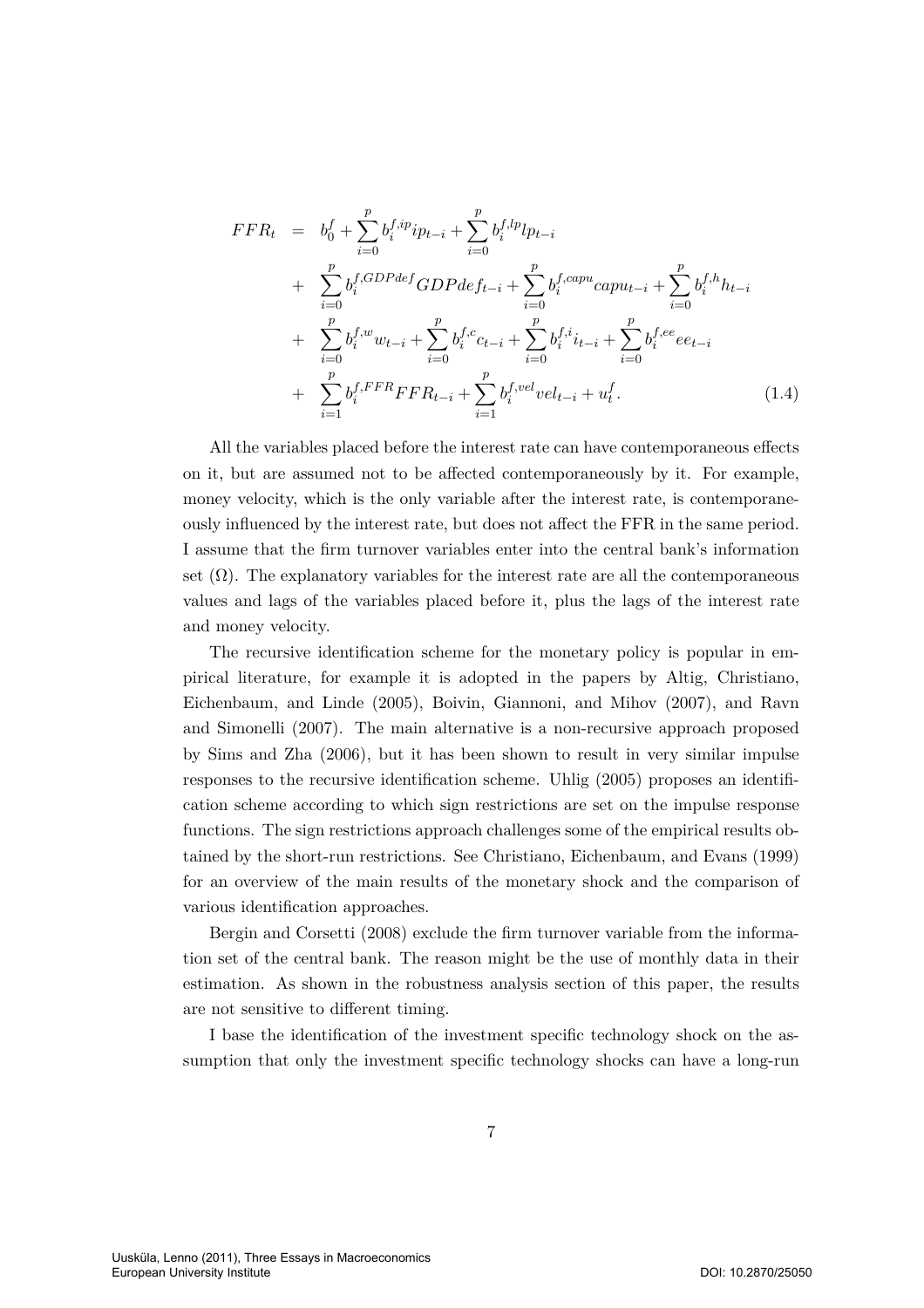impact on the relative price of investment goods. Therefore, the explanatory variables for the estimated equation on the relative price of investment are the lags of the investment price itself and the lagged values of all other variables differenced once. The use of differenced data implements the zero long-run restrictions, see Shapiro and Watson (1988). The contemporaneous values of the FFR and velocity are not included because of the identification of the monetary shock.

For the permanent neutral technology shock, I assume that only the neutral and investment embodied technology shocks can lead to permanent changes in labor productivity. Therefore all the other variables are differenced once. Again, contemporaneous values of the FFR and money velocity are not included in the set of explanatory variables in order to identify the monetary policy shock.

The embodied technology equation cannot be estimated with the ordinary least squares technique because the contemporaneous value of productivity might be correlated with the residual. Therefore I estimate the equation by IV technique. The instruments are the lagged values of the explanatory variables. The equation neutral technology has the same problem, therefore the equation is estimated with the IV technique using the same instruments as for the equation on the investment price adding the residual from the investment price equation.

After estimating the two technology shocks, I proceed with the estimation of the equations in the order of the variables in Table [1.1.](#page-13-1) I estimate all the equations by the recursive IV technique. I include the contemporaneous values of the previous variables in the regression and exploit all the estimated residuals as instruments. Therefore for the estimation of the last equation on money velocity, I include all the other contemporaneous values of the variables in the regression and residuals in the set of instruments.

Many authors consider technology to be the key factors in the macroeconomic fluctuations, including Kydland and Prescott (1982), Altig, Christiano, Eichenbaum, and Linde (2005), Ravn and Simonelli (2007), etc. Several authors adopt the longrun restrictions approach in identifying neutral technology shocks, for example see Gali (1999), Altig, Christiano, Eichenbaum, and Linde (2005), Fisher (2006), and Ravn and Simonelli (2007). Recently Fischer (2006) showed that the neutral technology shock might be mis-specified if the investment technology shock is not identified. Campbell (1998) shows that technology shocks can be important for generating variance in the plant entry and exit dynamics, which is closely related to the business entry and failure variables.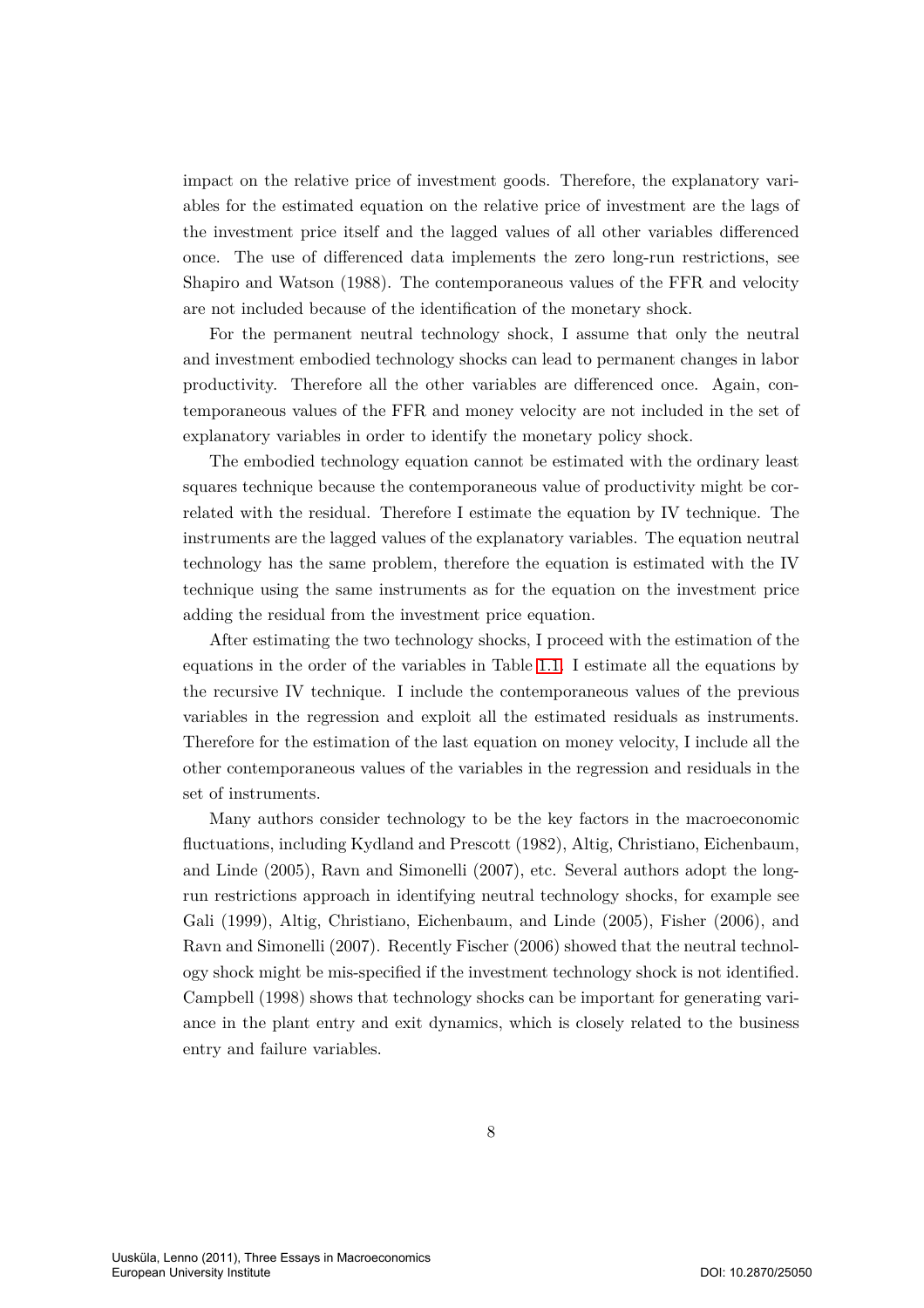### <span id="page-17-0"></span>**1.3 Data**

The creation of firms (number of new incorporations) and the number of business failures (number of firms failed) are available for the period 1959Q1–1998Q3, and the net entry index (net business formation) can be obtained for the period 1959Q1– 1995Q4. This data are collected and calculated by Dun&Bradstreet Inc. available through various sources (see Table [1.2](#page-35-0) in the Appendix). The number of business bankruptcy filings is from the U.S. Court of Bankruptcy. It is used in the estimations for the period 1960Q3–2005Q4. The firm turnover data are presented in log-levels in Figure [1.1](#page-34-0) in the Appendix.

The Dun&Bradstreet database covers around 90% of the enterprises with at least one employee and some without employees. The registration of a company in the Dun&Bradstreet database is voluntary and the registration of the firm can take place some time after the actual start of the business. Therefore the entry data contain noise. The index of the net entry of firms is not available in its aggregate numbers because of the difficulties in counting the number of closing firms. In addition to the abovementioned problems, Armington (2004) discusses several other weaknesses of the firms created and net entry variables.

Up until the year 1984 the number of business failures included only commercial and industrial sectors. In 1984 Dun&Bradstreet extended the coverage and added banks, railroads, real estate, insurance, holding, financial companies, which made the new data directly incomparable. Naples and Arifau (1997) propose an adjustment which makes the post 1984 time-series comparable to the pre 1984 period. According to their results, the number of business failures increased on average about 31% because of the increase in the coverage. For the period 1984–1996, I use the adjusted data. There are no adjusted failure numbers available for the years 1997 and 1998. For these years I subtract the average increase in the coverage of 31%.

In 1978, a new bankruptcy law eased the bankruptcy procedure. The number of failures increased steadily and stabilized at a higher level around 1983. In order to capture the change in the law, a dummy variable is added to the equation of business failures. The number of bankruptcy filings increases at the beginning and decreases at the end of the period, however the inclusion of dummies for different periods does not change the results given the confidence intervals of the estimated results.

Table [1.3](#page-36-0) in the Appendix presents the (augmented) Dickey-Fuller stationarity test results for the firm turnover measures. The variables are not stationary in log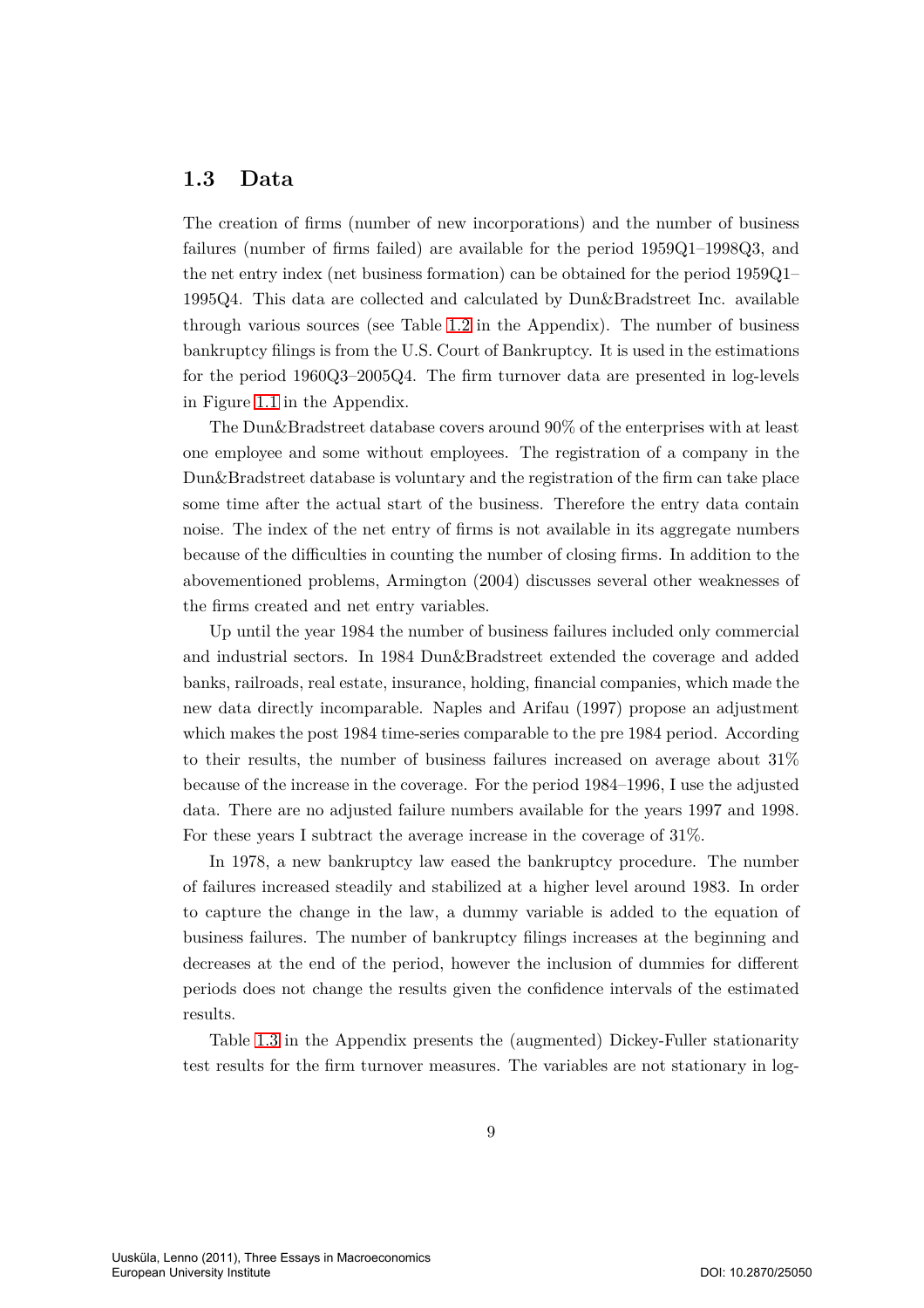levels, but are stationary in first differences. The results are robust to the number of lags, and the inclusion and exclusion of the trend. The number of business failures has a statistically significant seasonal pattern. Hence for the equation on failures, I include seasonal dummies in the set of explanatory variables. Ravn and Simonelli (2007) show that statistical tests are not robust in determining whether the level of hours is stationary or not. Based on their results, in the robustness analysis I also allow for difference stationarity of hours. For all other series I assume stationarity.

### <span id="page-18-0"></span>**1.4 Empirical results**

This section presents the main empirical results. The benchmark SVAR model has 3 lags. The 68% confidence intervals are centered around the point estimates and based on 1000 bootstrap replications.

Figure [1.2](#page-38-0) in the Appendix illustrates the dynamics of the firm turnover variables in response to a contractionary monetary policy shock — an increase in the interest rate by one standard deviation. The number of business bankruptcy filings and failures increase by 2% starting from the second quarter (see the two upper panels). The effect lasts for more than four years for both of the failure measures. The net entry index decreases by 0.5% after one quarter (see the third panel). The effect is statistically significant up to quarter ten. The entry of firms, presented in the lower panel, decreases by 0.6% and the impact is statistically significant for 11 quarters. The failure rate increases after the contractionary monetary shock, but the results are uninformative about the changes in the entry rate. The failure rate increases because a higher number of firms fail from a smaller number of total firms in the economy (net entry is negative, the entry of firms is lower and the number of failures is higher). Depending on the relative size of firm entry to net entry, the entry rate can either increase or decrease.

All the reactions of the firm turnover measures remain statistically significant also at the 95% confidence level, at least for some quarters. The estimated impulse response functions for the entry of firms and net entry are with a relatively lower confidence level compared to other economic data and to the number of failures. This can be explained by a high level of noise in these the entry variables as explained before.

The result about decrease in the net entry after the contractionary monetary shock is similar to the finding of Bergin and Corsetti (2008). In contrast to my findings, the creation of firms in their model does not react to a contractionary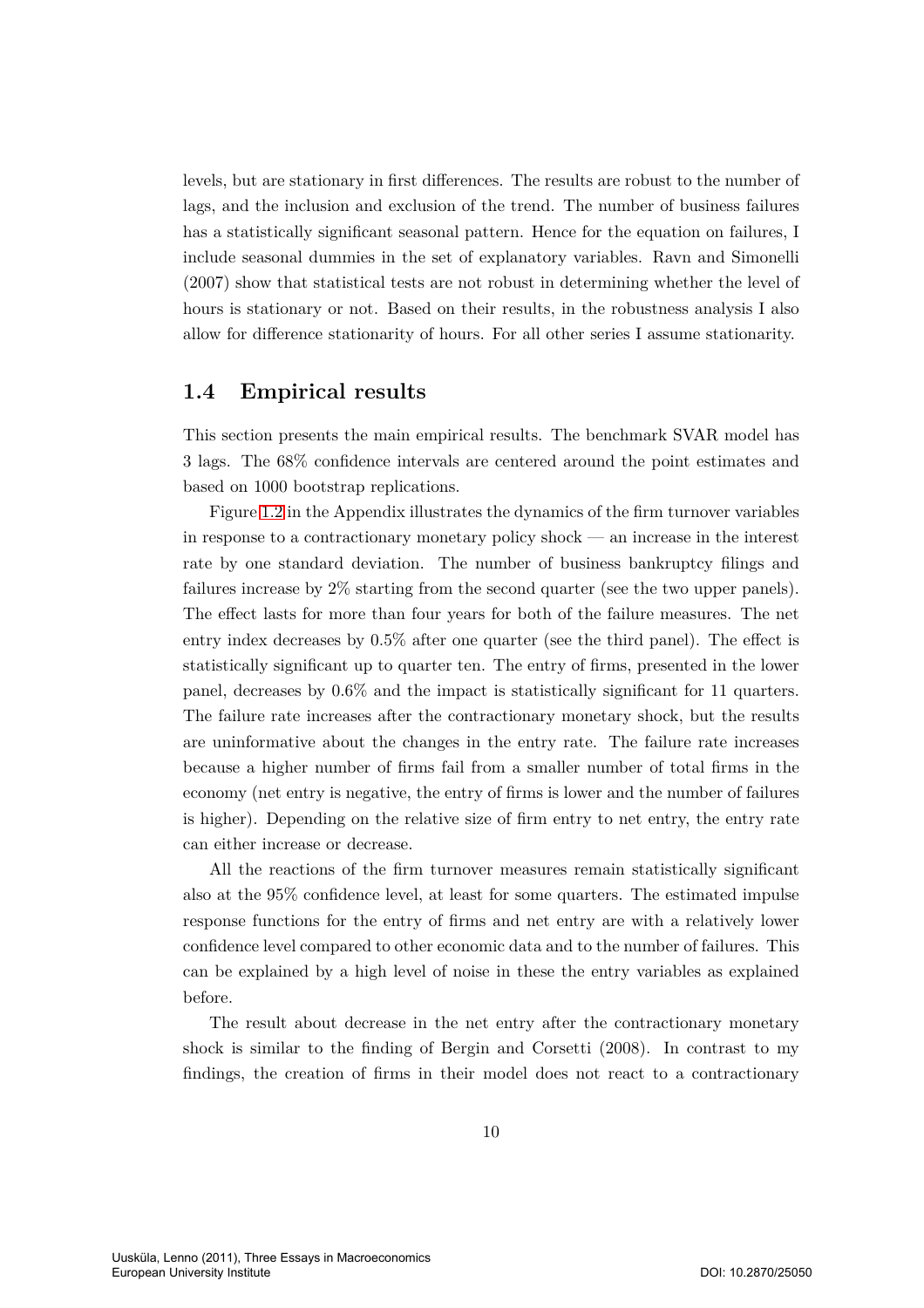monetary shock when FFR is used to identify monetary shock. In comparison to the results in Lewis (forthcoming), I find that after a contractionary monetary shock, net entry becomes statistically significantly different from zero after one quarter, not after 2 years.

In addition a contractionary monetary shock leads to a hump-shapes decrease in hours, output, consumption, investments, capacity utilization, and velocity of money. The results can be found in Figure [1.3](#page-39-0) in the Appendix for the results of the VAR that includes bankruptcy filings as the firm turnover measure. The investment price, productivity, and inflation react very little. Inflation decreases after a lag of one year. The real wage declines after the contractionary shock. The results on the macroeconomic variables are similar to several previously estimated VAR models, such as Altig, Christiano, Eichenbaum, and Linde (2005), Christiano, Eichenbaum, and Evans (1999), and others.

#### <span id="page-19-0"></span>**1.5 Robustness analysis**

In this section I show that the results are robust to various changes in the set-up. As in Bergin and Corsetti (2008), I replace the FFR with the ratio of non-borrowed reserves to total reserves (NBR/TR) in the VAR. A contractionary monetary policy shock is now described by a drop in the NBR/TR ratio. The impact of the shock is smaller for business bankruptcy filings and higher for the other three measures. A standard deviation-sized contractionary monetary shock in the NBR/TR ratio leads to an increase in bankruptcy filings by 2% and business failures by more than 3%. The entry of firms and net entry both decrease by more than 0.6%. The impulse response functions of the firm turnover measures are presented in Figure [1.4](#page-40-0) and all other economic variables in Figure [1.5](#page-41-0) in the Appendix.

Positioning the firm turnover measure after the interest rate, therefore excluding it from the central bank's information set, as it is done in the paper by Bergin and Corsetti (2008), does not change the results much. The contemporaneous effect of the monetary shock is insignificant for the new firms, net entry, and bankruptcy filings, but significant for the failures: a contractionary shock is associated with a small contemporaneous increase in the number of failures. Therefore for the variables Bergin and Corsetti (2008) were concerned with (the entry of firms and net entry), the results are similar.

When two firm turnover measures, the entry of firms and failures are added to the VAR simultaneously, the results again change very little. The entry of firms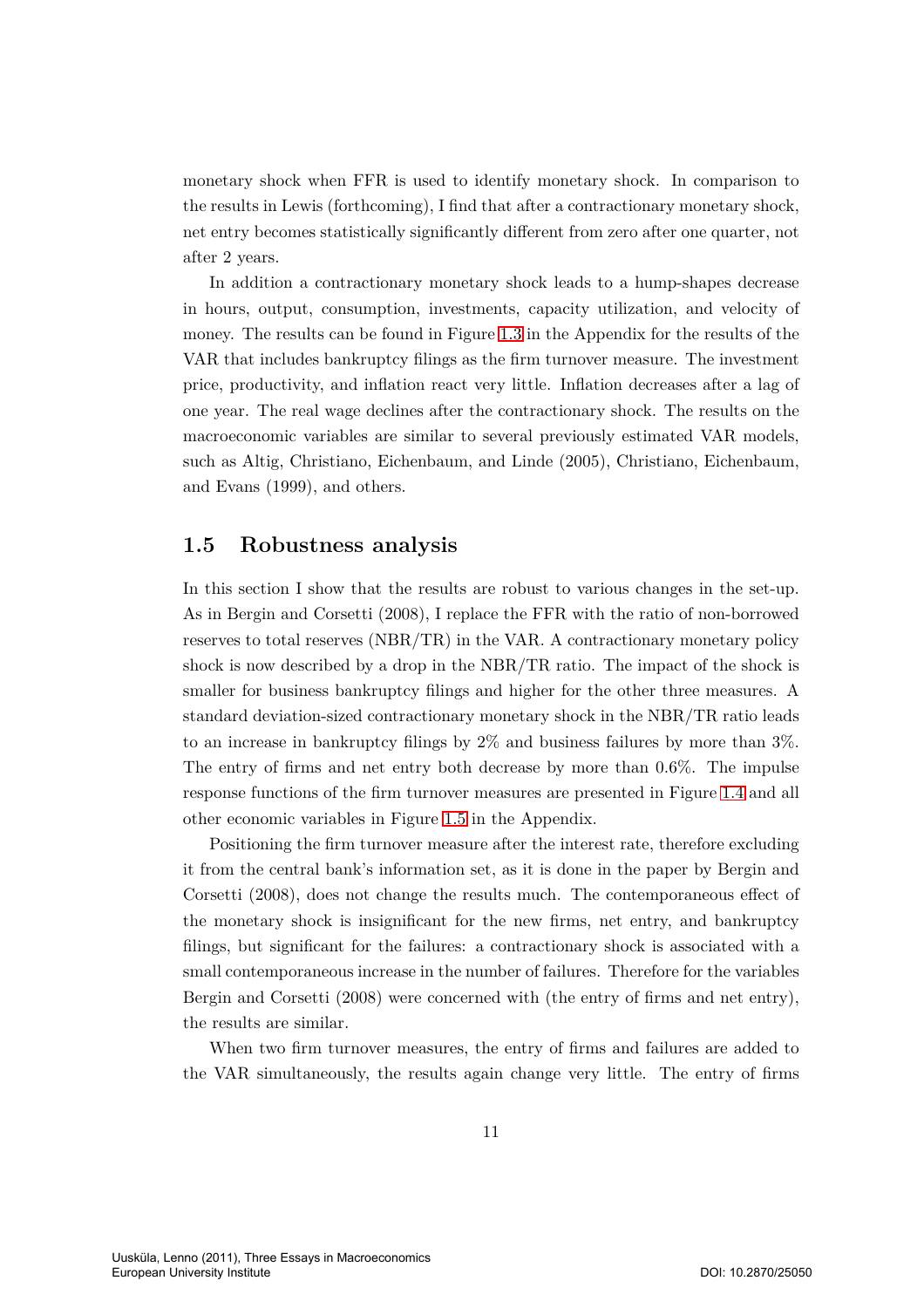still decreases by 0.6% and is statistically significant for 12 quarters. The number of failures increases by 2% and lasts for 18 quarters. Differencing hours instead of using it on levels leads to stronger effects for all variables: the entry of firms does not converge in 20 quarters.

Dropping the first 2 or 5 years from the sample does not change the reaction of the firm turnover measures much compared to the baseline: only the failure measure converges quicker than in the benchmark case. However, exclusion of the last 2 or 5 years leads to a stronger and more persistent effect on business bankruptcy filings and the entry of firms, but does not change the results on the business failures and net entry.

Using 8 variables instead of 11 (dropping consumption, investment and the real wage from the initial set-up) makes the effects of the monetary contraction to all firm turnover variables stronger and longer lasting. Using 4 lags instead of 3 leads to a weaker effect on the entry of firms and a stronger effect on bankruptcy filings, leaving the reaction of the other two variables unchanged.

It is impossible to carry out a structural break test related to the change in the bankruptcy law in 1983 because there are two additional important changes that took place around the same time. According to Bernanke and Mihov (1998), the period 1979–1982 is described as a change in the monetary policy regime in the U.S. In addition, around the year 1980, several banking regulations were changed, including the interest rate ceilings for deposits, which might have changed the transmission of shocks in the U.S. economy (Mertens, 2008). For the robustness analysis I drop 20 years of data from the beginning and from the end in order to make the degrees of freedom comparable. The variables are stationary in differences, as was the case for the full period (see Tables [1.4](#page-36-1) and [1.5](#page-37-0) in the Appendix).

Dropping 20 years from the beginning of the sample makes the impulse responses stronger and longer lasting for the case of new firms. Dropping the last 20 years makes the reactions of the business failures, net entry and the entry of firms short — the effect lasts up to 3 quarters. The impact of the shock on bankruptcy filings remains unchanged. As bankruptcy filings data includes the latest period, years from 1999 to 2005, the effects of monetary shocks to firm turnover measures have remained strong. The inclusion of the last 6 years of the data leads to much smoother and stronger impulse responses also for other economic variables.

The use of an unadjusted measure for failures, and the regression without a dummy for the period of high increase in failures does not change the results significantly. There is one more measure available for business failures. The Dun &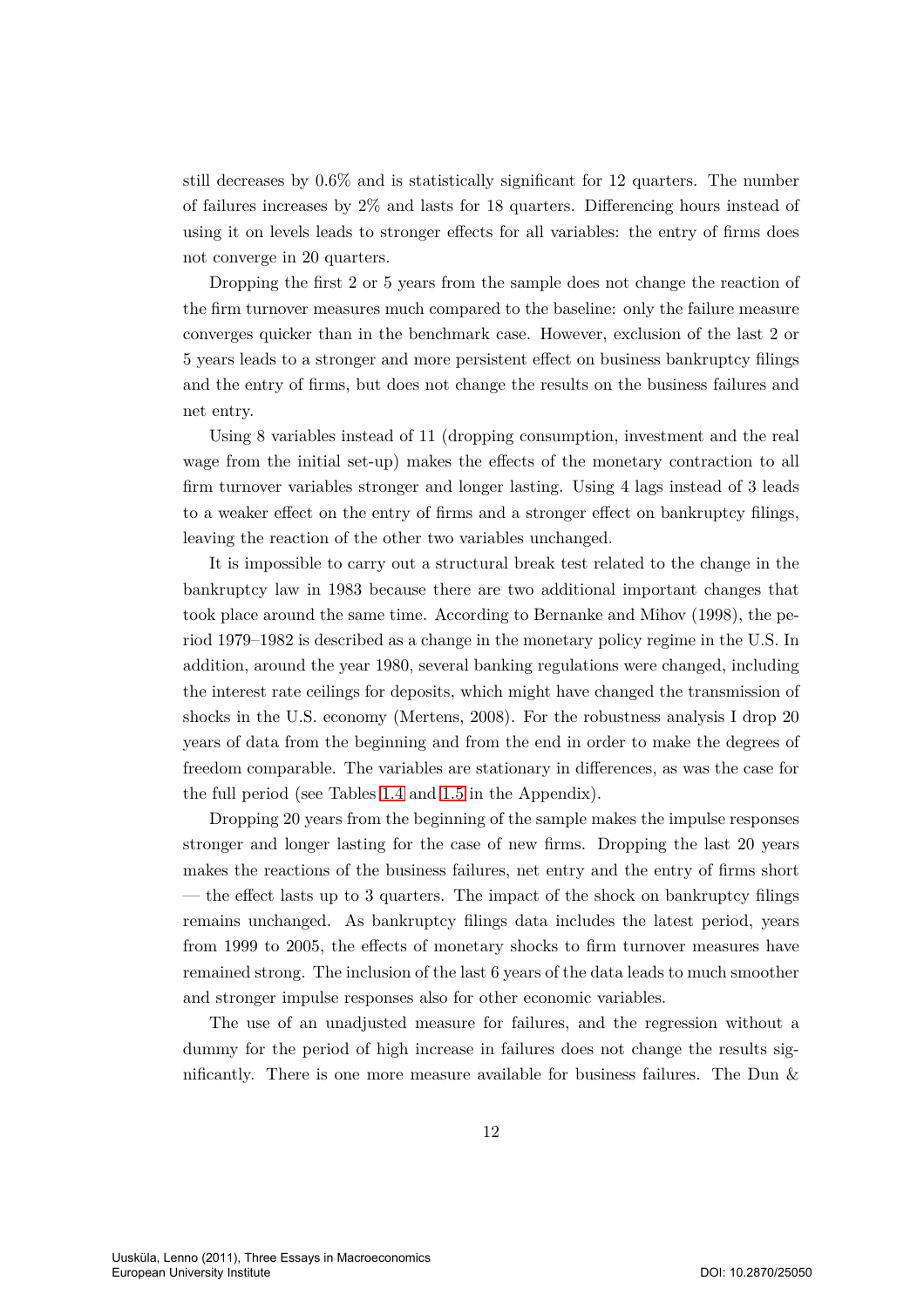Bradstreet published a failure rate based on 10000 listed enterprises for the period 1959Q1–1983Q4. The failure rate is stationary only if it is differenced once (see Table [1.6](#page-37-1) in the Appendix). A contractionary monetary shock leads to an increase in the failure rate by 1.5% with the effect lasting for 15 quarters.

#### <span id="page-21-0"></span>**1.6 Limited participation model**

In this section I present a simple limited participation model for analyzing the effects of a monetary shock on the number of firms dynamics. In the next section I write down the sticky price model. I keep the two models separate because this allows to pronouce the basic mechanisms at work clearer and keep the models simple.

I adopt the model of Christiano, Eichenbaum, and Evans (1997) and add the endogenous creation and exogenous destruction of firms in the intermediate goods producing sector. The economy consists of a representative consumer, final and intermediate goods producers, financial sector, and a monetary authority.

#### <span id="page-21-1"></span>**1.6.1 Consumer problem**

The representative consumer maximizes her lifetime utility derived from consumption and leisure:

$$
E_t \sum_{t=0}^{\infty} \beta^t \left( \frac{c_t^{1-\sigma} - 1}{1 - \sigma} - \psi_0 \ln(n_t) \right), \tag{1.5}
$$

where  $c_t$  is real consumption at period  $t$ , and  $n_t$  denotes the hours spent working.  $E_t$  is the expectations operator,  $0 < \beta < 1$  is the discount factor, and the weight on the disutility of labor is given by  $\psi_0 > 0$ . The inverse of elasticity of substitution is denoted by  $\sigma > 1$ . Together with the logarithmic disutility of labor, it means that the Frisch elasticity of the labor supply is positive. Upper-case letters denote nominal and lower case letters real variables unless it is clear from the context.

She decides on consumption  $c_t$ , labor input  $n_t$ , money  $M_t$ , and deposits  $H_t$ . The predetermined variables are cash  $M_{t-1}$ , the deposits  $H_{t-1}$ , profits from the financial intermediaries  $R_t X_t$ , and profits from final and intermediate goods firms. The consumer faces following intertemporal budget constraint:

$$
M_t - H_t \le W_t n_t + M_{t-1} - H_{t-1} - P_t c_t + R_t H_{t-1} + R_t X_t + D_t + O_t, \qquad (1.6)
$$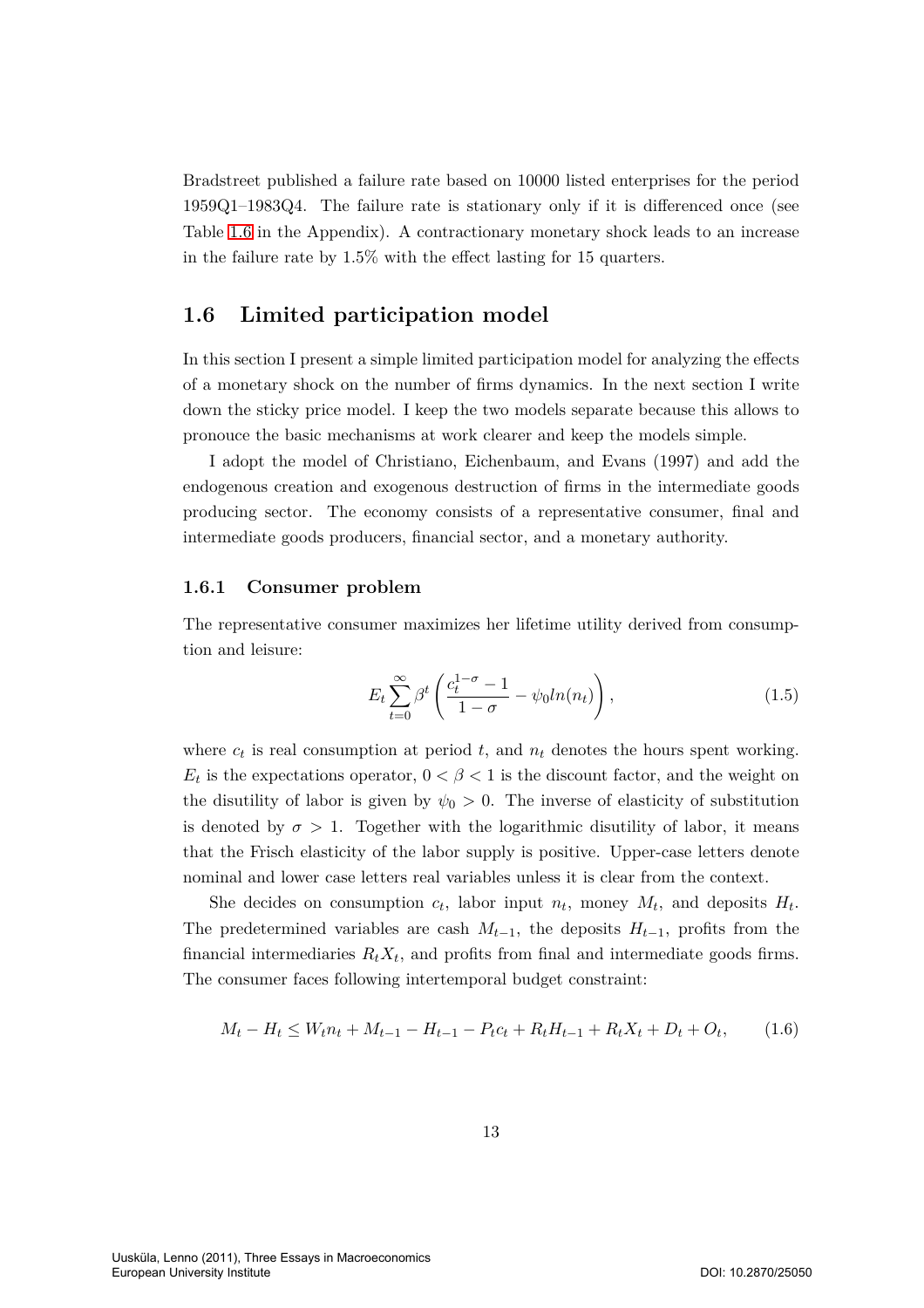where  $M_t$  is the nominal money decided at period  $t$  to be used for the purchases at  $t + 1$ ,  $H_t$  is the deposit decided at period  $t$  to be given to the financial intermediary in the next period,  $W_t$  is the nominal wage,  $P_t$  is the price level,  $R_t$  is the gross interest rate,  $R_t X_t$  are the nominal profits received from the financial intermediary, and the nominal profits from the intermediate and final goods production firms are denoted by  $D_t$  and  $O_t$  respectively.

In addition the consumer faces a cash-in-advance constraint. For consumption purchases, she can only use the cash left over from one period before  $(M_{t-1} - H_{t-1})$ and labor income, so the condition is:

$$
P_t c_t \le W_t n_t + M_{t-1} - H_{t-1}.
$$
\n(1.7)

The optimality conditions are Euler Condition (Equation [1.8\)](#page-22-1) and optimality condition for labor-leisure choice (Equation [1.9\)](#page-22-1).

<span id="page-22-1"></span>
$$
E_t \left(\frac{c_{t+2}}{c_{t+1}}\right)^{\sigma} = \beta E_t \frac{R_{t+1}}{\pi_{t+2}} \tag{1.8}
$$

$$
\psi_0 c_t^{\sigma} = w_t n_t \tag{1.9}
$$

where  $\pi_t = P_t/P_{t-1}$  is one plus the inflation rate and the real wage  $w_t = \frac{W_t}{P_t}$  $\frac{W_t}{P_t}$ .

#### <span id="page-22-0"></span>**1.6.2 Final goods firm**

The final goods sector produces consumption goods. It uses a constant elasticity of substitution (CES) aggregator to combine the goods from the intermediate sector:

$$
y_t = \left(\int_0^{F_t} y_{i,t}^{1-1/\varepsilon} di\right)^{1/(1-1/\varepsilon)},\tag{1.10}
$$

where  $y_t$  is the output made from intermediate goods,  $y_{i,t}$  is the input from the intermediate good producer *i* at period *t*, *F<sup>t</sup>* is the number of the intermediate input firms, and  $\varepsilon > 1$  is the elasticity of substitution between the intermediate goods.

The final goods firm maximizes profits:

$$
O_t = P_t y_t - \int_0^{F_t} P_{i,t} y_{i,t} dt,
$$
\n(1.11)

where  $O_t$  is the profit of the final goods firm from aggregating the intermediate goods. As there is perfect competition and no entry or exit, it is always equal to zero.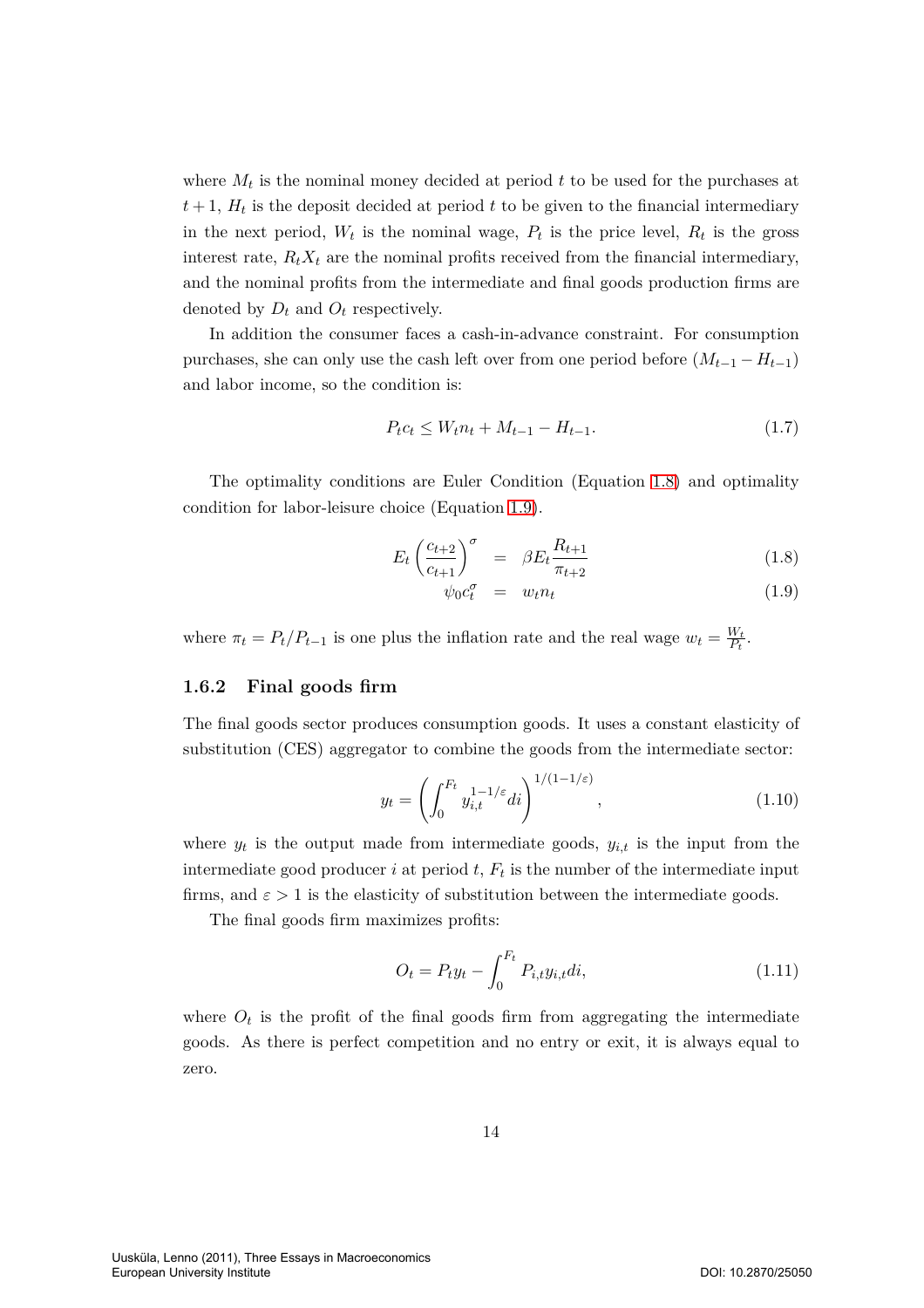After some rearrangements the first order condition with respect to *yit* gives the following demand for each of the intermediate goods:

$$
y_{i,t} = \left(\frac{P_{i,t}}{P_t}\right)^{-\varepsilon} y_t,\tag{1.12}
$$

where  $P_t = \left(\int_0^{F_t} P_{i,t}^{1-\epsilon} dt\right)^{1/(1-\epsilon)}$  is the price index, with the empirical couterpart of  $P_t^{emp} = F_t^{\varepsilon/(1-\varepsilon)}$  $F_t^{\varepsilon/(1-\varepsilon)}\left(\int_0^{F_t} P_{i,t}^{1-\varepsilon}di\right)^{1/(1-\varepsilon)},$  where  $F_t^{\varepsilon/(1-\varepsilon)}$  $t^{(\varepsilon)(1-\varepsilon)}$  removes the effects of number of varieties from the price index.

#### <span id="page-23-0"></span>**1.6.3 Intermediate goods firms**

The present value  $(V_{i,t})$  of an existing intermediate goods producing firm is defined by discounted flow of profits. Writing it in the value form for an existing firm gives the expression:

$$
V_{i,t} = D_{i,t} + \beta (1 - \delta) E_t \left(\frac{c_{t+1}}{c_{t+2}}\right)^{-\sigma} V_{i,t+1}
$$
\n(1.13)

where  $0 < \delta < 1$  is the probability of a death shock to a firm and the future value is discounted with the stochastic discount factor of the consumer.

In each period, a share of the existing firms is hit by a death shock. The death shock is realized before the entry decisions are made, so all new firms produce. The aggregate number of existing firms is described by the following equation:

$$
F_t = (1 - \delta)F_{t-1} + F_t^N, \tag{1.14}
$$

where  $F_t^N$  is the number of newly created firms.

The intermediate goods firms produce with the linear technology:

$$
y_{i,t} = n_{i,t}.\tag{1.15}
$$

The market structure is monopolistic competition. The firm takes the demand from the final goods sector as given. They pay wages in advance, and borrow the wage bill from a financial intermediary. The marginal cost of production is equal to the nominal wage times the gross interest rate  $(MC_t = R_t W_t)$ . The intermediate goods firms use a fixed quantity of labor  $({\zeta}^{op} \geq 0)$  to operate. The profits are sales minus the costs:

$$
D_{i,t} = (P_{i,t} - R_t W_t) y_{i,t} - \xi^{op} R_t W_t
$$
\n(1.16)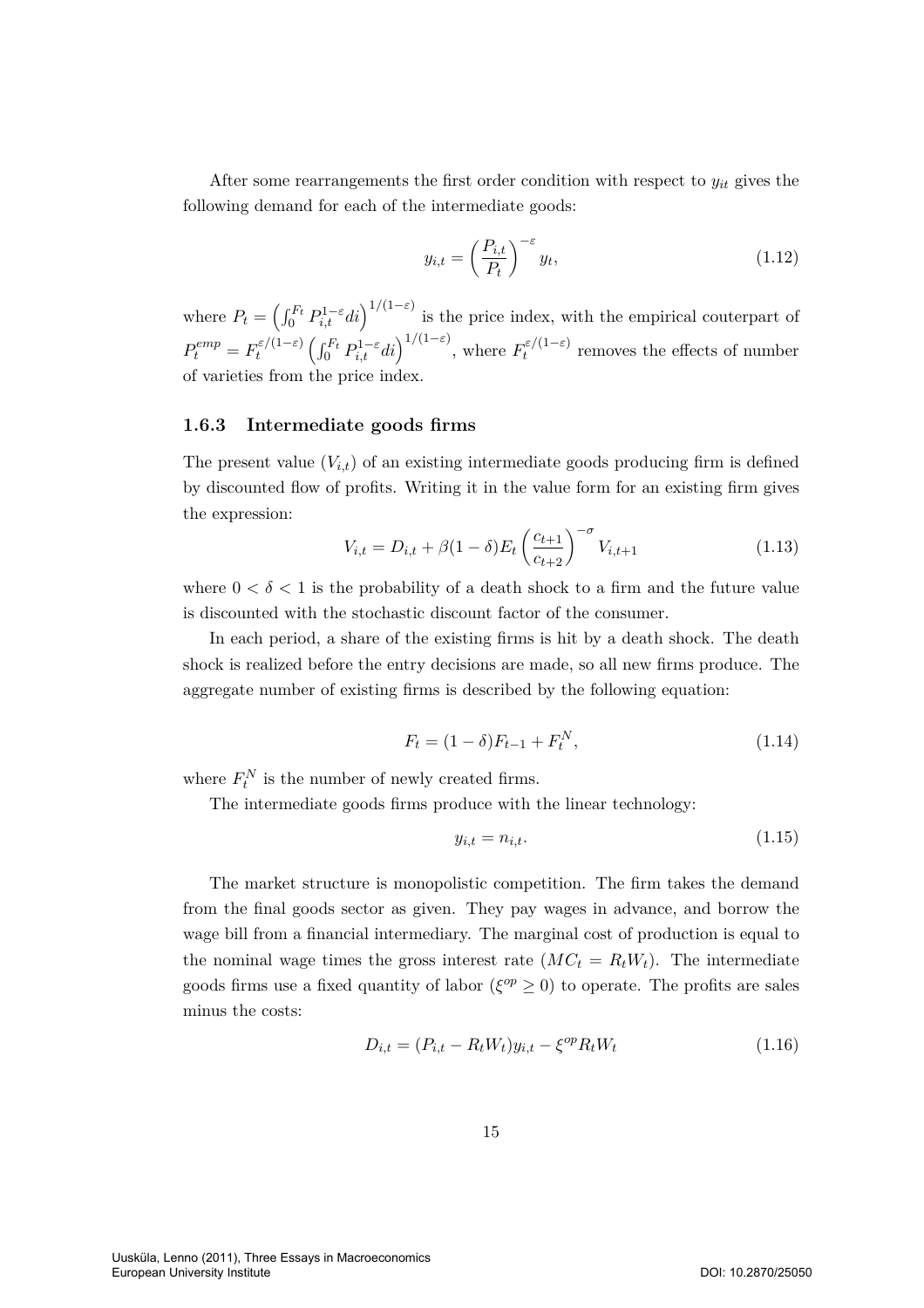In order to maximize profits, take the derivative with respect to the price  $P_{i,t}$  and get the pricing rule  $P_{i,t} = \frac{\varepsilon}{\varepsilon - 1} R_t W_t$ . The firm set the price as a constant mark-up over marginal cost.

The free entry condition is written as follows:

$$
V_{i,t} = \xi^{ent} R_t W_t. \tag{1.17}
$$

The entry of the intermediate goods to the market is free, but every entrant has to pay a one-time fixed cost  $\xi^{ent} > 0$  in labor.

#### <span id="page-24-0"></span>**1.6.4 Financial intermediary**

In the limited participation model the intermediate goods firms borrow their wage bill from financial intermediaries:  $W_t N_t = H_{t-1} + X_t$ . For giving out loans financial intermediaries use deposits  $H_{t-1}$  and the money injection of the monetary authority *X<sup>t</sup>* . At the end of each period, financial intermediary pays out its' profits to consumers  $R_t X_t = R_t (H_{t-1} + X_t) - R_t H_{t-1}$ . Bank gets income from giving out loans, and returns deposits to the consumers with gross interest rate  $R_t$ .

#### <span id="page-24-1"></span>**1.6.5 Monetary authority**

In the limited participation model, the monetary authority decides on the money injection to the financial intermediary  $X_t$ . It is a one-time shock with zero autocorrelation.

#### <span id="page-24-2"></span>**1.6.6 Market clearing conditions and the equilibrium**

The aggregate output (Equation [1.18\)](#page-24-3) is consumed, including the production that is done for creating and operating the firms. Total labor equals total output (Equation [1.19\)](#page-24-3). This assumption is necessary to avoid any effects from the number of firms to the aggregate consumption, and therefore there is no feedback from the number of firms to the economy. The total profits by firms consists of the aggregate operating profits minus the entry costs paid by the newly created firms (Equation [1.19\)](#page-24-3).

<span id="page-24-3"></span>
$$
c_t = F_t^{\varepsilon/(1-\varepsilon)} y_t + \int_0^{F_t} \xi^{op} dt + \int_0^{F_t^N} \xi^{ent} dt \qquad (1.18)
$$

$$
n_t = c_t \tag{1.19}
$$

$$
D_t = \int_0^{F_t} D_{i,t}di - \int_0^{F_t^N} W_t R_t \xi^{ent}di \qquad (1.20)
$$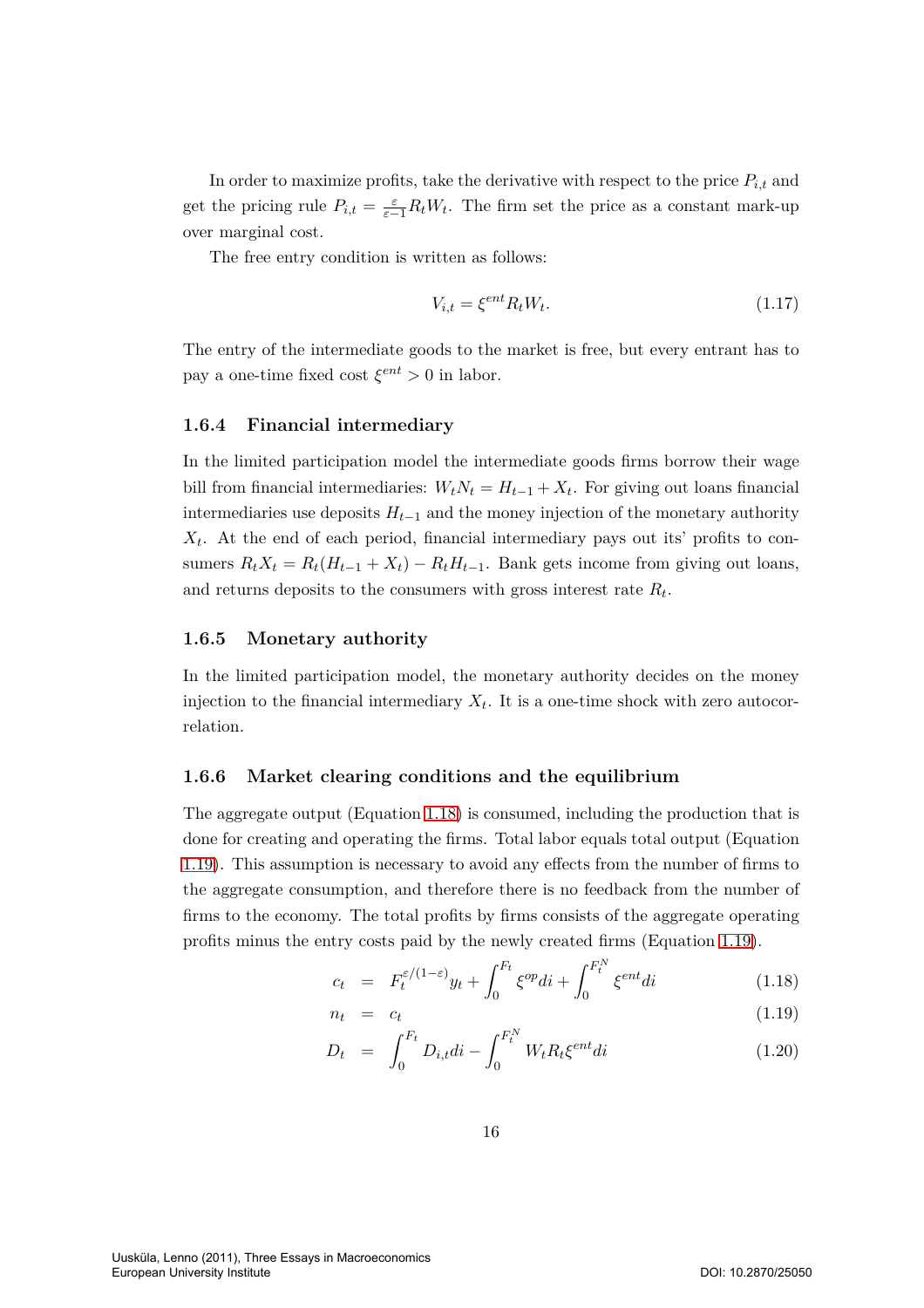*Definition of equilibrium:* The equilibrium of the model is the sequence of quantities  $\{c_t, n_t, m_{t+1}, h_{t+1}, d_t, d_{i,t}, j_t, F_t, F_t^N\}_{t=0}^{\infty}$ , prices  $\{P_t, R_t\}_{t=0}^{\infty}$ , given the initial conditions  ${m_0, h_0, F_{-1}}$ , and the sequence of government monetary injections  ${X_t}_{t=0}^{\infty}$ , such that consumers maximize their lifetime utility, final and intermediate goods firms are maximizing their profits, financial intermediaries are maximizing their profit, the free entry condition is satisfied, and the markets clear.

### <span id="page-25-0"></span>**1.7 Model with pre-set prices**

In this section I present a simple pre-set prices model as an example of sticky prices. Again I augment the simple model with endogenous entry and exogenous exit of firms in the intermediate goods firms. Creation and destruction of firms in this sector takes place after the shock and the prices are fixed before the monetary shock is realized. The entry is determined by the free entry condition. Fully competitive final goods sector aggregates the goods from intermediate goods sector, there is no entry and exit. Differently from the limited participation model, there is no financial sector.

#### <span id="page-25-1"></span>**1.7.1 Consumer problem**

The representative consumer maximizes lifetime utility derived from consumption, leisure, and money balances:

$$
E_t \sum_{t=0}^{\infty} \beta^t \left( \frac{c_t^{1-\sigma} - 1}{1-\sigma} - \psi_0 \ln(n_t) + \frac{1}{1-\varphi} \left( \frac{M_{t+1}}{P_t} \right)^{1-\varphi} \right), \tag{1.21}
$$

where  $M_{t+1}$  is the nominal money transferred to the next period and  $0 < \varphi < 1$  is the inverse of elasticity of substitution for money demand. The consumer decides on consumption and work today, and money left for tomorrow. For the pre-set prices model I adopt a money-in-utility approach which is standard in the literature. The utility function implies the neutrality of money, so the sole cause of the real effects is the imposed price stickiness.

Each period consumer faces the following budget constraint:

$$
P_{t}c_{t} + B_{t+1} + M_{t+1} = W_{t}n_{t} + (1 + i_{t-1})B_{t} + M_{t} + D_{t} + O_{t}, \qquad (1.22)
$$

where  $B_t$  are the bonds at period  $t$ . In order to buy consumption good, the consumer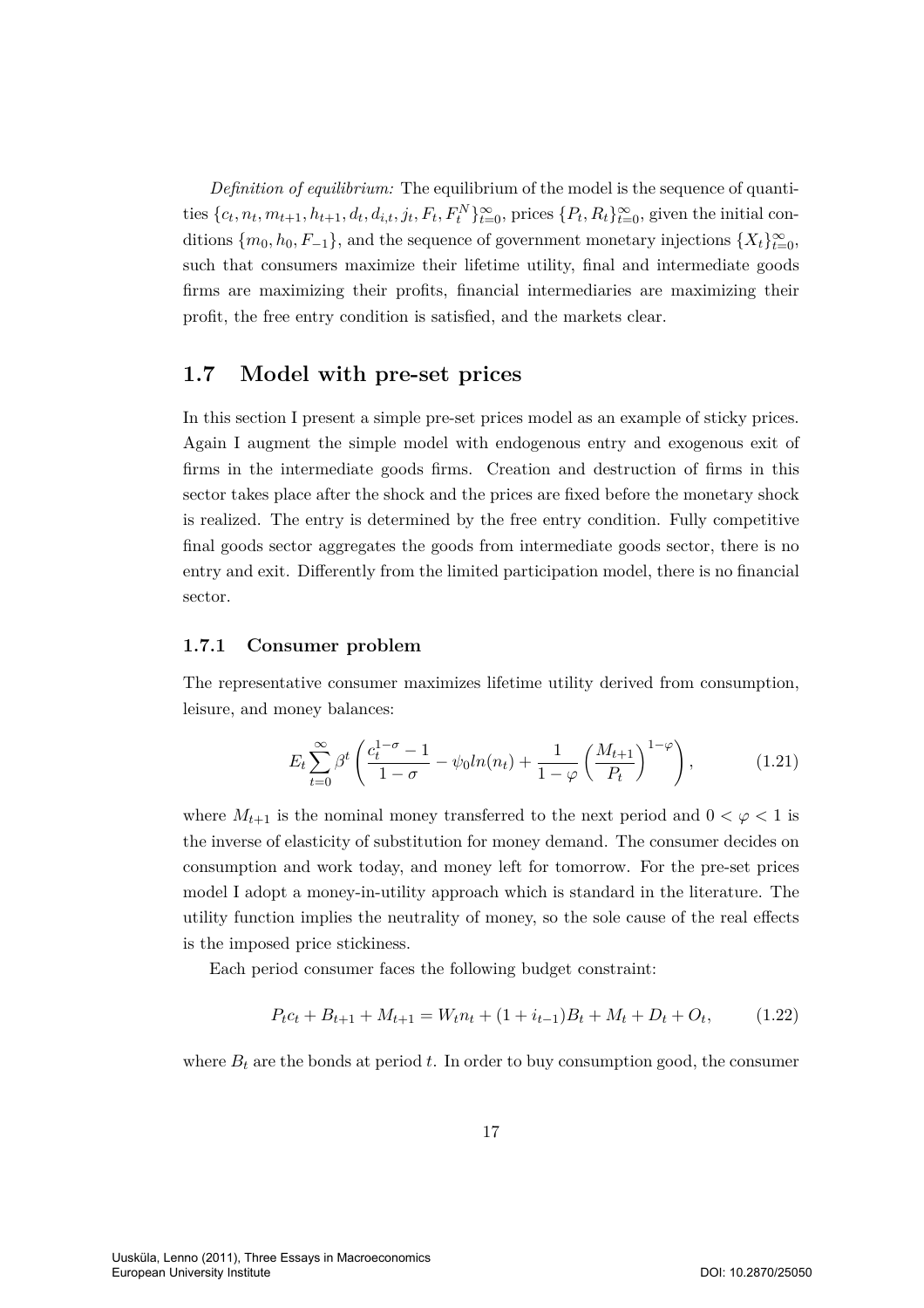can use all the profits received from the firms, money, and bonds: there is no cashin-advance condition.

In order to maximize consumer utility, take first order conditions with respect to the bonds  $B_{t+1}$ , money  $M_{t+1}$ , consumption  $c_t$ , and labor  $n_t$ . There are three optimality conditions for the consumer:

<span id="page-26-2"></span>
$$
E_t \left(\frac{c_{t+1}}{c_t}\right)^{\sigma} = \beta E_t \frac{1+i_t}{\pi_{t+1}}
$$
\n(1.23)

$$
\psi_0 c_t^{\sigma} = w_t n_t \tag{1.24}
$$

$$
\left(\frac{M_{t+1}}{P_t}\right)^{-\varphi} = \frac{i_t}{1+i_t}c_t^{-\sigma}.
$$
\n(1.25)

The Euler Equation (no. [1.23\)](#page-26-2) determines the optimal consumption path. It is different from the tradeoff in the limited participation model, where the decision was between tomorrow and the day after. Labor-leisure choice Equation [1.24](#page-26-2) is identical to the one in the limited participation model. The money demand is given in Equation [1.25,](#page-26-2) which is again different from the limited participation approach, where the money demand was determined by the cash-in-advance constraint.

#### <span id="page-26-0"></span>**1.7.2 Final goods firm**

The final goods sector is identical to the limited participation model. The demand for each of the intermediate goods is given by:

$$
y_{i,t} = \left(\frac{P_{i,t}}{P_t}\right)^{-\varepsilon} y_t,\tag{1.26}
$$

<span id="page-26-1"></span>where  $P_t$  is the same as in the limited participation model.

#### **1.7.3 Intermediate goods firms**

In the intermediate goods sector there are three differences compared to the limited participation model. First, the wages are not payed out before production: labor costs do not include the interest rate. Second, the prices must be set one period in advance and the new firms set the same price as all the other firms. Third, according to the consumer problem, the stochastic part of the discount factor for firms includes trade-off between today and tomorrow.

The value of the firm in the intermediate goods sector is given by:

$$
V_{i,t} = D_{i,t} + \beta (1 - \delta) E_t \left(\frac{c_t}{c_{t+1}}\right)^{-\sigma} V_{i,t+1},
$$
\n(1.27)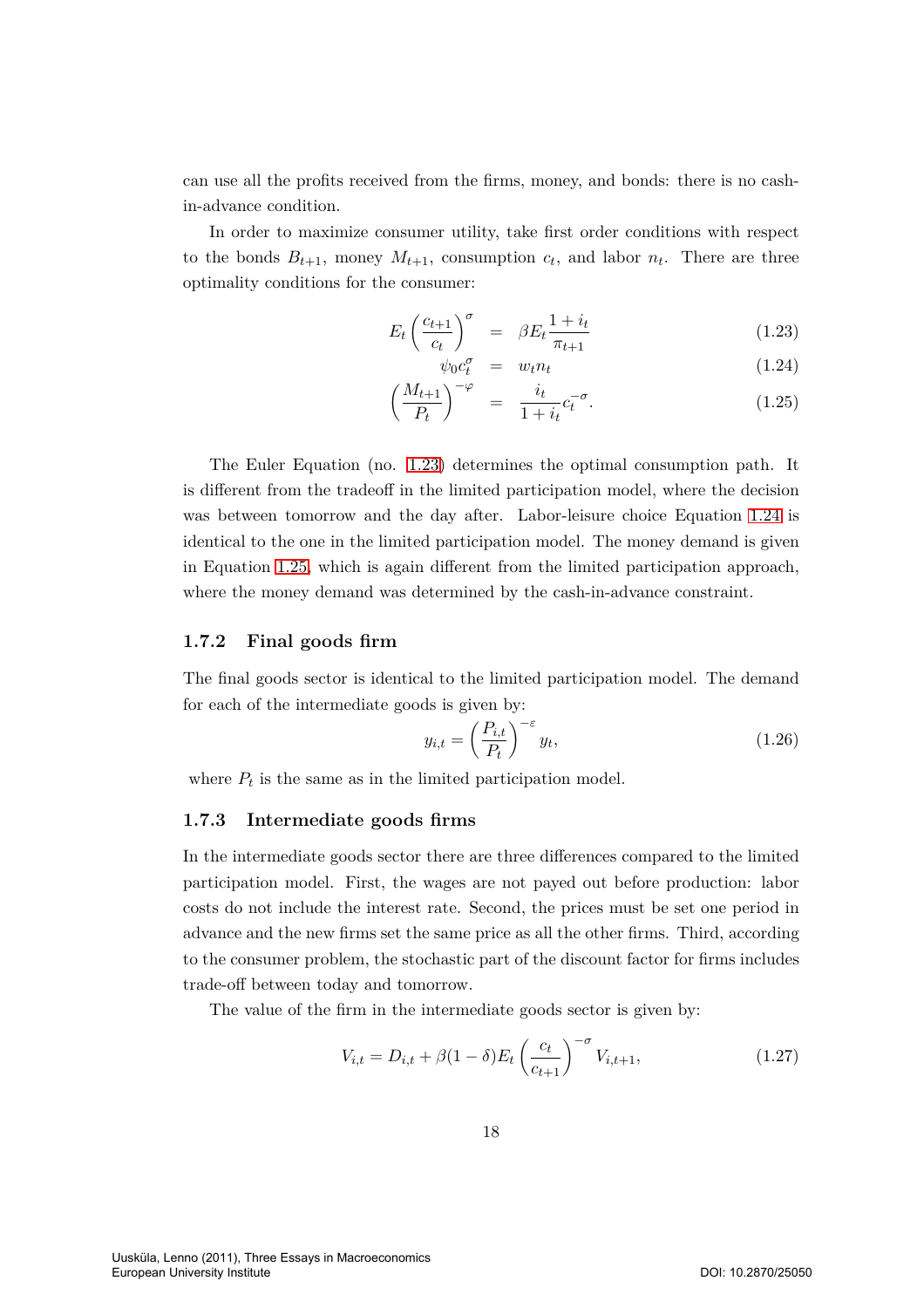where the stochastic discount factor is taken from the consumer problem, and the profit is given by

$$
D_{i,t} = E_{i,t-1} \left( (P_{i,t} - W_t) \left( \frac{P_{i,t}}{P_t} \right)^{-\varepsilon} y_t - \xi^{op} W_t \right)
$$
 (1.28)

The law of motion for the number of firms is described as before by:

$$
F_t = (1 - \delta)F_{t-1} + F_t^N.
$$
\n(1.29)

The production technology in the intermediate goods sector is again linear:

$$
y_{i,t} = n_{i,t}.\tag{1.30}
$$

The nominal marginal cost of production is given by the shadow price of producing an additional unit of output  $(MC_t = W_t)$ . Wages are paid out at the time when the final output is sold.

For maximizing the firms value, take the derivative with respect to  $P_{i,t}$  and solve for  $P_{i,t}$  to get the condition for optimal pricing, the mark-up over the expected marginal cost:

$$
P_{i,t} = \frac{\varepsilon}{\varepsilon - 1} E_{t-1} W_t.
$$
\n(1.31)

The entry to the market of intermediate goods is free, but every entrant has to pay a one-time fixed cost  $\xi^{ent}W_t$ . The free entry condition is written as follows:

$$
V_{i,t} = \xi^{ent} W_t. \tag{1.32}
$$

The crucial assumption in this model in order to have the effects of a monetary policy on the creation of firms is that the firm creation decisions are made during the period in which the nominal rigidities are still binding. Therefore the results also hold when I would assume longer price rigidities and let the firms to enter with a lag.

In the present version of the model, the new firms are not allowed to set different prices from the existing firms. Such a change would complicate the aggregation of the demand without affecting the results much, the extension is left for the future.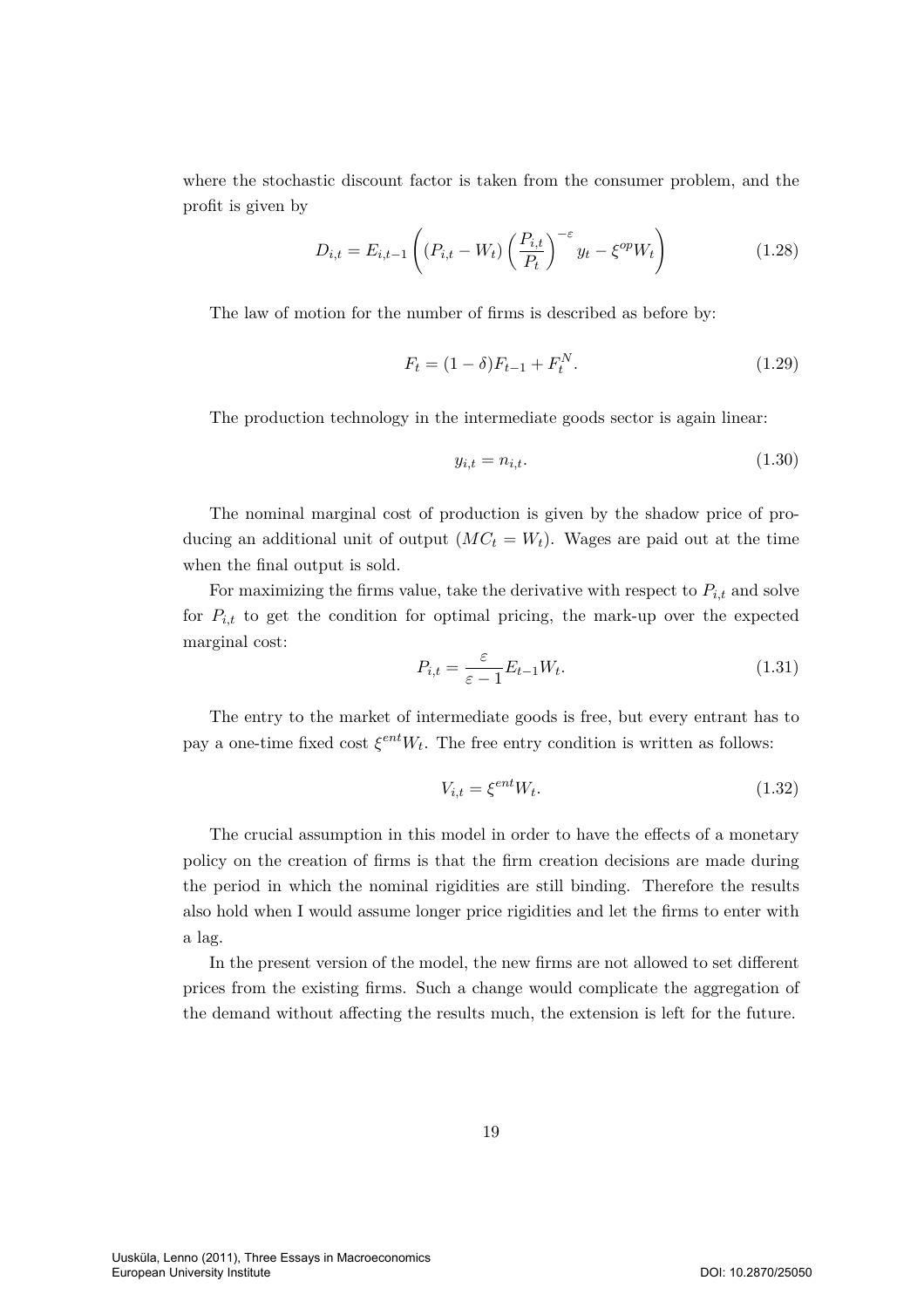#### <span id="page-28-0"></span>**1.7.4 Monetary authority**

The monetary authority decides on the injection of money into the economy. There is a one-time shock to money growth  $g_t^m$  with zero autocorrelation.

#### <span id="page-28-1"></span>**1.7.5 Market clearing conditions**

Again, all the production (Equation [1.33\)](#page-28-3) is consumed and the total labor equals to the total output (Equation [1.34\)](#page-28-3). The aggregate profits by the firms are the sum of total operating profits from each firm minus the entry costs (Equation [1.35\)](#page-28-3).

<span id="page-28-3"></span>
$$
c_t = F_t^{\varepsilon/(1-\varepsilon)} y_t + \int_0^{F_t} \xi^{op} dt + \int_0^{F_t^N} \xi^{ent} dt \qquad (1.33)
$$

$$
n_t = c_t \tag{1.34}
$$

$$
D_t = \int_0^{F_t} D_{i,t}di - \int_0^{F_t^N} W_t \xi^{ent}di \qquad (1.35)
$$

*Definition of equilibrium:* Equilibrium is defined by the sequence of quantities  ${c_t, n_t, b_{t+1}, M_{t+1}, j_t, d_t, d_{i,t}, F_t, F_t^N\}_{t=0}^{\infty}$ , prices  ${P_t}_{t=1}^{\infty}$ , given the initial conditions {*m*0*, F*−1*, P*0}, and government money injections, such that consumers maximize their utility, final and intermediate goods firms maximize their profit, the free entry conditions for firms is satisfied, and markets clear.

#### <span id="page-28-2"></span>**1.8 Calibration and results of the two models**

I log-linearize the model around the steady state and solve it computationally by using the method of undetermined coefficients proposed by Uhlig (1999).

I follow traditional parameter values in the calibration of the two models for the quarterly frequency (see Table [1.7](#page-42-0) in the Appendix). I set the inverse of the intertemporal elasticity substitution parameter  $\sigma = 2$ . The probability of the death of a firm is calibrated to 2.5%, which is 10.7% per annum, very close to the actual 11% exit rate per year in the U.S.. I assume that shocks to the economy are small so that there is always positive entry. The discount factor reflects a real interest rate of 4% per year, the elasticity of substitution ( $\varepsilon = 17$ ) gives a mark-up of 6%, which is standard in the literature, but its only role together with the death probability, operation and entry costs, is to determine the number of firms in the economy. The cost of entry is calibrated to be higher than the operation cost. Steady state yearly inflation in the limited participation model is 2%. The inverse of the elasticity of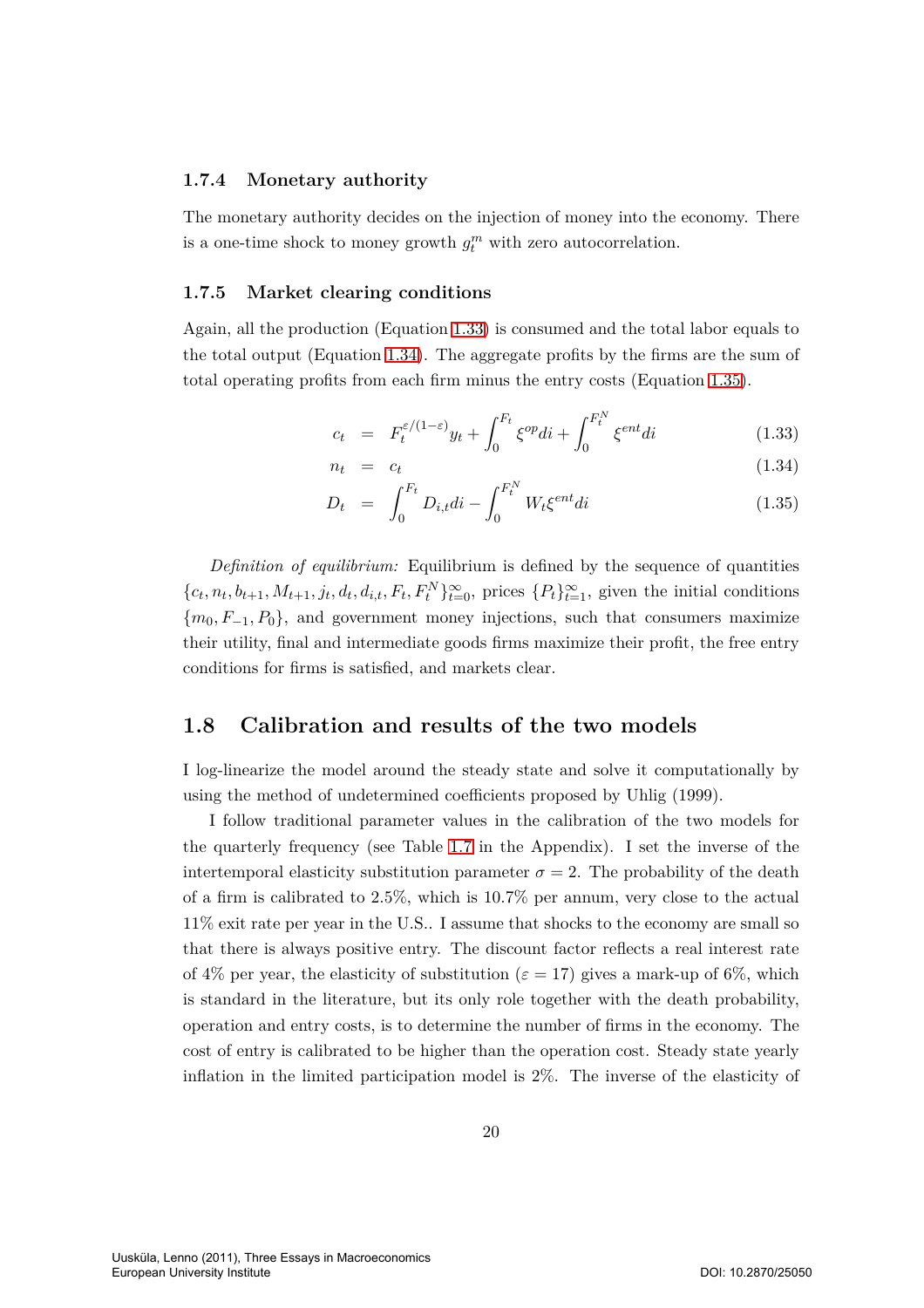substitution of money in the middle of the allowed range (between zero and one), and constant in front of the disutility of labor only determines the steady state share of hours worked and does not affect the impulse responses

Figure [1.6](#page-43-0) in the Appendix presents the impulse response functions to a monetary contraction in a limited participation framework. The monetary shock leads to a drop in the funds which the financial intermediary can lend to the intermediate goods producers. This results in lower wages and hours. However, an accompanied increase in the gross interest rate leaves marginal costs for the intermediate goods producers unchanged. As output drops, profits per firm decrease. The lower value of a firm reduces the entry of firms in order to keep the free entry condition satisfied. In the simple limited participation model, a monetary contraction brings an economic expansion from the second period onwards. Nonetheless the number of new firms is decreasing in the first period. By making the limited participation model empirically more plausible for the second period onwards (see Christiano and Eichenbaum, 1992), the decrease in the number of created firms will be stronger. The prediction of the limited participation model is in line with the empirical results on the reaction of the number of firms.

In the pre-set price framework, a contractionary monetary policy shock leads to an increase in the number of firms. The results are presented in Figure [1.7](#page-44-0) in the Appendix. Lower wages lead to an increase in profits and a decrease in the entry cost. The entry of firms increases to the level in which the free entry condition is satisfied. This stands in sharp contrast with the empirical findings about the creation and destruction of firms in the previous section.

The theoretical results depend on the assumption that inverse of the intertemporal elasticity of substitution  $(\sigma)$  is greater than one. The value below one would mean negative Frisch elasticity of labor supply: decrease in wages leads to an increase in the hours worked. In this version of the model, the results are reversed. In the sticky price model, after a contractionary monetary shock wages decrease, hours increase, and number of firms increases. Under the limited participation hypothesis, the number of firms decreases. The empirical evidence in this paper does not find support for this assumption as a contractionary shock leads to a statistically and economically important decrease in the hours worked.

The models are very simple and stylized with the purpose of being clear about the mechanism that drives the results. Because of the simplicity, it also allows to discuss intuitively certain extensions. The results also hold for sticky information type of transmission. The sticky price model where only the firms with low markups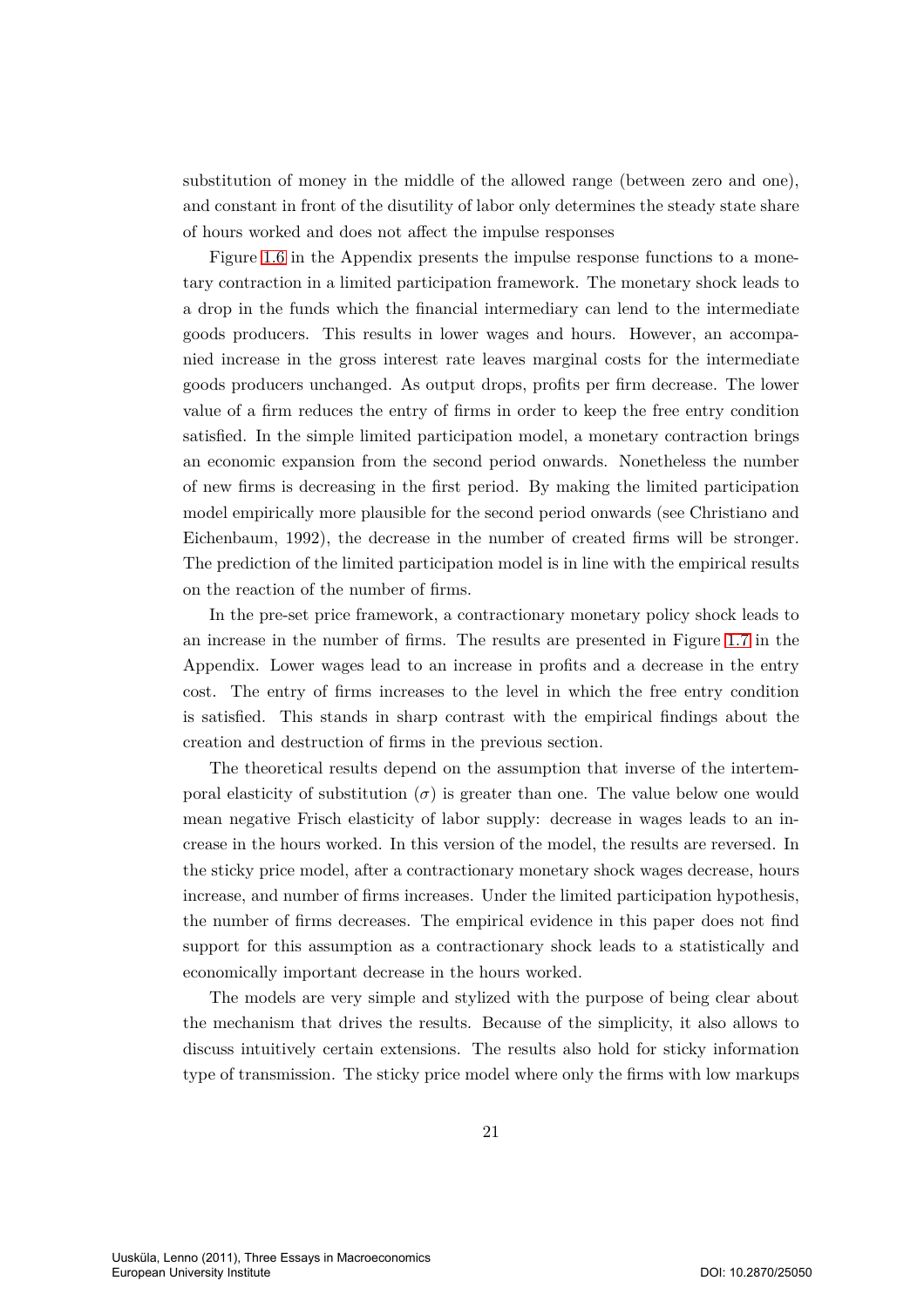change their prices can help to reduce the counterintuitive results of the sticky price approach and lead to no effect of monetary shocks to firm turnover, but cannot deliver reversal of the impact. When one assumes very high menu costs for changing prices, firms could file a bankruptcy instead of lowering prices after a contractionary monetary shock, but then menu costs should also lead to more bankruptcies for expansionary monetary shocks. Therefore the mechanism that causes the firm turnover dynamics must be different from price stickiness.

My empirical results also show that prices do react very little to the shock within a one-year period, whereas output, and firm entry and failures react after two quarters. So if prices do not react, then in order to have increase in the profits at least for some firms, the cost of production has to decrease. When prices are exogenously assumed to be sticky, there is even more need for the costs to decrease.

The simple limited participation model predictions fit well the qualitative empirical results. Monetary contraction leads to an increase in the interest rate, drop in wages, no movement in prices, and increase in firm bankruptcies. The economic contraction that brings drop in the expected profits can explain an increase in failures and a decrease in the creation of firms.

## <span id="page-30-0"></span>**1.9 Conclusions**

Many authors add firm creation and destruction to the traditional dynamic stochastic general equilibrium models. Intuitively the extensive margin plays an important role in propagating shocks, but it is unclear if it constitutes a different propagation mechanism? What does firm turnover influence? These are the questions most of the firm turnover literature tries to answer. This paper takes a different route. Here the question is instead, What can we learn about modeling monetary transmission by introducing firm creation in the models? The answer is that the empirical results about firm creation and destruction reaction after a monetary shock are more in line with the predictions of the limited participation model than those of the sticky prices.

The paper offers extensive empirical evidence that a contractionary monetary policy shock increases failures and decreases entry of firms. This is a robust finding of a VAR model where the monetary shock is identified by using recursiveness assumption based on the Taylor rule type of argument. When the number of firms that file a bankruptcy after an unexpected monetary contraction increases, it is a sign that their expected future profit decreased and restructuring of activity costs more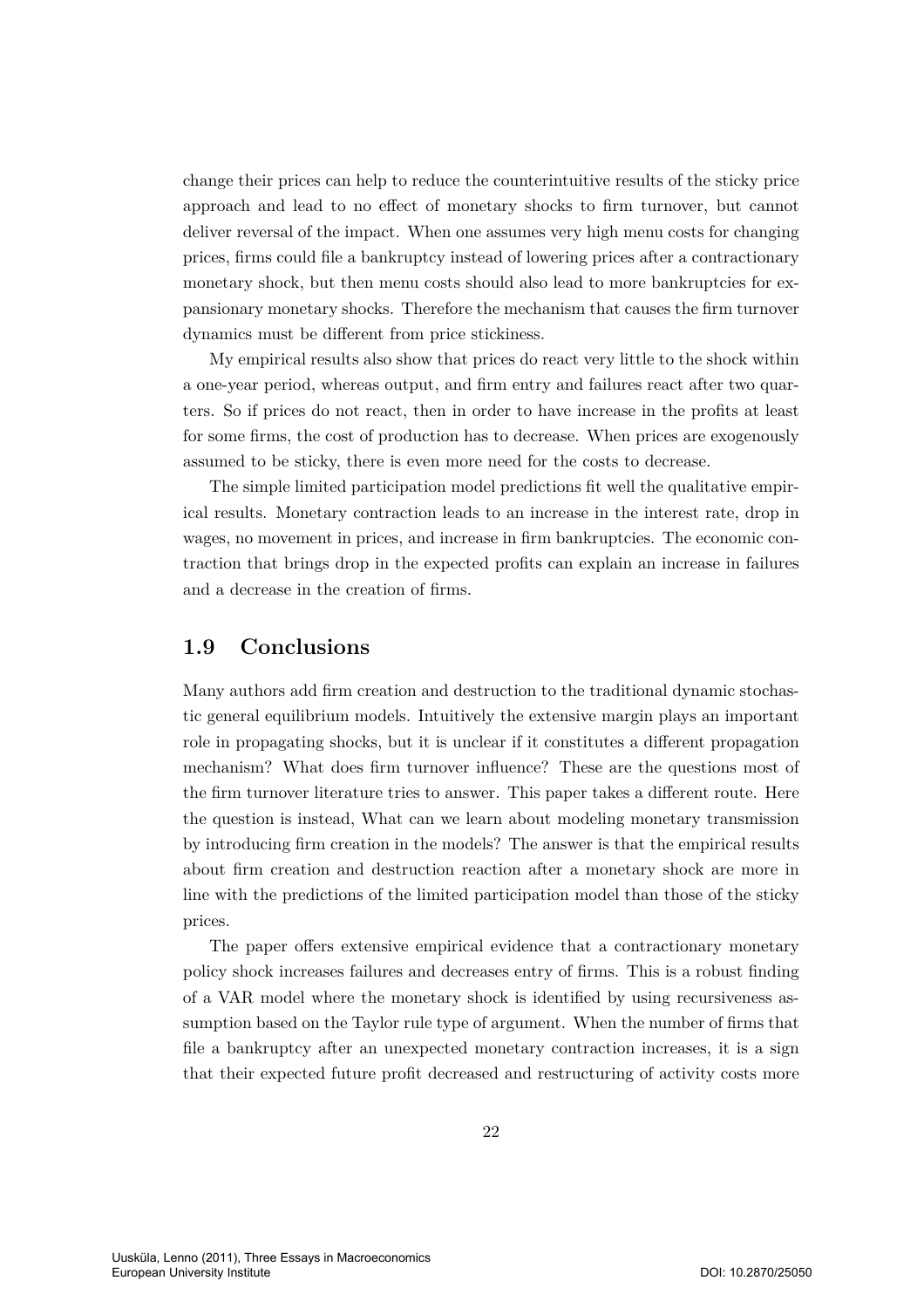than bankruptcy. This evidence does not necessarily say anything about amplification of shocks in the economy because existing firms could expand their production and possibly increase profits. But the evidence shows that some existing firms do suffer from the shock. The same is true for some of the new firms. Monetary contraction means that fewer firms are created: some of the business ideas are not realized because they are not profitable.

Although standard models of monetary transmission assume away firm creation and destruction, it is straightforward to augment them with firm turnover. I take two alternative approaches, limited participation and sticky price models and augment with endogenous creation and exogenous destruction of firms. The predictions of the two main models of monetary transmission are at odds with each other. According to the sticky price model the number of firms increases after a contractionary monetary policy shock. After the same shock, the limited participation model predicts a decrease in the number of firms in the economy. Therefore the empirical findings about firm turnover support more the limited participation type of monetary transmission compared to the sticky prices.

### <span id="page-31-0"></span>**Bibliography**

Altig, D., Christiano, L. J., Eichenbaum, M., Linde, J., 2005. Firm-Specific Capital, Nominal Rigidities and the Business Cycle. NBER working paper, No. 11034.

Armington, C., 2004. Development of Business Data: Tracking Firm Counts, Growth and Turnover by Size of Firms. SBA, Office of Advocacy, Small Business Research.

Bergin, P., Corsetti, G., 2008. The Extensive Margin and Monetary Policy. *Journal of Monetary Economics*, No. 55(7).

Bernanke, B., Mihov, I., 1998. Measuring Monetary Policy. *The Quarterly Journal of Economics*, No. 113(3).

Bilbiie, F. O., Ghironi, F., Melitz, M. J., 2007. Monetary Policy and Business Cycles with Endogenous Product Variety. NBER Macroeconomics Annual 2007.

Boivin, J., Giannoni, M., Mihov, I., 2007. Sticky Prices and Monetary Policy: Evidence from Disaggregated U.S. Data. NBER working paper, No. 12824.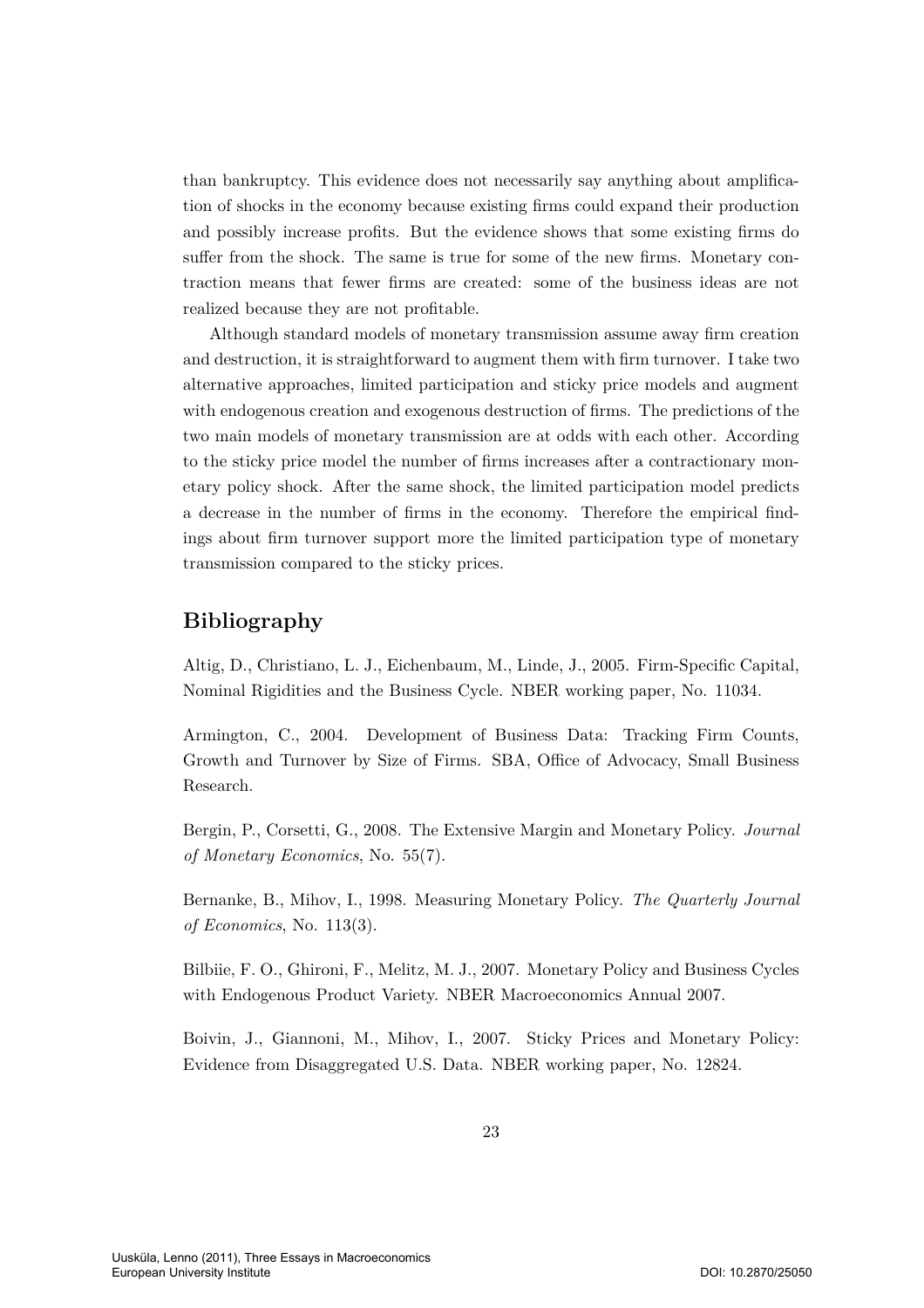Campbell, J. R., 1998. Entry, Exit, Embodied Technology, and Business Cycles. *Review of Economic Dynamics*, No. 1(2).

Christiano, L. J., Eichenbaum, M., 1992. Liquidity Effects and the Monetary Transmission Mechanism. *American Economic Review, Papers and Proceedings*, No. 82(2).

Christiano, L. J., Eichenbaum, M., Evans, C. L., 1997. Sticky price and limited participation models of money: A comparison. *European Economic Review*, 41(6).

Christiano, L. J., Eichenbaum, M., Evans, C. L., 1999. Monetary Policy Shocks: What Have We Learned and to What End? Handbook of Macroeconomics, Handbooks in Economics Vol 1A, Elsevier Science, North-Holland, 65Ű-148.

Fisher, J. D. M., 2006. The Dynamic Effects of Neutral and Investment-Specific Technology Shocks. *Journal of Political Economy*, No. 114(3).

Gali, J., 1999. Technology, Employment and the Business Cycle: Do Technology Shocks Explain Aggregate Fluctuations? *American Economic Review*, No. 89(1).

Kydland, F., Prescott, E., 1982. Time to Build and Aggregate Fluctuations. *Econometrica*, No. 50(6).

Lewis, V., forthcoming. Business Cycle Evidence on Firm Entry. *Macroeconomic Dynamics*.

Mancini-Griffoli, T., Elkhoury, M., 2006. Monetary Policy with Endogenous Firm Entry. mimeo.

Mertens, K., 2008. Deposit Rate Ceilings and Monetary Transmission in the US. *Journal of Monetary Economics*, No. 55(7).

Naples, M. I., Arifau, A., 1997. The Rise in the US Business Failures: Correcting the 1984 Data Discontinuity. *Contributions in Political Economy*, No. 16.

Ravn, M., Simonelli, S., 2007. Labor Market Dynamics and the Business Cycle: Structural Evidence for the United States. *Scandinavian Journal of Economics*, No.  $109(4)$ .

Shapiro, M., Watson, M., 1988. Sources of Business Cycle Fluctuations. NBER Macroeconomics Annual 1988, MIT Press.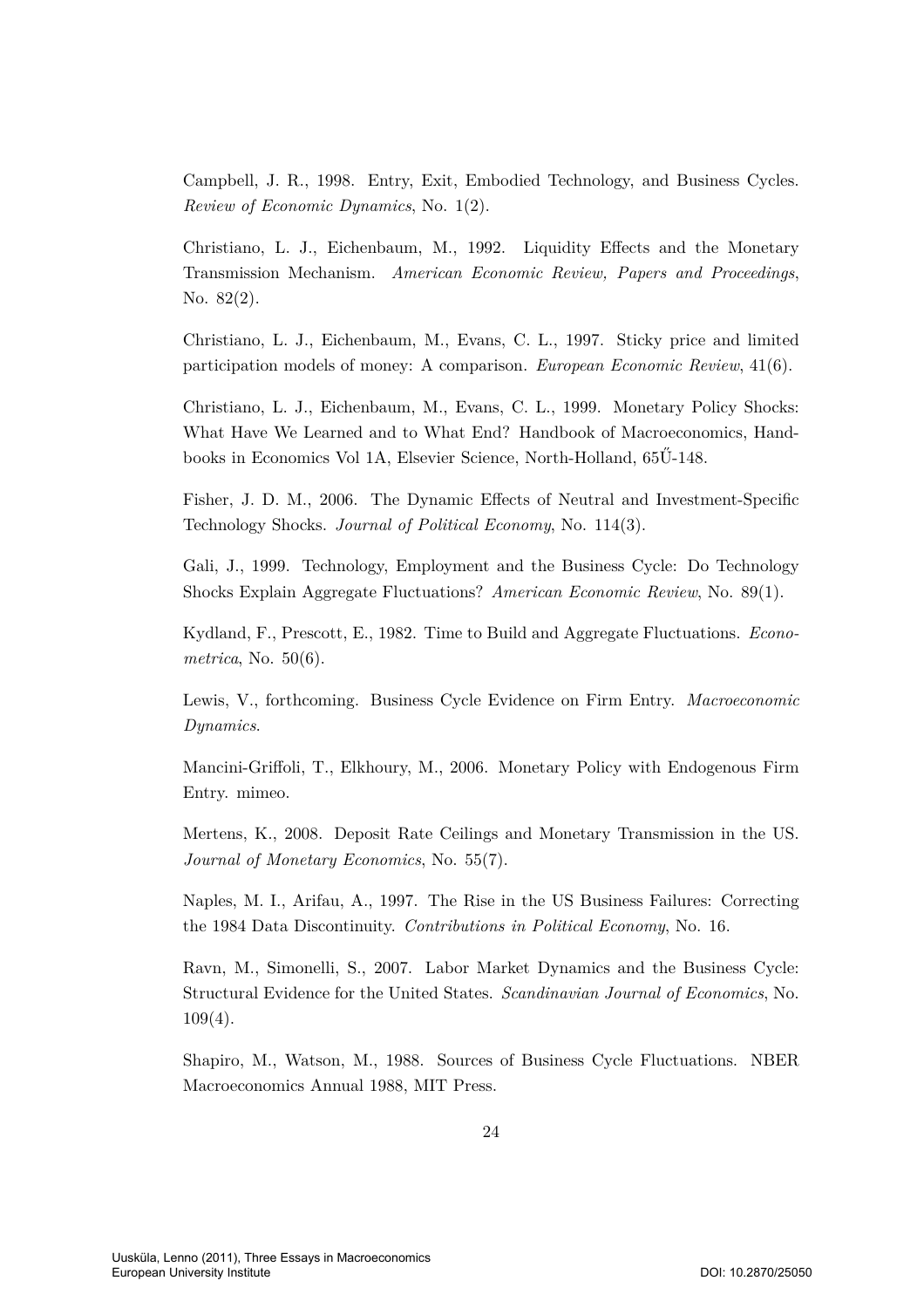Sims, C. A., Zha, T., 2006. Does Monetary Policy Generate Recessions? *Macroeconomic Dynamics*, No. 10(02).

Uhlig, H., 1999. A Toolkit for Analyzing Nonlinear Dynamic Stochastic Models Easily. Computational Methods for the Study of Dynamic Economies.

Uhlig, H., 2005. What are the effects of monetary policy on output? Results from an agnostic identification procedure. *Journal of Monetary Economics*, No. 52(2).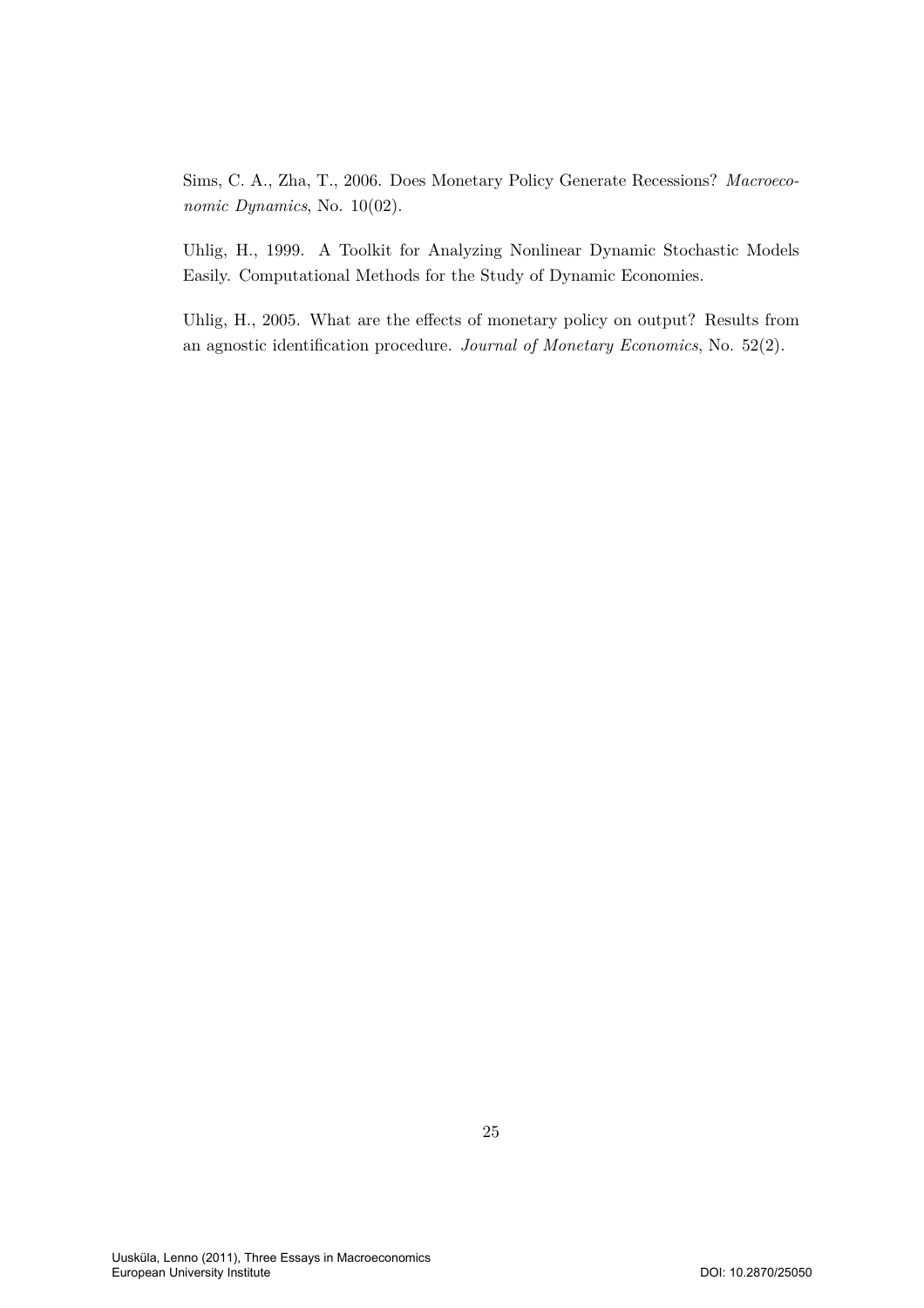# <span id="page-34-0"></span>**Appendix**



Figure 1.1: Business Bankruptcy Filings, Failures, Net Entry and New Firms Data in Log Levels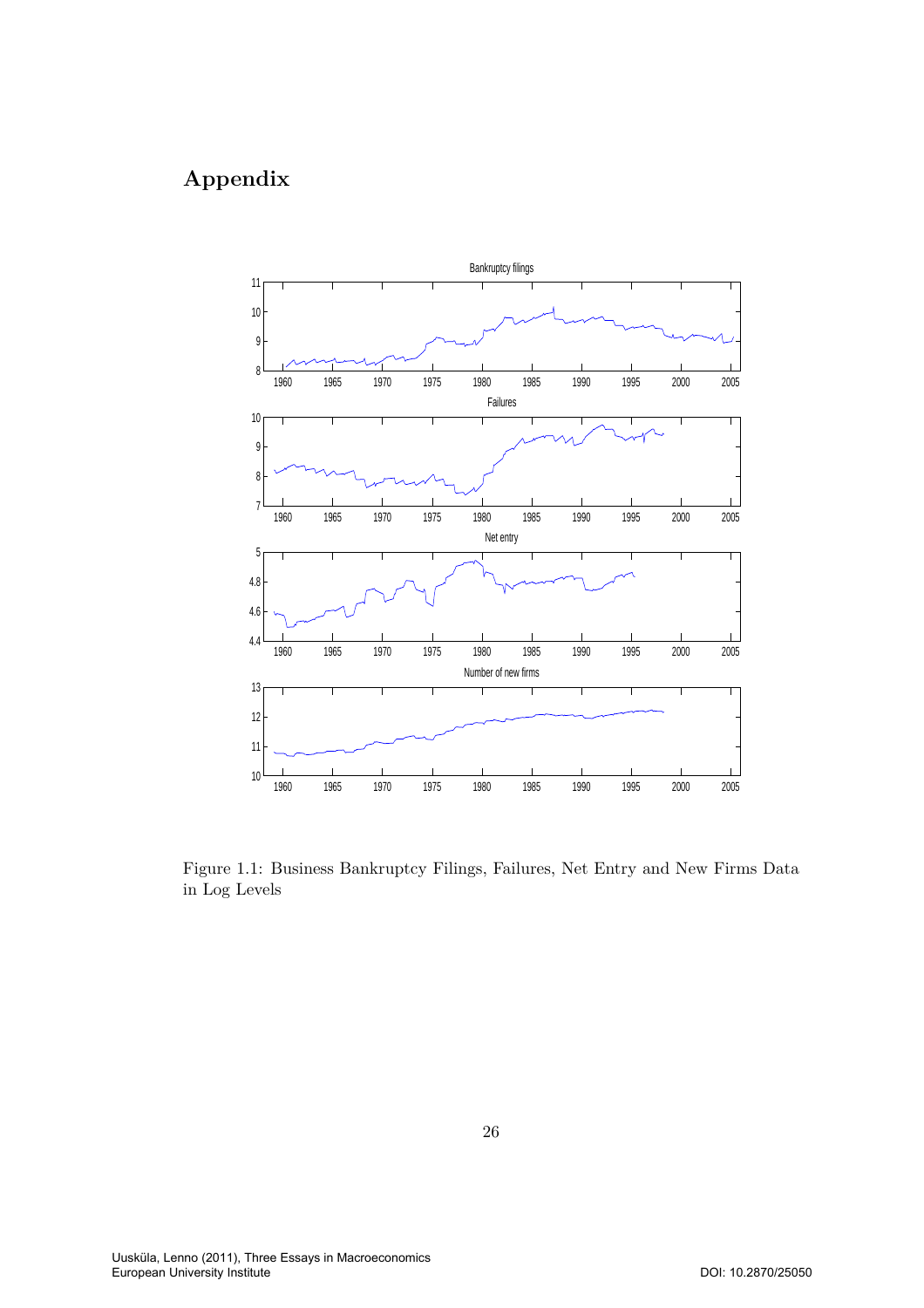Table 1.2: Data Description and Sources

<span id="page-35-0"></span>

| <b>BEA</b><br>Consumption<br>Consumption of non-durables,<br>services<br>and government expenditures<br>Nominal investment in household con-<br><b>BEA</b><br>Investment<br>sumption of durables and gross private do-<br>mestic investment<br>Price of investment relative to consumer<br>For period 1959-<br>Investment price<br>1990 from Ravn<br>prices<br>Simonelli<br>and<br>(2007)<br><b>BEA</b><br>Price of investment<br>Nominal divided with real investments<br><b>BEA</b><br>Price of consumption<br>Nominal divided with real consumption<br><b>BEA</b><br>Nominal output<br>Nominal Gross Domestic Product (GDP) |
|--------------------------------------------------------------------------------------------------------------------------------------------------------------------------------------------------------------------------------------------------------------------------------------------------------------------------------------------------------------------------------------------------------------------------------------------------------------------------------------------------------------------------------------------------------------------------------------------------------------------------------|
|                                                                                                                                                                                                                                                                                                                                                                                                                                                                                                                                                                                                                                |
|                                                                                                                                                                                                                                                                                                                                                                                                                                                                                                                                                                                                                                |
|                                                                                                                                                                                                                                                                                                                                                                                                                                                                                                                                                                                                                                |
|                                                                                                                                                                                                                                                                                                                                                                                                                                                                                                                                                                                                                                |
|                                                                                                                                                                                                                                                                                                                                                                                                                                                                                                                                                                                                                                |
|                                                                                                                                                                                                                                                                                                                                                                                                                                                                                                                                                                                                                                |
|                                                                                                                                                                                                                                                                                                                                                                                                                                                                                                                                                                                                                                |
|                                                                                                                                                                                                                                                                                                                                                                                                                                                                                                                                                                                                                                |
|                                                                                                                                                                                                                                                                                                                                                                                                                                                                                                                                                                                                                                |
|                                                                                                                                                                                                                                                                                                                                                                                                                                                                                                                                                                                                                                |
|                                                                                                                                                                                                                                                                                                                                                                                                                                                                                                                                                                                                                                |
| <b>BEA</b><br>Real output<br>Real Gross Domestic Product (GDP)                                                                                                                                                                                                                                                                                                                                                                                                                                                                                                                                                                 |
| GDP deflator<br>${\rm GDP}$ deflator, nominal ${\rm GDP}/$ real ${\rm GDP}$<br><b>BEA</b>                                                                                                                                                                                                                                                                                                                                                                                                                                                                                                                                      |
| non-farm<br>business<br>BEA from<br>Hours<br>Gross<br>hours<br>Fed.                                                                                                                                                                                                                                                                                                                                                                                                                                                                                                                                                            |
| (HOANBS)<br>St. Louis                                                                                                                                                                                                                                                                                                                                                                                                                                                                                                                                                                                                          |
| <b>CPS</b><br>Total population over the age of 16<br>Population                                                                                                                                                                                                                                                                                                                                                                                                                                                                                                                                                                |
| Capacity utilization<br>Index of capacity utilisation in manufac-<br>Board of Gover-                                                                                                                                                                                                                                                                                                                                                                                                                                                                                                                                           |
| turing<br>nors                                                                                                                                                                                                                                                                                                                                                                                                                                                                                                                                                                                                                 |
| <b>BLS</b><br>Nominal hourly non-farm business com-<br>Nominal wages                                                                                                                                                                                                                                                                                                                                                                                                                                                                                                                                                           |
| pensation                                                                                                                                                                                                                                                                                                                                                                                                                                                                                                                                                                                                                      |
| Number<br>of<br>enterprises<br>Dun&Bradstreet,<br>New incorporations<br>${\rm new}$<br>created,                                                                                                                                                                                                                                                                                                                                                                                                                                                                                                                                |
| mostly employee firms<br>Economagic                                                                                                                                                                                                                                                                                                                                                                                                                                                                                                                                                                                            |
| Index composed by Dun&Bradstreet<br>Dun&Bradstreet,<br>Net entry                                                                                                                                                                                                                                                                                                                                                                                                                                                                                                                                                               |
| BEA                                                                                                                                                                                                                                                                                                                                                                                                                                                                                                                                                                                                                            |
| Firm failures<br>Number of firms failed in a quarter<br>Dun&Bradstreet,                                                                                                                                                                                                                                                                                                                                                                                                                                                                                                                                                        |
| Economic Report                                                                                                                                                                                                                                                                                                                                                                                                                                                                                                                                                                                                                |
| of the President                                                                                                                                                                                                                                                                                                                                                                                                                                                                                                                                                                                                               |
| Failure rate<br>Dun&Bradstreet,<br>Firm failures / listed companies                                                                                                                                                                                                                                                                                                                                                                                                                                                                                                                                                            |
| Economic Report<br>of the President                                                                                                                                                                                                                                                                                                                                                                                                                                                                                                                                                                                            |
| U.S.<br>Courts<br>No. of bankruptcies<br>Number of bankruptcy failings by compa-<br>οf                                                                                                                                                                                                                                                                                                                                                                                                                                                                                                                                         |
| nies<br>Bankruptcy                                                                                                                                                                                                                                                                                                                                                                                                                                                                                                                                                                                                             |
| <b>FFR</b><br><b>MZM</b><br>Fed. St. Louis                                                                                                                                                                                                                                                                                                                                                                                                                                                                                                                                                                                     |
| NBR/TR<br>Non-borrowed reserves / Total reserves<br>Fed. St. Louis                                                                                                                                                                                                                                                                                                                                                                                                                                                                                                                                                             |
| Monetary aggregate MZM<br>Fed. St. Louis<br>Money stock                                                                                                                                                                                                                                                                                                                                                                                                                                                                                                                                                                        |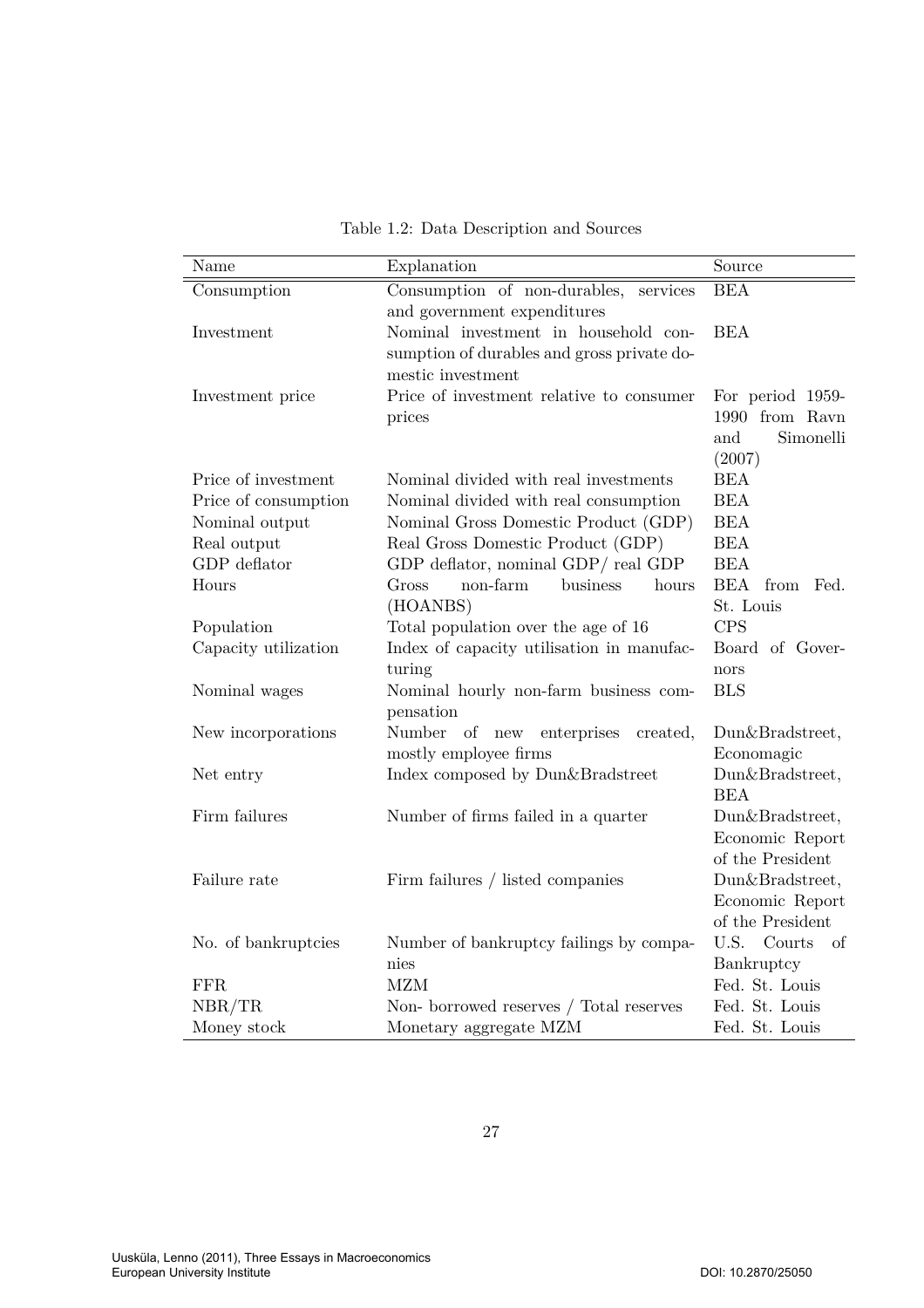|                                  | Bankr. Filings Failures Net entry New firms |             |               |             |                          |                  |         |          |
|----------------------------------|---------------------------------------------|-------------|---------------|-------------|--------------------------|------------------|---------|----------|
| Level/Diff Level Diff Level Diff |                                             |             |               |             |                          | Level Diff Level |         | Diff     |
| Trend                            | V                                           | n           | V             | $\mathbf n$ | n                        | n                | n       | n        |
| Seas dum                         | V                                           | $\mathbf n$ | V             |             | n<br>$\mathbf{V}$        | n                | n       | n        |
| $\theta$                         | $-1.48$                                     | $-12.00$    | $-1.48$       |             | $-12.04$ $-1.33$ $-9.91$ |                  | $-0.75$ | $-12.65$ |
| $\mathbf{1}$                     | $-1.45$                                     | $-7.98$     | $-1.49$       |             | $-6.76$ $-1.65$ $-7.71$  |                  | $-0.86$ | $-7.41$  |
| $\overline{2}$                   | $-1.25$                                     | $-5.70$     | $-1.71$       | $-5.68$     | $-1.66 - 6.41$           |                  | $-1.01$ | $-7.17$  |
| 3                                | $-1.42$                                     | $-5.22$     | $-1.76$       | -4.62       | $-1.62 -5.11$            |                  | $-1.00$ | $-5.72$  |
| $\overline{4}$                   | $-1.43$                                     |             | $-5.01 -1.92$ |             | $-3.57$ $-1.86$ $-4.48$  |                  | $-1.05$ | $-4.99$  |

Table 1.3: Stationarity Analysis of Business Bankruptcy Filings, Failures, Entry of New Firms and Net Entry

Note: Constant is included in every regression. The asymptotic critical values for rejecting the hypothesis of unit root on the level of the lagged dependent variable in an (augmented) Dickey-Fuller regressions case without trend are -3.43, -2.86 and  $-2.58$  and with trend  $-3.96$ ,  $-3.41$  and  $-3.12$  respectively for 1, 5 and  $10\%$  critical levels.

|                | Bankr. filings | Failures | Net entry | New firms |
|----------------|----------------|----------|-----------|-----------|
| Level/Diff     | Diff           | Diff     | Diff      | Diff      |
| trend          | $\mathbf n$    | n        | n         | n         |
| seas dum       | V              | V        | n         | V         |
| 0              | $-8.95$        | $-8.49$  | $-5.48$   | $-6.06$   |
|                | $-4.88$        | $-4.62$  | $-5.44$   | $-4.97$   |
| $\overline{2}$ | $-3.78$        | $-3.99$  | $-4.24$   | $-4.57$   |
| 3              | $-3.94$        | $-3.82$  | $-3.63$   | $-3.97$   |
|                | $-3.82$        | $-3.36$  | $-3.25$   | $-2.88$   |

Table 1.4: Stationarity Analysis for Period of First 20 Years Omitted

Note: A constant is included in every regression. The asymptotic critical values for the level of the lagged dependent variable in an (augmented) Dickey-Fuller regressions case without trend are -3.43, -2.86 and -2.58 and with trend -3.96, -3.41 and -3.12 respectively for 1, 5 and 10% critical levels.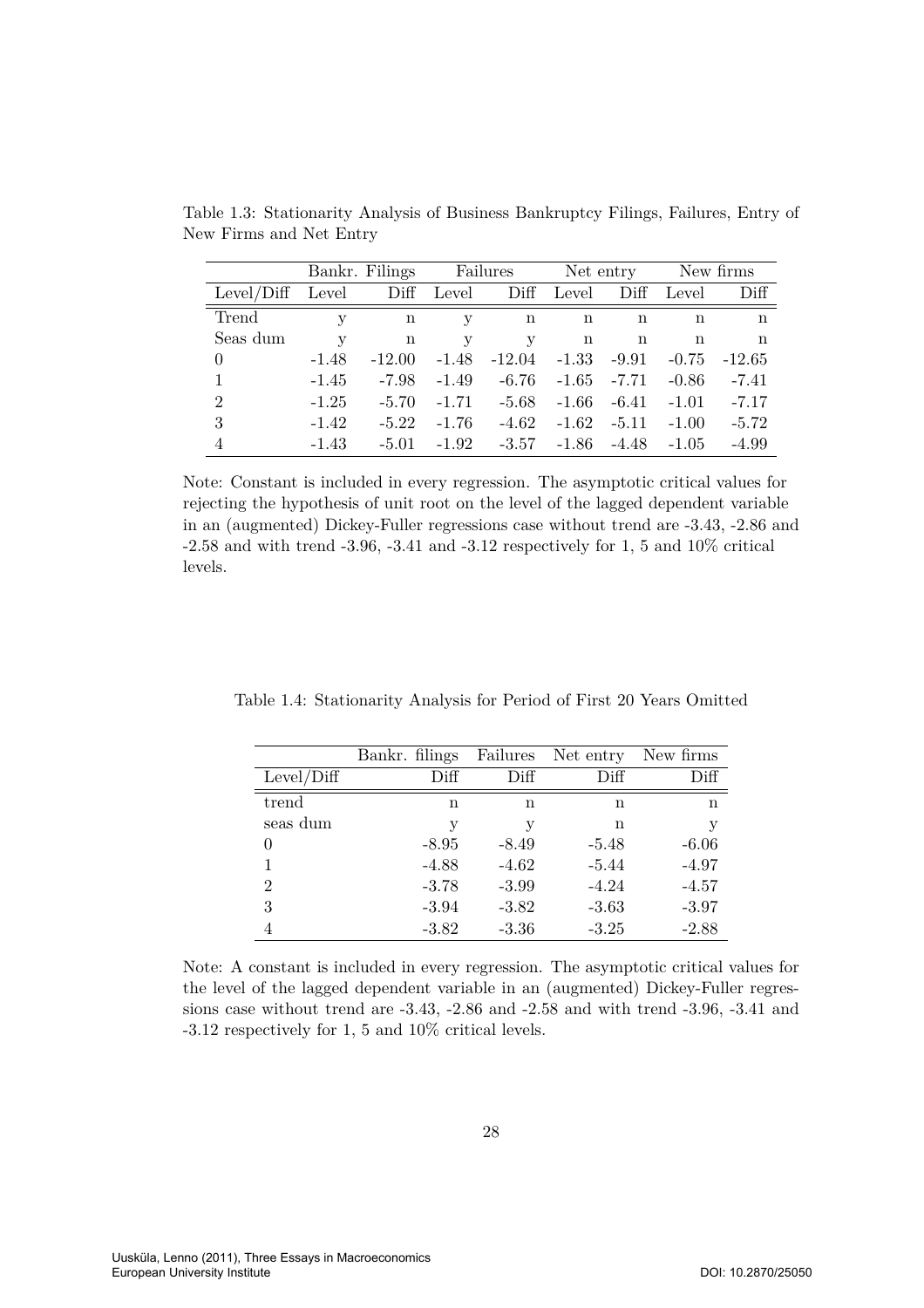|            | Bankr. filings | Failures | Net entry | New firms |
|------------|----------------|----------|-----------|-----------|
| Level/Diff | Diff           | Diff     | Diff      | Diff      |
| trend      | $\mathbf n$    | n        | n         | n         |
| seas dum   | V              | V        | V         | n         |
| 0          | $-8.22$        | $-8.77$  | $-8.44$   | $-12.62$  |
|            | $-6.96$        | $-4.97$  | $-5.13$   | $-6.23$   |
| 2          | $-4.94$        | $-4.15$  | $-3.94$   | $-5.65$   |
| 3          | $-4.53$        | $-3.23$  | $-3.18$   | $-4.18$   |
|            | $-4.48$        | $-2.66$  | $-3.03$   | $-3.86$   |

Table 1.5: Stationarity Analysis for Period of Last 20 Years Omitted

Note: A constant is included in every regression. The asymptotic critical values for the level of the lagged dependent variable in an (augmented) Dickey-Fuller regressions case without trend are -3.43, -2.86 and -2.58 and with trend -3.96, -3.41 and -3.12 respectively for 1, 5 and 10% critical levels.

|                | Failure rate |          |  |
|----------------|--------------|----------|--|
| Level/Diff     | Level        | Diff     |  |
| trend          | у            | у        |  |
| seas dum       | V            | V        |  |
| 0              | $-0.14$      | $-12.70$ |  |
| $\mathbf{1}$   | 0.76         | $-7.53$  |  |
| $\overline{2}$ | 0.79         | -5.63    |  |
| 3              | 0.70         | $-4.00$  |  |
|                | 0.06         | $-2.92$  |  |

Table 1.6: Stationarity Analysis for Failure Rate

Note: A constant is included in every regression. The asymptotic critical values for the level of the lagged dependent variable in an (augmented) Dickey-Fuller regressions case without trend are -3.43, -2.86 and -2.58 and with trend -3.96, -3.41 and -3.12 respectively for 1, 5 and 10% critical levels.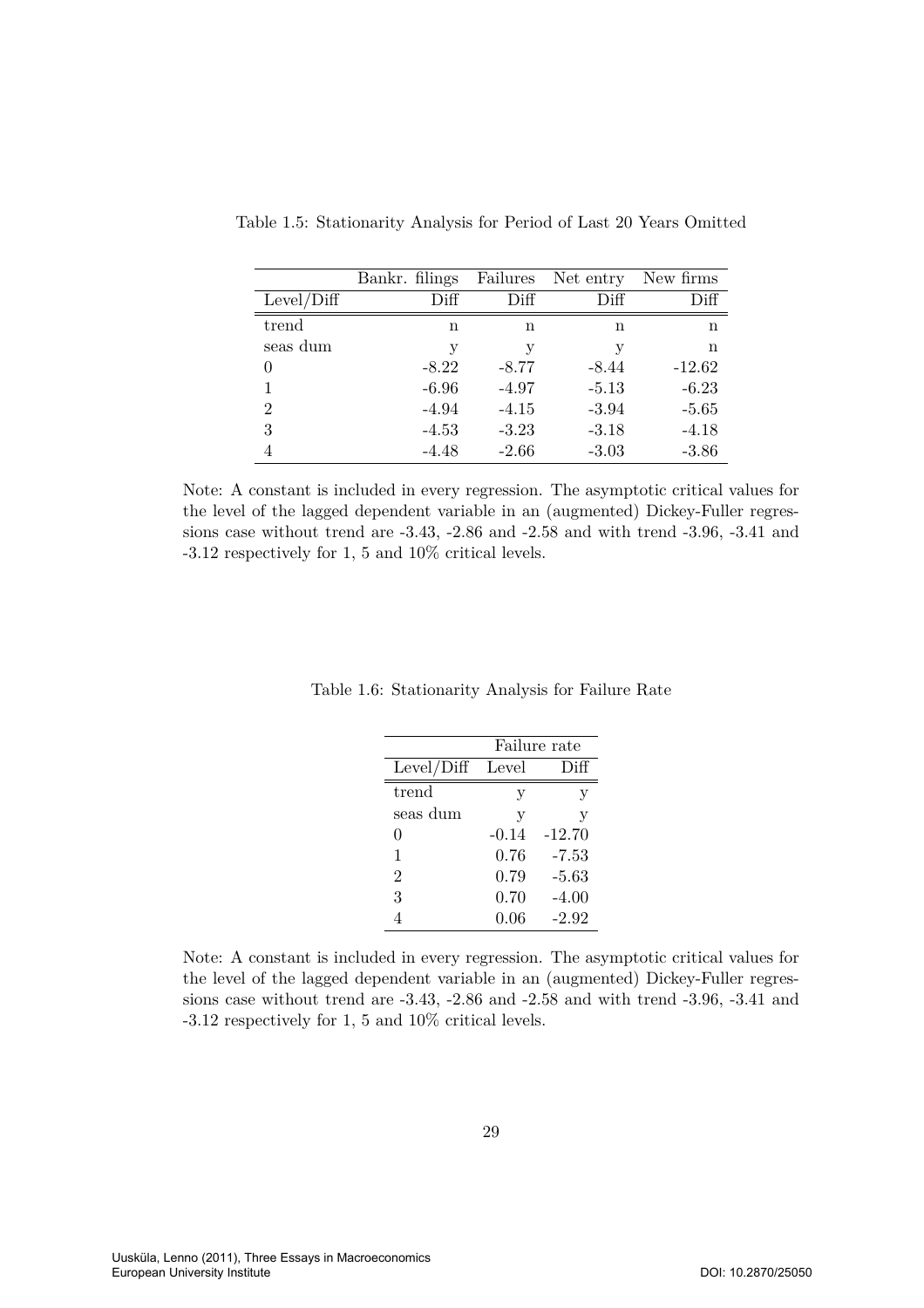

Figure 1.2: Impulse Response Functions of **Business Bankruptcy Filings, Failures, Net Entry and New Firms** to a Contractionary Monetary Shock, 68% Confidence Intervals around the Point Estimates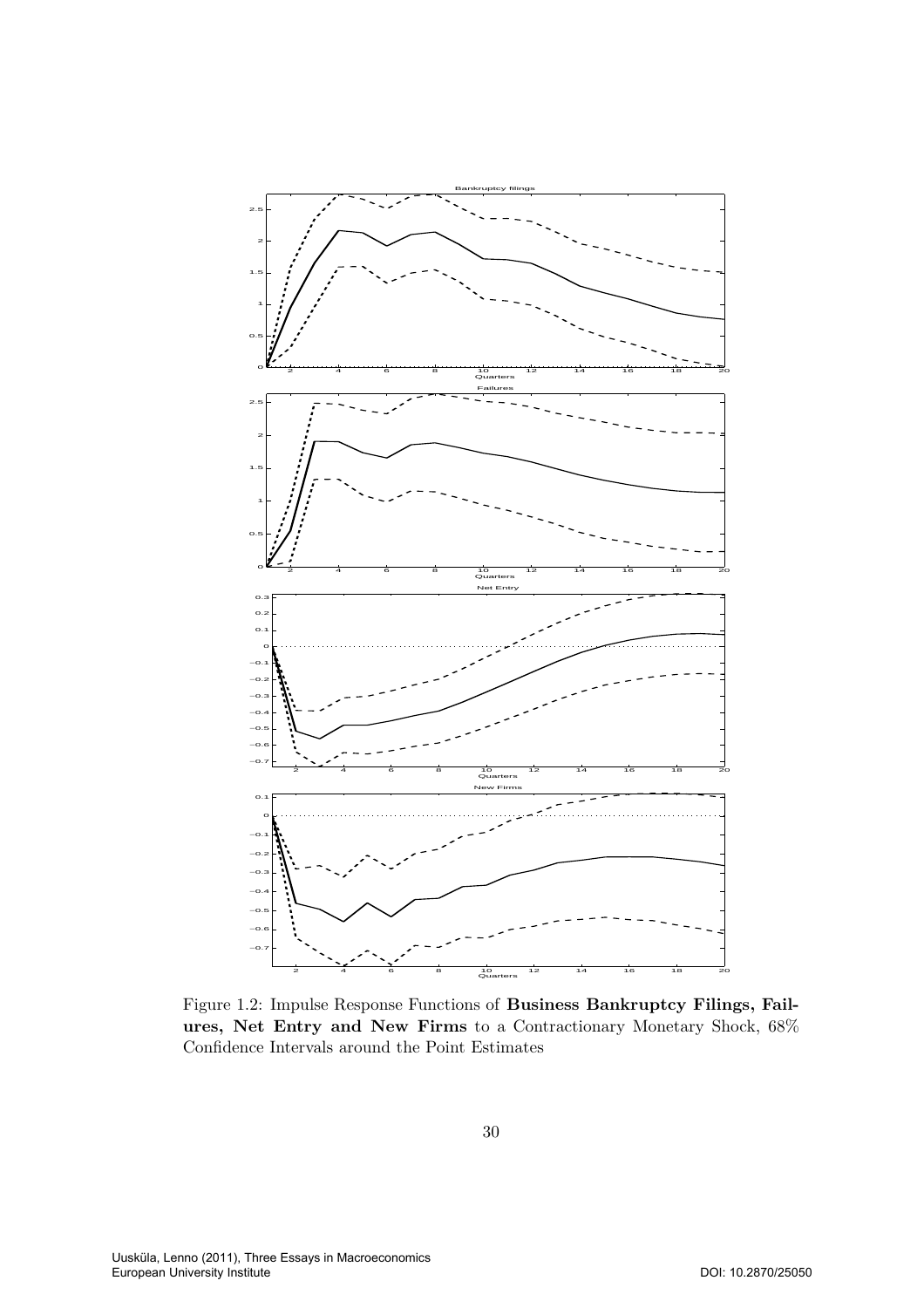

Figure 1.3: Impulse Response Functions of Macroeconomic Variables to a Contractionary Monetary Shock, SVAR with **Business Bankruptcy Filings** Included, 68% Confidence Intervals around the Point Estimates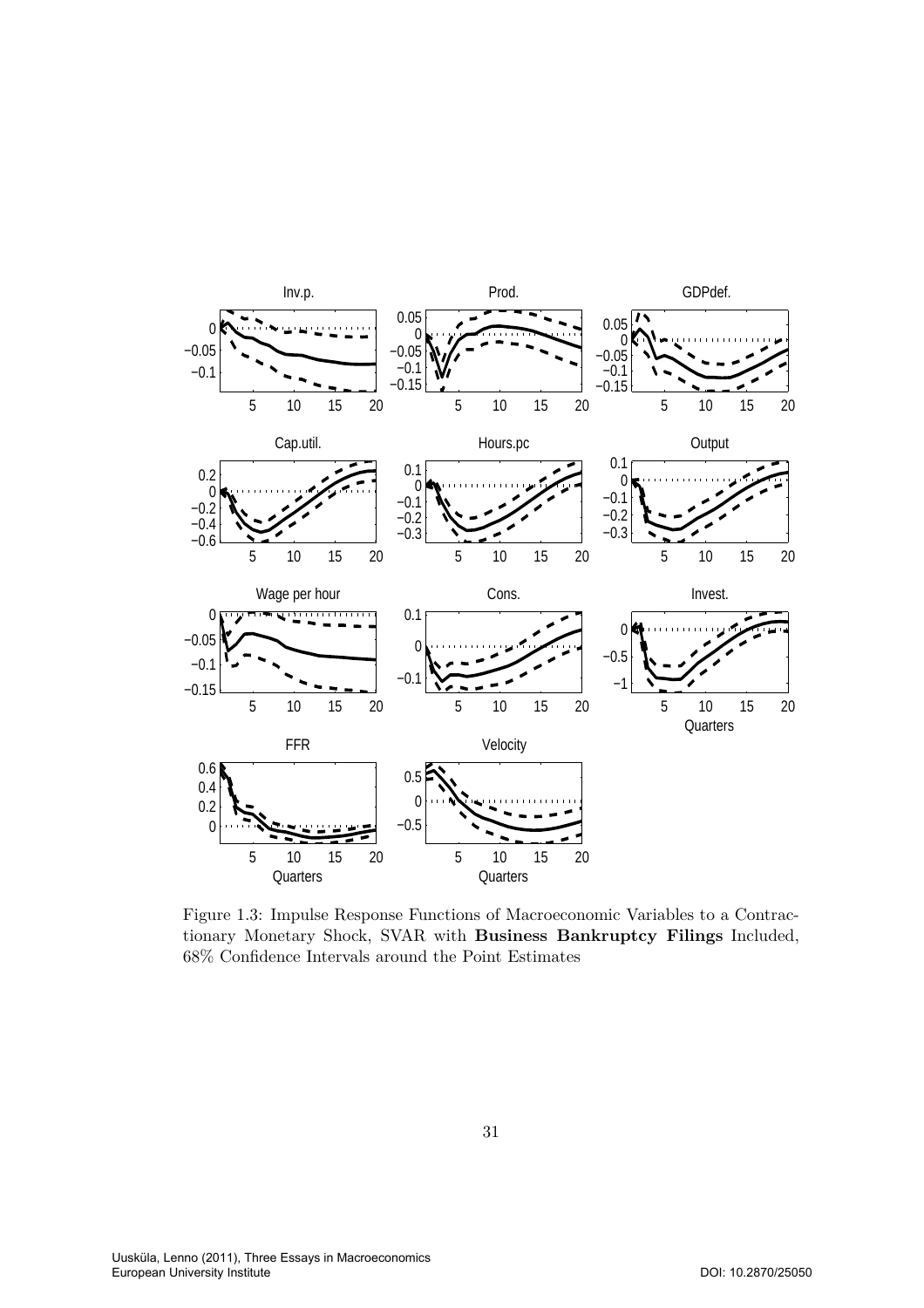

Figure 1.4: Impulse Response Functions of Business Bankruptcy Filings, Firm Failures, Net Entry and New Firms to a Contractionary Monetary Shock Defined by Change in the NBR/TR ratio, 68% Confidence Intervals around the Point Estimates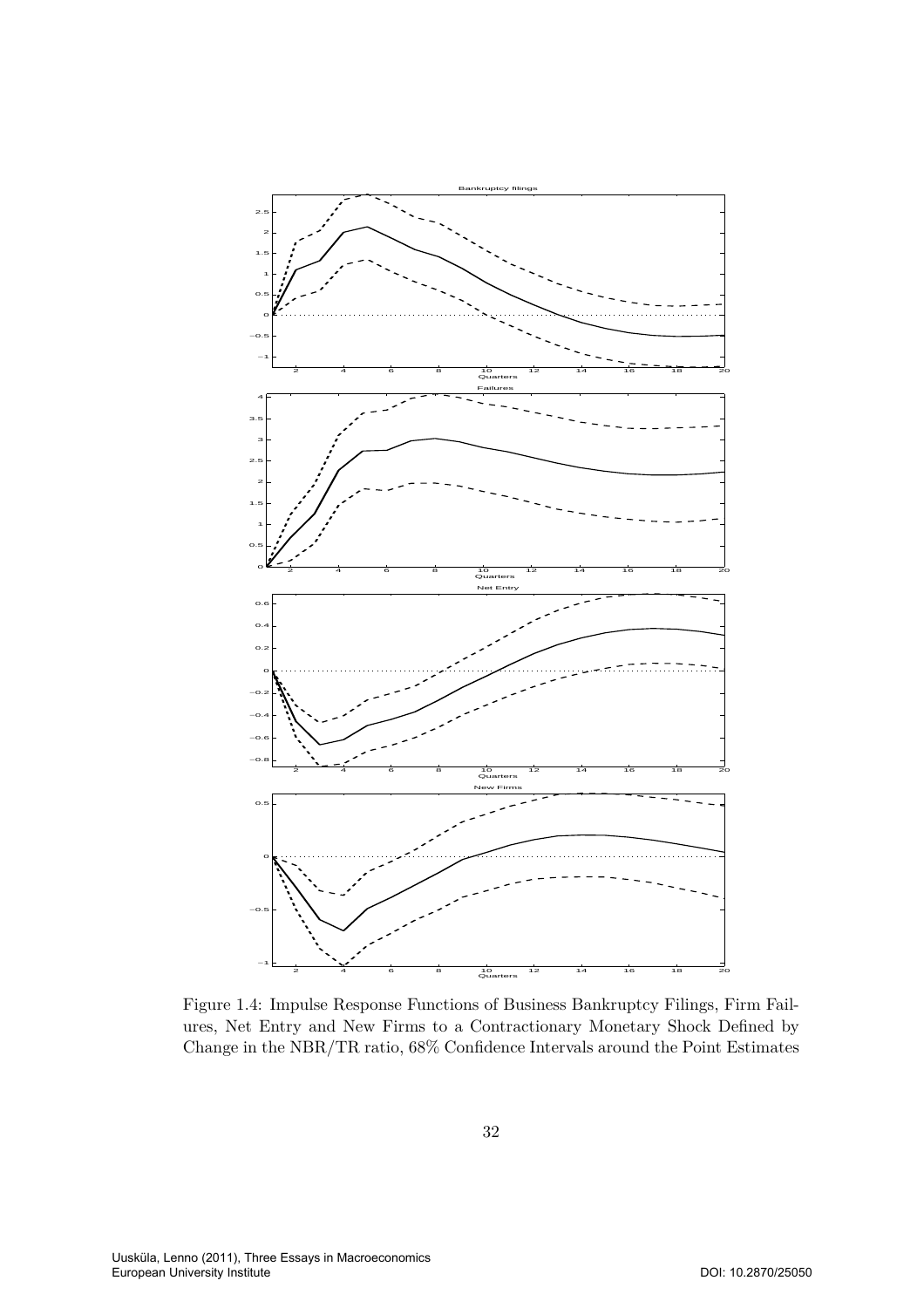

Figure 1.5: Impulse Response Functions of the Macroeconomic Variables to a Contractionary Monetary Shock Defined by a Drop in the NBR/TR ratio, When Business Bankruptcy Filings are Included, 68% Confidence Intervals around the Point Estimates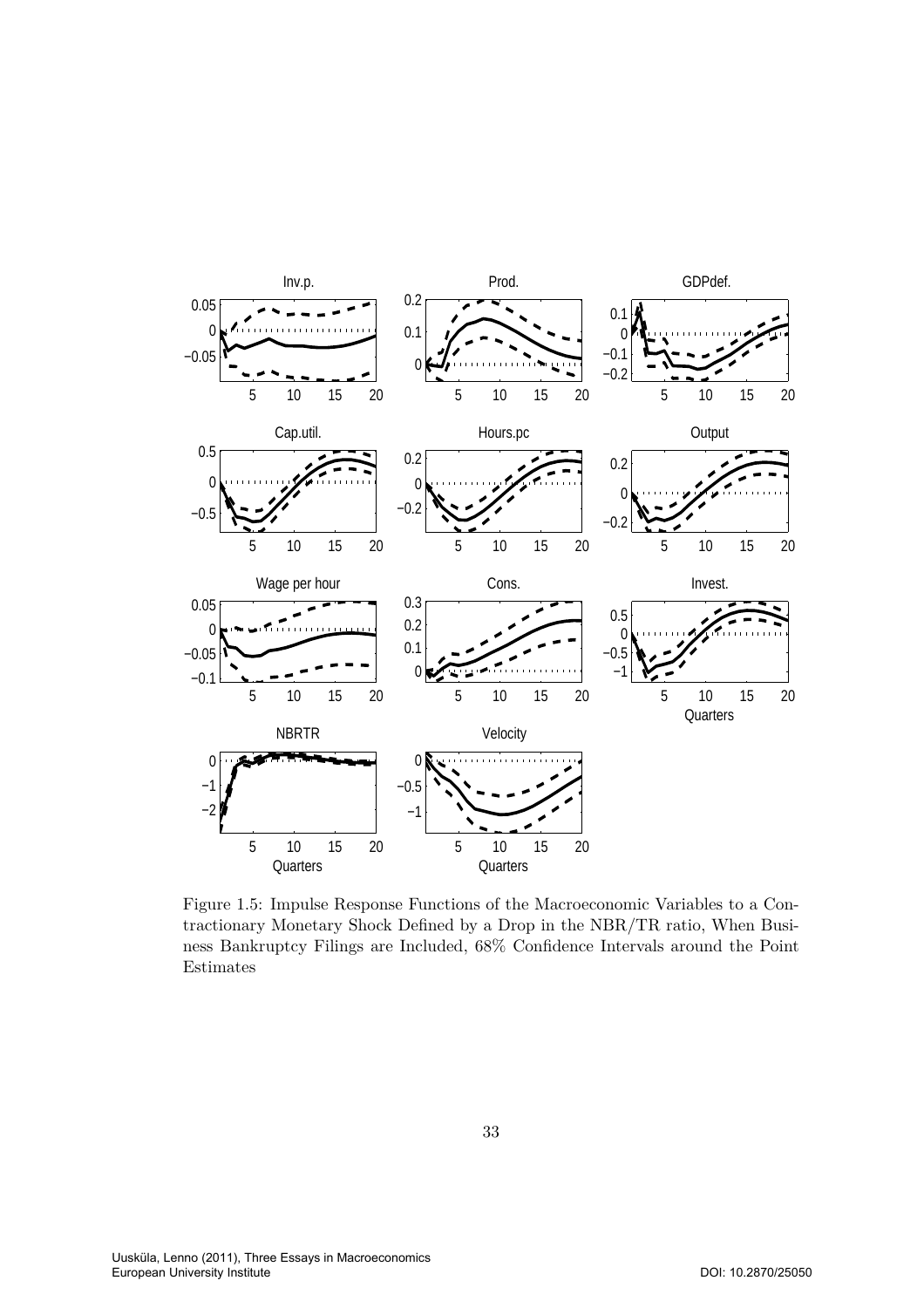| Notation                                    | Value          | Name                                                |  |  |
|---------------------------------------------|----------------|-----------------------------------------------------|--|--|
| $\sigma$                                    | $\overline{2}$ | Inverse of intertemporal elasticity of substitution |  |  |
|                                             | 0.99           | Discount factor                                     |  |  |
| $\psi_0$                                    | 2              | Disutility of labor                                 |  |  |
| $\varepsilon$                               | 17             | Elasticity of substitution                          |  |  |
| δ                                           | 0.025          | Share of firms hit with death shock                 |  |  |
| $\varepsilon^{ent}$                         | $10^{-5}$      | Units of labor for entry                            |  |  |
| $\xi^{op}$                                  | $10^{-10}$     | Units of labor for operation                        |  |  |
| Specific to the sticky price model          |                |                                                     |  |  |
| $g_m$                                       |                | Size of a shock                                     |  |  |
| $\varphi$                                   | .5             | Inverse of elasticity of substitution of money      |  |  |
| $\pi$                                       |                | Inflation in the steady state                       |  |  |
| Specific to the limited participation model |                |                                                     |  |  |
| $\pi$                                       | 1.005          | Inflation in the steady state                       |  |  |

Table 1.7: Parameter values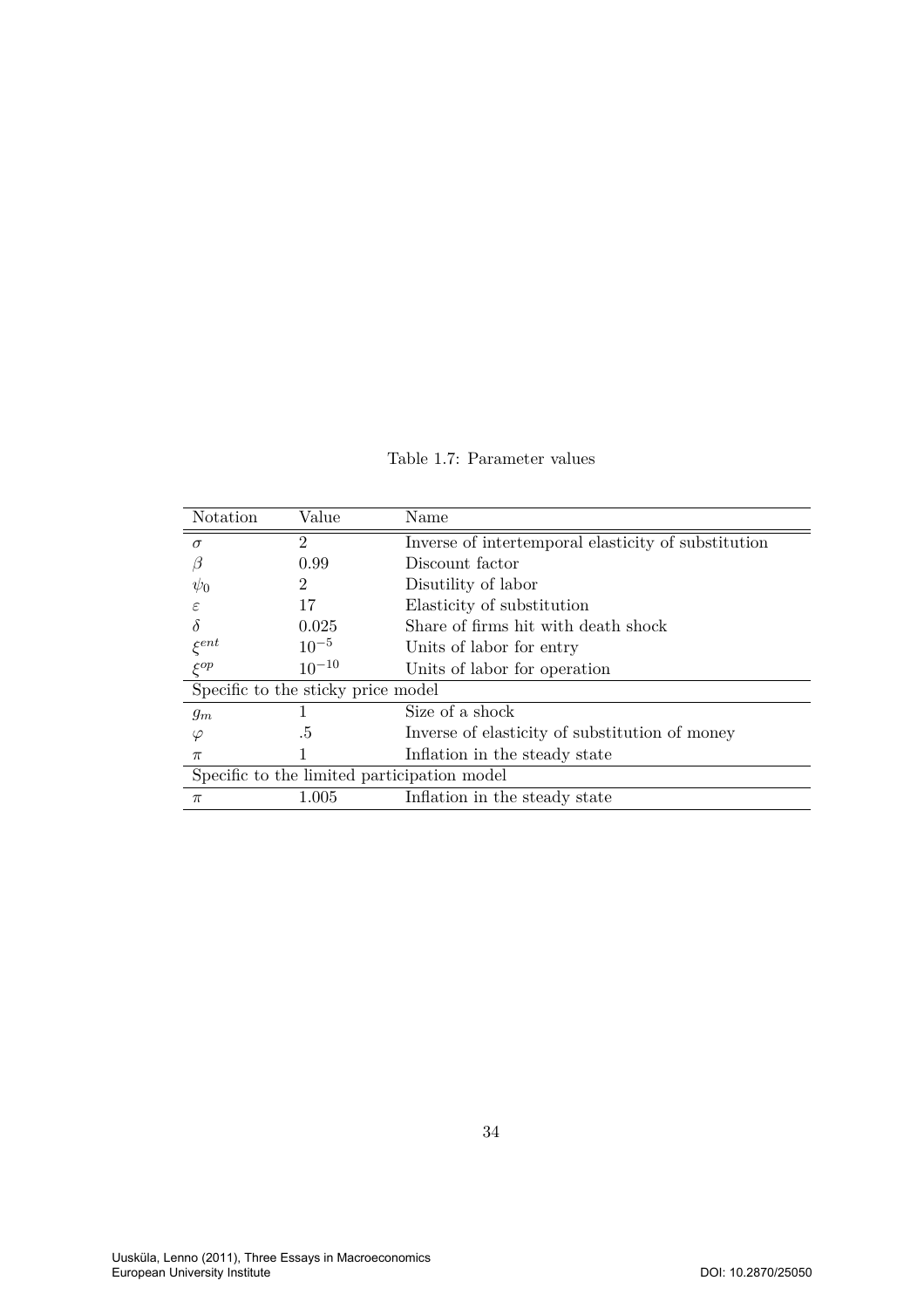

Figure 1.6: Impulse Response Functions of Economic Variables to a Contractionary Monetary Shock in a Limited Participation Model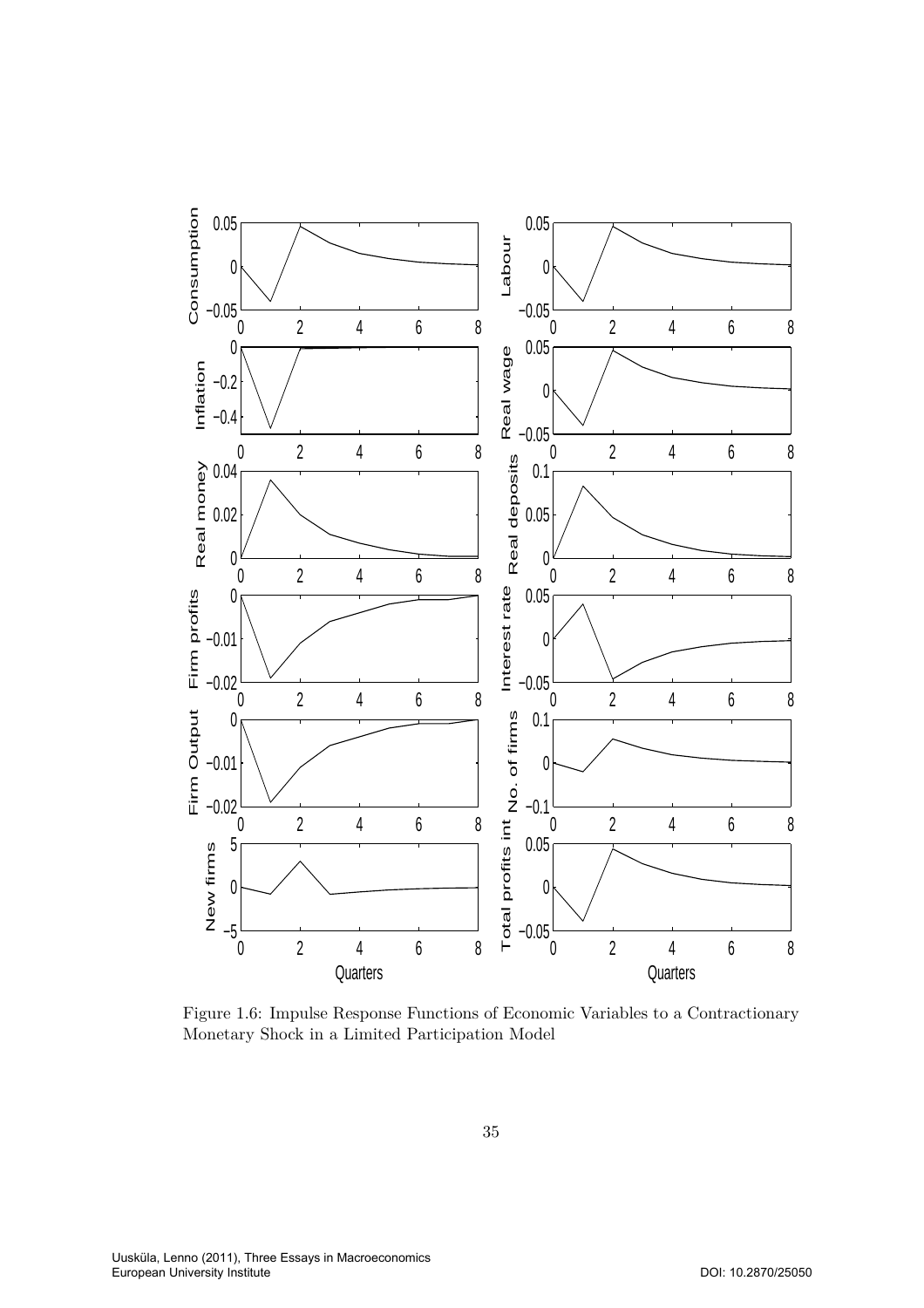

Figure 1.7: Impulse Response Functions of Economic Variables to a Contractionary Monetary Shock in a Pre-set Price Model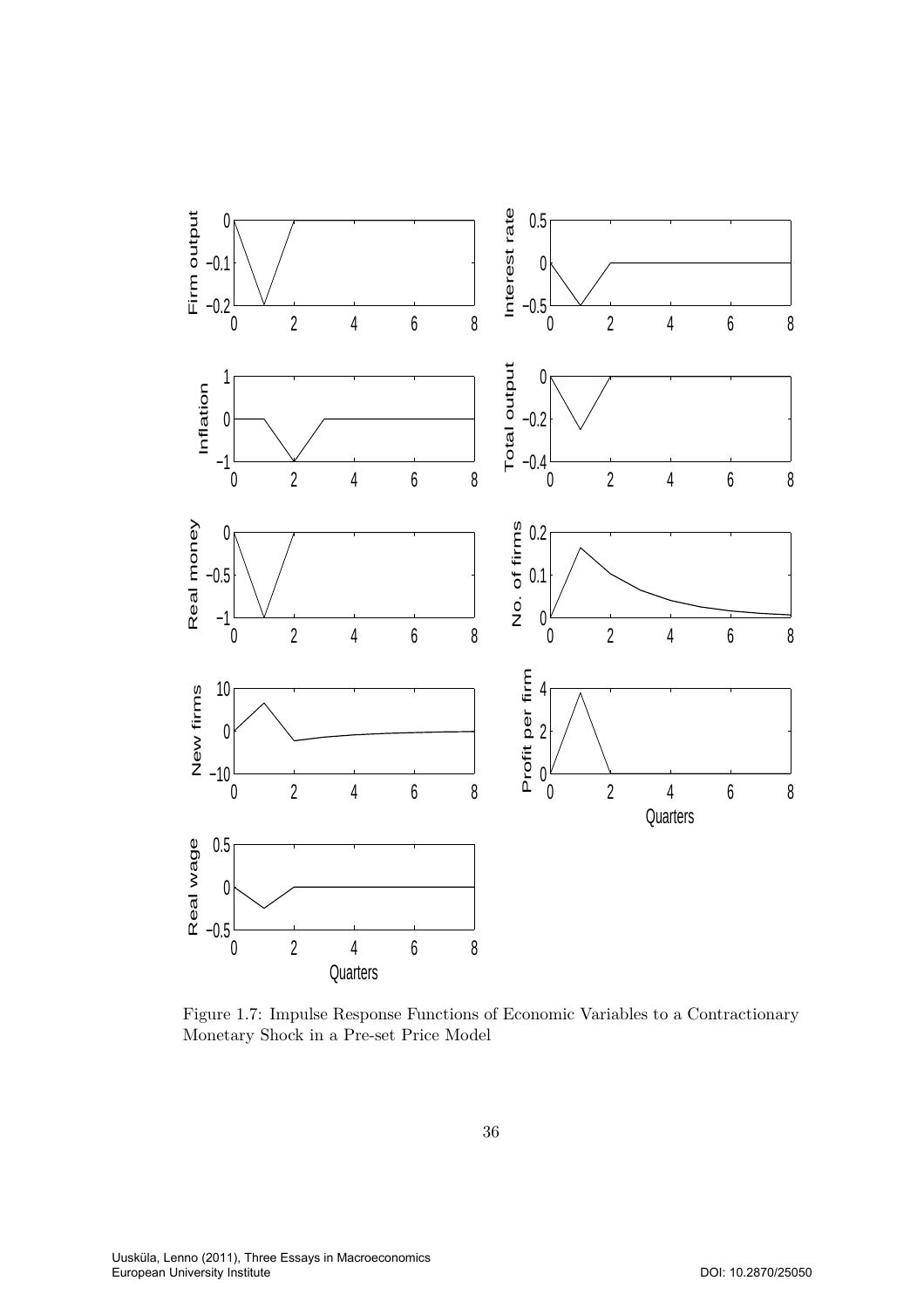## **Chapter 2**

# **Deep Habits and the Dynamic Effects of Monetary Policy Shocks**

Morten O. Ravn<sup>a,d,[1](#page-45-0)</sup>, Stephanie Schmitt-Grohė<sup>b,d,e</sup>,Martín Uribe<sup>b,e</sup>, and Lenno Uusküla<sup>c</sup> University College London<sup>*a*</sup>, Columbia University<sup>b</sup>, European University Institute<sup>*c*</sup>, CEPR*<sup>d</sup>* , NBER*<sup>e</sup>*

## **Abstract**

We introduce deep habits into a sticky-price sticky-wage economy and examine the resulting models ability to account for the impact of monetary policy shocks. The deep habits mechanism gives rise to countercyclical markup movements even when prices are flexible and interacts with nominal rigidities in interesting ways. Key parameters are estimated using a limited information approach. The deep habits model can account very precisely for the persistent impact of monetary policy shocks on aggregate consumption and for both the price puzzle and inflation persistence. A key insight is that the deep habits mechanism and nominal rigidities are complementary: The deep habits model can account for the dynamic effects of monetary policy shock at low to moderate levels of nominal rigidities. The results are shown to be stable over time and not caused by monetary policy changes.

<span id="page-45-0"></span><sup>&</sup>lt;sup>1</sup>This paper was prepared for the 2008 CEPR/NBER/TRIO conference in Tokyo. We are grateful for comments from Alexander Kriwoluzky, and from seminar participants at the TRIO conference and the European University Institute.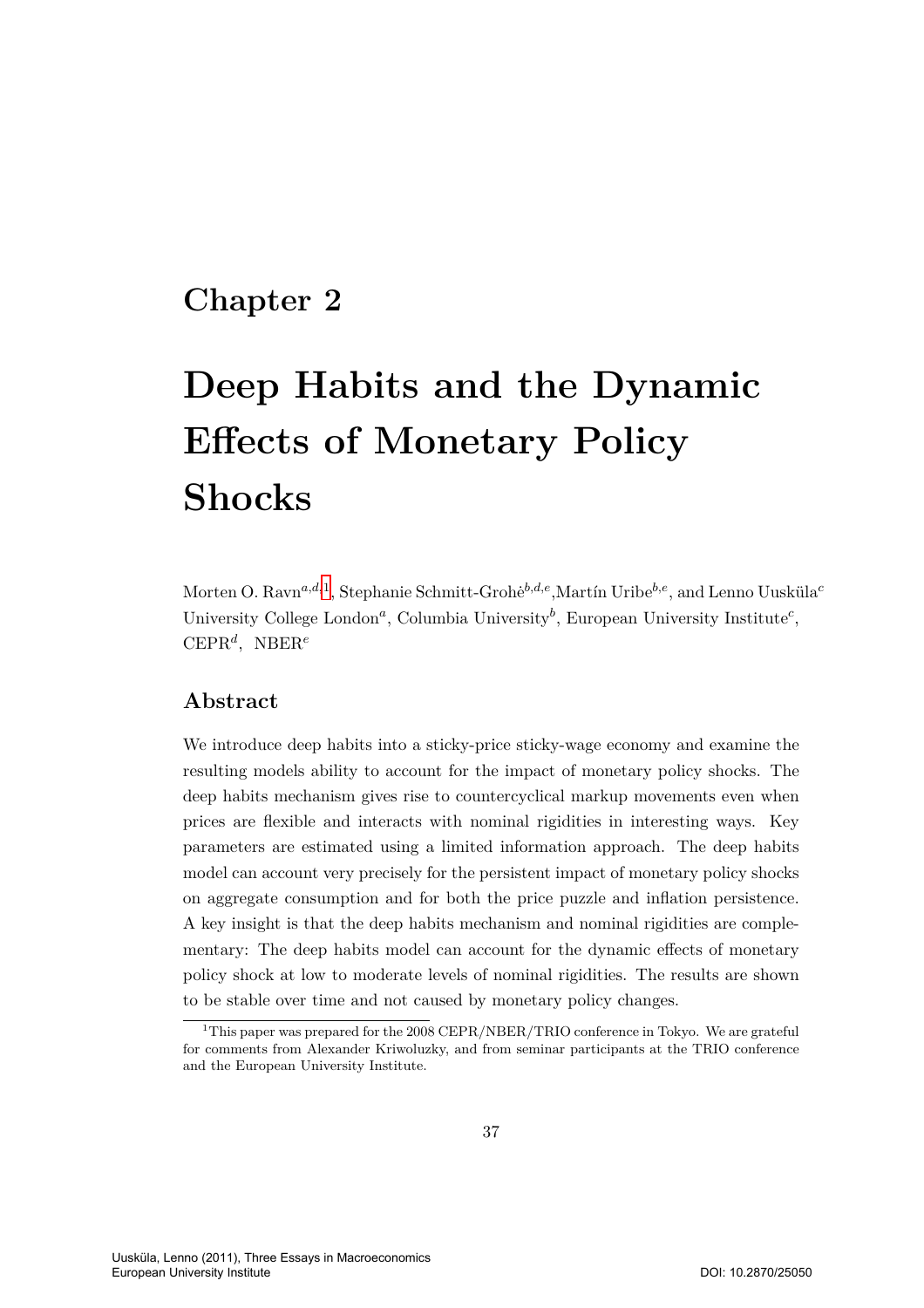**Keywords:** deep habits, monetary policy, price puzzle, inflation persistence, countercyclical markups

**JEL classifications:** E21, E31, E32, E52

## **2.1 Introduction**

A substantial body of research has studied the dynamic impact of monetary policy shocks using vector autoregression based methods. This literature has demonstrated that monetary policy shocks identified with timing assumptions give rise to persistent effects on output and its components but also that the dynamic effects on prices are associated with two puzzles: The "inflation persistence puzzle" (a slow and delayed rise in inflation in response to an expansionary monetary policy shock) and the "price puzzle" (a temporary drop in the price level after an expansionary monetary policy shock). These two findings are termed puzzles because they appear contrary to conventional monetary wisdom. This paper examines whether a model of countercyclical markups is helpful for understanding these and other features of the impact of monetary policy shocks. We extend a standard sticky-price stickywage model with goods-specific ("deep") habits which gives rise to a theory of timevarying markups even in the absence of nominal rigidities. We demonstrate that this mechanism gives rise to a model that can provide a very precise account of the dynamic effects of monetary policy shocks and which can address both of price puzzle and the inflation persistence puzzle.

According to the standard "New Keynesian Phillips curve" inflation is determined by current marginal costs and by expected future inflation. The purely for-ward looking feature of this relationship implies a lack inflation persistence.<sup>[2](#page-46-0)</sup> A large number of papers have addressed this issue by studying mechanisms that either give rise to persistent movements in marginal costs or that introduce backward looking features into the New Keynesian Phillips curve. Galí and Gertler (1999) allow for the coexistence of forward looking and backward looking price setters. The presence of backward looking price setters introduces a lagged inflation term in the Phillips curve and therefore helps explaining the sluggish adjustment of inflation to monetary policy shocks. Fuhrer and Moore (1995) study a relative contracting model in which workers care about other workers' past real wages and they show that this feature

<span id="page-46-0"></span><sup>2</sup>This result holds in Calvo style sticky price models and in models where there are costs of changing prices. Chari, Kehoe and McGrattan, 2000, show that it also holds in Taylor type staggered contracts models.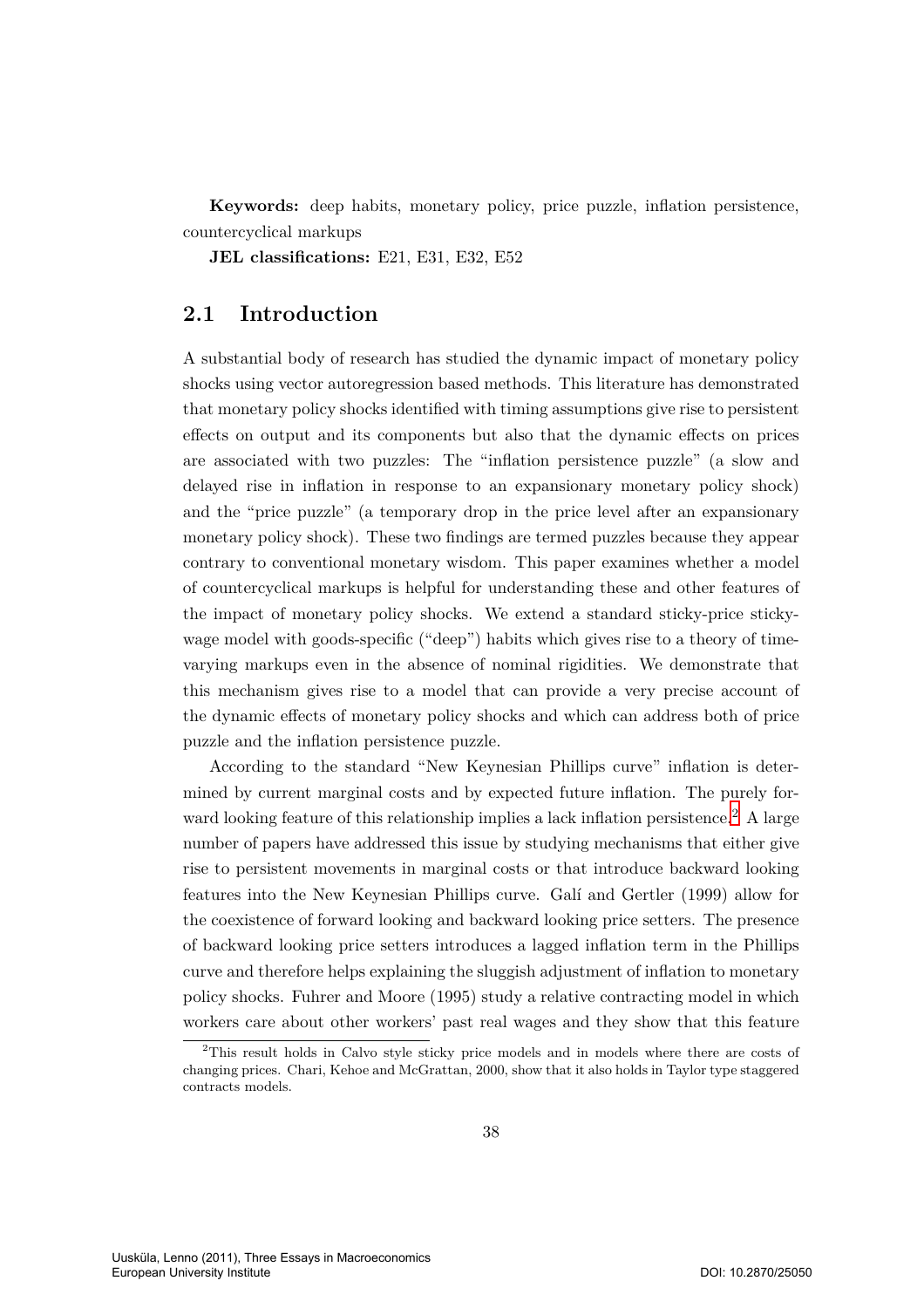may help explain sluggish inflation adjustments to monetary policy shocks.<sup>[3](#page-47-0)</sup> Erceg, Henderson and Levin (2000) assume that nominal wages as well as prices adjust sluggishly. Christiano, Eichenbaum and Evans (2005), Rabanal and Rubio-Ramirez (2003), and Smets and Wouters (2003) have shown that the combination of sticky prices and sticky wages is helpful for accounting for inflation persistence. There has been less theoretical work on the price puzzle an exception being Castelnuovo and Surico (2008) who study a model in which passive policy gives rise to indeterminacy. When the equilibrium is indeterminate, inflation expectations become very persistent and this has the consequence that a structural VAR can erroneously lead one to conclude that expansionary monetary policy shocks give rise to a drop in the price level.

We focus instead upon goods market features. We study a monetary model in which it is costly for producers to change prices and for labor unions to change nominal wages. We introduce into this environment the deep habit mechanism proposed in Ravn, Schmitt-Grohe and Uribe (2006). The deep habits model assumes that households are subject to keeping up with the Joneses effects at the level of *individual* goods varieties. This feature implies that the demand function facing individual producers depends not only on relative prices and on the level of aggregate demand but also on the firm's past sales. The impact of past sales on current demand, often referred to as state dependence, captures empirically relevant aspects of goods demand functions. Houthakker and Taylor (1970) studied goods level demand functions and found that past sales are key for determining current consumption of goods. Guadagni and Little's (1983) seminal scanner data study of ground coffee purchases documented a large predictive power of past brand choices on current brand choices, a finding reproduced by many researchers when studying brand demand functions, see Chintagunta, Kyriazidou and Perktold (2001) for a recent discussion and survey. Browning and Collado (2007) study goods level consumption demand functions controlling for unobserved consumer heterogeneity and for goods-level habits at the household level and find significant habit effects for a substantial number of goods.

According to the deep habits model, markups are time varying even when prices are flexible. The non-constancy of the optimal markup derives from an elasticity effect and an intertemporal effect. The elasticity effect is induced by variations in

<span id="page-47-0"></span><sup>3</sup>Holden and Driscoll, 2003, challenge the results of Fuhrer and Moore, 1995, on the grounds that the relative contracting model assumes that workers care about past not current relative real wages. They show that when workers care about other workers' current real wages, the model has no inflation persistence in the sense that the Phillips curve is entirely forward looking.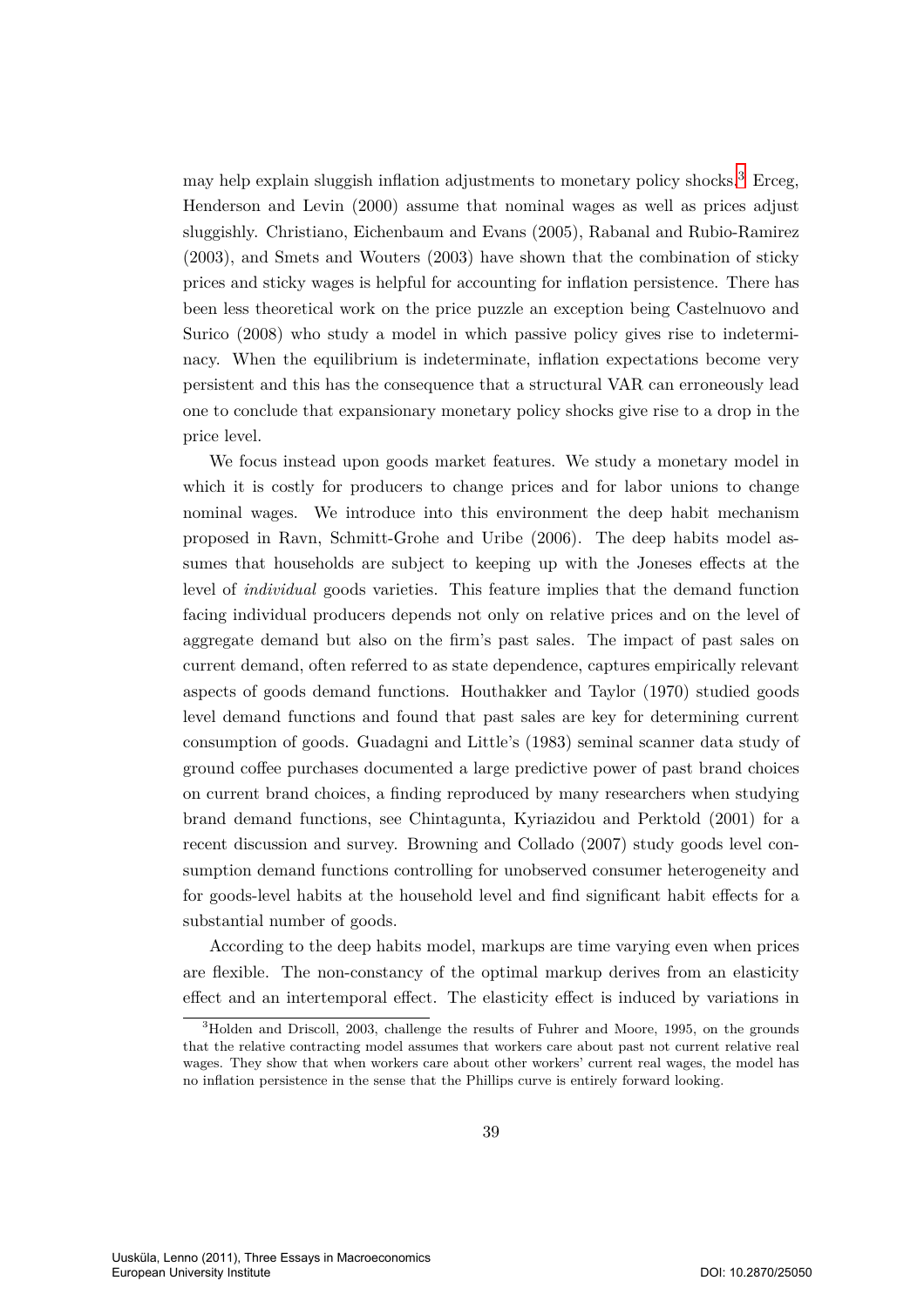aggregate demand that affect the price elasticity of demand facing producers. In our model, an increase in current aggregate demand increases the price elasticity and therefore leads producers to lower markups. The intertemporal effect arises because a producer who expects high future demand will have an incentive to lower the current markup in order to attract more future demand. Ravn, Schmitt-Grohe and Uribe (2006, 2007) have shown that these mechanisms are helpful for understanding the impact of technology shocks and of government spending shocks. In the current paper we argue that deep habits is also an interesting mechanism when accounting for the impact of monetary policy shocks and that it interacts in an intriguing manner with nominal rigidities to produce a model that leads to substantial price inertia even when nominal rigidities are moderate.

We first estimate a VAR on post-war U.S. data and derive the impact of a timing-based identified monetary policy shock. We study a small scale VAR that consists of aggregate consumption, the CPI inflation rate, the federal funds rate, and the commodity price index. We include the commodity price index in the VAR in order not to bias our results towards the existence of a price puzzle.[4](#page-48-0) The VAR measurements of the dynamic effects of a monetary policy shock conform with the conventional wisdom regarding inflation persistence and the price puzzle: The price level drops for 2 quarters after an expansionary monetary policy shock and the maximum increase in inflation appears as late as 3 years after the initial expansion of monetary policy. We also find that aggregate consumption increases persistently in a hump-shaped manner in response to an expansionary monetary policy shock.

We estimate key parameters of the model using a limited information approach and compare the deep habits model with the predictions of a standard New Keynesian model and a New Keynesian model that allows for habits in aggregate consumption. This latter economy differs from the deep habits model in that aggregate habits do not lead to time-variation in markups when prices are flexible. We find that the model with deep habits provides a superior fit to the identified dynamic effects of monetary policy shocks. In particular, this model can account simultaneously for the persistent impact of monetary policy shocks on consumption, for the price puzzle, and for inflation persistence. Moreover, the estimates of the extent of nominal rigidities are significantly lower in the deep habits economy than in the economy with aggregate habits.

<span id="page-48-0"></span><sup>&</sup>lt;sup>4</sup>A common argument is that the price puzzle is reflects misspecification of VAR models in the sense that it is important to include variables that are forward looking. Following Sims (1992) much of the literature has addressed this point by augmenting VARs with the commodity price index.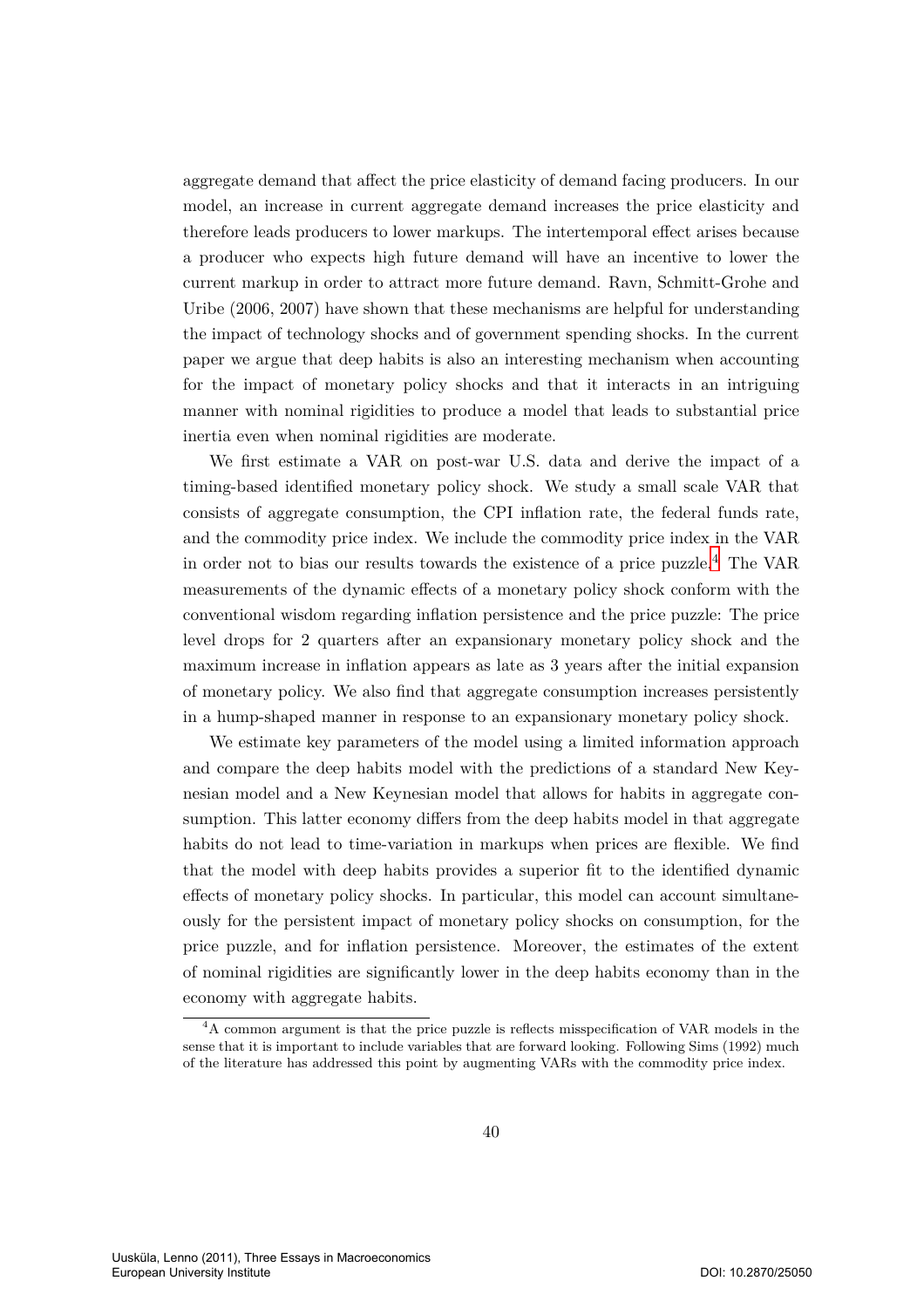We show that the model implies a complementarity between nominal rigidities and deep habits. In response to an expansionary monetary policy shock, the presence of nominal rigidities implies that aggregate consumption increases. In the deep habits economy the increase in consumption gives producers an incentive to lower the markup. This by itself gives rise to a smaller inflation impact of an expansionary monetary policy shock in the deep habits economy than in models that assume either no habits or habits that operate at the level of aggregate consumption. When the deep habit effect is sufficiently strong, the deep habits model generates a fall in inflation on impact after an expansionary monetary policy shock. As the consumption boom dies out, producers slowly increase prices and this implies that the model also can account for inflation persistence.

Parts of the literature has pursued the idea that the inflation persistence puzzle is not "structural" but caused by changes over time in monetary policy and by instability of the inflation process. It has been pointed out that inflation persistence appears to be sensitive to the monetary policy regime (see e.g. Benati, 2008), and that there appears to have been breaks in the inflation process which renders inflation less persistent when controlled for (see e.g. Levin and Piger, 2003). We repeat our analysis for two sub-samples breaking the data in the third quarter of 1979 when Volcker became the chairman of the Fed. We find that the early sub-sample is associated with more pronounced price and inflation puzzles than the late sample. We reestimate the structural parameters and find that monetary policy has become less accommodating over time, that price rigidity has increased while wage rigidity has declined, but the extent and importance of deep habits have remained roughly constant.

The remainder of the paper is structured as follows. Section 2 describes the model. Section 3 contains the details of the structural estimation approach and also applies a structural VAR estimator to U.S. quarterly data. Section 4 analyses the results. Finally, Section 5 concludes.

## **2.2 The Model**

We consider an economy with monopolistically competitive firms and households that act as monopolistically competitive suppliers of labor. Firms and households face costs of changing nominal prices and wages, respectively. The key contribution of the paper is the introduction of the deep habits model of Ravn, Schmitt-Grohe and Uribe (2006) into the monetary economy.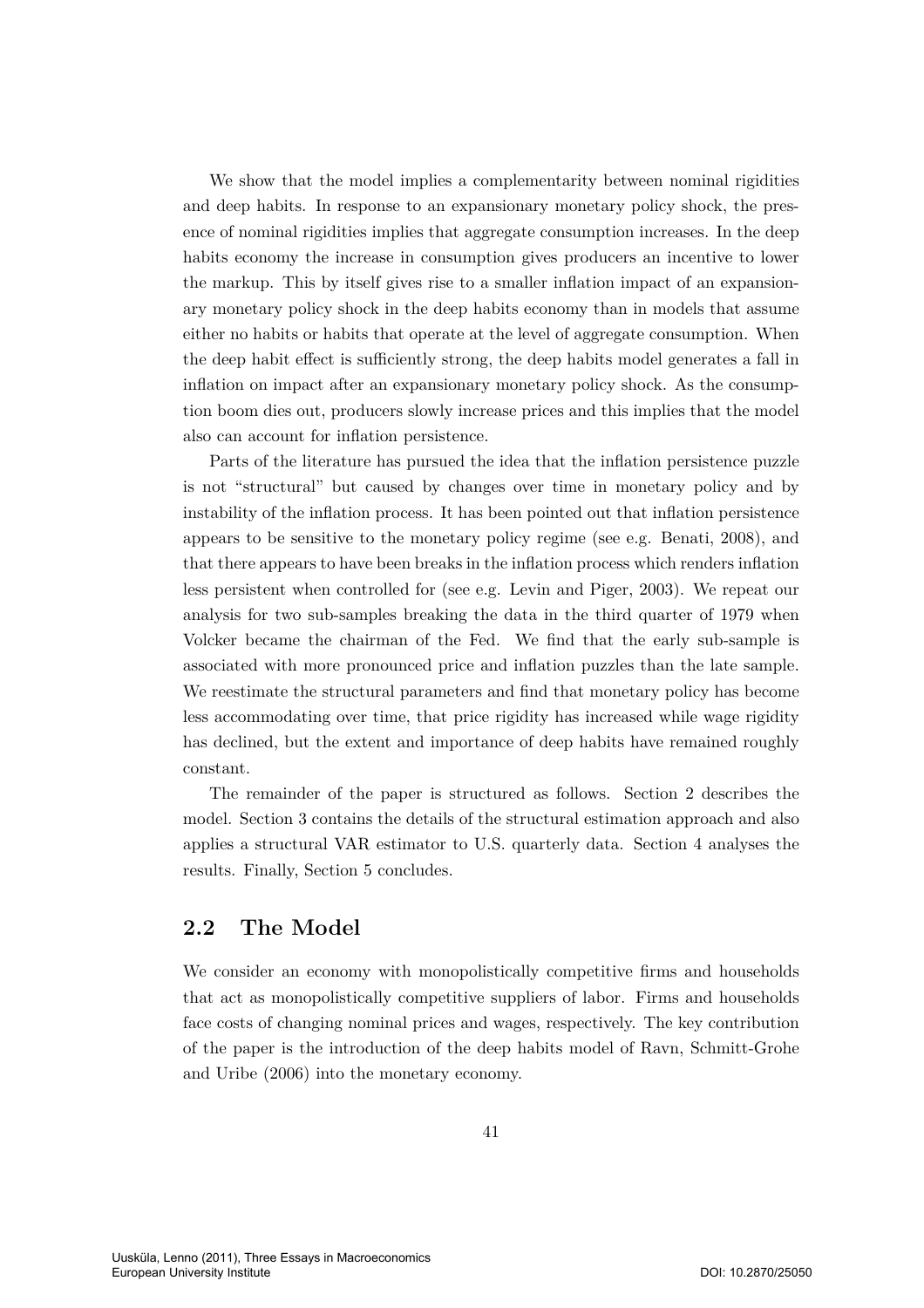#### **2.2.1 Households**

There is a continuum of identical, infinitely lived households indexed by  $j \in [0,1]$ . Households maximize the expected present discounted value of their utility stream. They derive utility from consumption of a continuum of differentiated goods and suffer disutility of supplying labor. As in Erceg, Henderson and Levin (2000), households supply a differentiated labor input and act as monopolistically competitive labor unions in the labor market. They face costs of changing nominal wages. Households own the firms and receive dividend payments on their equity shares.

Households are subject to good-specific habits as in the external deep habits model of Ravn, Schmitt-Grohe and Uribe (2006). Specifically, the marginal utility of the consumption of *individual* goods varieties is subject to a consumption externality specified as catching up with the Joneses. Household *j* consumes a basket of goods,  $c_{it}^j$ ,  $i \in [0, 1]$  and supplies labor to the firms. Preferences are given as:<sup>[5](#page-50-0)</sup>

<span id="page-50-1"></span>
$$
V_0^j = \mathbb{E}_0 \sum_{t=0}^{\infty} \beta^t \left[ \frac{1}{1-\sigma} \left( x_t^j \right)^{1-\sigma} - \frac{\gamma}{1+\kappa} \left( h_t^j \right)^{1+\kappa} \right] \tag{2.1}
$$

$$
x_t^j = \left[ \int_0^1 \left( c_{it}^j - \theta^d c_{it-1} \right)^{1-1/\eta} di \right]^{1/(1-1/\eta)} \tag{2.2}
$$

$$
c_{it} = \int_0^1 c_{it}^j dj \tag{2.3}
$$

where  $\mathbb{E}_t$  denotes the mathematical expectations operator contingent on all information available at date  $t, \beta \in (0, 1)$  is the subjective discount factor,  $\sigma$  is a curvature parameter,  $1/\kappa > 0$  is the Frisch elasticity of labor supply,  $\gamma > 0$  is a preference weight, and  $h_t^j$  denotes the household *j*'s labor supply in period *t*.

 $x_t^j$  $\mathcal{L}_t^j$  is the consumption basket from which the household derives utility. According to equation [\(2.2\)](#page-50-1), the consumption basket is a CES-aggregate of "habit adjusted" consumption levels of a continuum of differentiated goods. We model the habit relating to the consumption of *variety i* as the past *aggregate* consumption of this *variety*. The household take  $c_{it}$ , as given. The parameter  $0 \leq \theta^d < 1$  measures the importance of the habit. When  $\theta^d = 0$ , preferences are separable over time and the consumption aggregator is a standard CES function. In this case,  $\eta > 0$  denotes the standard intratemporal elasticity of substitution between goods. When  $\theta^d > 0$ , preferences display "catching up with the Joneses" at the goods level.[6](#page-50-2)

<sup>5</sup> Implicitly, households also derive utility from real money balances and we assume that the utility function is separable in money and its other arguments.

<span id="page-50-2"></span><span id="page-50-0"></span> ${}^{6}$ Ravn, Schmitt-Grohe and Uribe, 2006, also deal with the case of internal habits in which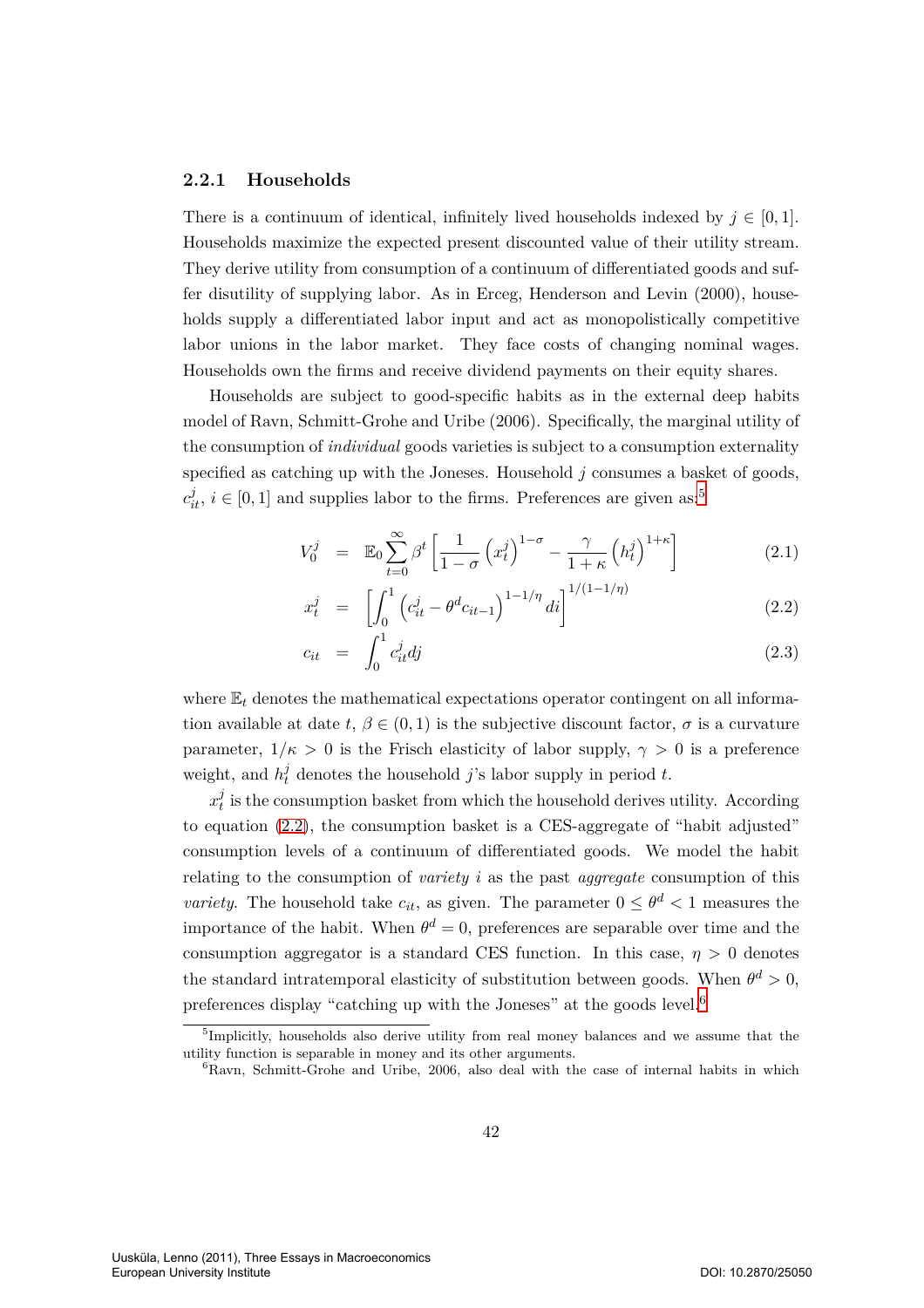The goods demand functions are found as the solutions to the following expenditure minimization problem:

$$
\min_{c_{it}^j} X_t^j = \int_0^1 P_{it} c_{it}^j di
$$

subject to:

$$
\left[\int_0^1 \left(c_{it}^j - \theta^d c_{it-1}\right)^{1-1/\eta} di\right]^{1/(1-1/\eta)} = x_t^j
$$

where  $P_{it}$  denotes the nominal price of variety *i*. The demand functions that solve this problem are given as:

<span id="page-51-0"></span>
$$
c_{it}^j = \left(\frac{P_{it}}{P_t}\right)^{-\eta} x_t^j + \theta^d c_{it-1}
$$
\n(2.4)

where  $P_t$  is an aggregate price index defined as:

$$
P_t = \left[ \int_0^1 P_{it}^{1-\eta} di \right]^{1/(1-\eta)} \tag{2.5}
$$

According to the demand function in equation [\(2.4\)](#page-51-0), the household's demand for each goods variety depends negatively on its relative price,  $P_{it}/P_t$ , and when  $\theta^d > 0$ current demand also depends positively past aggregate demand for the good.

Households act as monopolistically competitive labor unions in the labor market. In return for their market power, they must stand ready to satisfy any demand for their labor services at the quoted wage. The demand for household *j*'s labor (see the next section) is given by:

<span id="page-51-1"></span>
$$
h_t^j = \left(\frac{W_t^j}{W_t}\right)^{-\psi} h_t \tag{2.6}
$$

where  $W_t^j$  denotes the nominal wage demand of household *j*,  $W_t$  is an aggregate wage,  $\psi > 1$  is the labor demand price elasticity, and  $h_t$  is a measure of aggregate labor demand. Individual households take  $W_t$  and  $h_t$  for given.

The household makes its choices subject to the following sequence of budget

the household's current marginal utility of consumption of variety *i* depends on its *own* past consumption of that variety. Nakamura and Steinsson, 2008, examine pricing implications of this specification.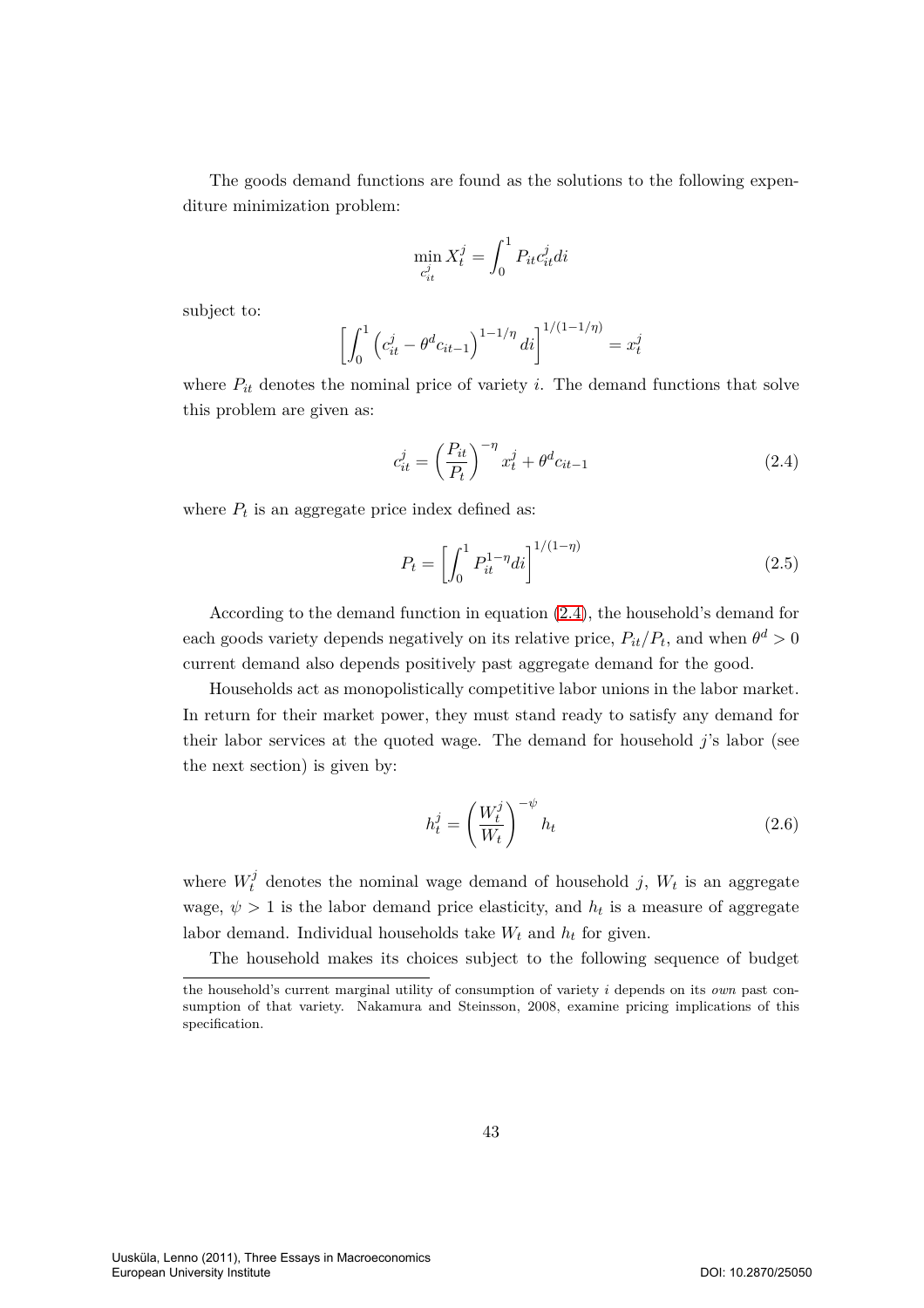constraints:

<span id="page-52-1"></span>
$$
P_t x_t^j + \varkappa_t + B_t^j = R_{t-1} B_{t-1}^j + W_t^j h_t^j + \Phi_t^j - P_t \frac{\zeta_w}{2} \left( \frac{W_t^j}{W_{t-1}^j} - \tilde{\pi}_{wt} \right)^2
$$
 (2.7)  

$$
\varkappa_t = \theta^d \int_0^1 P_{it} c_{it-1} dt
$$

and subject to a no-Ponzi game restriction.

The household budget constraint assumes that the household has access to a nominal risk free bond which allows it to smooth consumption expenditure (and labor supply) over time.  $B_t^j$  denotes the household's purchases of one-period nominal bonds,  $R_t$  denotes the gross nominal interest rate and  $\Phi_t^j$  $t<sub>t</sub><sup>j</sup>$  is the household's receipts of dividend payments on its equity portfolio.[7](#page-52-0)

The last term on the right hand side of the budget constraint denotes nominal costs of adjusting nominal wages.  $\zeta_w \geq 0$  parametrizes the extent of nominal wage rigidity. When  $\zeta_w = 0$ , nominal wages are flexible while  $\zeta_w > 0$  implies that households incur a nominal cost of changing wages which is quadratic in the deviation of nominal wage growth from an indexation factor  $\tilde{\pi}_{wt}$  given as:

$$
\widetilde{\pi}_{wt} = \vartheta_w \pi_w^* + (1 - \vartheta_w) \pi_{wt-1}
$$

where  $\vartheta_w \in [0,1)$  is a measure the degree of wage indexation. When  $\vartheta_w = 1$ households can costlessly adjust wages with the steady-state wage inflation rate  $(\pi_w^*)$  while  $\vartheta_w = 0$  implies that wages are fully indexed to the realized past inflation rate of aggregate nominal wages,  $\pi_{wt-1} = W_{t-1}/W_{t-2}$ .

The household's labor supply, the nominal wage, and its intertemporal allocation of  $x_t^j$  $t_t^j$  can be found as the solutions to the maximization of  $(2.1)$  subject to  $(2.6)–(2.7)$  $(2.6)–(2.7)$  $(2.6)–(2.7)$ taking as given  $P_t$ ,  $\vartheta_t$ ,  $W_0^j$  $\Phi_t^j$ ,  $R_t$ , and  $\Phi_t^j$  $t_t^j$ . The first-order conditions are:

<span id="page-52-2"></span>
$$
\gamma \left(h_t^j\right)^\kappa = \left(x_t^j\right)^{-\sigma} \frac{W_t^j}{P_t} - \lambda_{j,t}^h
$$
\n
$$
\psi \lambda_{j,t}^h h_t^j \left(x_t^j\right)^\sigma = h_t^j \frac{W_t^j}{P_t} - \zeta_w \frac{W_t^j}{W_t^j} \left(\frac{W_t^j}{W_t^j} - \tilde{\pi}_{wt}\right)
$$
\n(2.8)

$$
\int^{\sigma} = h_t^j \frac{W_t^j}{P_t} - \zeta_w \frac{W_t^j}{W_{t-1}^j} \left( \frac{W_t^j}{W_{t-1}^j} - \tilde{\pi}_{wt} \right) + \beta \zeta_w \mathbb{E}_t \frac{W_{t+1}^j}{W_t^j} \left( \frac{W_{t+1}^j}{W_t^j} - \tilde{\pi}_{wt+1} \right) \left( \frac{x_{t+1}^j}{x_t^j} \right)^{-\sigma}
$$
\n(2.9)

$$
\left(x_t^j\right)^{-\sigma} = \beta R_t \mathbb{E}_t \frac{P_t}{P_{t+1}} \left(x_{t+1}^j\right)^{-\sigma} \tag{2.10}
$$

<span id="page-52-0"></span><sup>7</sup>The formulation of the budget constraint uses the fact that  $P_t x_t^j = \int_0^1 P_{it} (c_{it}^j - \theta^d c_{it-1}) dt$ .

*t*

*t*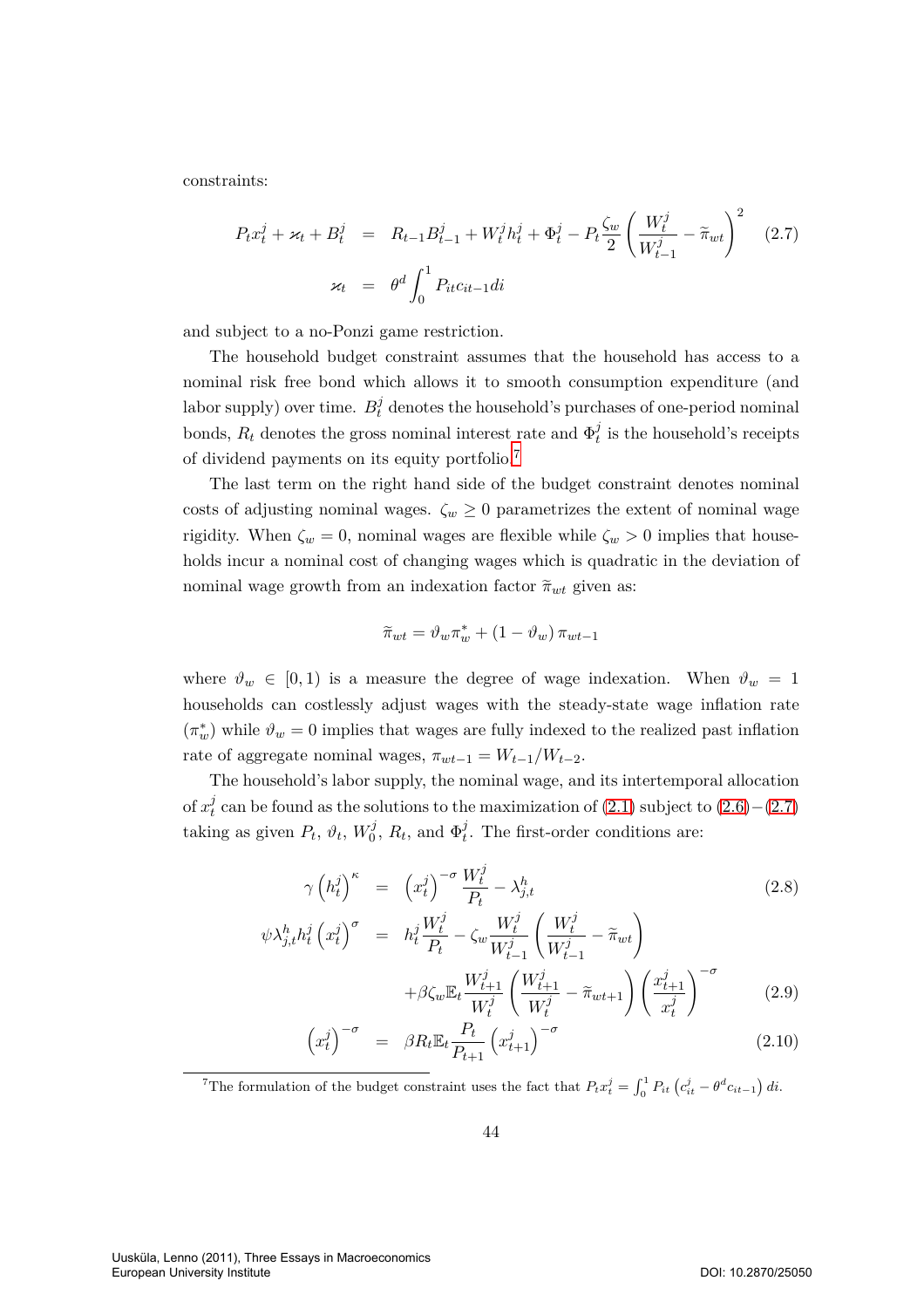where  $\lambda_{j,t}^h$  is the multiplier on the labor demand function in equation [\(2.6\)](#page-51-1).

We note from  $(2.8)-(2.10)$  $(2.8)-(2.10)$  $(2.8)-(2.10)$  that the labor supply decision and the intertemporal consumption allocation are affected by the presence of habits in the consumption aggregator. Equation [\(2.9\)](#page-52-2) is a forward looking "wage setting curve". When wages are flexible  $(\xi_w = 0)$ , equations  $(2.8) - (2.9)$  $(2.8) - (2.9)$  $(2.8) - (2.9)$  imply that the household sets the real wage as a fixed markup over the marginal rate of substitution between labor and consumption. The markup is given as  $\psi/(\psi - 1) \geq 1$ .<sup>[8](#page-53-0)</sup> Equation [\(2.10\)](#page-52-2) is the intertemporal Euler equation.

#### **2.2.2 Firms**

<span id="page-53-2"></span>Firms produce differentiated goods and are monopolistically competitive. They produce output using inputs of labor and we assume that the production function is linear:

$$
y_{it} = h_{it} \tag{2.11}
$$

where  $y_{it}$  denotes firm *i*'s output and  $h_{it}$  is firm *i*'s input of labor. The labor input is defined as:

$$
h_{it} = \left(\int_0^1 \left(h_{it}^j\right)^{1-1/\psi} dj\right)^{1/(1-1/\psi)}
$$

<span id="page-53-1"></span>where  $h_{it}^j$  is firm *i*'s input of labor variety *j* at date *t*. The firm purchases the labor varieties at the nominal price  $W_t^j$  $t_t^j$ . It follows that the labor demand functions are given as:

$$
h_{it}^{j} = \left(\frac{W_t^{j}}{W_t}\right)^{-\psi} h_{it}
$$
\n(2.12)

where  $W_t$  is defined as:

$$
W_t = \left[\int_0^1 W_{jt}^{1-\psi} dj\right]^{1/(1-\psi)}
$$

Aggregating [\(2.12\)](#page-53-1) across firms gives [\(2.6\)](#page-51-1).

The demand for firm *i*'s product is found by aggregating equation [\(2.4\)](#page-51-0) across

<span id="page-53-0"></span><sup>&</sup>lt;sup>8</sup>Given that our focus is not upon optimal monetary policy issues, we choose not to neutralize the steady-state monopoly power by a labor supply subsidy. This does not affect our results.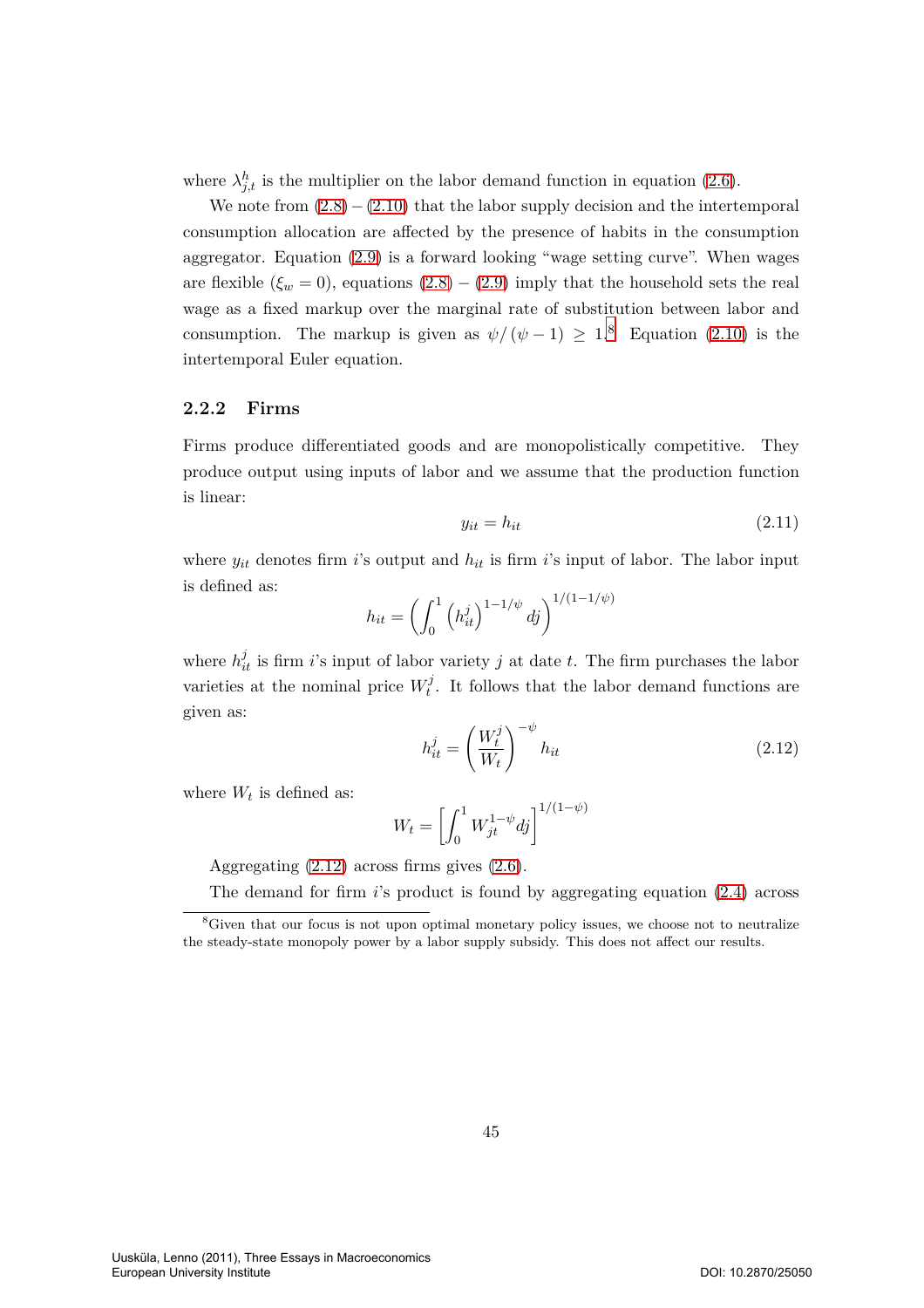consumers:

<span id="page-54-1"></span>
$$
c_{it} = \left(\frac{P_{it}}{P_t}\right)^{-\eta} x_t + \theta^d c_{it-1}
$$
\n
$$
c_{it} = \int_0^1 c_{it}^j dj
$$
\n
$$
x_t = \int_0^1 x_t^j dj
$$
\n(2.13)

The demand function facing firm *i* at date *t* depends on the firm's past sales of its product whenever  $\theta^d > 0$ . This feature of the demand function implies that firms will set non-constant mark-ups even in the absence of nominal rigidities.<sup>[9](#page-54-0)</sup> An increase in current demand,  $x_t$ , over habitual demand  $(c_{it-1})$ , increases the price elasticity of the demand facing the firm and this gives firms an incentive to lower the mark-up. Moreover, firms will lower markups when they anticipate high value of future market share.

Firm *i* sets the price of its product, *Pit*, by maximizing profits subject to the household demand functions taking as given all aggregate quantities and prices. In return for having market power, firms must stand ready to serve any demand at the announced prices, i.e.  $c_{it} \geq y_{it}$ . Following Rotemberg (1982), we assume that there are quadratic adjustment costs associated with changing nominal prices. Firms face the following profit maximization problem:

$$
\max_{P_{it}} \mathbb{E}_0 \sum_{t=0}^{\infty} q_t \Phi_{it}
$$
\n(2.14)

$$
\Phi_{it} = P_{it}c_{it} - W_{t}h_{it} - \frac{\zeta_p}{2}P_t\left(\frac{P_{it}}{P_{it-1}} - \tilde{\pi}_t\right)^2 \tag{2.15}
$$

subject to [\(2.13\)](#page-54-1) taking as given  $q_t$ ,  $P_{i0}$ ,  $P_t$ ,  $W_t$ ,  $x_t$  and  $\tilde{\pi}_t$ .  $\Phi_{it}$  denotes the nominal profits of firm *i* in period *t* and *q<sup>t</sup>* is the rate at which the firm's owners (the households) discount the stream of nominal profits. This discount factor is given  $\mathrm{as:}^{10}$  $\mathrm{as:}^{10}$  $\mathrm{as:}^{10}$ 

$$
q_t = \beta^t x_t^{-\sigma} \frac{1}{P_t}
$$

<span id="page-54-0"></span><sup>&</sup>lt;sup>9</sup>Notice from the demand function that there is a price insensitive term that derives from past sales. One might be tempted to conclude that the firm can set a price of infinity making infinite profits due to this term. However, in equilibrium such a policy will not be consistent with household budget constraints and can therefore be ruled out.

<span id="page-54-2"></span> $10$ This equation imposes homogeneity across households, an assumption that we impose below.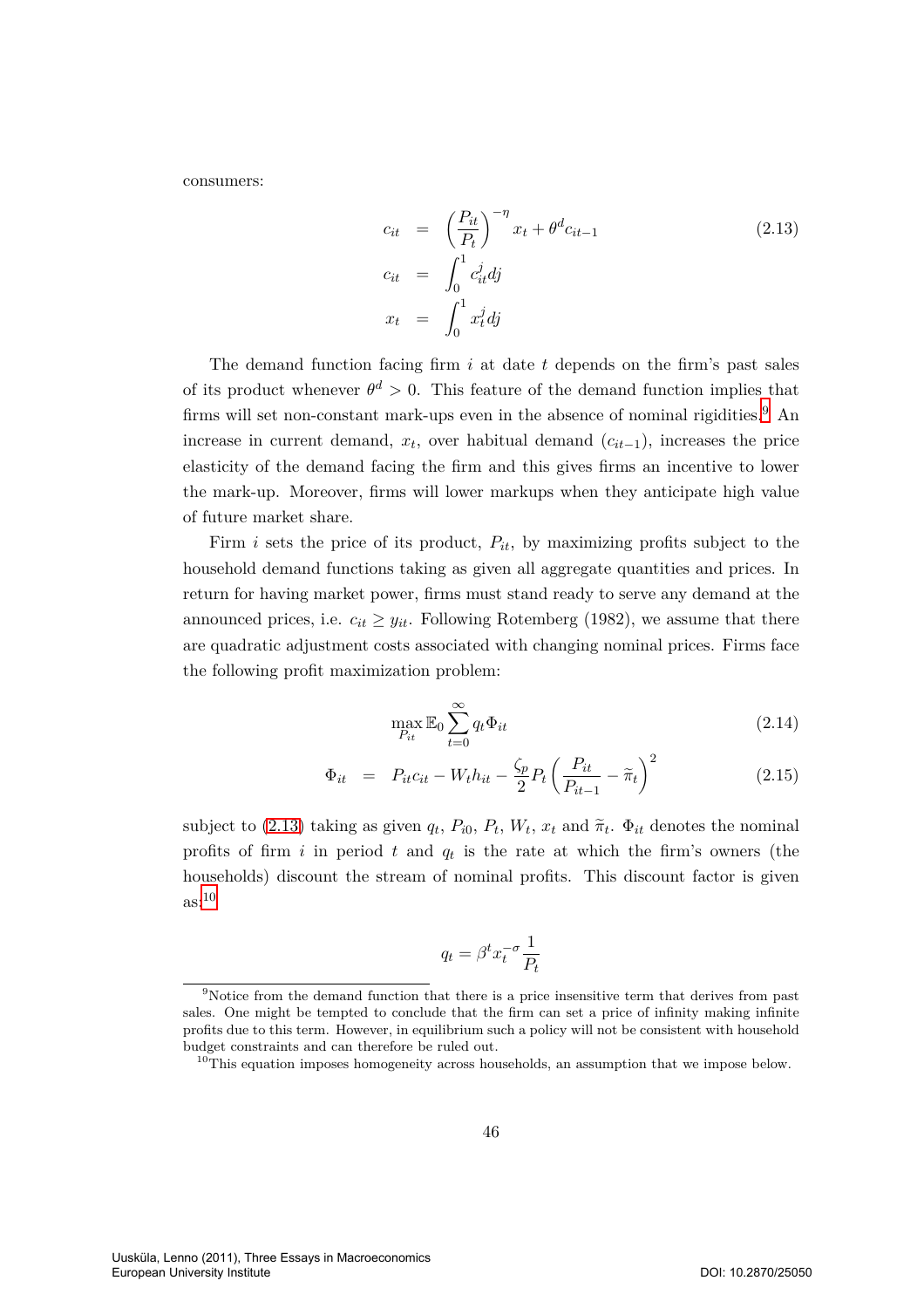$\zeta_p \geq 0$  parametrizes the extent of nominal rigidities. When  $\zeta \to 0$  prices are flexible while positive values of  $\zeta$  implies that firms have an incentive to smooth price changes over time. The term  $\tilde{\pi}_t$  is assumed to be given as:

$$
\widetilde{\pi}_t = \vartheta_p \pi^* + (1 - \vartheta_p) \, \pi_{t-1}
$$

where  $\pi^*$  is the steady state inflation rate and  $\pi_{t-1} = P_{t-1}/P_{t-2}$  is the lagged realized aggregate inflation rate. When  $\vartheta_p = 1$  this specification implies that there are no adjustment costs along a balanced growth path with constant inflation. When  $\vartheta_p = 0$ , there is full indexation.

The first order conditions for  $h_{it}$ ,  $c_{it}$ , and  $P_{it}$ , in that order, are given as:

<span id="page-55-0"></span>
$$
W_t = P_t \lambda_t^y \tag{2.16}
$$

$$
P_t \lambda_t^c + P_t \lambda_t^y - P_{it} = \theta^d \mathbb{E}_t \frac{q_{t+1}}{q_t} P_{t+1} \lambda_{t+1}^c \tag{2.17}
$$

$$
\mathbb{E}_{t} \frac{q_{t+1}}{q_{t}} \zeta_{p} P_{t+1} \frac{P_{it+1}}{P_{it}^{2}} \left( \frac{P_{it+1}}{P_{it}} - \tilde{\pi}_{t+1} \right) = \zeta_{p} \frac{P_{t}}{P_{it-1}} \left( \frac{P_{it}}{P_{it-1}} - \tilde{\pi}_{t} \right) + \eta P_{t} \lambda_{t}^{c} \frac{c_{it} - \theta^{d} c_{it-1}}{P_{it}} - c_{it} \quad (2.18)
$$

where  $\lambda_t^y$  $t$ <sup>t</sup> is the multiplier on the production function  $(2.11)$ , i.e. marginal costs, and  $\lambda_t^c$  is the multiplier on the demand function in [\(2.13\)](#page-54-1).

When there are no habits  $(\theta^d = 0)$  and prices are flexible  $(\zeta_p = 0)$ , equations  $(2.17) - (2.18)$  $(2.17) - (2.18)$  $(2.17) - (2.18)$ , imply that prices are set as fixed mark-up over nominal marginal costs. When there are nominal rigidities and/or preferences display deep habits, the markup will be time-varying in response to shocks to the economy. Consider the two special cases when either prices are flexible or there are no deep habits. In these special cases, equations  $(2.17) - (2.18)$  $(2.17) - (2.18)$  $(2.17) - (2.18)$  can be expressed as:

$$
\zeta_p = 0: P_{it} \left( 1 - \frac{1}{\eta} \frac{c_{it}/c_{it-1}}{c_{it}/c_{it-1} - \theta^d} \right) = P_t \lambda_t^y - \theta^d \mathbb{E}_t \frac{q_{t+1}}{q_t} P_{it+1} \frac{1}{\eta} \frac{c_{it+1}/c_{it}}{c_{it+1}/c_{it} - \theta^d}
$$

$$
\theta = 0: c_{it} \left( 1 - \eta \left( 1 - \lambda_t^y \frac{P_t}{P_{it}} \right) \right)
$$

$$
= \zeta_p \frac{P_t}{P_{it-1}} \left( \frac{P_{it}}{P_{it-1}} - \tilde{\pi}_t \right) - \zeta_p \mathbb{E}_t \frac{q_{t+1}}{q_t} P_{t+1} \frac{P_{it+1}}{P_{it}^2} \left( \frac{P_{it+1}}{P_{it}} - \tilde{\pi}_{t+1} \right)
$$

When there are deep habits but prices are flexible, firms will vary the markup in response to changes in current aggregate demand and in response to expected changes in future consumption growth. When prices are sticky but there are no deep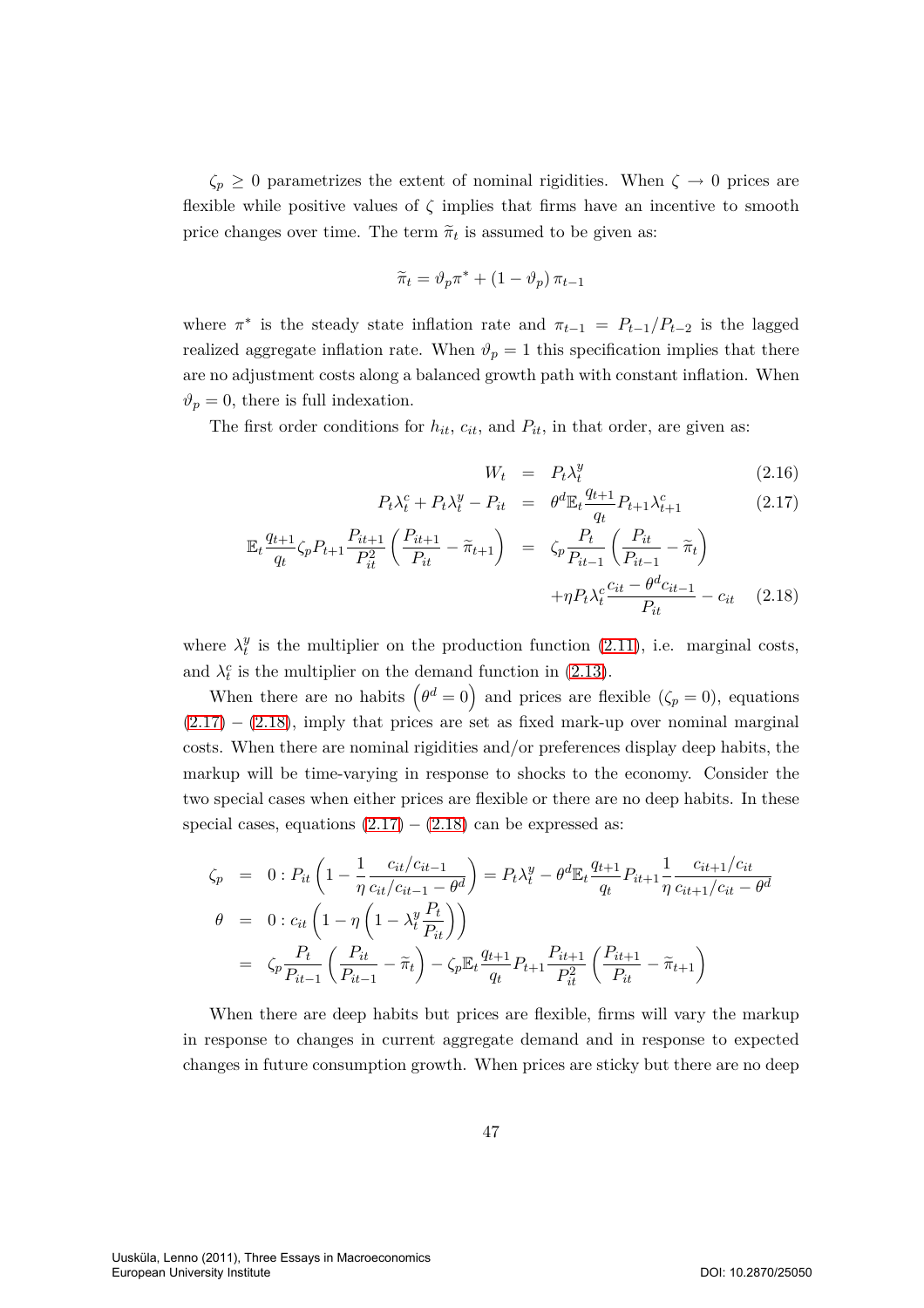habits, firms smooth price increases over time in response to changes in marginal costs or in aggregate demand. When these two mechanisms are combined, firms will vary markups in order to smooth price increases but taking into account that the optimal (flexible price) markup is affected by changes in aggregate demand and in expected future consumption growth.

## **2.2.3 Monetary Policy**

We assume that the monetary policy authority sets the monetary stance according to a simple interest rate rule:

$$
R_{t} = R^{*} + \rho_{R} (R_{t-1} - R^{*}) + (1 - \rho_{R}) \left[ \alpha_{\pi} (\pi_{t} - \pi^{*}) + \alpha_{y} \left( \frac{y_{t} - y^{*}}{y^{*}} \right) \right] + \varepsilon_{t} \quad (2.19)
$$

where  $\varepsilon_t$  is a stochastic "monetary policy shock" with variance  $v^2$ .  $R^*$ ,  $\pi^*$  and  $y^*$  are positive constants which denote the steady state levels of the nominal interest rate, inflation and output, respectively. The parameter  $\rho_R \in [0,1)$  denotes the extent of interest rate smoothing.

## **2.2.4 Market Clearing**

We close the model by the market clearing conditions. The labor market clearing conditions are:

$$
h_t^j = \int_0^1 h_{it}^j di
$$
  

$$
h_{it} = \int_0^1 h_{it}^j dj
$$

## **2.2.5 Symmetric Equilibrium**

We concentrate upon a symmetric equilibrium in which all consumers make the same choice over consumption and set the same wage, and in which all firms set the same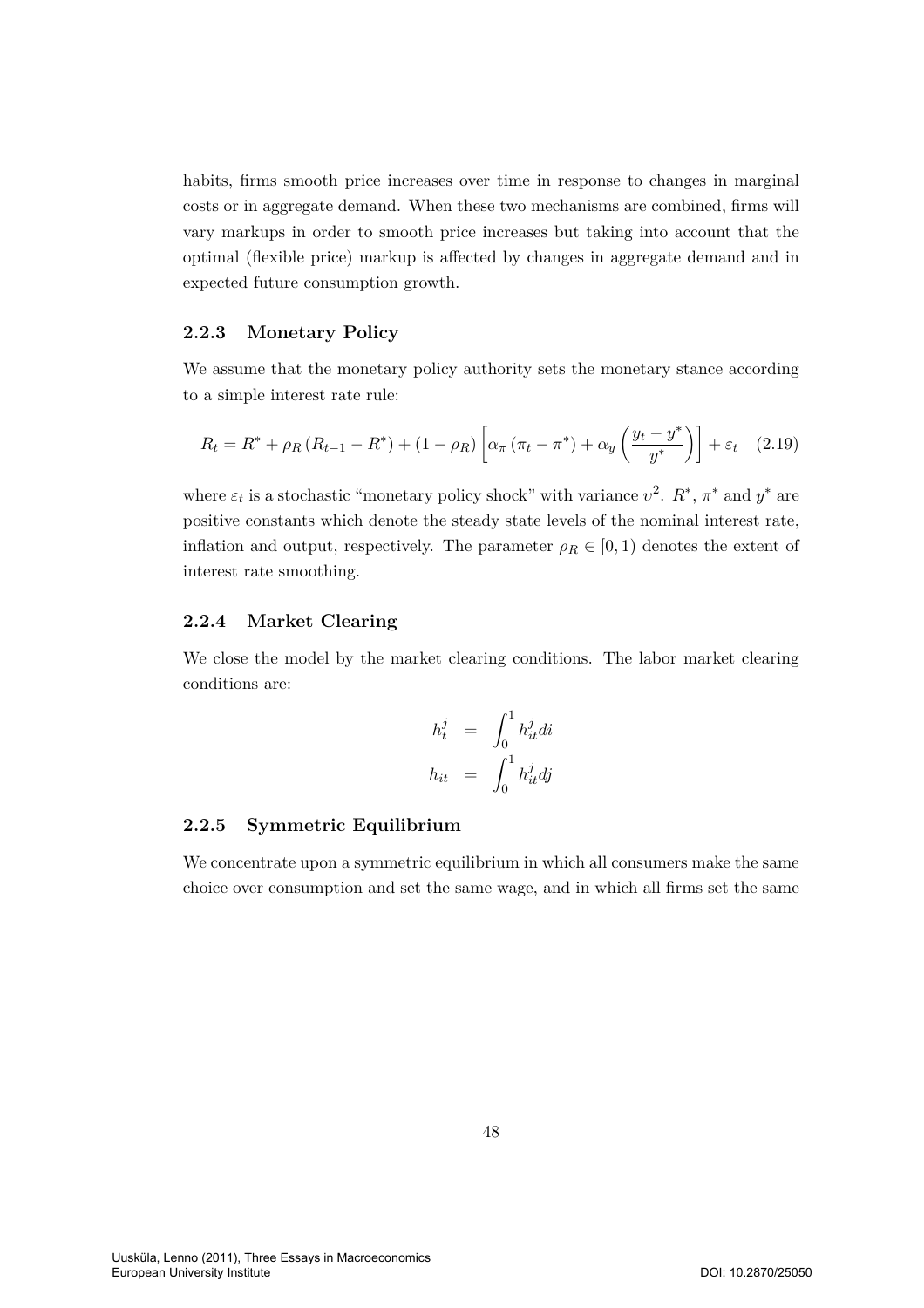prices. The symmetric equilibrium is summarized by the following set of equations:

<span id="page-57-0"></span>
$$
x_t = c_t - \theta^d c_{t-1} \tag{2.20}
$$

$$
\gamma h_t^{\kappa} = x_t^{-\sigma} w_t - \lambda_t^h \tag{2.21}
$$

$$
\psi \lambda_t^h h_t x_t^{\sigma} + \zeta_w \pi_{wt} (\pi_{wt} - \widetilde{\pi}_{wt}) = h_t w_t
$$

$$
+\beta \zeta_w \mathbb{E}_t \pi_{wt+1} \left( \pi_{wt+1} - \widetilde{\pi}_{wt+1} \right) \frac{x_{t+1}^{-\sigma}}{x_t^{-\sigma}} \qquad (2.22)
$$

$$
x_t^{-\sigma} = \beta R_t \mathbb{E}_t x_{t+1}^{-\sigma} \frac{1}{\pi_{t+1}}
$$
 (2.23)

$$
c_t = h_t - \frac{\zeta_p}{2} (\pi_t - \tilde{\pi}_t)^2 - \frac{\zeta_w}{2} (\pi_{wt} - \tilde{\pi}_{wt})^2
$$
 (2.24)

$$
\lambda_t^y = w_t \tag{2.25}
$$

$$
\lambda_t^y + \lambda_t^c = 1 + \theta^d \beta \mathbb{E}_t \frac{x_{t+1}^{-\sigma}}{x_t^{-\sigma}} \lambda_{t+1}^c \tag{2.26}
$$

$$
\eta \lambda_t^c x_t + \zeta_p \pi_t \left( \pi_t - \widetilde{\pi}_t \right) = c_t + \beta \zeta_p \mathbb{E}_t \frac{x_{t+1}^{-\sigma}}{x_t^{-\sigma}} \pi_{t+1} \left( \pi_{t+1} - \widetilde{\pi}_{t+1} \right) \tag{2.27}
$$

$$
R_t - R^* = \rho_R (R_{t-1} - R^*) + (1 - \rho_R) [\alpha_\pi (\pi_t - \pi^*)
$$
  
 
$$
+ \alpha_y \left( \frac{y_t - y^*}{\alpha^*} \right)] + \varepsilon_t
$$
 (2.28)

$$
\widetilde{\pi}_t = \vartheta_p \pi^* + (1 - \vartheta_p) \pi_{t-1} \tag{2.29}
$$

$$
\widetilde{\pi}_{wt} = \vartheta_w \pi_w^* + (1 - \vartheta_w) \pi_{wt-1} \tag{2.30}
$$

$$
w_t = w_{t-1} + \pi_{wt} - \pi_t \tag{2.31}
$$

where  $w_t$  denotes the real wage,  $\pi_{wt}$  is the wage inflation rate, and  $\pi_t$  is the price inflation rate. We solve for the equilibrium by log-linearizing this system of equations around the steady-state.

It is instructive to consider the implications for inflation dynamics on the basis of the log-linearized version of equation [\(2.27\)](#page-57-0). The log-linearized version of this equation can be expressed as:

<span id="page-57-1"></span>
$$
\widehat{\pi}_t = \frac{(1 - \vartheta_p)}{1 + \beta (1 - \vartheta_p)} \widehat{\pi}_{t-1} + \frac{\beta}{1 + \beta (1 - \vartheta_p)} \mathbb{E}_t \widehat{\pi}_{t+1}
$$

$$
+ \psi_1 \widehat{m c}_t + \psi_2 \left( \mathbb{E}_t \widehat{c}_{t+1} - \widehat{c}_t \right) - \psi_3 \left( \widehat{c}_t - \widehat{c}_{t-1} \right) - \psi_4 \mathbb{E}_t \widehat{\lambda}_{t+1}^c \tag{2.32}
$$

where we let  $\hat{x}_t$  denote the percentage deviation of  $x_t$  from its steady-state value,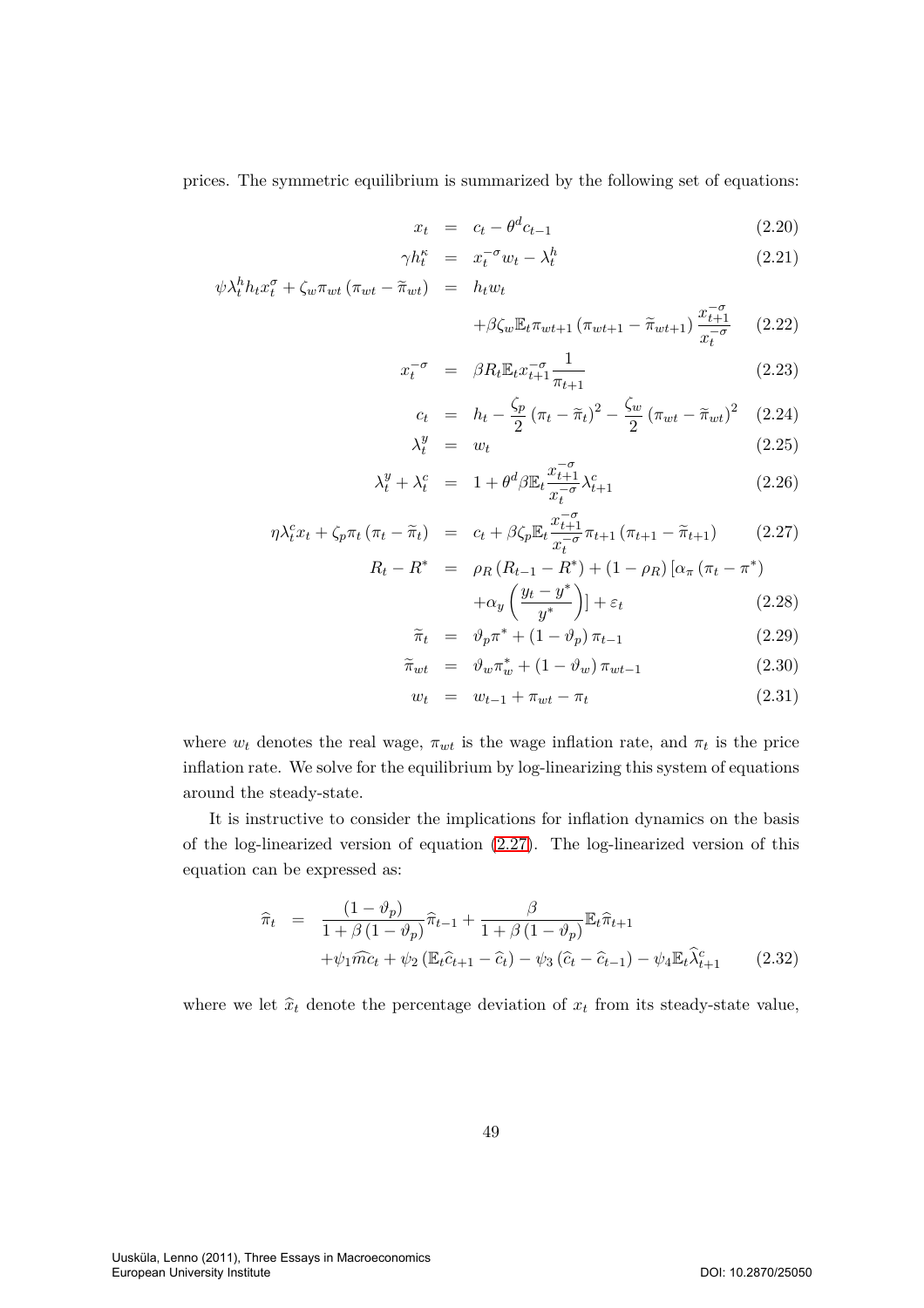and  $mc_t = \lambda_t^y$  denotes marginal costs. The coefficients are given as:

$$
\psi_1 = \left( \eta \left( 1 - \theta^d \right) - \left( 1 - \theta^d \beta \right) \right) / \left( \zeta_p \frac{\overline{\pi}^2}{\overline{c}} \left( 1 + \beta \left( 1 - \vartheta_p \right) \right) \right)
$$
\n
$$
\psi_2 = \sigma \beta \frac{\theta^d}{1 - \theta^d} / \left( \zeta_p \frac{\overline{\pi}^2}{\overline{c}} \left( 1 + \beta \left( 1 - \vartheta_p \right) \right) \right)
$$
\n
$$
\psi_3 = \left( 1 + \sigma \beta \theta^d \right) \frac{\theta^d}{\left( 1 - \theta^d \right)} / \left( \zeta_p \frac{\overline{\pi}^2}{\overline{c}} \left( 1 + \beta \left( 1 - \vartheta_p \right) \right) \right)
$$
\n
$$
\psi_4 = \theta^d \beta / \left( \zeta_p \frac{\overline{\pi}^2}{\overline{c}} \left( 1 + \beta \left( 1 - \vartheta_p \right) \right) \right)
$$

where  $\bar{x}$  denotes the steady-state value of  $x$ .

In the absence of deep habits and when prices are not indexed  $(\theta^d = 1 - \vartheta_p = 0)$ , equation [\(2.32\)](#page-57-1) generates the standard new Keynesian Phillips curve. Indexation introduces a backward looking inflation term which implies a more persistent response to shocks to marginal costs. The presence of deep habits moderates the Phillips curve in three important ways. First, the habit moderates the impact of marginal cost changes on inflation. Secondly, the deep habit introduces a backward looking term in the Phillips curve even in the absence of indexation through the impact of the habit stock on this period's demand. Third, the presence of habits introduces an additional forward looking term through  $\mathbb{E}_t \hat{\lambda}_{t+1}^c$  and  $(\mathbb{E}_t \hat{c}_{t+1} - \hat{c}_t)$ . Particularly interesting is the implication that an increasing in the expected marginal value of future demand  $(\mathbb{E}_{t} \hat{\lambda}_{t+1}^c)$  has a negative impact on current inflation as it gives firms an incentive to lower the markup in order to capture a higher future market share.

## **2.3 Estimation**

In this section we provide empirical evidence on the dynamic effects of a monetary policy shock and we discuss our approach to estimating the key parameters of the model presented in the preceding section.

#### **2.3.1 SVAR Estimates of the Impact of Monetary Policy Shocks**

We study U.S. quarterly data for the sample period 1954:2 - 2008:2. The dynamic effects of monetary policy shocks are estimated using a structural VAR estimator. Consider the following reduced form VAR:

$$
x_t = B(L)x_{t-1} + e_t \t\t(2.33)
$$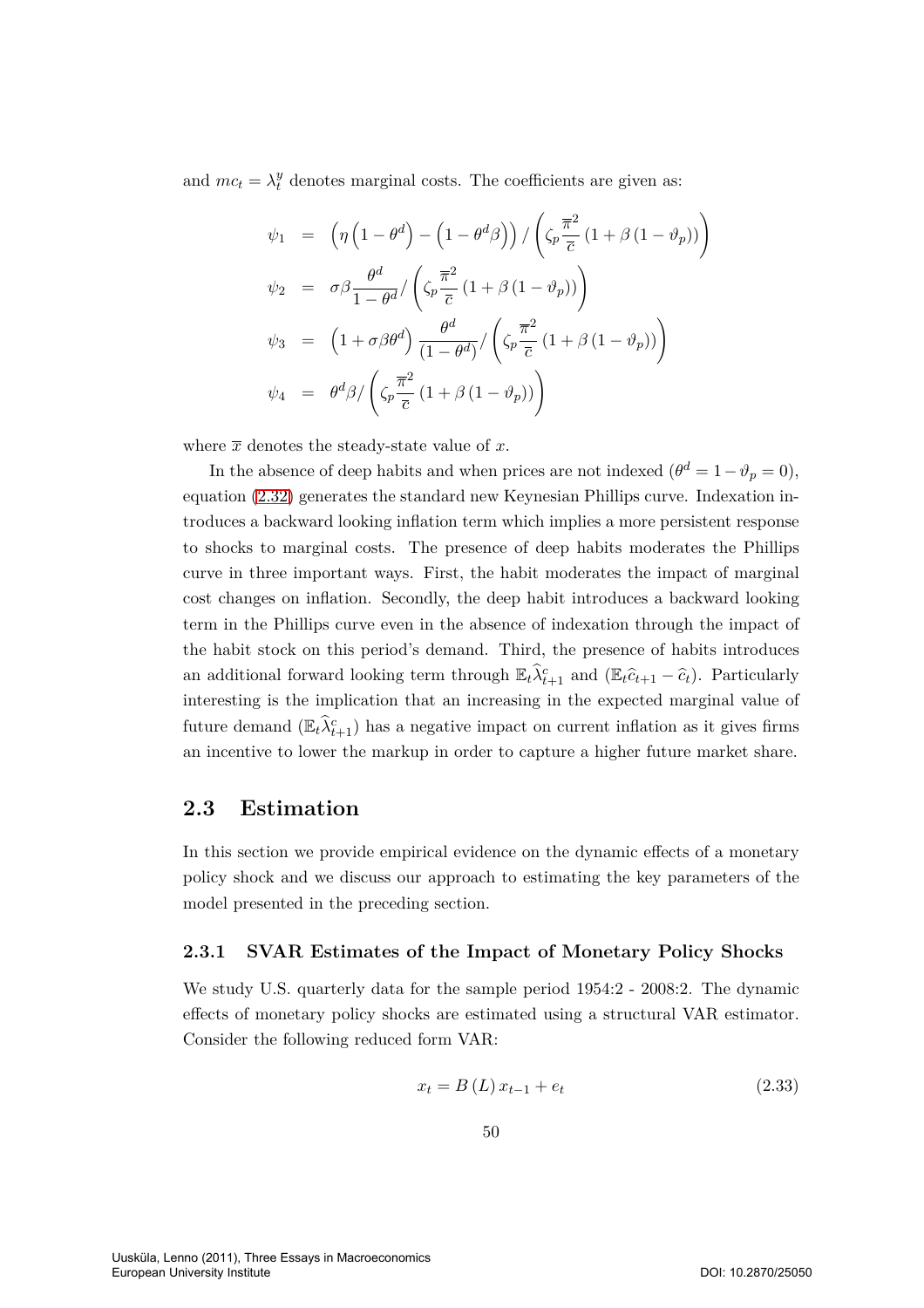where  $x_t$  is a vector of observables,  $B(L)$  is a lag-polynomial, and  $e_t$  is a vector of reduced form errors. We specify the vector of observables as:

$$
x_t = [c_t, \pi_t, p_t^s, r_t]
$$

where  $c_t$  denotes the logarithm of per capita consumption,  $\pi_t$  is the inflation rate,  $p_t^s$  is the logarithm of the commodity price index divided by the CPI, and  $r_t$  is the federal funds rate. We measure consumption as personal consumption expenditure in chained year 2000 prices divided by the civilian non-institutional population. Inflation is measured as the change in CPI (of all urban consumers). The commodity price index is the PPI of commodities. All variables are deseasonalized.

We include consumption rather than output in the VAR because our model excludes investment, and, for the same reason, we measure inflation on the basis of the CPI rather than the GDP deflator. The commodity price index is included in order to partially address the price puzzle. The small dimension of the VAR relative to other recent papers, see e.g. Christiano, Eichenbaum, and Evans (2005), is due to the fact that our model is focused entirely on the impact of monetary policy shocks on consumption and inflation.

The monetary policy shock is identified using standard timing assumptions. We assume that the interest rate is affected contemporaneously by shocks to the first three components of the VAR but that none of these variables respond contemporaneously to the monetary policy shock. Consider the structural VAR:

$$
A_0 x_t = \sum_{i=1}^p A_p x_{t-p} + \varepsilon_t \tag{2.34}
$$

where  $A_i$ ,  $i = 0, ..., p$ , are square matrices and  $\varepsilon_t$  is the vector structural innovations with the restriction that its covariance matrix is diagonal. The last component of this vector is the monetary policy shock and it is identified by assuming that the last column of  $A_0$  consists of zeros apart from its last element (which is normalized to unity). We allow for constant terms and trends when estimating the VAR and we assume that  $p = 8$  (but shorter lag structures give almost identical results).

The impulse responses to the identified monetary policy shock are illustrated in Figure 2.1. We show the impact of a one standard error decline in the federal funds rate (i.e. an expansionary monetary policy shock) along with 95 percent (bootstrapped, non-centered) confidence intervals for a forecast horizon of 20 quarters. According to our estimates, an expansionary monetary policy shock corresponds to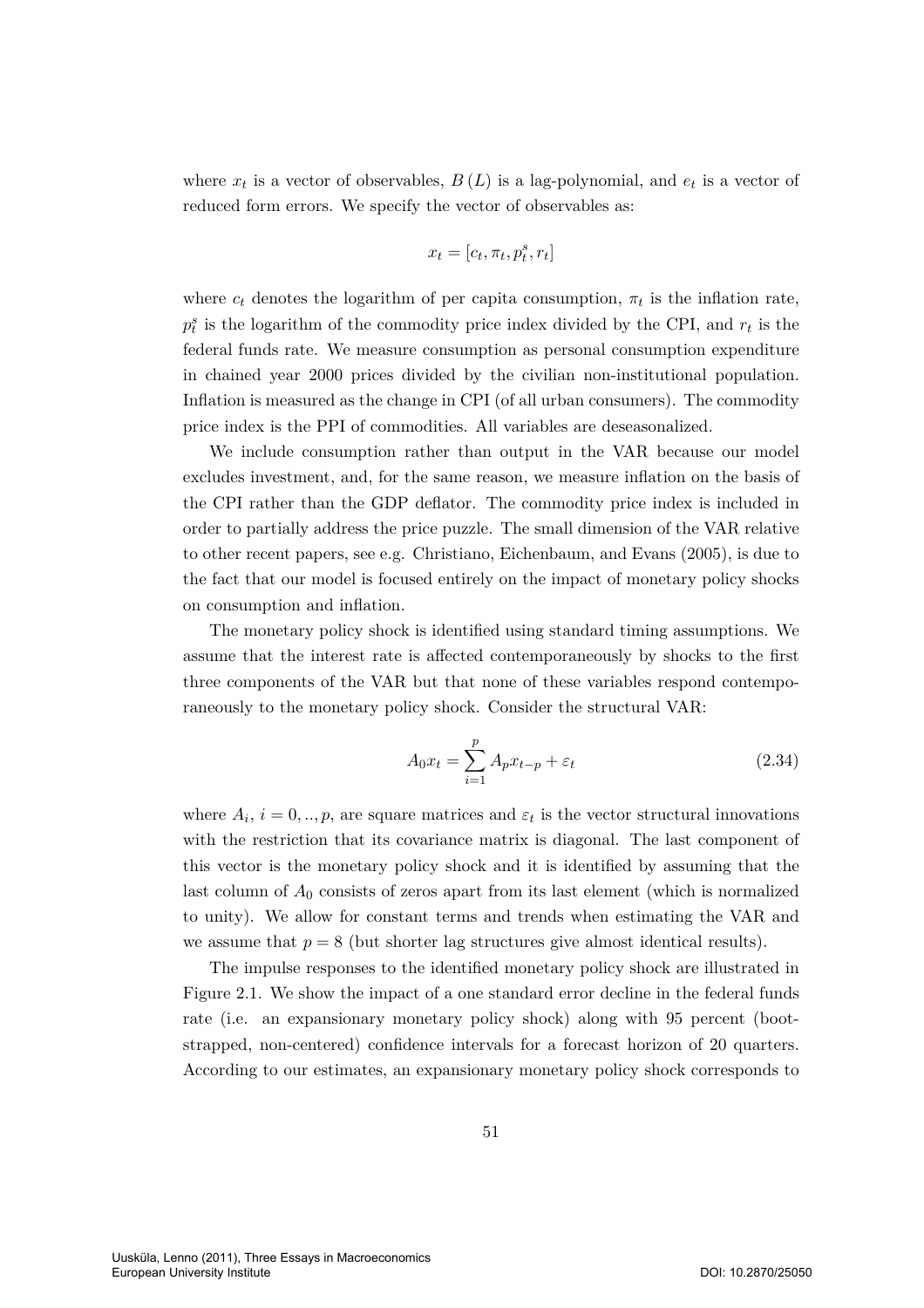a decline in the nominal interest rate which remains low for around 6 quarters before eventually returning to its long-run value.

We find that a monetary policy loosening gives rise to a bell shaped persistent increase in aggregate consumption which peaks at 4 percent above trend around 6 quarters after the initial one standard error expansionary monetary policy shock. The increase in consumption persists until approximately 3.5 years after the initial decline in the interest rate. The response of inflation confirms conventional wisdom. We find that the inflation rate declines for the first 2 quarters after the expansionary monetary policy shock (recall that the impact response is by definition equal to zero). Inflation starts increasing around a year and a half after the decline in the interest rate and it then rises very persistently. The peak response occurs about 3 years after monetary policy shock. Thus, the small-scale VAR confirms the presence of the price puzzle and the inflation persistence puzzle.

The impact of monetary policy shocks on the vector of observables is very similar to the estimates that derive from much larger scale VARs, see e.g. Christiano, Eichenbaum and Evans (2005). This is reassuring since omitted variables bias could potentially be important for both the price puzzle and the inflation persistence puzzle. Indeed, excluding the commodity price index from the VAR leads to much more significant price puzzle indicating the relevance of introducing forward looking indicators in the VAR. Nonetheless, even after controlling for the informational content of the commodity price index, we find that there is a small price puzzle and that inflation persistence is abundant. Moreover, as we will discuss later, these results are robust in a qualitative sense to allow for a structural change in 1979 when Volcker took over as the chairman of the Fed. For that reason, we will interpret the inflation and price puzzles as empirical regularities.

## **2.3.2 Estimation of the Structural Parameters**

The model introduces quite a large number of parameters some of which we do not have strong priors about realistic values. Let the vector of parameters be given by  $\Theta$ . We partition this vector into two subsets,  $\Theta_1$  and  $\Theta_2$ .  $\Theta_1$  consists of parameters that we calibrate while the parameters in  $\Theta_2$  are estimated by matching the identified impulse responses discussed above. We make this distinction between the structural parameters because not all of them are easily identifiable from our estimation approach as they have little impact on the dynamics of the model but instead matter for the model's steady state. The vector of parameters that we calibrate consists of  $\Theta_1 = [\beta, \pi^*, \gamma, \kappa, \sigma, \psi]$  while the parameters that are estimated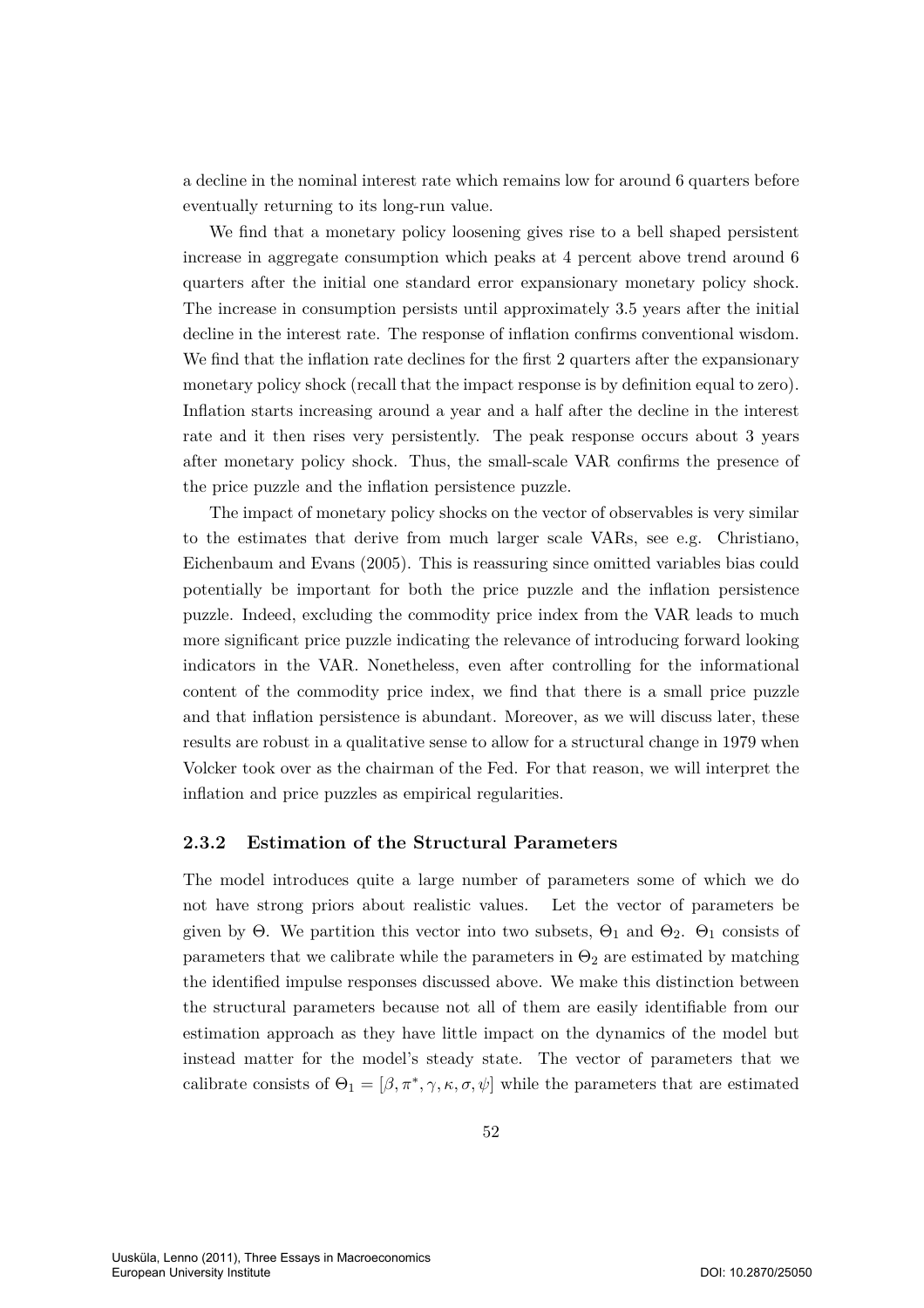$\text{formally are } \Theta_2 = \left[ \eta, \zeta_p, \vartheta_p, \zeta_w, \vartheta_w, \theta^d, \rho_R, \alpha_y, \alpha_\pi, v \right].$ 

#### **Calibration of** Θ<sup>1</sup>

The calibration of the parameters in  $\Theta_1$  is summarized in Table 2.1. We calibrate  $\beta$ so that it implies a 4 percent annual real interest rate in the non-stochastic steadystate.  $\pi^*$  is normalized to 1 while  $\gamma$  is calibrated so that it is consistent with a steady-state level of hours work equal to thirty percent.

Ideally, we would like to estimate the parameters  $\kappa$ ,  $\sigma$ , and  $\psi$ . However, we found that these parameters are not well-identified from the data. Following Erceg et al (2000), we set  $\psi = 4$ . This implies that the real wage is set as a 33 percent markup over the marginal rate of substitution between consumption and leisure. We set  $\kappa = 0.5$ . This is a custom value in the macro literature. Finally, we set  $\sigma = 3$  which implies an intertemporal elasticity of substitution of consumption of 1/3 which is in the range of values that is viewed as "reasonable".

#### **Estimation of**  $\Theta_2$

We estimate  $\Theta_2$  using a limited information approach. The idea is to derive estimates of  $\Theta_2$  by matching as closely the theoretical impact of a monetary policy shock with the empirical VAR estimates. We do this the following way. Collect the empirical estimates of the responses of consumption, inflation, and the nominal interest rate to a one standard error monetary policy shock in the  $(3R - 2) x1$  vector  $\hat{\Phi}^{data}$  and let *W* be a  $(3R - 2)$  square diagonal matrix with the inverses of the standard errors of  $\hat{\Phi}^{data}$ along its diagonal ( $R$  denotes the forecast horizon)<sup>[11](#page-61-0)</sup>. The structural parameters are then estimated from the following minimization problem:

<span id="page-61-1"></span>
$$
\widehat{\Theta}_2 = \arg\min_{\Theta_2} \left( \widehat{\Phi}^{data} - \widehat{\Phi} \left( \Theta_2 | \Theta_1 \right)^{theory} \right) W \left( \widehat{\Phi}^{data} - \widehat{\Phi} \left( \Theta_2 | \Theta_1 \right)^{theory} \right)'
$$
(2.35)

where  $\Phi(\Theta_2|\Theta_1)$ <sup>theory</sup> denotes the impulse response of the observables in the model economy given  $\Theta_2$ , conditional upon the calibration of  $\Theta_1$ .

When estimating  $\Theta_2$  we need to take into account one subtle issue. Recall that  $\widehat{\Phi}^{data}$  is estimated assuming that consumption and inflation do not respond within a quarter to a monetary policy shock. In our model this identifying assumption is not satisfied. To address this issue we introduce a simulation step in which we measure

<span id="page-61-0"></span><sup>&</sup>lt;sup>11</sup>This vector is of dimension  $(3R - 2)$  because the impact responses of consumption and inflation to the monetary policy shock are constrained to be zero.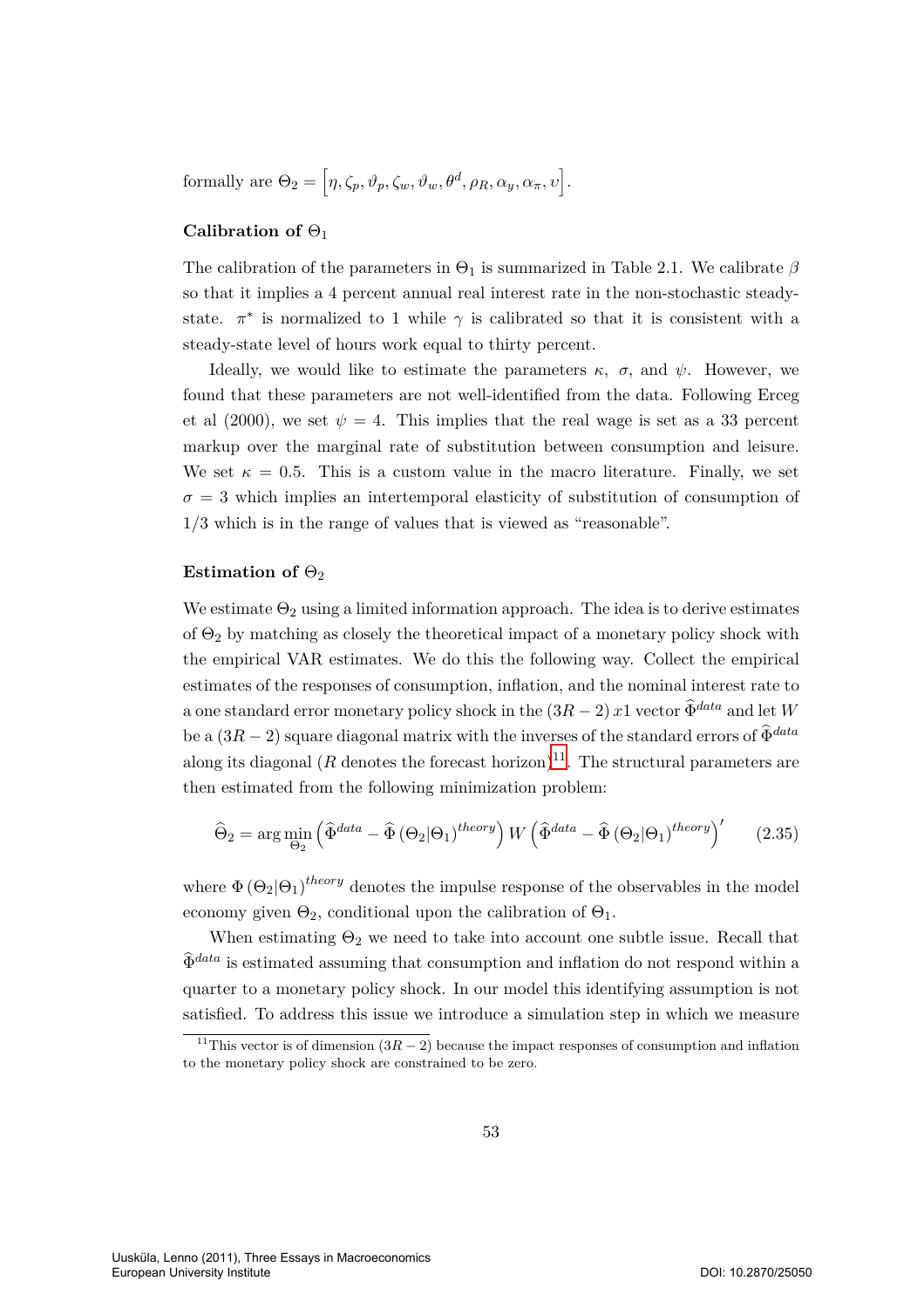the model's impulse responses subject to the empirical identification strategy.<sup>[12](#page-62-0),[13](#page-62-1)</sup> Thus,  $\widehat{\Phi}(\Theta_2|\Theta_1)$ <sup>theory</sup> does not correspond directly to the "true" responses of the observables to the monetary policy in the model economy, but instead to the impact of a **measured** monetary policy shock on the model equivalents of the observables. That is, we derive the measure  $\hat{\Phi}(\Theta_2|\Theta_1)^{theory}$  using the following strategy:

- **Step 1:** Solve the model for a given value of  $\Theta_2$  and for the assumed value of  $\Theta_1$ .
- **Step 2:** Simulate *N* time series of length *T* of the observables given Θ. Let the observables be consumption, inflation and the nominal interest rate. Add a small amount of measurement error to each of the artificial time series.
- **Step 3:** Estimate a VAR for each of the *N* artificial time series and calculate  $\widehat{\Phi}_i \left( \Theta_2 | \Theta_1 \right)^{theory}$  of the *i*'th simulation from the impulse responses assuming that consumption and inflation do not respond contemporaneously to the monetary policy shock.

**Step 4:** Calculate  $\hat{\Phi} (\Theta_2 | \Theta_1)^{theory}$  as the mean of  $\hat{\Phi}_i (\Theta_2 | \Theta_1)^{theory}$  for  $i = 1, 2, ...N$ .

The measurement errors are added in step 2 in order to address the stochastic singularity of the VAR using the artificial data given that there is a single source of variation in the time series. This procedure is then continued until we find the solution to the minimization problem in equation [\(2.35\)](#page-61-1). We calculate the standard errors of  $\Theta_2$  following Hall et al (2007) as:

$$
\Omega_{\Theta_2} = \Gamma(\Theta_2|\Theta_1)^{theory} \frac{\partial \hat{\Phi}(\Theta_2|\Theta_1)^{theory}}{\partial \Theta_2} W \Sigma_N W \frac{\partial \hat{\Phi}(\Theta_2|\Theta_1)^{theory}}{\partial \Theta_2} \Gamma(\Theta_2|\Theta_1)^{theory}
$$
  
\n
$$
\Gamma(\Theta_2|\Theta_1)^{theory} = \left[ \frac{\partial \hat{\Phi}(\Theta_2|\Theta_1)^{theory}}{\partial \Theta_2} W \frac{\partial \hat{\Phi}(\Theta_2|\Theta_1)^{theory}}{\partial \Theta_2} \right]^{-1}
$$
  
\n
$$
\Sigma_N = \Sigma + \frac{1}{N^2} \sum_{i=1}^N \Sigma_i
$$

where  $\Sigma_i$  is the covariance matrix of  $\widehat{\Phi}_i (\Theta_2 | \Theta_1)^{theory}$  and  $\Sigma$  is the covariance matrix of the impulse responses in the data.

<span id="page-62-0"></span> $12$ Christiano, Eichenbaum and Evans (2005) address this issue instead by introducing timing assumptions in the model economy that renders it consistent with the identifying assumption in the data.

<span id="page-62-1"></span><sup>&</sup>lt;sup>13</sup>Strictly speaking, there is another difference between the empirical VAR and the model since the empirical VAR includes the commodity price index. If this variable is excluded from the empirical VAR we find a much more pronounced price puzzle, see Sims (1993). In principle the model can be extended to include commodities but we believe that this would not generate many more insights but would certainly complicate the analysis very significantly.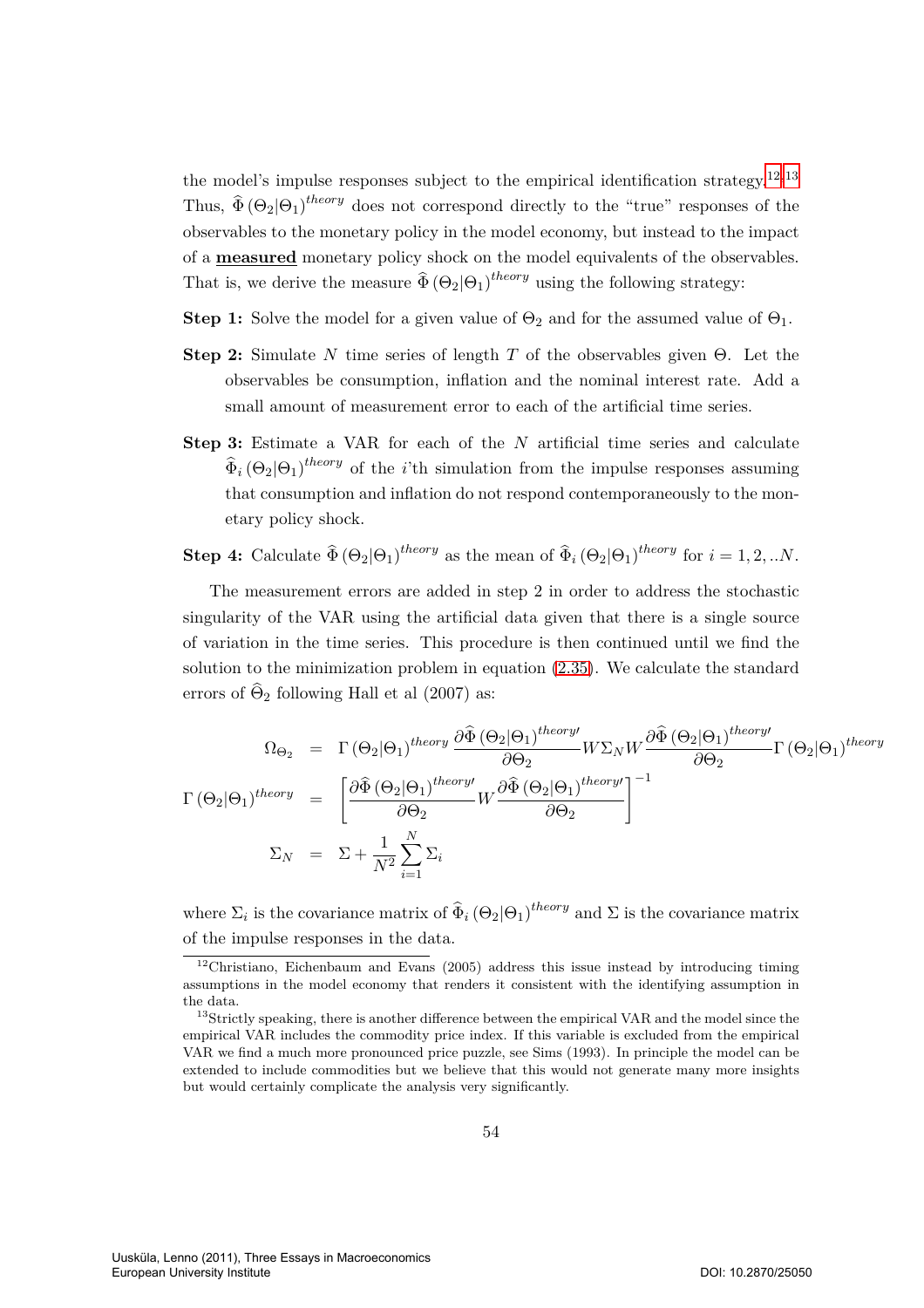This estimator is applied subject to various parameter restrictions. We assume that  $\xi_p, \xi_w, \alpha_y, \upsilon \ge 0, 0 \le \vartheta_p, \vartheta_w \le 1, \eta, \alpha_{\pi} > 1, 0 \le \theta^d < 1, \text{ and } -1 < \rho_R < 1.$  We use 100 simulations in step 3 and the (vector of) measurement error added in step 2 is assumed to be normally distributed with mean 0 and variance 0.0001.

## **2.4 Results**

In order to examine the impact of the deep habits mechanism we compare the results with the estimation results for two alternative models. The first alternative model is a standard "aggregate" habit new Keynesian model. In this model preferences are given by:

$$
V_0 = \mathbb{E}_0 \sum_{t=0}^{\infty} \beta^t \left[ \frac{1}{1-\sigma} \left( c_t^j - \theta^a c_{t-1} \right)^{1-\sigma} - \frac{\gamma}{1+\kappa} \left( h_t^j \right)^{1+\kappa} \right] \tag{2.36}
$$

$$
c_t^j = \left[ \int_0^1 \left( c_{it}^j \right)^{1 - 1/\eta} dt \right]^{1/(1 - 1/\eta)} \tag{2.37}
$$

$$
c_t = \int_0^1 c_t^j \, dj
$$

which is the aggregate habit model studied in much of the literature.  $\theta^a$  here denotes the importance of the aggregate (external) habit. A crucial difference between this model and the deep habits model is that the aggregate habit does not impact directly on firms' pricing policies and leaves markups constant unless there are impediments to changing prices. The second alternative model is the standard new Keynesian model with *no* habits which corresponds to our baseline model with the restriction that  $\theta^d = 0$ . The estimates of the parameters and their standard errors of the deep habits model and the parameters of the two alternative models are reported in Table 2.2.

It is instructive first to consult Figures 2.2-2.4 which illustrate the VAR based impulse responses of the observables to a monetary policy shock for the three alternative models along with their empirical counterparts. The deep habits model clearly provides a superior fit to the empirical estimates of the impact of a monetary policy shock. The deep habits model captures very precisely the bell shaped response of aggregate consumption and the interest rate path is also matched extremely well. Importantly, the model can account simultaneously for the price puzzle and for inflation persistence. Note that the model not only is consistent with an outdrawn increase in inflation but it also correctly identifies the period of maximum impact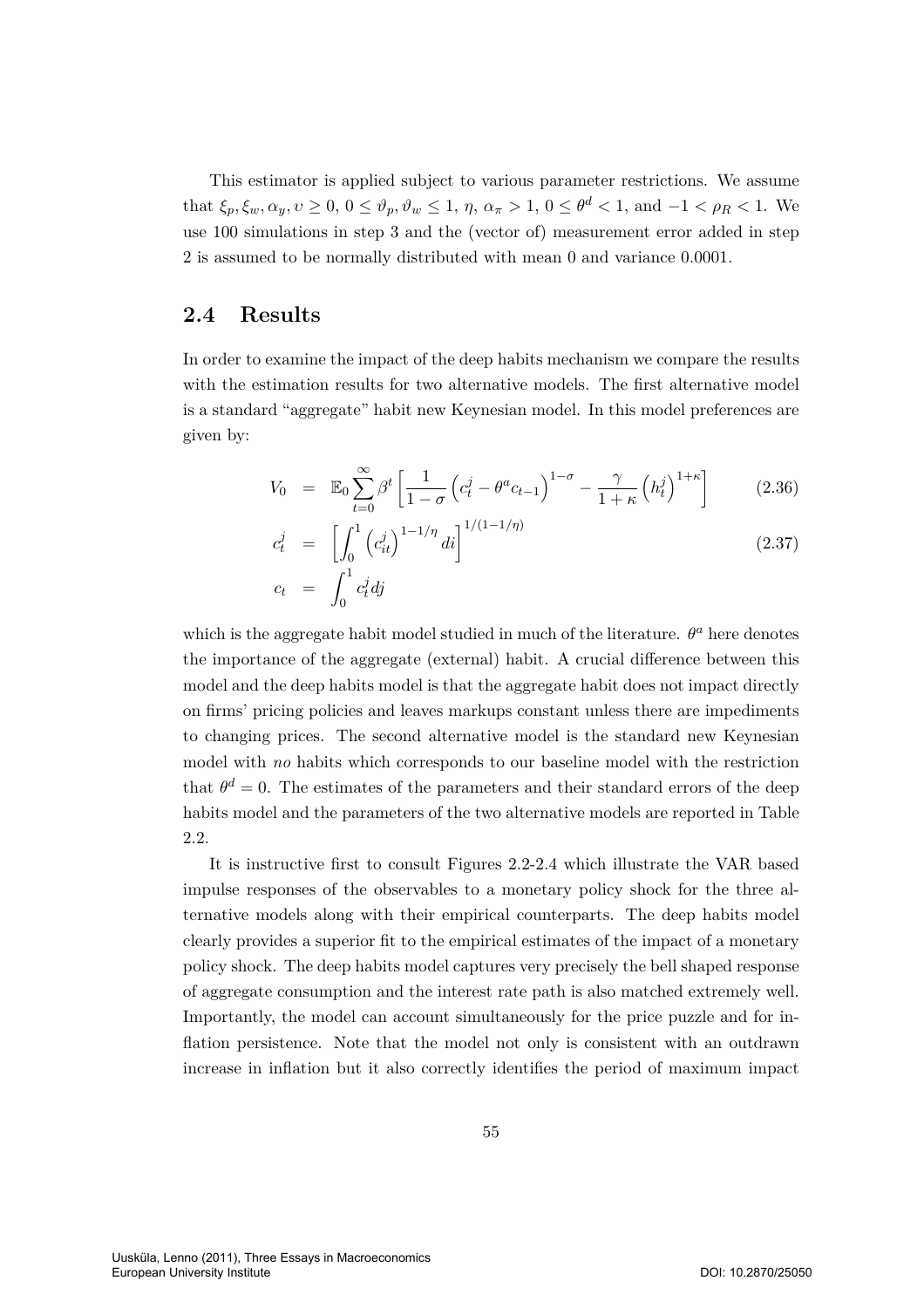on the inflation rate.

The aggregate habit model gives rise to a consumption response to the monetary policy shock that is very similar to the deep habits model. However, the aggregate habits model provides a worse fit to both the interest rate path and, in particular, to the inflation response. As far as the interest rate path is concerned, the initial size of the shock appears to be under-estimated. In terms of the inflation response, the aggregate habits model can account neither for the price puzzle nor for the extent of the inflation persistence since the maximum impact on inflation occurs around a year earlier in the model than in the US data.

By far the worst fit occurs in the standard new Keynesian model in which the interest rate path is rather odd, and the consumption response is very different from what is observed in the data. The model does appear to be consistent with the main features of the inflation response but this is due to the rather odd interest rate path and comes at the cost of the poor fit to the consumption dynamics.

The impression of the superior fit of the deep habits model is confirmed by the minimized value of the quadratic form reported in the last row of Table 2.2. The deep habits model attains a minimum of the quadratic form that is 40 percent lower than the aggregate habits model and 70 percent lower than the standard new Keynesian model. The parameters estimated with the standard new Keynesian model are rather absurd. In particular, this model implies an extremely high cost of changing nominal prices while the estimate of the nominal wage rigidity is moderate. The former of these findings echoes results in Ireland (2001). For that reason, we concentrate the discussion on two habit formation models.

The point estimate of the key deep habits parameter,  $\theta^d$ , is 0.852. Interestingly, when we instead assume a standard aggregate habit model, we find a very similar point estimate of the aggregate habit parameter,  $\theta^a = 0.826$ . The associated standard errors are in both cases very small. Thus, for a given real interest rate, the two models have very similar implications for how habits affect the intertemporal allocation of consumption but as we have seen lead to very different implications for the dynamics of inflation.

The most interesting parameters apart from those relating to habits, are those that relate to the extent of nominal rigidities. The estimates of  $\zeta_p$  and  $\zeta_w$  are much lower in the deep habits economy relative to the aggregate habit model. When we allow for deep habits we find that  $\zeta_p = 14.5$  and that  $\zeta_w = 41$ . In the aggregate habits economy instead we find more than twice as high estimates of both parameters,  $\zeta_p = 31$  and  $\zeta_w = 103$ . Thus, not only does the deep habits model account better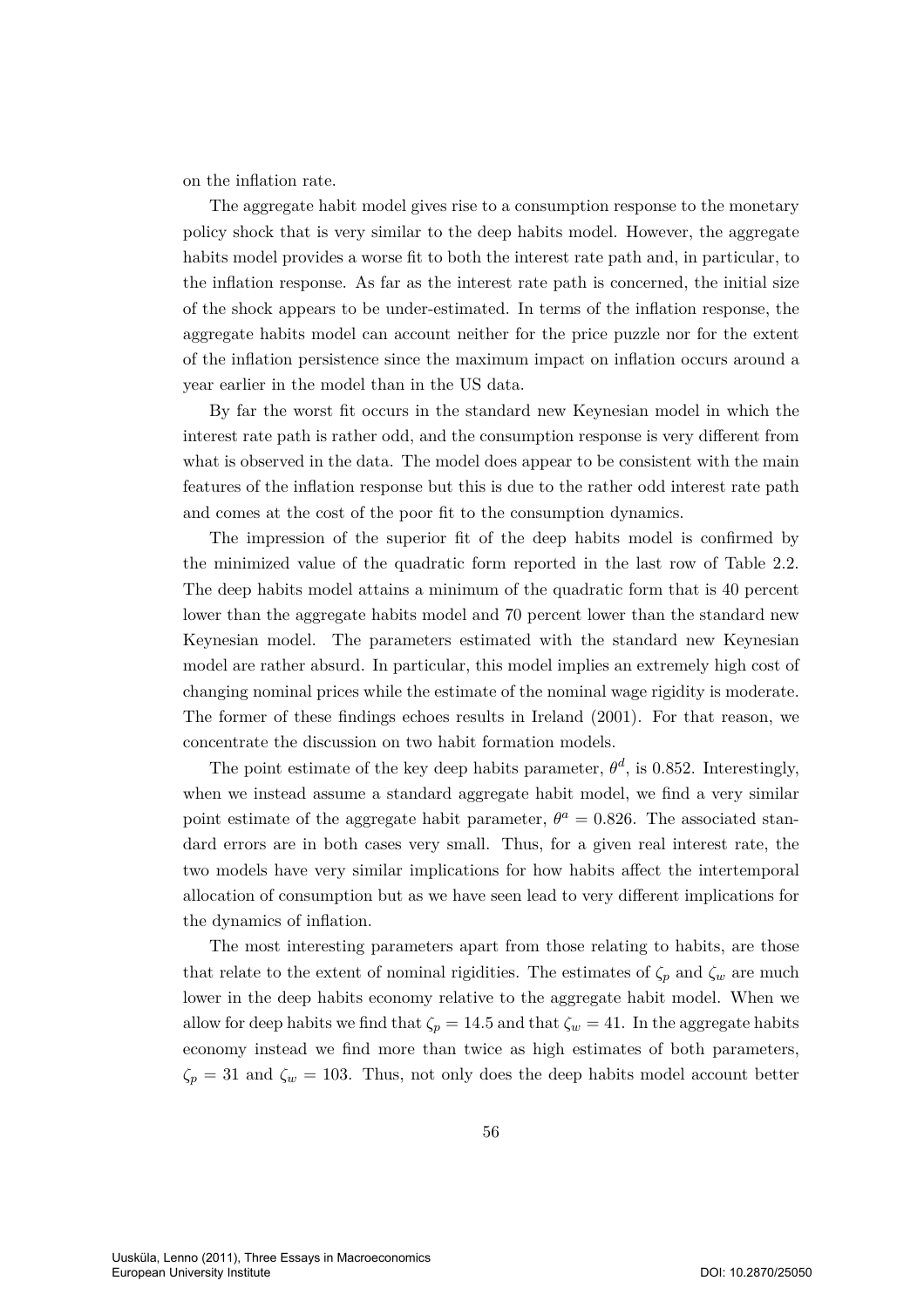for the dynamic adjustment of prices in response to a monetary policy shock, but it does so relying on much smaller impediments to price and wage adjustment. Notice also that both of the habit models gives estimates of  $\vartheta_p$  that imply full indexation of prices while the models disagree on the extent of wage indexation.

The monetary policy function parameter estimates imply a great deal of interest rate smoothing with a point estimate of  $\rho_R$  of 0.74 in the deep habits economy and 0.85 when assuming aggregate habits. However, the relative weight on inflation varies quite substantially across the two models with the deep habits model being consistent with a more hard nosed anti-inflationary central bank reaction function.

Recall that the impulse responses illustrated in Figures 2.2-2.4 do not correspond directly to the impact of a monetary policy shock in the model since they are measured subject to the VAR filter. In order better to understand the results, we now examine the *exact* impulse responses of the two habits models. These are illustrated in Figure 2.5 and 2.6. The exact impulse responses for the aggregate habits model confirm the lack of a good fit to the inflation process. In fact, this model implies that the inflation rate rises slightly upon impact and reaches its peak two years after the cut in the interest rate. Moreover, the consumption response is much more muted according to the exact impulse responses than the VAR-based impulse responses. The deep habits model instead paints a different picture. For this model the consumption and interest rate paths according to the VAR-based measurement are as good as identical to the exact impulse responses. The exact impulse responses of the inflation dynamics instead indicate an even larger price puzzle than the VAR based results. This is interesting since it implies that the price puzzle does not seem to be caused by measurement.

The adjustment of markups is the key difference between the two habit models. Figure 2.7 illustrates the paths of the markup in response to a monetary policy shock for three different economies. The first economy is the deep habits economy using the parameter estimates listed in the "Deep Habits" column of Table 2.2. The second economy is the aggregate habits model using the parameter estimates of the "Aggregate Habits" column of Table 2.2. The third economy is the aggregate habits economy but using the parameter estimates for the deep habits economy setting  $\theta^a = \widehat{\theta}^d$ .

Comparing paths of the markup for the first and third of these economies reveals the impact of allowing for deep habits rather than the standard aggregate habit assuming that all other parameters are unchanged. The markup declines much more significantly in response to the monetary policy shock in the deep habits economy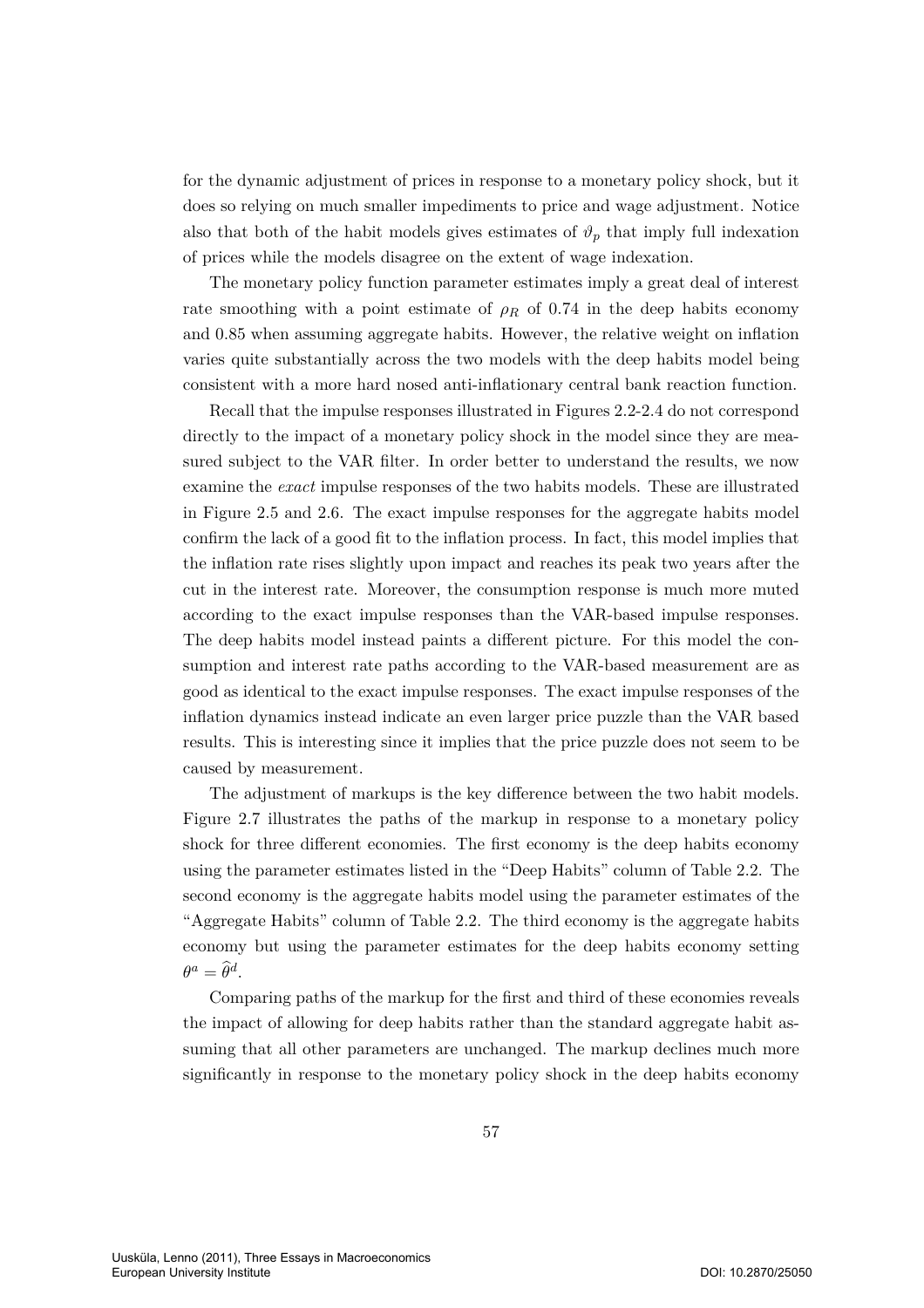than the standard aggregate habit model. The intuition for this result is that producers in the deep habit economy find it optimal to lower the markup in response to the increase in current demand (which increases the price elasticity of demand) and the expectation of high values of future market shares. In the deep habits economy, this leads to a period of declining inflation despite the monetary injection. As time passes, current consumption and habitual consumption become aligned and future consumption growth declines. This reverses producers' incentive to lower the markup in the deep habits economy and at this point prices start rising rather fast. This mechanism brings about a persistent increase in the inflation rate which matches the response of inflation observed in the US data.

Finally, an important insight is that the deep habits mechanism and nominal rigidities are complementary. Recall that our estimates of the costs of changing prices and wages are lower when we allow for deep habits than in the standard aggregate habit economy (see Table 2.2). Despite this, the markup declines more in the deep habits economy than in the aggregate habit economy when we allow for differences in parameter values. In other words, the movements in markups that arise optimally in the deep habits economy imply a persistent rise in inflation following a monetary policy expansion without relying on extreme degrees of impediments to the adjustment of prices and wages.

#### **2.4.1 Constrained Markup**

The steady-state markup in the deep habits model is given as:

$$
\mu = \left[\frac{\eta-1}{\eta}-\frac{1-\beta}{\eta}\frac{\theta^d}{(1-\theta^d)}\right]^{-1} > \frac{\eta}{\eta-1}
$$

while the steady-state markup is  $\frac{\eta}{\eta-1}$  in the two alternative economies. Thus, given the point estimates in Table 2.2, the steady-state markup in the standard new Keynesian model is approximately 0, 24 percent in the standard habit model, but as high as 74 percent in the deep habits model. We now investigate the consequences of constraining the markup during the estimation procedure.

Table 2.3 reports the parameter estimates when we constrain the markup to be 50 percent. In the deep habits economy we introduce this restriction by allowing *θ*<sup> $d$ </sup> to be estimated and then imposing the value of *η* that is consistent with a 50 percent markup. In the other two economies we instead impose  $\eta = 3$  directly.

Introducing this restriction leads to much more reasonable estimates of the degree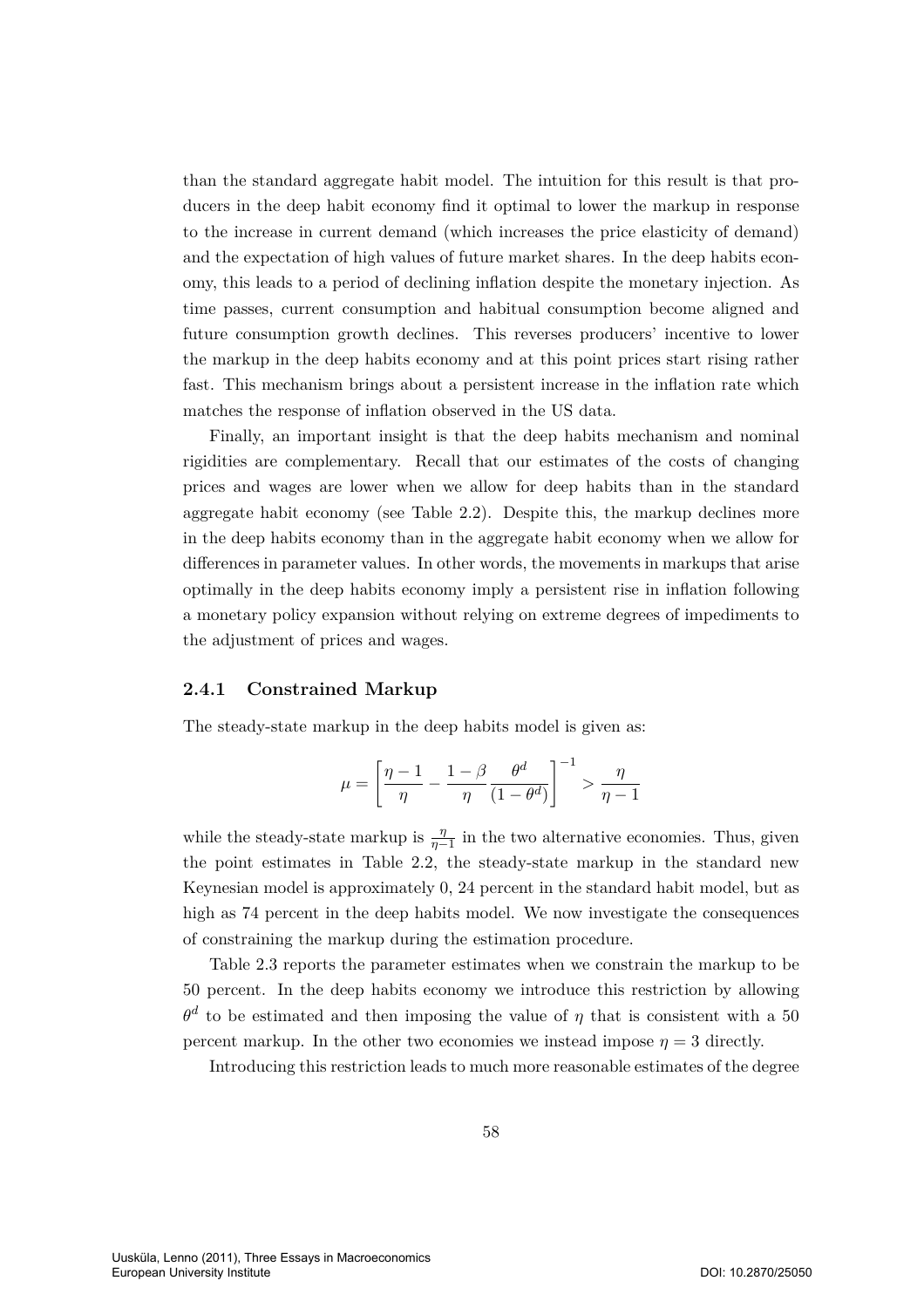of nominal rigidities for the standard new Keynesian model but its fit is still much worse than any of the two alternative models. The parameters of the two habit economies are to a large extent unchanged. In particular, the estimates of  $\theta^d$  and  $\theta^a$  are very similar to those reported in Table 2.2 and still indicate significant habit effects. We find a slight drop in the estimate of the extent of nominal rigidities in the deep habits economy but the parameters now appear more precisely estimated. In the aggregate habits economy instead, the estimate of  $\zeta_p$  falls but we obtain an even higher estimate of  $\zeta_w$ . Most importantly, according to the quadratic form, the deep habits model still provides a much better fit to the data than the standard habit model.

Figure 2.8 illustrates the VAR based impulse responses for the constrained version of the deep habits model. We note that the results are approximately unchanged relative to those shown in Figure 2.3. Thus, our results do not derive from unrea-sonable assumptions regarding the markup.<sup>[14](#page-67-0)</sup>

#### **2.4.2 Sub-Sample Stability**

During the sample period US monetary policy has undergone fundamental changes. These changes have elsewhere been shown to have given rise to important changes in the monetary reaction function and it has been claimed that these structural changes are partially responsible for price puzzle and for the extent of the inflation puzzle. Therefore, it is potentially an important issue to take into account as far as the current exercise is concerned.

Perhaps the most fundamental change in US monetary policy took place in August 1979 when Volcker took office at the Federal Reserve. His chairmanship marked the beginning of a less accommodating US monetary policy regime which has been associated with a decline in the US inflation rate. For this reason we now examine the consequences of allowing for a structural change that takes place in the third quarter of 1979. We reestimate the empirical VAR splitting the sample into a pre-1979:3 sample and a post-1979:2 sample. With the subsample estimates of the impact of monetary policy shocks at hand, we reestimate the structural parameters and investigate the extent to which the change in monetary policy affects our results.

The parameter estimates relating to the sub-samples are reported in Table 2.4. The key message from this table is that although we find changes in some parameters,

<span id="page-67-0"></span><sup>&</sup>lt;sup>14</sup>We repeated this experiment setting the steady-state markup equal to 25 percent. We found that the deep habits model still fits the data better than the two alternative models. This restriction leads to higher estimates of the degrees of price and wage inflexibility.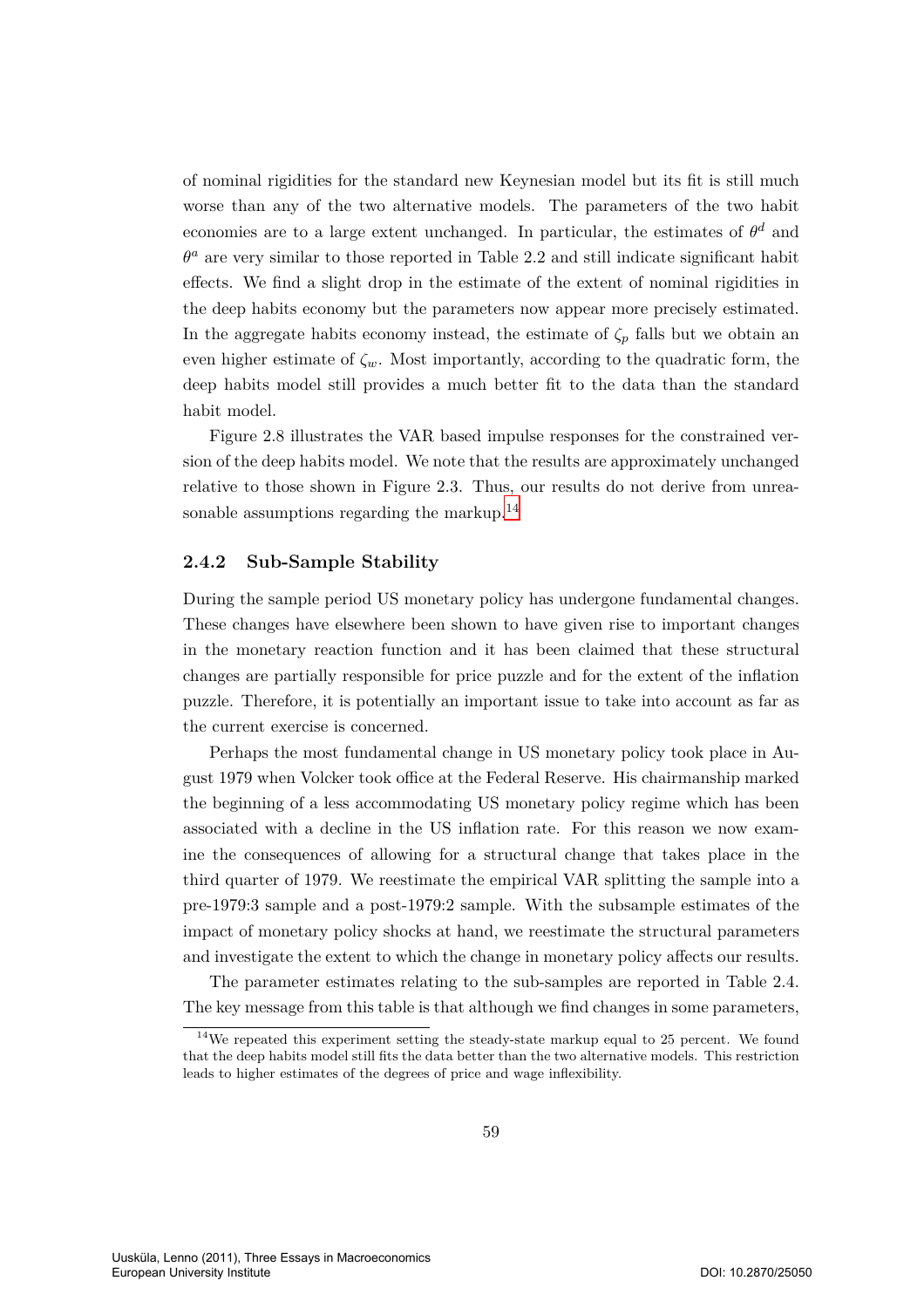the estimates of the deep habits parameter are constant across sub-samples and very similar to the full sample results.

Parameter instability relates instead mainly to (a) the parameters of the monetary policy reaction function, and (b) the parameters that determine the extent of nominal rigidities. As far as the interest rate rule is concerned, the late sub-sample is associated with a hard nosed interest rate rule which depends on inflation only while the early sample was characterized by accommodating monetary policy with a large weight associated with fluctuations in output. We also find some decline in the extent of interest rate smoothing. In terms of nominal rigidities we find that the extent of rigidity of prices has increased over time while wages have become more flexible. These results square well with conventional wisdom.

Figure 2.9 shows the impact of a monetary policy shock in the late sub-sample. We find a smaller price puzzle and a less persistent impact of monetary policy shocks on the inflation rate in recent sub-sample relative to the full sample. However, the post-1979:3 sub-sample still implies a negative impact response of an expansionary monetary policy shock on the inflation rate, and the peak response of inflation still occurs as late as 10 quarters after the monetary loosening. Importantly, the deep habits model provides a good fit seven in the late sub-sample. We conclude from this that although the extent of the price puzzle and the inflation persistence puzzle are related to structural changes, the deep habits mechanism is key for understanding the dynamic impact of monetary policy shocks.

## **2.5 Conclusions**

In this paper we have asked whether a parsimonious sticky-price sticky wage model extended with deep habits can account for the dynamic effects of monetary policy shocks. We find that this is indeed the case. In particular, when allowing for customer market effects modeled through deep habits, one can simultaneously account for the persistent effects of monetary policy shocks on aggregate consumption and for the impact on inflation. One important aspect of our results is that the introduction of deep habits allows one to account for the price puzzle and for inflation persistence without relying on unreasonable extents of nominal rigidities. The reason for this is that nominal rigidities in the form of impediments to price and wage adjustments and deep habits are complementary. The existence of nominal rigidities introduces a role for deep habits in accounting for the impact of monetary policy shocks and the countercyclical nature of markups that derive from deep habits decreases the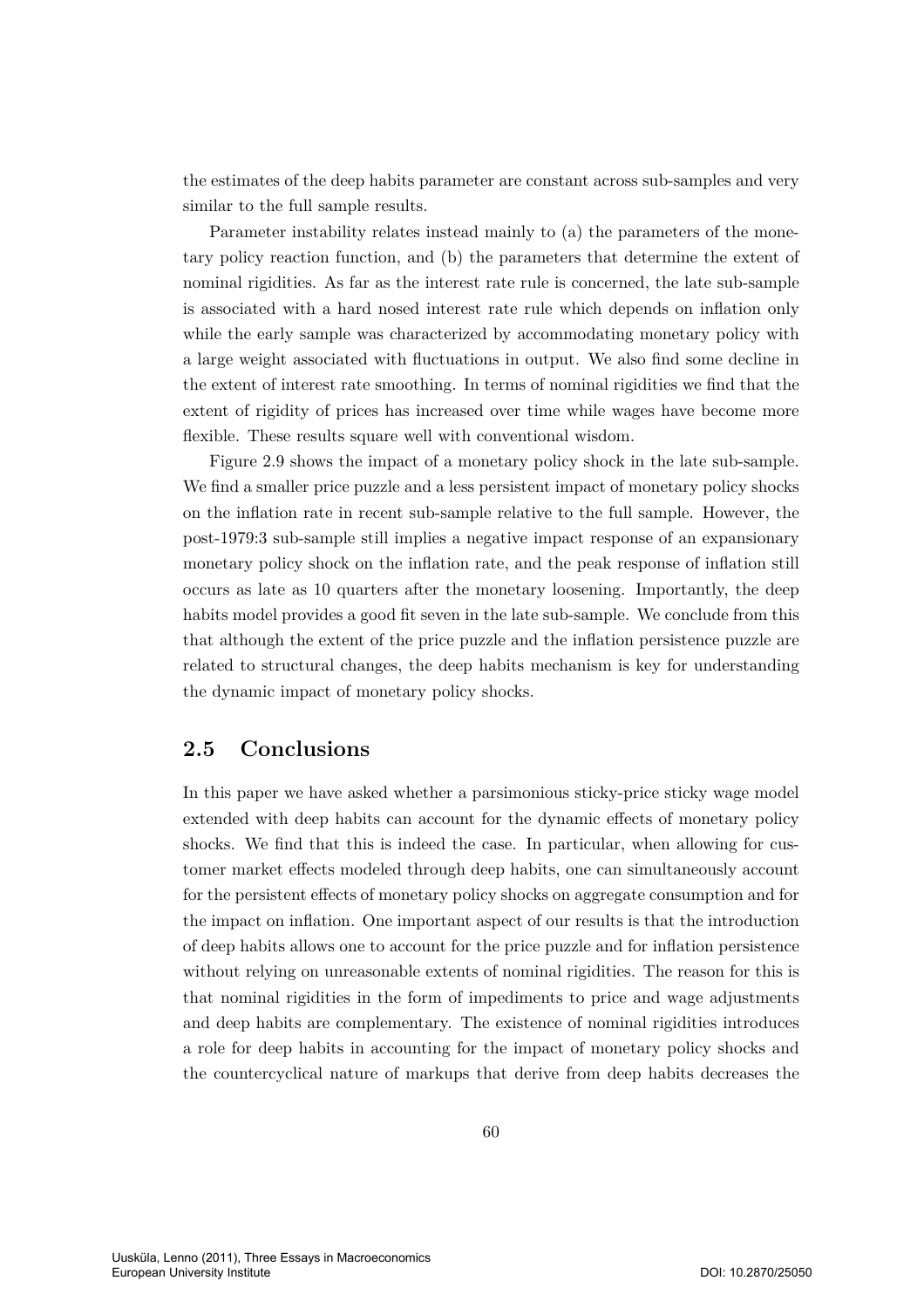need for nominal rigidities when accounting for the sluggish adjustment of inflation to monetary policy shocks. We have also shown that while inflation persistence and the price puzzle were more pronounced pre-Volcker, the importance of the deep habit mechanism has remained constant over time. In that sense, our paper points towards structural reasons for the impact of monetary policy shocks on inflation.

Our results indicate that more attention should be directed towards goods market features when examining the impact of monetary policy shocks. The previous literature has examined in great detail how marginal cost persistence, backward looking price setting, and labor market frictions impact on monetary policy, but much less attention has been paid to goods market features which we here have shown to be key. We think that this may also have important implications for issues relating to optimal monetary policy design but we leave this issue for future research.

## **Bibliography**

Benati, Luca, 2008, "Investigating Inflation Persistence Across Monetary Regimes", **Quarterly Journal of Economics** 123(3), 1005-60.

Brissimis, Sophocles N., and Nicolas S. Magginas, 2006, "Forward-looking Information in VAR Models and the Price Puzzle", **Journal of Monetary Economics** 53(6), 1225-34.

Browning, Martin J., and Collado, Lola, 2007, "Habits and Heterogeneity in Demand: A Panel Data Analysis", **Journal of Applied Econometrics** 22, 625-640.

Castelnuovo, Efrem, and Paolo Surico, 2006, "The Price Puzzle: Fact or Artefact", Bank of England Working Paper no. 288.

Chari, Varadarajan V., Ellen McGrattan and Patrick J. Kehoe, 2000, "Sticky Price Models of the Business Cycle: Can the Contract Multiplier Solve the Persistence Problem?", **Econometrica** 68(5), 1151-80.

Chintagunta, Pradeep, Kyriazidou, Ekatarina, and Perktold, Josef, 2001, "Panel Data Analysis of Household Brand Choices", **Journal of Econometrics** 103, 111- 153.

Christiano, Lawrence J, Martin Eichenbaum and Charles Evans, 2005, "Nominal Rigidities and the Dynamic Effects of a Shock to Monetary Policy", **Journal of Political Economy** 113, 1-45.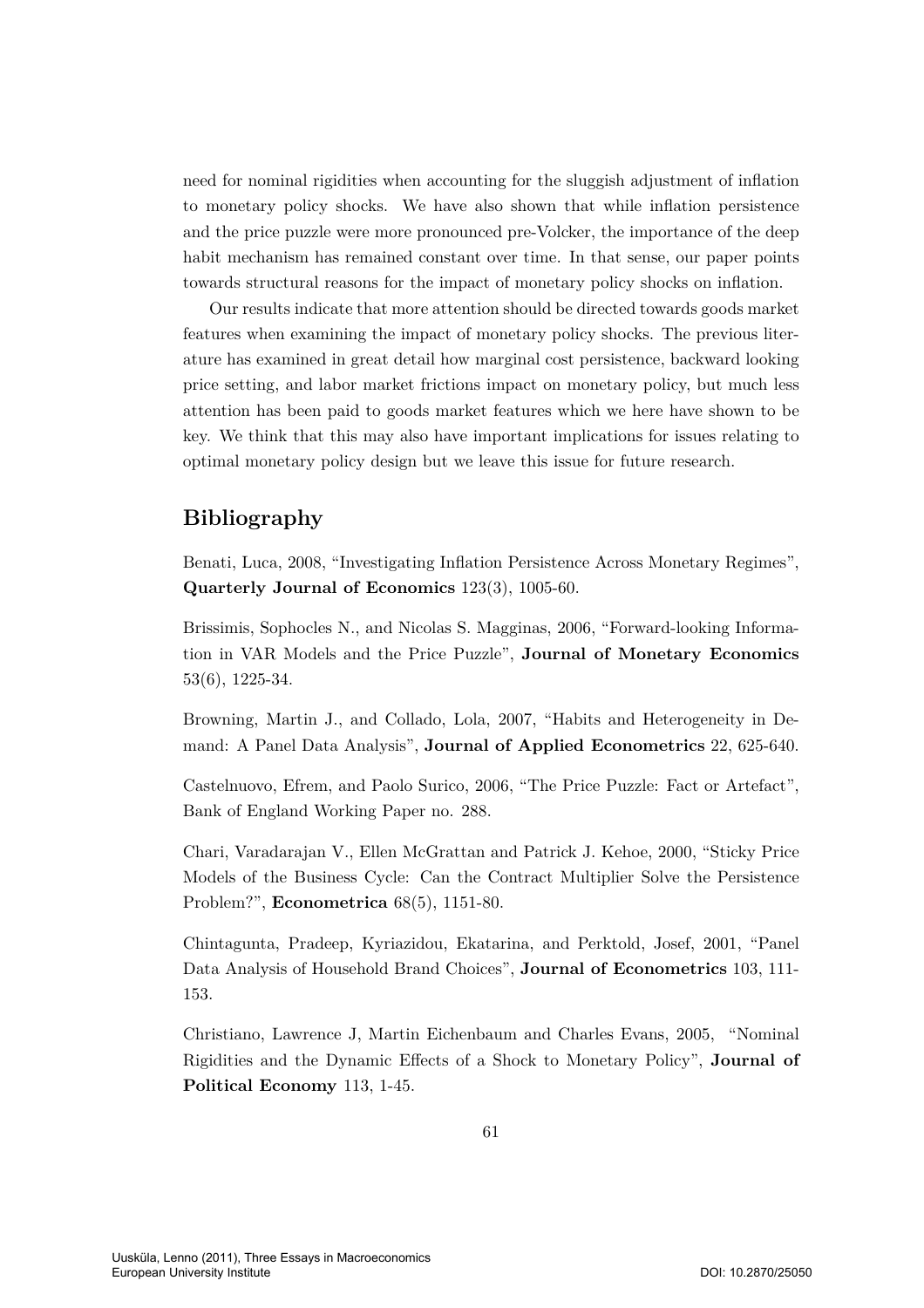Erceg, Christopher J., Dale W. Henderson, and Andrew T. Levin, 2000, "Optimal Monetary Policy with Staggered Wage and Price Contracts", **Journal of Monetary Economics** 46(2), 281-313.

Fuhrer, Jeffrey and Gerald Moore, 1995, "Inflation Persistence", **Quarterly Journal of Economics** 110, 127-160.

Galí, Jordi and Mark Gertler, 1999, "Inflation Dynamics: A Structural Econometric Analysis", **Journal of Monetary Economics** 44, 195-222.

Guadagni, Peter M., and John D. C. Little, 1983, "A Logit Model of Brand Choice Calibrated On Scanner Data", **Marketing Science** 1, 203-234.

Hall, Alastair, Atsushi Inoue, James N. Nason, and Barbara Rossi, 2007, "Information Criteria for Impulse Response Function Matching Estimation of DSGE Models", manuscript, Duke University.

Hanson, Michael S., 2004, "The "Price Puzzle" Reconsidered", **Journal of Monetary Economics** 51(7), 1385-1413.

Holden, Steinar, and John C. Driscoll, 2003, "Inflation Persistence and Relative Contracting", **American Economic Review** 93(4), 1369-72.

Houthakker, Hendrik S., and Taylor, Lester D., 1970, **Consumer Demand in the United States: Analysis and Projections,** Cambridge: Harvard University Press.

Ireland, Peter N., 2001, "Money's Role in the Monetary Transmission Mechanism", NBER working paper no. 8115.

Levin, Andrew T., and Jeremy Piger, 2003, "Is Inflation Persistence Intrinsic in Industrial Economies?", working paper no.2002-023, Federal Reserve Bank of st. Louis.

Rabanal, Pau, and Juan F. Rubio-Ramirez, 2003, "Inflation Persistence: How Much Can We Explain?", **Federal Reserve Bank of Atlanta Economic Review**, Second Quarter, 43-55.

Ravn, Morten, Stephanie Schmitt-Grohe and Martin Uribe, 2006, "Deep Habits", **Review of Economic Studies** 73(1), 195-218.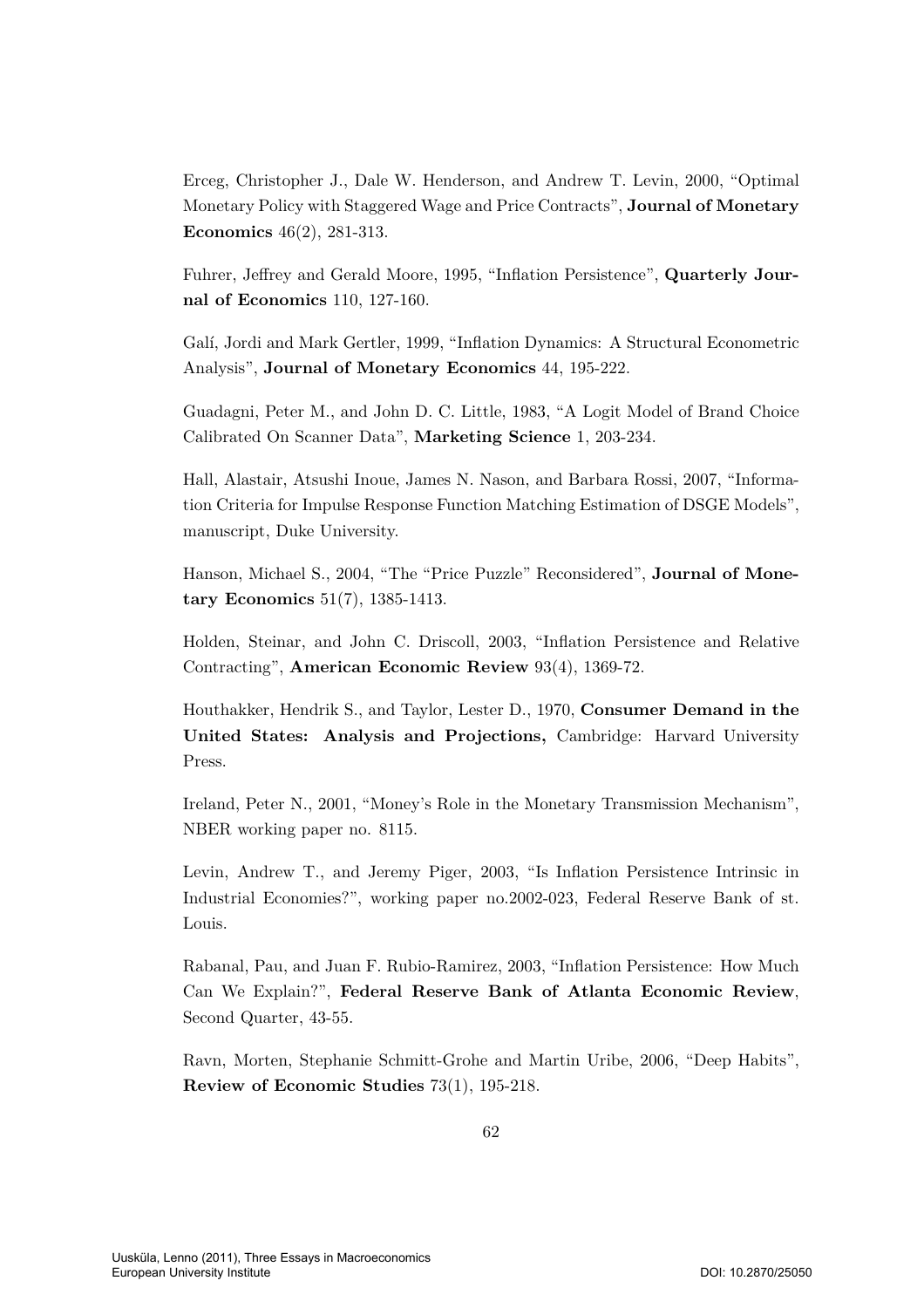Ravn, Morten O., Stephanie Schmitt-Grohe and Martin Uribe, 2007, "Explaining the Effects of Government Spending on Consumption and the Real Exchange Rate", NBER working paper no. 13328.

Rotemberg, Julio J., 1982, "Sticky Prices in the United States", **Journal of Political Economy** 90(6), 1187-1211.

Sims, Christopher A., 1992, "Interpreting the Macroeconomic Time Series Facts: The Effects of Monetary Policy", **European Economic Review** 36, 2-16.

Smets, Frank, and Raf Wouters, 2003, "An Estimated Dynamic Stochastic General Equilibrium Model of the Euro Area", **Journal of the European Economic Association** 1(5), 1123-1175.

Steinsson, Jon, and Emi Nakamura, 2008, "Price Setting in Forward Looking Customer Markets", manuscript, Columbia University.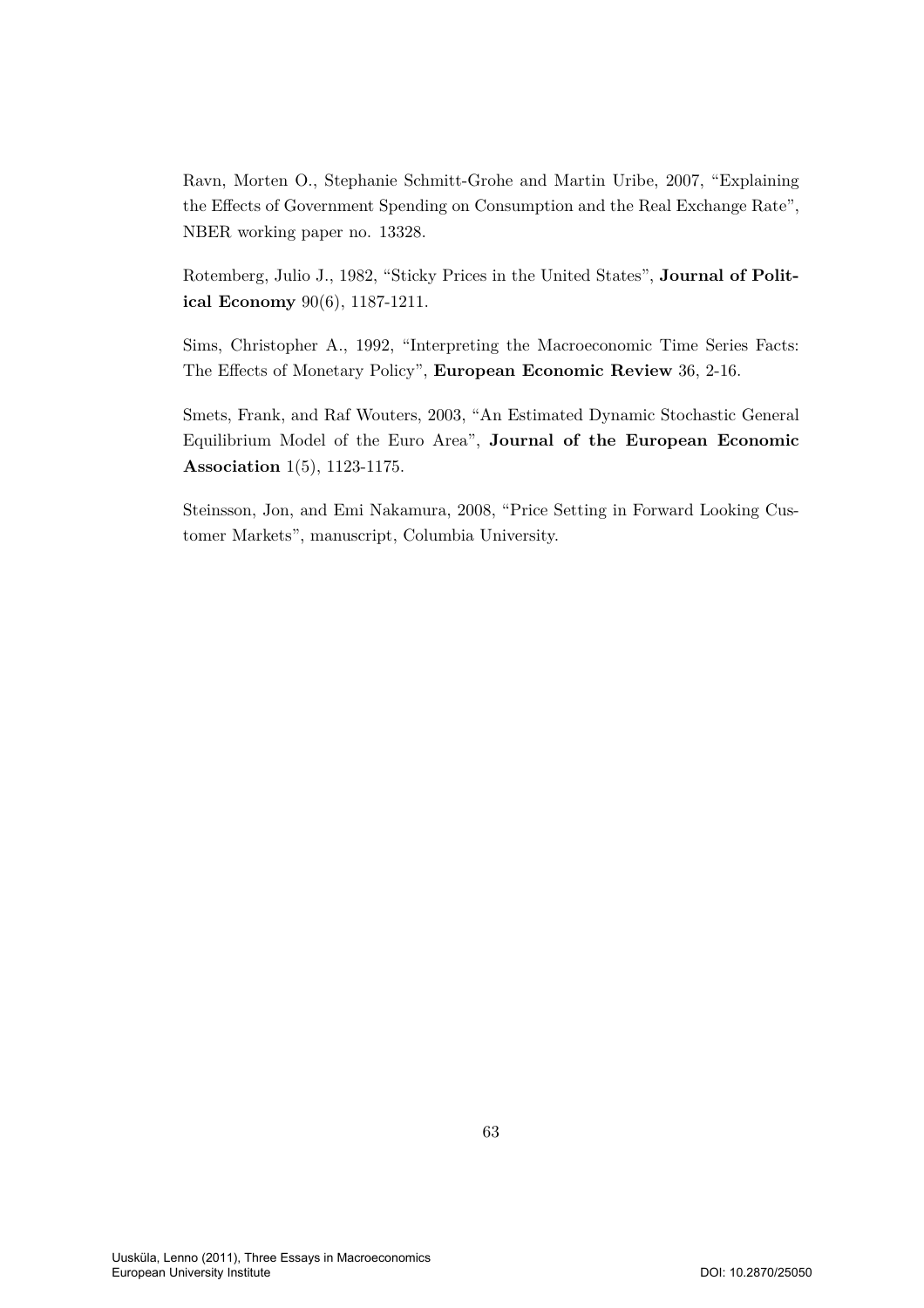| Parameter | Meaning                              | Calibration                                                      |
|-----------|--------------------------------------|------------------------------------------------------------------|
| $\gamma$  | Weight on disutility                 | Calibrated to imply $h = 0.3$                                    |
|           | of work                              |                                                                  |
|           | subjective discount factor           | Calibrated to imply quarterly<br>real interest rate of 1 percent |
| $\pi^*$   | Steady-state gross inflation<br>rate | 1                                                                |
| $\psi$    | Labor demand elasticity              | 4                                                                |
| $\kappa$  | Inverse of labor supply              | 0.5                                                              |
|           | elasticity                           |                                                                  |
| $\sigma$  | Inverse of intertemporal             | 3                                                                |
|           | elasticity of substitution           |                                                                  |

Table 2.1: Calibrated Parameters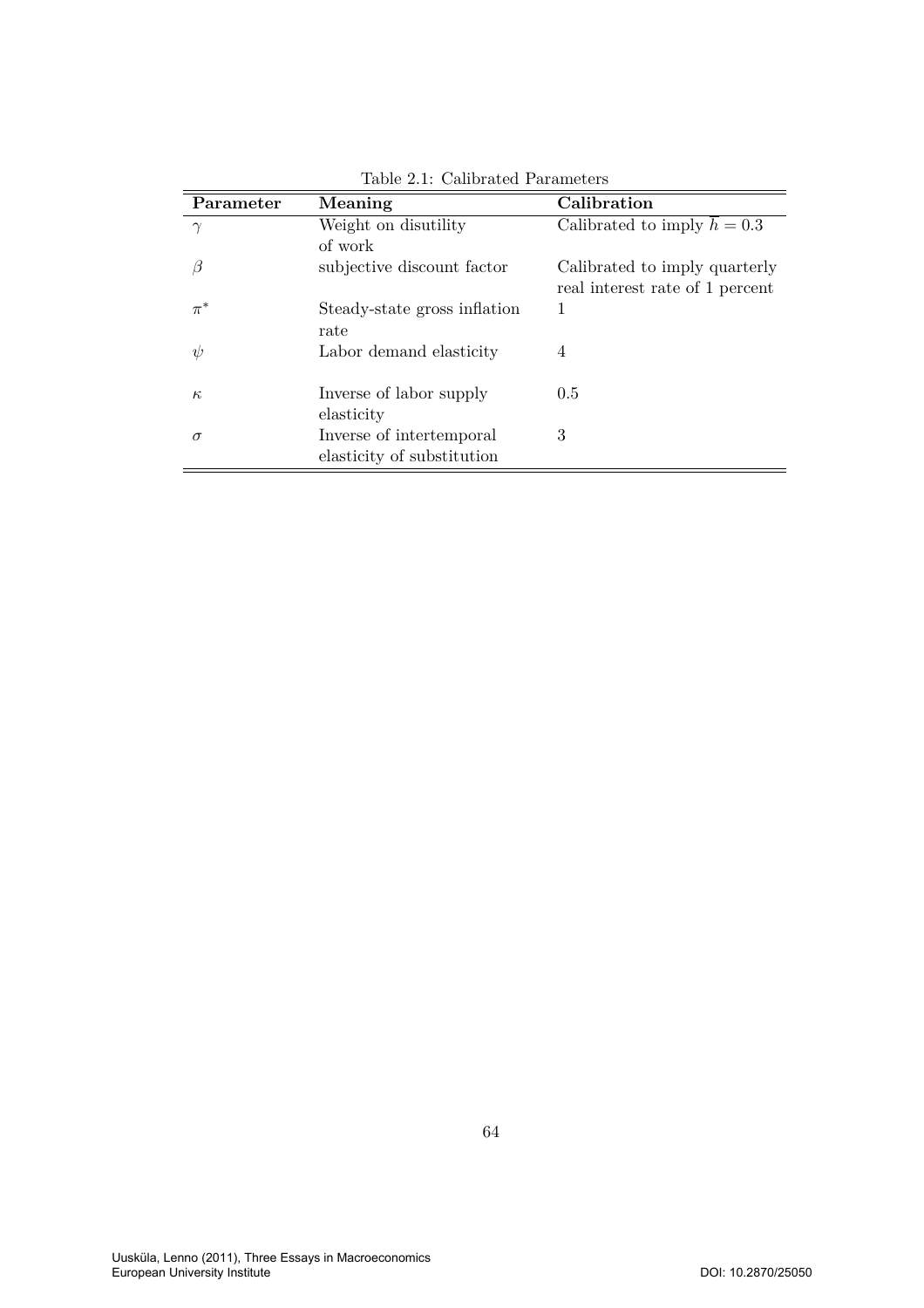|                        | Model        |             |                   |             |              |            |
|------------------------|--------------|-------------|-------------------|-------------|--------------|------------|
|                        | $\mathbf{1}$ | Deep Habits | $\left( 2\right)$ | Aggr. Habit | (3)          | No Habit   |
| Parameter              | Estimate     | s.e.        | Estimate          | s.e.        | Estimate     | s.e.       |
| $\eta$                 | 2.48         | $0.27\,$    | $5.18\,$          | $0.03\,$    | 10134        | $281.22\,$ |
| $\zeta_p$              | 14.47        | 1.82        | 31.00             | $0.003\,$   | 476040       | 378.33     |
| $\vartheta_p$          | $0^*$        |             | $0^*$             |             | $0^*$        |            |
| $\zeta_w$              | 40.89        | 81.83       | 102.94            | 0.001       | 2.25         | 0.12       |
| $\vartheta_w$          | $0.96\,$     | 1.72        | $0^*$             |             | 0.14         | 0.01       |
| $\theta^d$             | $0.85\,$     | $0.002\,$   |                   |             |              |            |
| $\theta^a$             |              |             | 0.83              | 0.001       |              |            |
| $\rho_R$               | 0.74         | 0.01        | 0.85              | 0.002       | 0.86         | 0.02       |
| $\alpha_y$             | 0.04         | $0.01\,$    | 0.48              | 0.02        | $\mathbf{1}$ | $0.34\,$   |
| $\alpha_\pi$           | 1.26         | $0.02\,$    | $1.01^{\ast}$     |             | $1.01*$      |            |
| $\upsilon$             | $0.96\,$     | $0.09\,$    | 0.51              | 0.05        | 0.40         | 0.04       |
| Value of quad.<br>form | 79.16        |             | 127.81            |             | 249.04       |            |

Table 2.2: Estimated Parameters

<sup>∗</sup>This parameter was up against the boundary condition.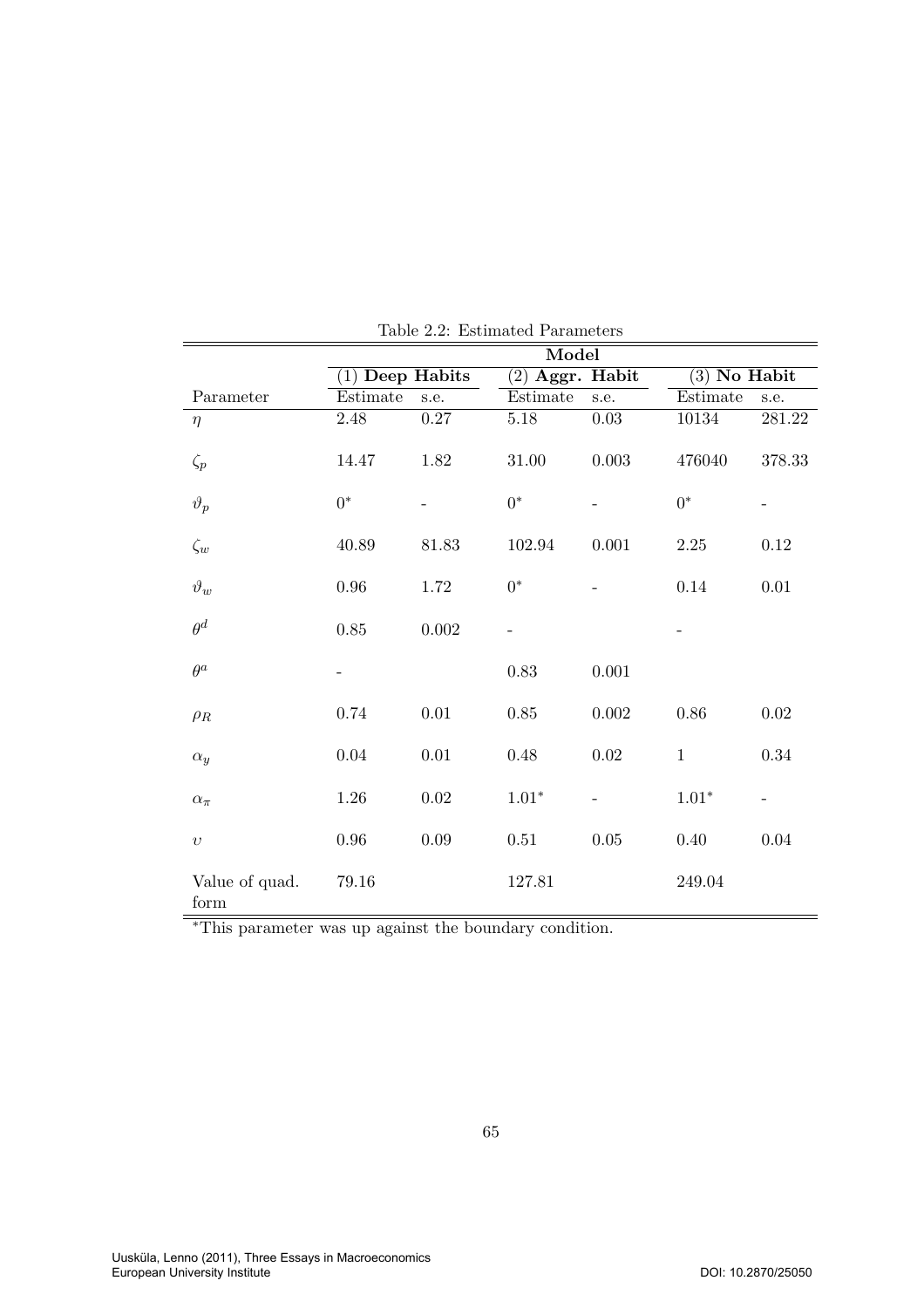|                        | Model              |            |                          |                          |           |                          |
|------------------------|--------------------|------------|--------------------------|--------------------------|-----------|--------------------------|
|                        | <b>Deep Habits</b> |            | <b>Aggregate Habit</b>   |                          | No Habit  |                          |
| Parameter              | Estimate           | s.e.       | Estimate                 | s.e.                     | Estimate  | s.e.                     |
| $\eta$                 | $3.19\,$           |            | $\overline{3}$           |                          | 3         |                          |
| $\zeta_p$              | $10.18\,$          | $0.30\,$   | 24.23                    | $0.28\,$                 | $33.72\,$ | 135.5                    |
| $\vartheta_p$          | $0^\ast$           |            | $0^*$                    |                          | $0^*$     |                          |
| $\zeta_w$              | $31.29\,$          | $8.65\,$   | 188.3                    | $0.04\,$                 | $34.20\,$ | 137.25                   |
| $\vartheta_w$          | $0.99\,$           | $0.25\,$   | $0^*$                    |                          | $0^*$     |                          |
| $\theta^d$             | $0.86\,$           | 0.001      | $\overline{\phantom{0}}$ |                          |           |                          |
| $\theta^a$             |                    |            | 0.88                     | 0.001                    |           |                          |
| $\rho_R$               | 0.74               | 0.004      | 0.77                     | 0.004                    | 0.76      | 0.02                     |
| $\alpha_y$             | $0^*$              |            | $0^*$                    |                          | $0^*$     |                          |
| $\alpha_{\pi}$         | 1.49               | $\rm 0.02$ | $1.01^{\ast}$            | $\overline{\phantom{0}}$ | $1.01*$   | $\overline{\phantom{0}}$ |
| $\upsilon$             | $0.90\,$           | $0.09\,$   | $0.93\,$                 | $0.09\,$                 | $0.61\,$  | 0.06                     |
| Value of quad.<br>form | 81.95              |            | $158.32\,$               |                          | 261.83    |                          |

Table 2.3: Estimated Parameters with Constrained Markup

<sup>∗</sup>This parameter was up against the boundary condition.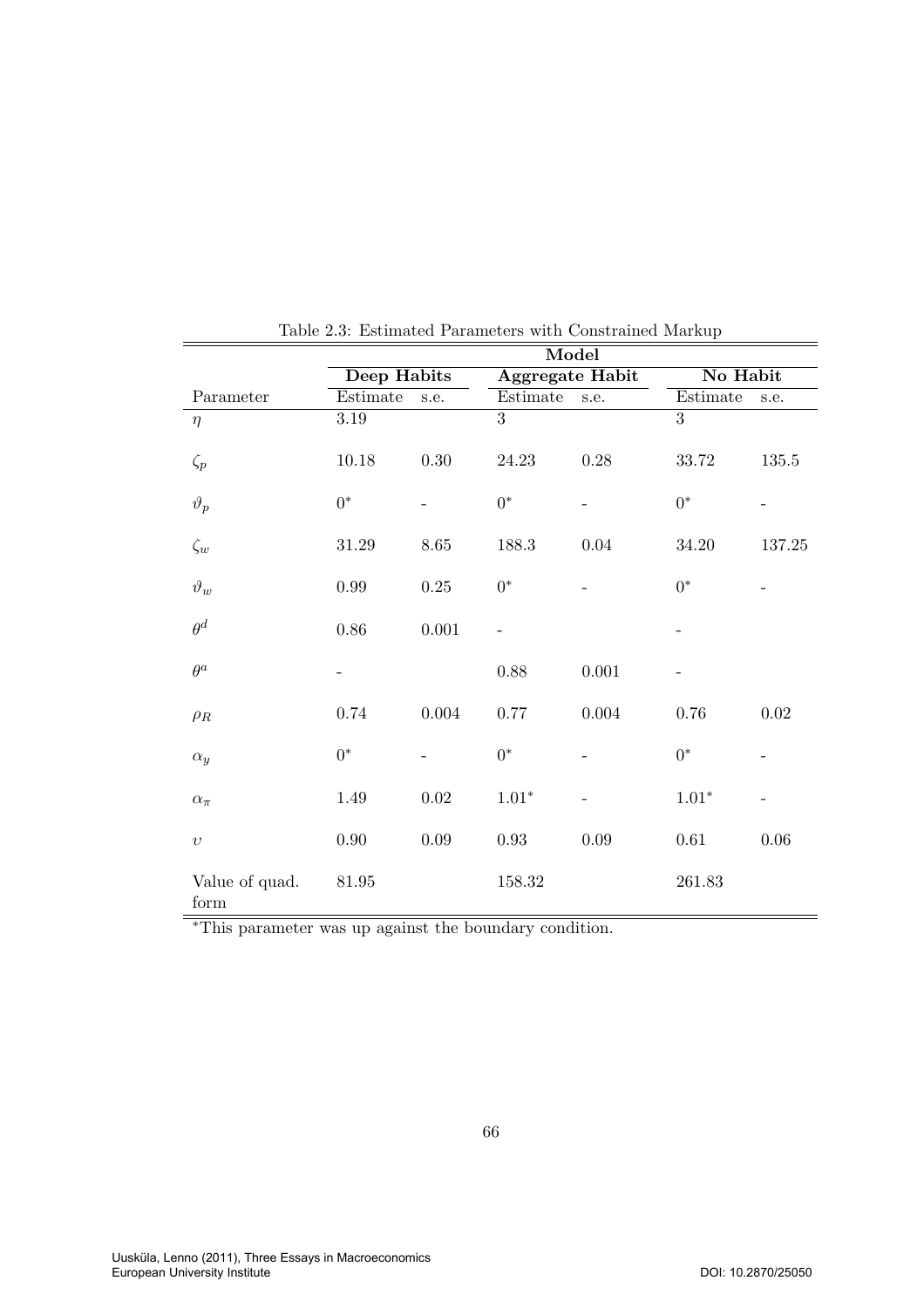|                | Sample        |       |               |       |  |  |
|----------------|---------------|-------|---------------|-------|--|--|
|                | 1954:2-1979:2 |       | 1979:3-2008:2 |       |  |  |
| Parameter      | Estimate      | s.e.  | Estimate      | s.e.  |  |  |
| $\eta$         | 3.91          | 0.84  | 5.76          | 1.42  |  |  |
| $\zeta_p$      | 6.36          | 4.99  | 10.53         | 14.06 |  |  |
| $\vartheta_p$  | $0.00*$       |       | $0.00*$       |       |  |  |
| $\zeta_w$      | 7.73          | 75.08 | 3.47          | 9.15  |  |  |
| $\vartheta_w$  | $1.00*$       |       | 0.95          | 1.77  |  |  |
| $\theta^d$     | 0.89          | 0.003 | 0.90          | 0.003 |  |  |
| $\rho_R$       | 0.74          | 0.02  | 0.66          | 0.01  |  |  |
| $\alpha_y$     | 1.00          | 0.12  | $0^*$         |       |  |  |
| $\alpha_{\pi}$ | $1.01*$       |       | 2.14          | 0.11  |  |  |
| $\upsilon$     | 0.74          | 0.07  | 0.93          | 0.09  |  |  |

Table 2.4: Sub-Sample Stability

<sup>∗</sup>This parameter was up against the boundary condition.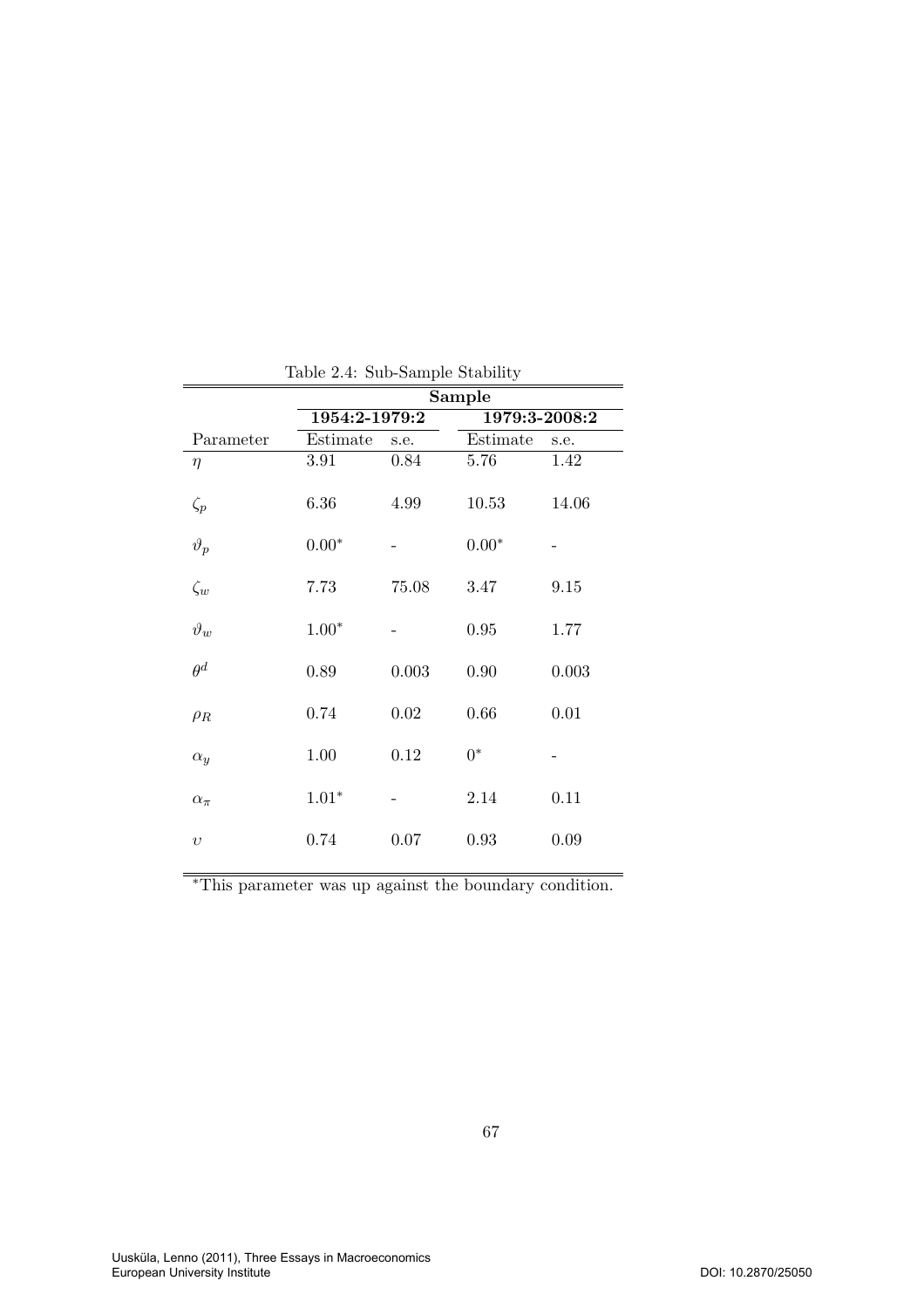

Figure 2.1: The Impact of an Identified Monetary Policy Shock. Notes: The figure illustrates the impact of a 1 standard error decline in the federal funds rate in the U.S. Grey areas show the 95 percent confidence intervals.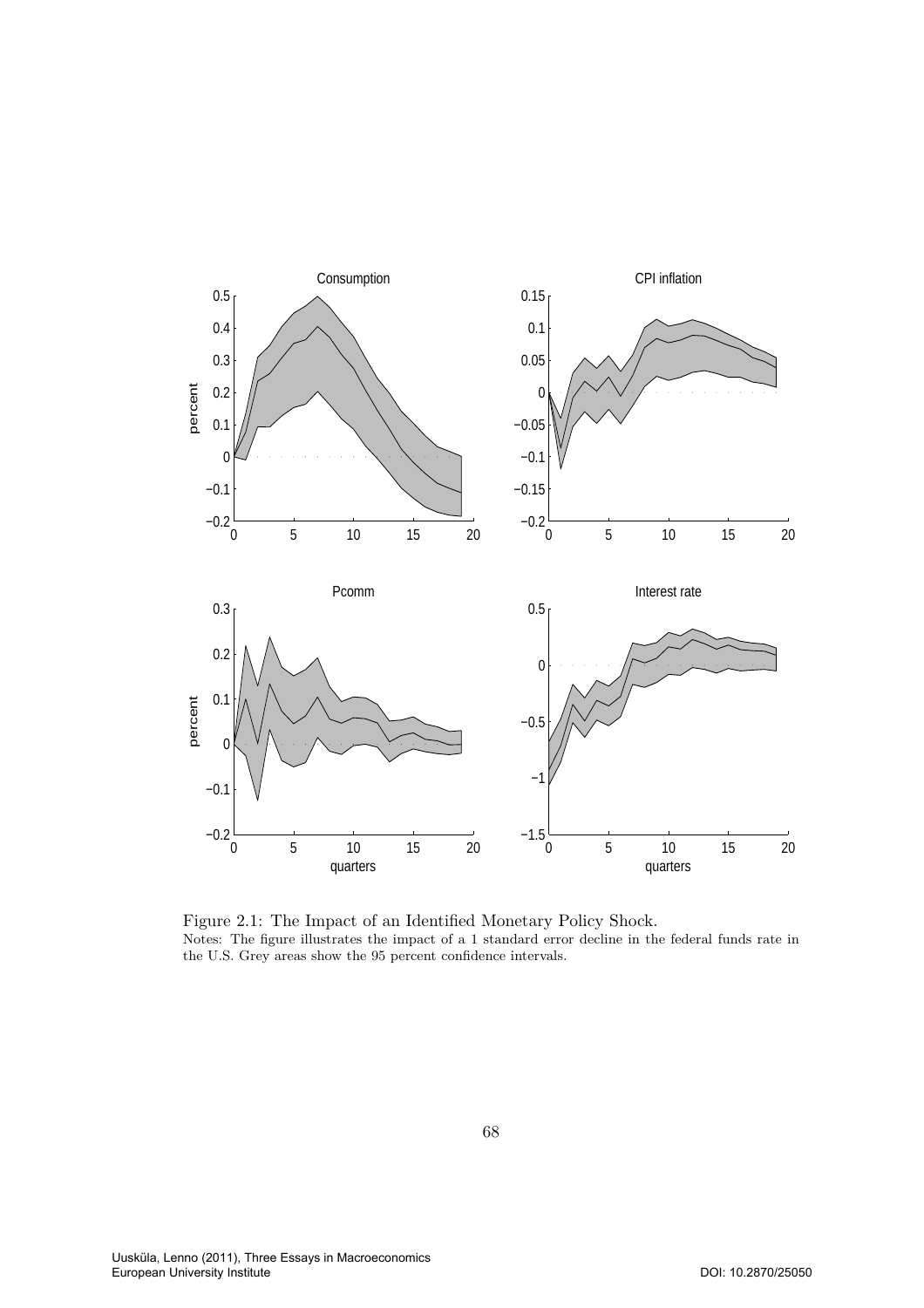

Figure 2.2: The VAR-based Impact of a Monetary Policy Shock in the Deep Habits Economy.

Notes: Lines without circles show empirical estimates of a 1 standard error decrease in the federal funds rate. Lines with circles show theoretical impact of a 1 percentage point decrease in the interest rate in the deep habits. economy when measured with a VAR filter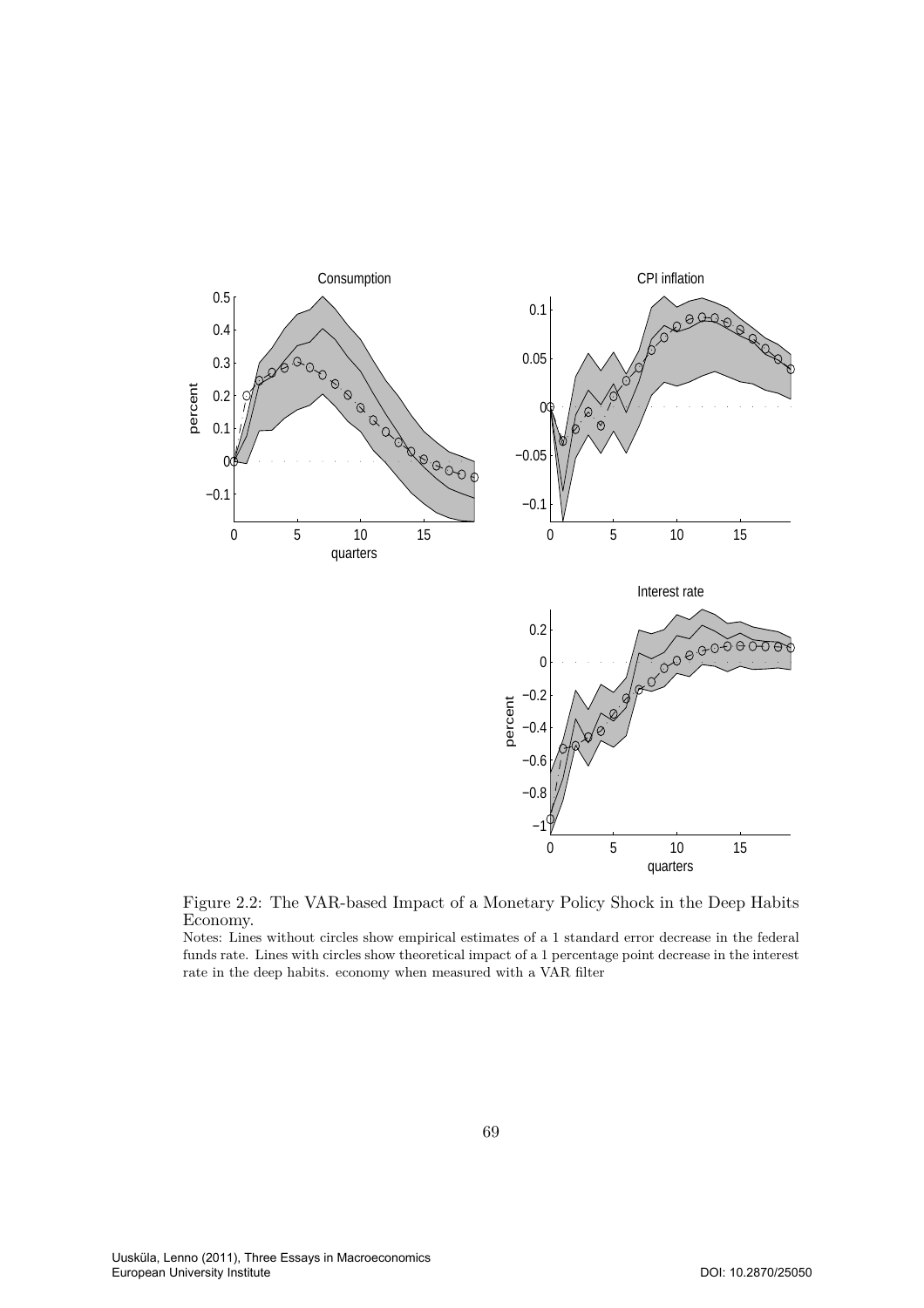

Figure 2.3: The VAR-based Impact of a Monetary Policy Shock in the Aggregate Habits Economy.

Notes: Lines without circles show empirical estimates of a 1 standard error decrease in the federal funds rate. Lines with circles show theoretical impact of a 1 percentage point decrease in the interest rate in the aggregate habits economy when measured with a VAR filter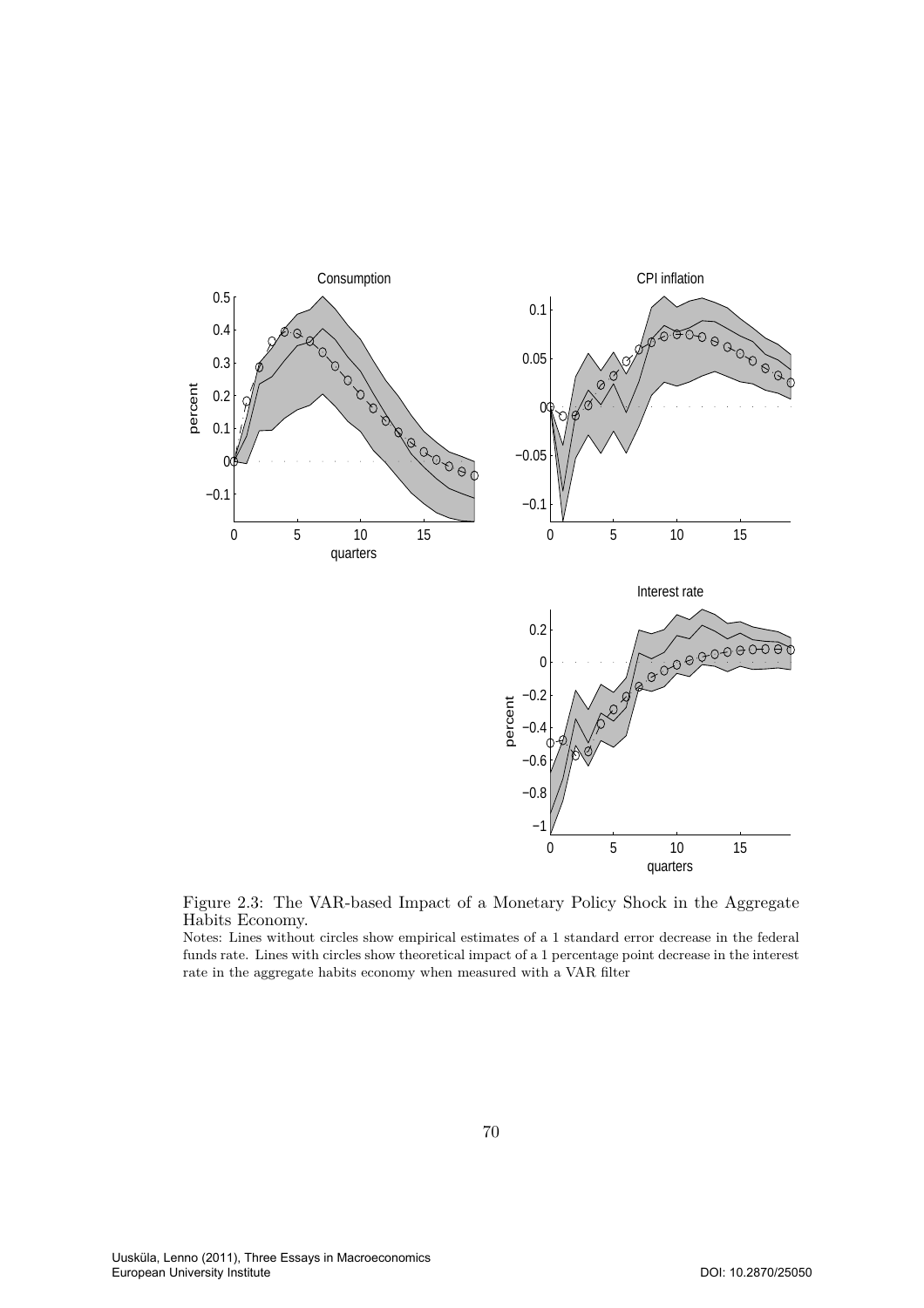

Figure 2.4: The VAR-based Impact of a Monetary Policy Shock in the Economy with No Habits.

Notes: Lines without circles show empirical estimates of a 1 standard error decrease in the federal funds rate. Lines with circles show theoretical impact of a 1 percentage point decrease in the interest rate in the economy with no habits economy when measured with a VAR filter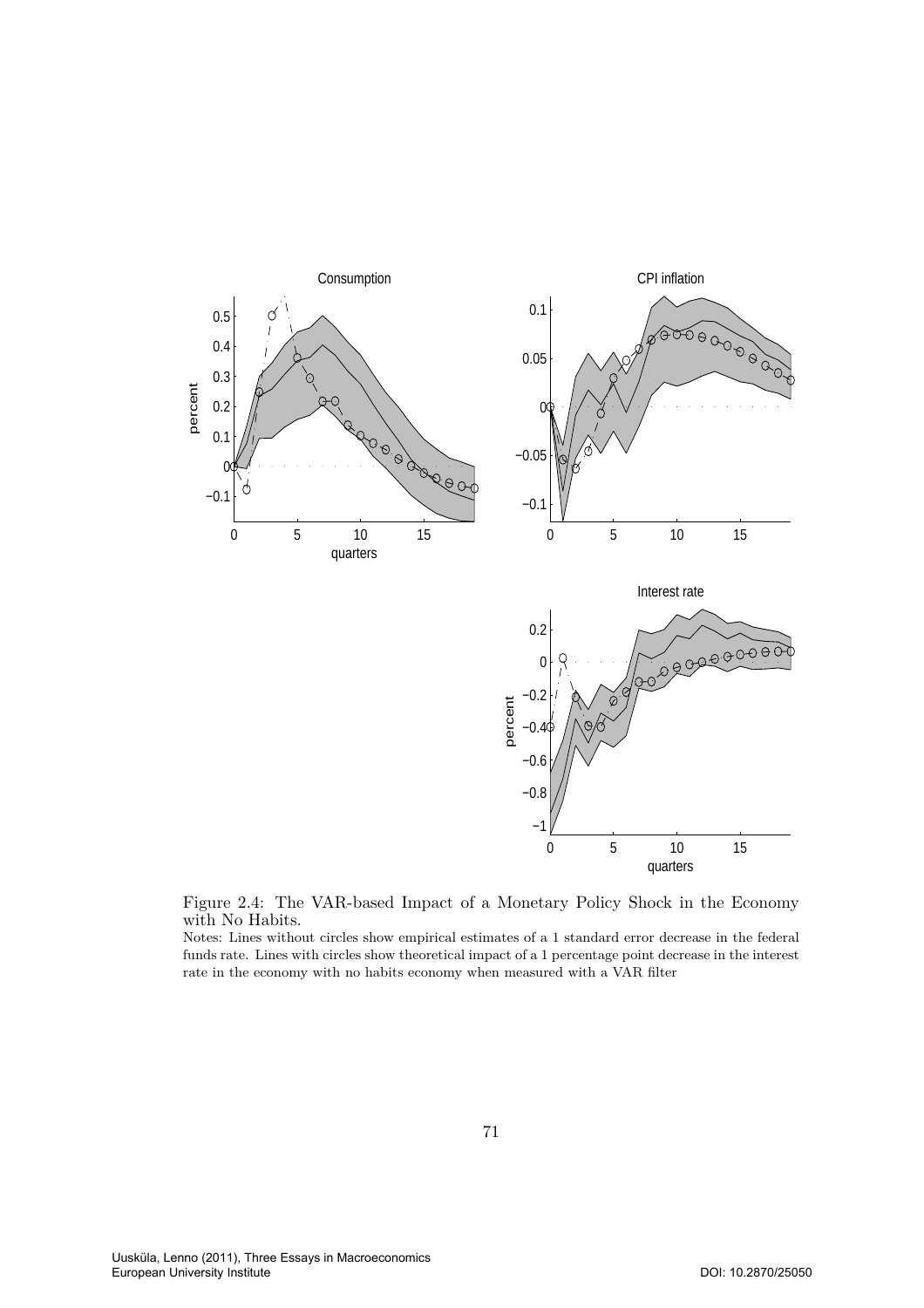

Figure 2.5: The Exact Response to a Monetary Policy Shock in the Deep Habits Economy.

Notes: Lines without circles show empirical estimates of a 1 standard error decrease in the federal funds rate. Lines with circles show theoretical impact of a 1 percentage point decrease in the interest rate in the deep habits economy.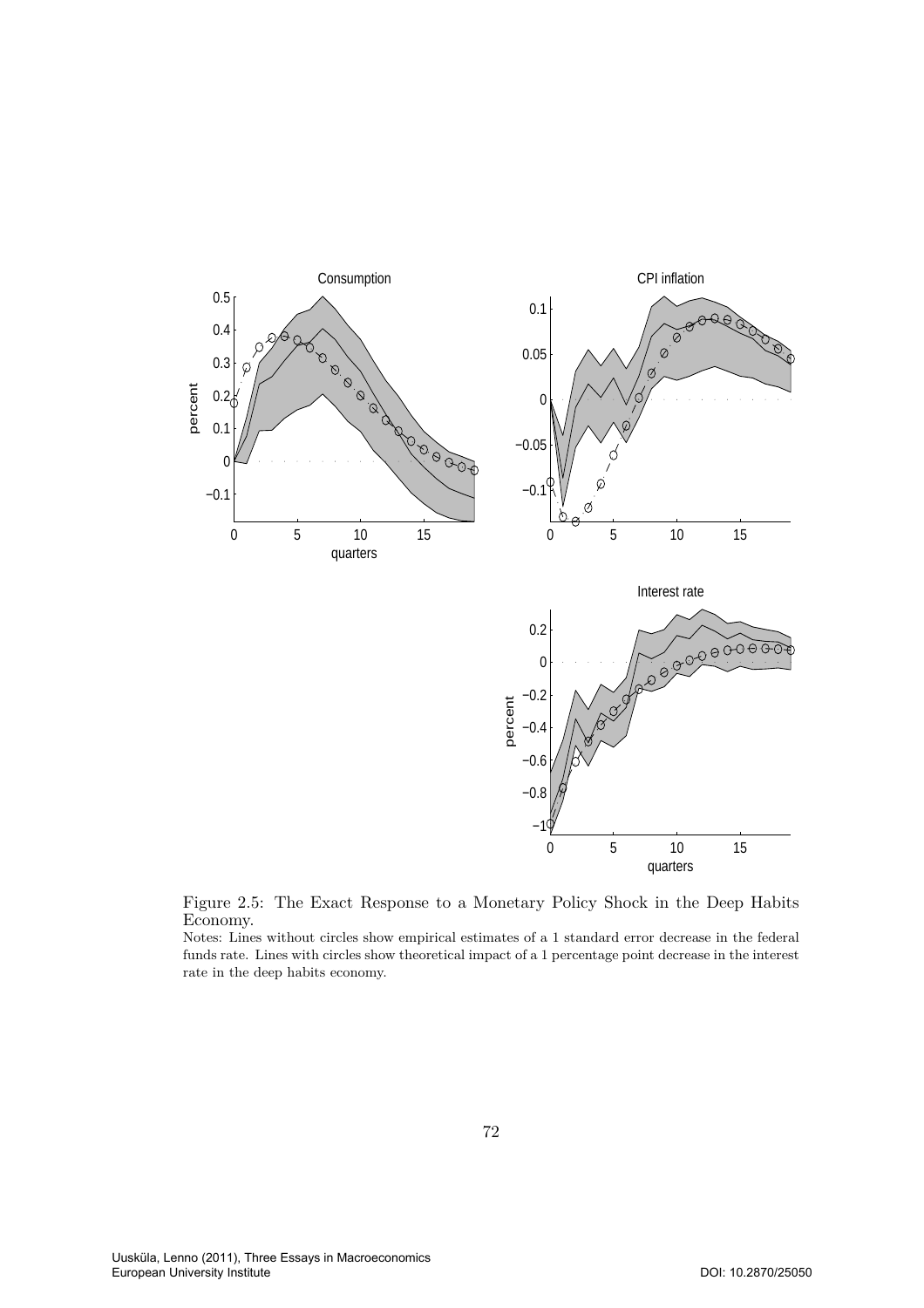



Notes: Lines without circles show empirical estimates of a 1 standard error decrease in the federal funds rate. Lines with circles show theoretical impact of a 1 percentage point decrease in the interest rate in the aggregate habits economy.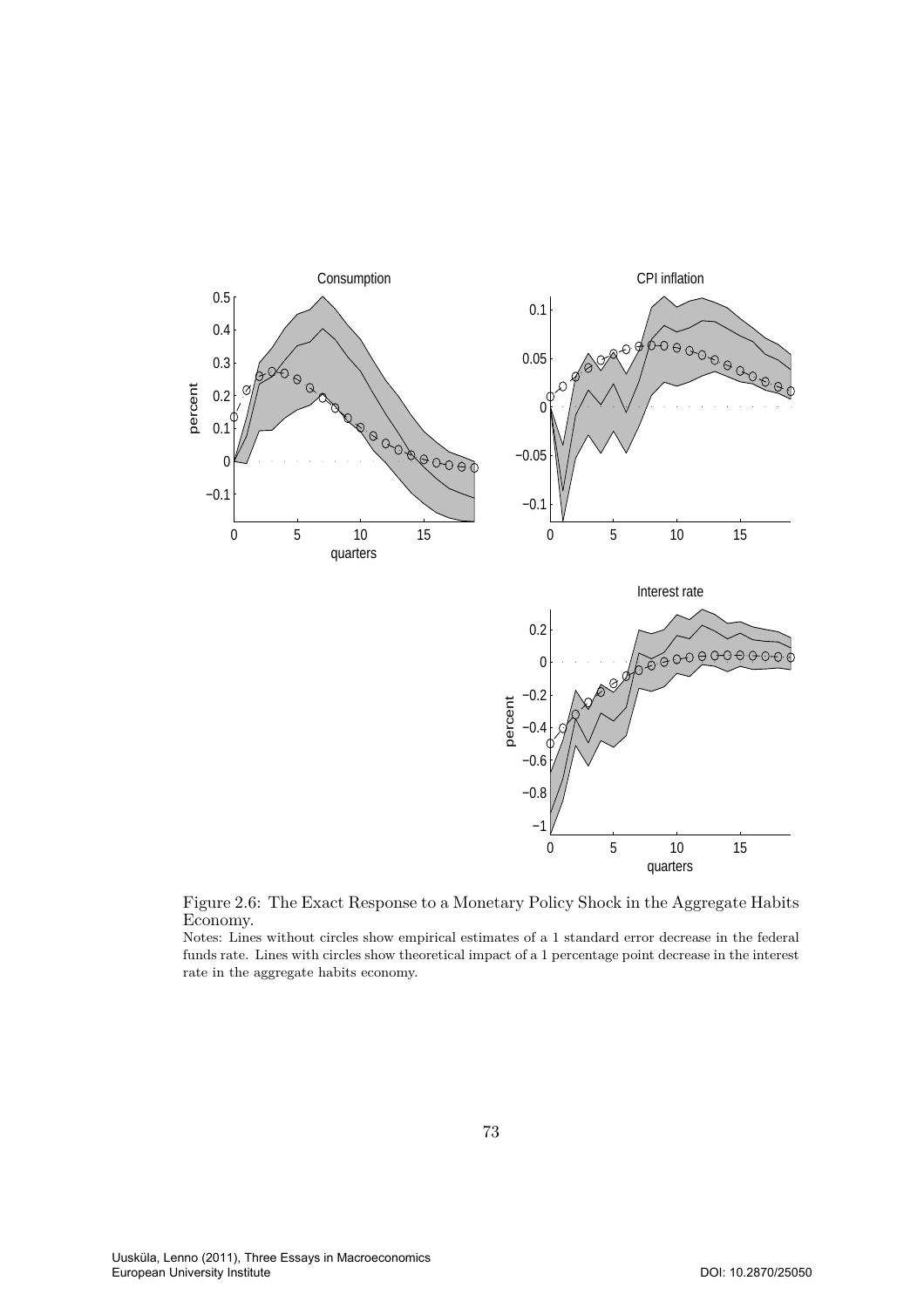

Figure 2.7: Markup Dynamics in Theoretical Economies. Notes: The figure shows the dynamics of markups after a 1 percent drop in the interest rate in three different economies. The line with circles corresponds to the deep habits economy listed in Table 12., column (1). The line with crosses corresponds to the aggregate habit economy using the parameter values listed in Table 2.1, column (2). The line with boxes corresponds to the aggregate habit economy assuming the parameter values estimated in the deep habits specification listed in Table 2.1, column (1).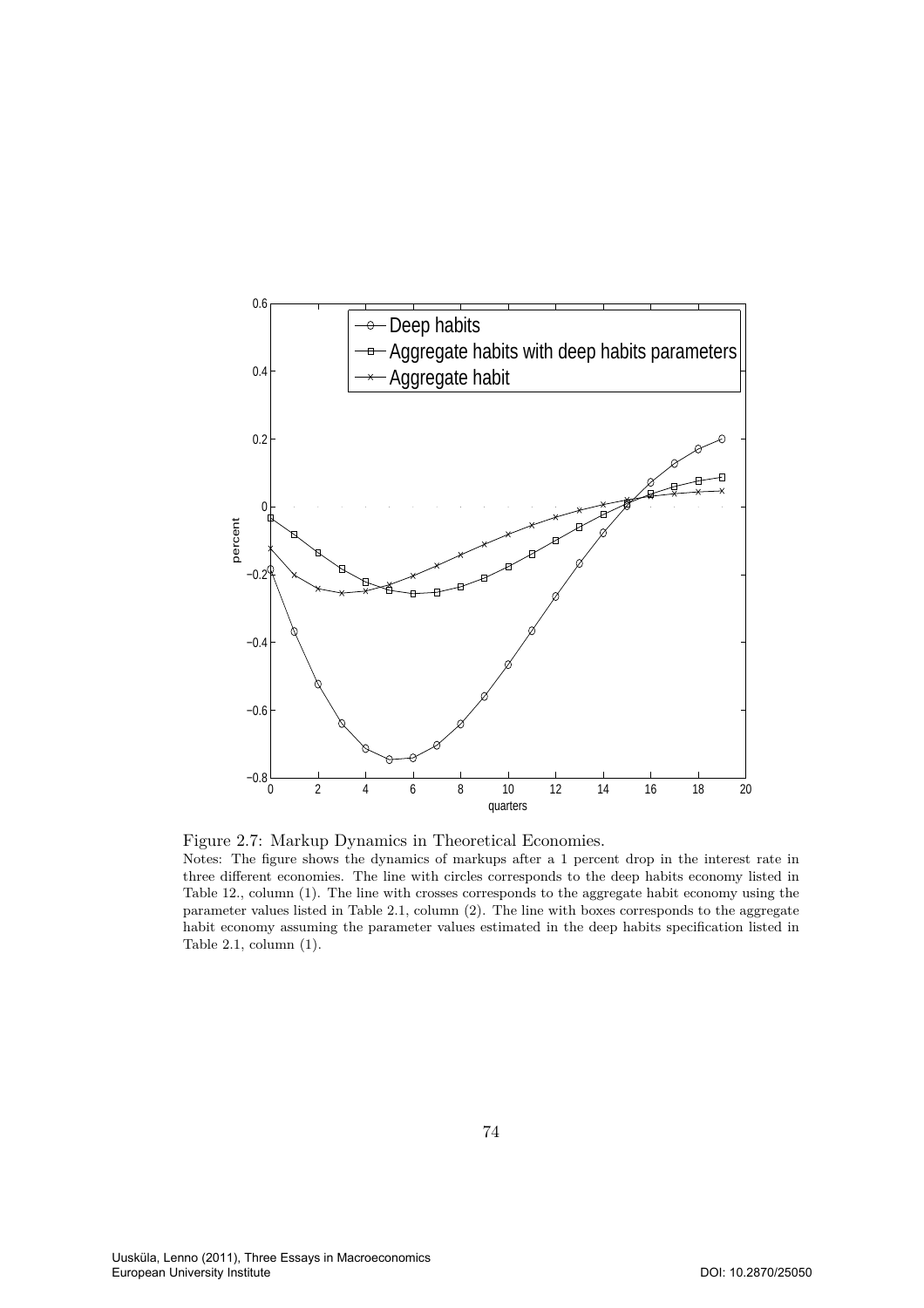



Notes: Lines without circles show empirical estimates of a 1 standard error decrease in the federal funds rate. Lines with circles show the VAR-based theoretical impact of a 1 percentage point decrease in the interest rate in the deep habits economy when constraining the steady-state markup.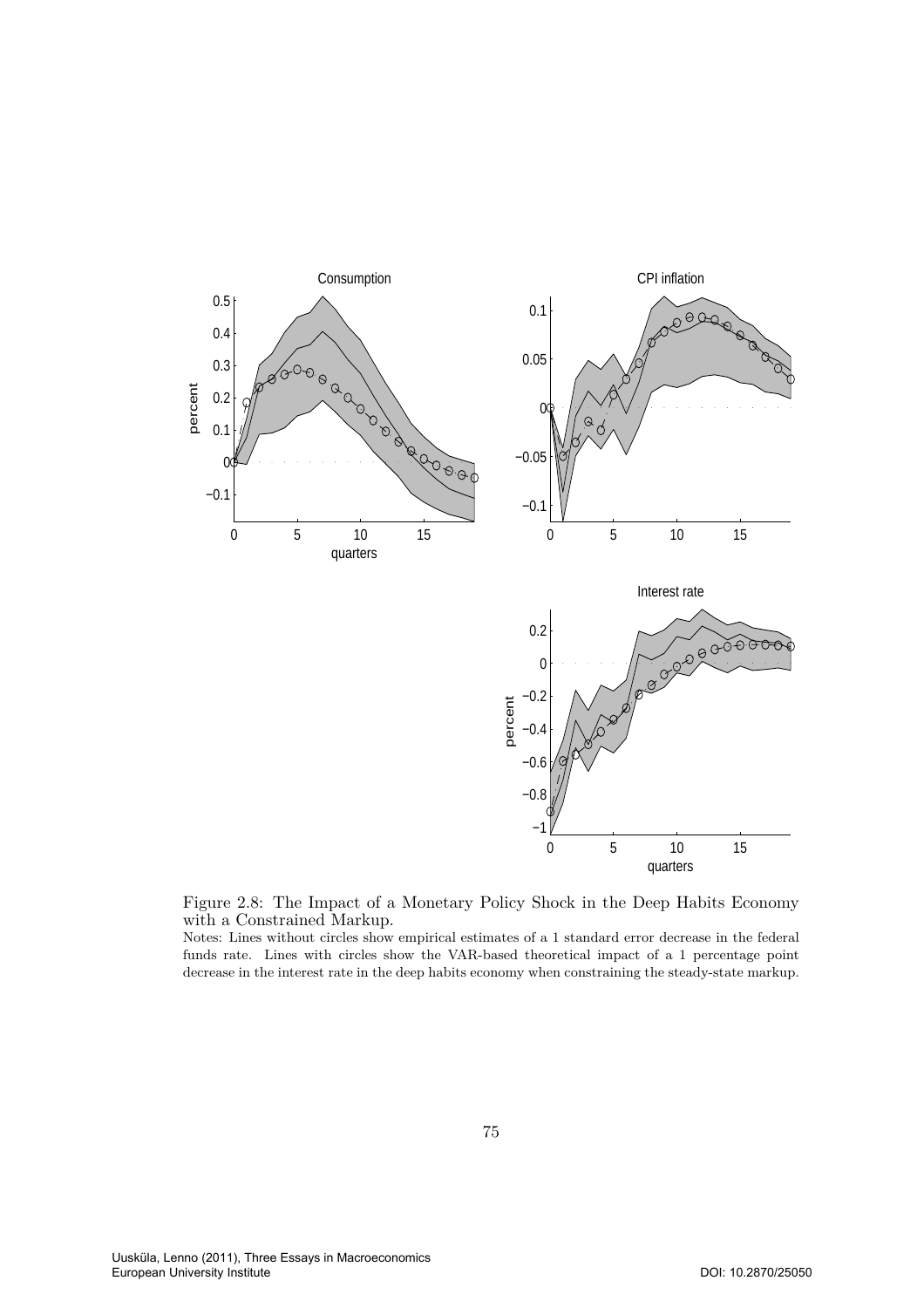

Figure 2.9: The VAR-based Impact of a Monetary Policy Shock in the Deep Habits Economy: Post 1979:2 sample.

Notes: Lines without circles show empirical estimates of a 1 standard error decrease in the federal funds rate when estimated for the post 1979:2 sample. Lines with circles show theoretical impact of a 1 percentage point decrease in the interest rate in the deep habits economy when measured with a VAR filter.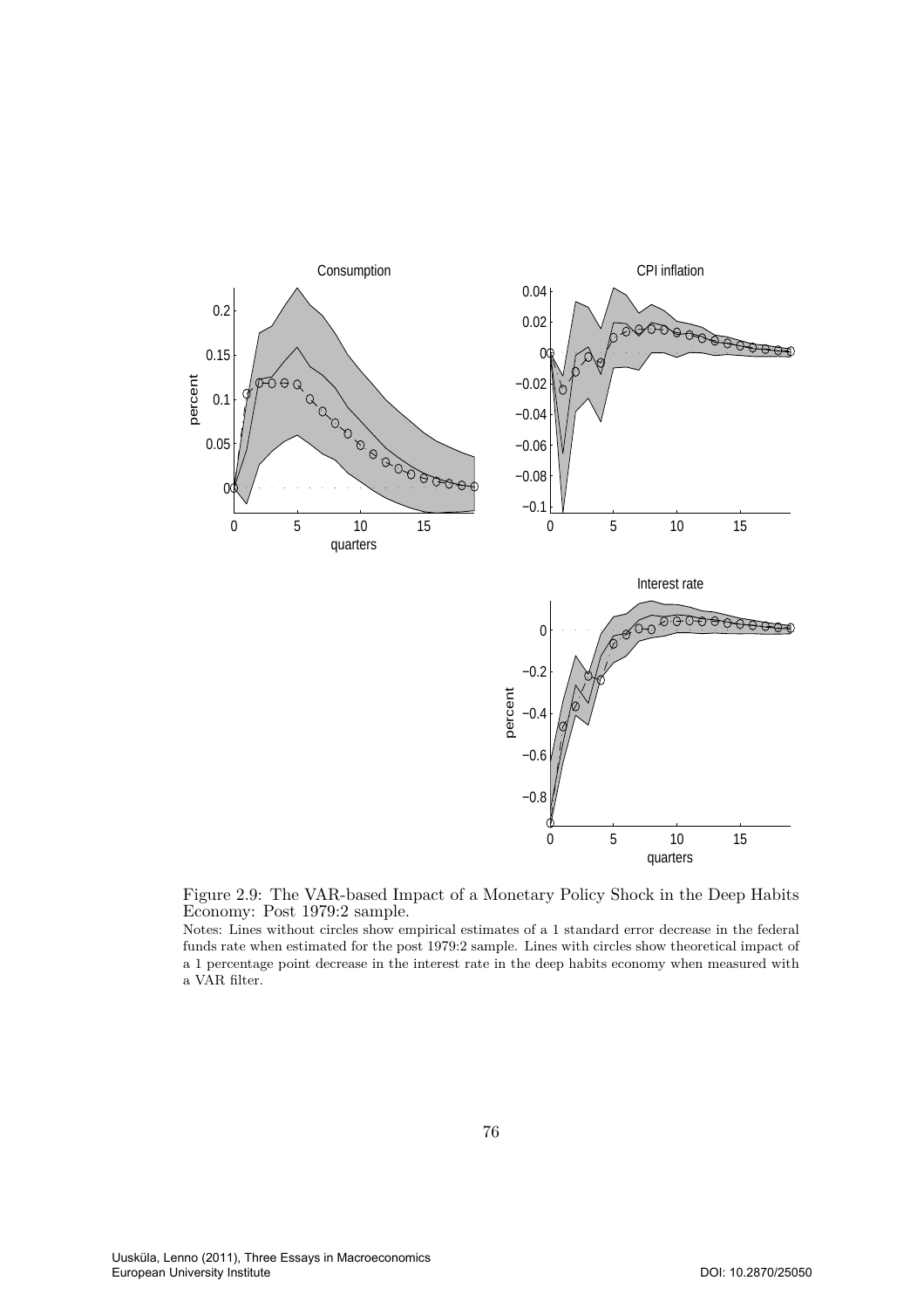# **Chapter 3**

# **Firm Turnover, Financial Friction and Inflation**

### **Lenno Uusküla**[1](#page-85-0)

# **Abstract**

In a standard New-Keynesian DSGE model exogenous price markup and cost-push shocks generate most of the volatility in inflation. The key equation determining inflation is the New Keynesian Phillips curve. Several authors have proposed modifications to the forward looking Phillips curve. In this paper I concentrate on the effects of endogenous markups due to firm turnover and the importance of financial friction. My findings show that entry cost shocks are important in explaining the dynamics of inflation at the business cycle frequency. Financial friction does not change the relative importance of the structural shocks in explaining inflation.

**Keywords:** firm turnover, financial frictions, inflation, DSGE **JEL codes:** E32, C11, E23

# **3.1 Introduction**

In a standard New-Keynesian Dynamic Stochastic General Equilibrium model inflation volatility is mostly explained by the exogenous price markup and cost-push

<span id="page-85-0"></span><sup>1</sup>Department of Economics, European University Institute (e-mail: lenno.uuskula@eui.eu). I want to thank Morten O. Ravn and Giancarlo Corsetti for guidance, and Marco del Negro and Ricardo Reis for helpful discussions at early stage of the project.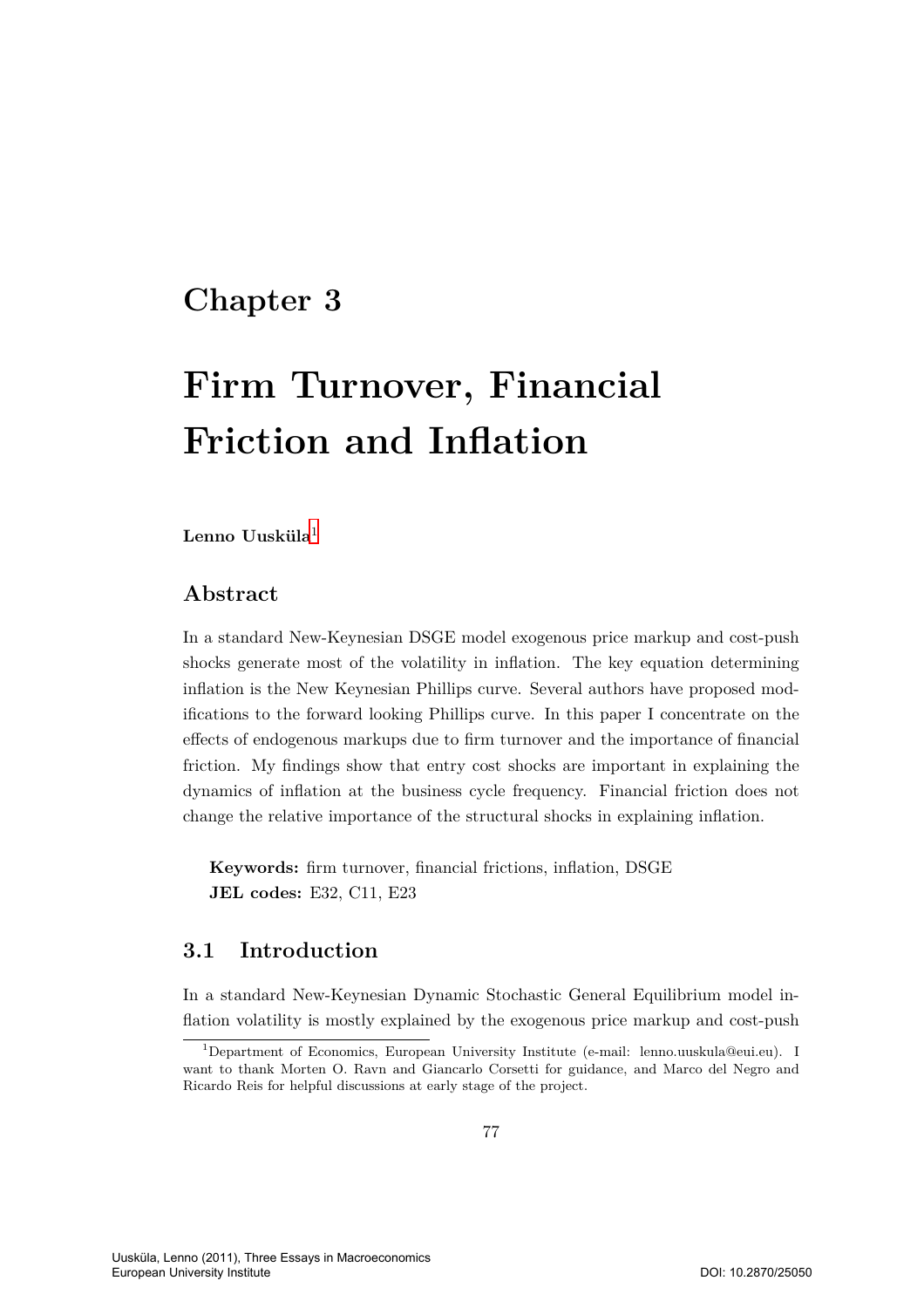shocks. For example in [Smets and Wouters \(1998](#page-103-0)) exogenous price markup shocks explain more than half of the variance in inflation during first years after the shock. Several authors have proposed modifications to the forward looking New Keynesian Phillips curve which determines inflation. First, the mark-up is not exogenous but depends on the level of competition, which is determined by the number of firms in the economy (see [Bergin and Corsetti](#page-102-0) [\(2008](#page-102-0)), [Bilbiie et al. \(2007](#page-102-1))). Second, [Ravenna and Walsh](#page-103-1) [\(2003\)](#page-103-1) find evidence for a financial friction - firms borrow a share of the wage bill from the banks. I ask what is the role of firm turnover and financial friction in explaining the dynamics of inflation over the business cycle?

I augment a standard medium scale sticky price and sticky wage New Keynesian model such as [Smets and Wouters](#page-103-0) [\(1998\)](#page-103-0) with two features. First I assume that the creation of firms is labor intensive, a fixed cost to start a business. I allow the death rate of firms to be stochastic. The number of firms is determined by free entry condition and the number of firms determines the level of markup in the economy. The law of motion for the number of firms is based on [Bilbiie et al. \(2007](#page-102-1)). Second I allow for a financial friction in the economy. Firms borrow resources from banks to pay for a share of production costs in advance. This way changes in the interest rate have an impact on the costs of production. The financial friction is proposed by [Christiano et al.](#page-102-2) [\(1997\)](#page-102-2) and recently employed by [Rabanal](#page-103-2) [\(2006](#page-103-2)) and [Uhlig](#page-103-3) [\(2007](#page-103-3)).

The economy is described by the following 5 structural shocks: monetary policy, labor productivity, wage cost-push shocks, a shock to the fixed cost of starting a business, and a shock to the firm survival probability. I match the model with 5 U.S. data series: consumption, hours, inflation, the interest rate, and the creation of firms for the period 1983Q1-1998Q3. I estimate the parameters of the model with the Bayesian likelihood approach and use the variance decomposition at the business cycle frequency and the forecast error variance decomposition to discuss the main results.

My results show that the shocks to the creation of firms explain 67% of the variance in inflation at the business cycle frequency. The channel between the number of firms and inflation is not trivial. A drop in the cost of entry leads to an increase in the demand in labor and therefore also to an increase in marginal costs and inflation. As more firms are created and the number of firms is increasing the markup effect becomes stronger and inflation drops again. To the knowledge of the author this is the first attempt to quantify the effect of entry cost shocks to the inflation rate in a DSGE framework.

I find that 80% of the production costs are borrowed from the banks. However I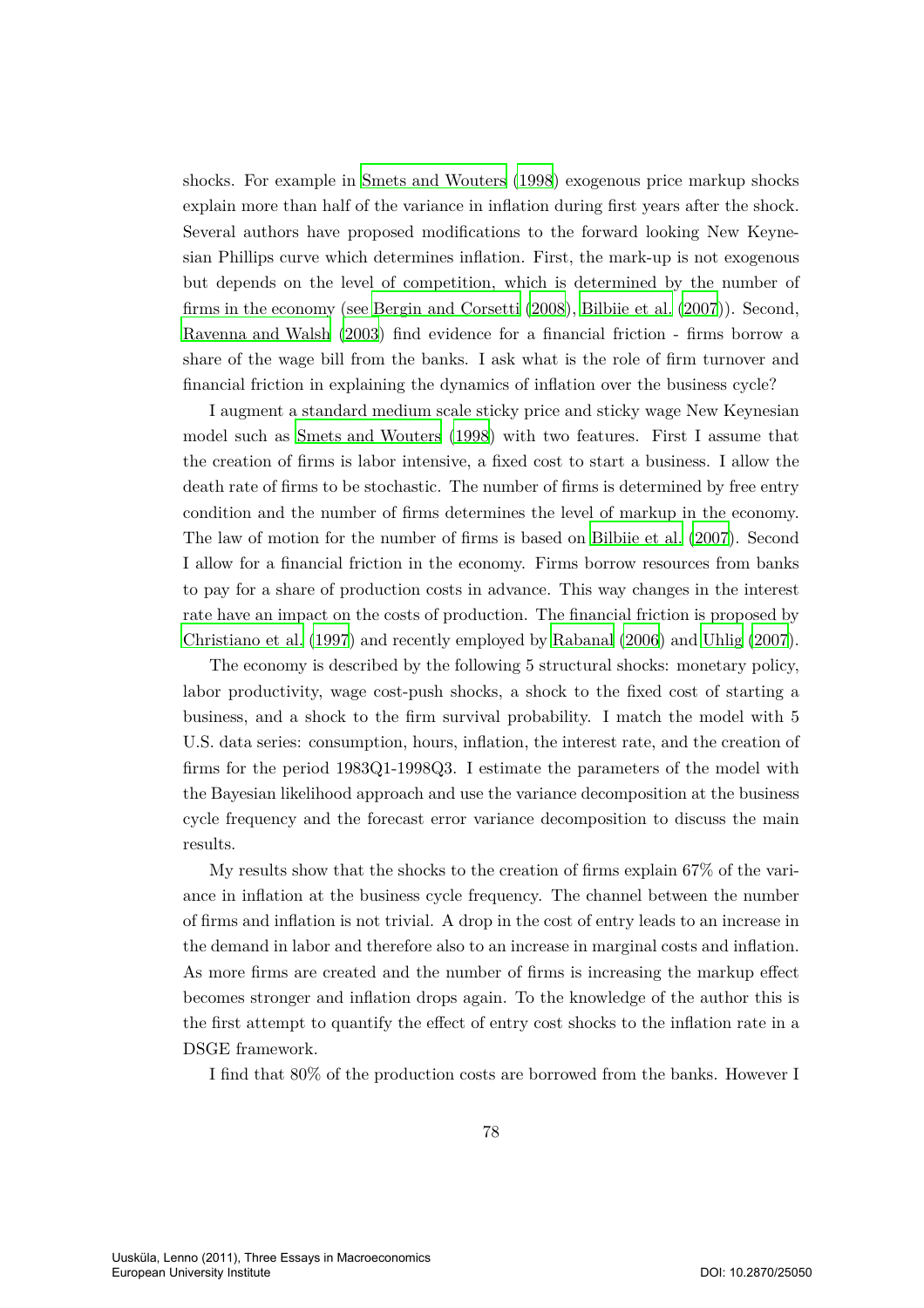find little evidence that the cost channel is important in explaining the volatility of inflation at the business cycle frequency. The results are in line with the findings of [Ravenna and Walsh \(2003](#page-103-1)) who find evidence for the cost channel. But compared to [Rabanal \(2006](#page-103-2)) my estimate for the financial friction is relatively high. He also estimates a DSGE model using Bayesian techniques and finds that 15% of the costs are borrowed from the banks. Also [Uhlig](#page-103-3) [\(2007](#page-103-3)) calibrates the share of costs borrowed from the banks to 10%. But similarly to these papers I find that the financial friction has little to explain in inflation dynamics.

My results assign very little importance to the wage cost-push shocks. This is in sharp contrast with the findings of [Smets and Wouters](#page-103-0) [\(1998\)](#page-103-0). Technology shocks explain 17% of the variance in inflation at over the business cycle. This is in accordance with the DSGE and VAR evidence where the role of technology shocks is around 20% (see [Smets and Wouters \(1998](#page-103-0)) for the DSGE and [Altig et al.](#page-102-3) [\(2005](#page-102-3)) for the VAR literature). Finally, monetary shocks and firm survival shocks explain around 6% of the variance in inflation at the business cycle frequency.

The rest of the paper is organized as follows. Second chapter introduces the model with financial frictions and firm turnover. Third chapter gives a short overview of the data and the estimation approach. Basic results are presented in chapter four and chapter five concludes.

## **3.2 The model**

In the first section I present a New Keynesian dynamic stochastic general equilibrium model with financial friction and the creation and destruction of firms. There are five types of agents in the economy: final goods producers, intermediate goods producers, households, banks and a government.

Households maximize their utility from consumption and leisure, firms maximize profits. In the final goods sector, firms operate under full competition and aggregate inputs from the intermediate firms into consumption good. In the intermediate goods production sector firms operate under monopolistic competition structure. The firms are subject to stochastic death shocks and the creation of firms is labor intensive. The number of firms in the intermediate goods sector is determined by the free entry condition.

The economy has a financial sector. It takes deposits from the households and receives monetary injections from the government. Banks give loans to the intermediate firms as the firms are assumed to borrow a share *ξ* of their wage bill from the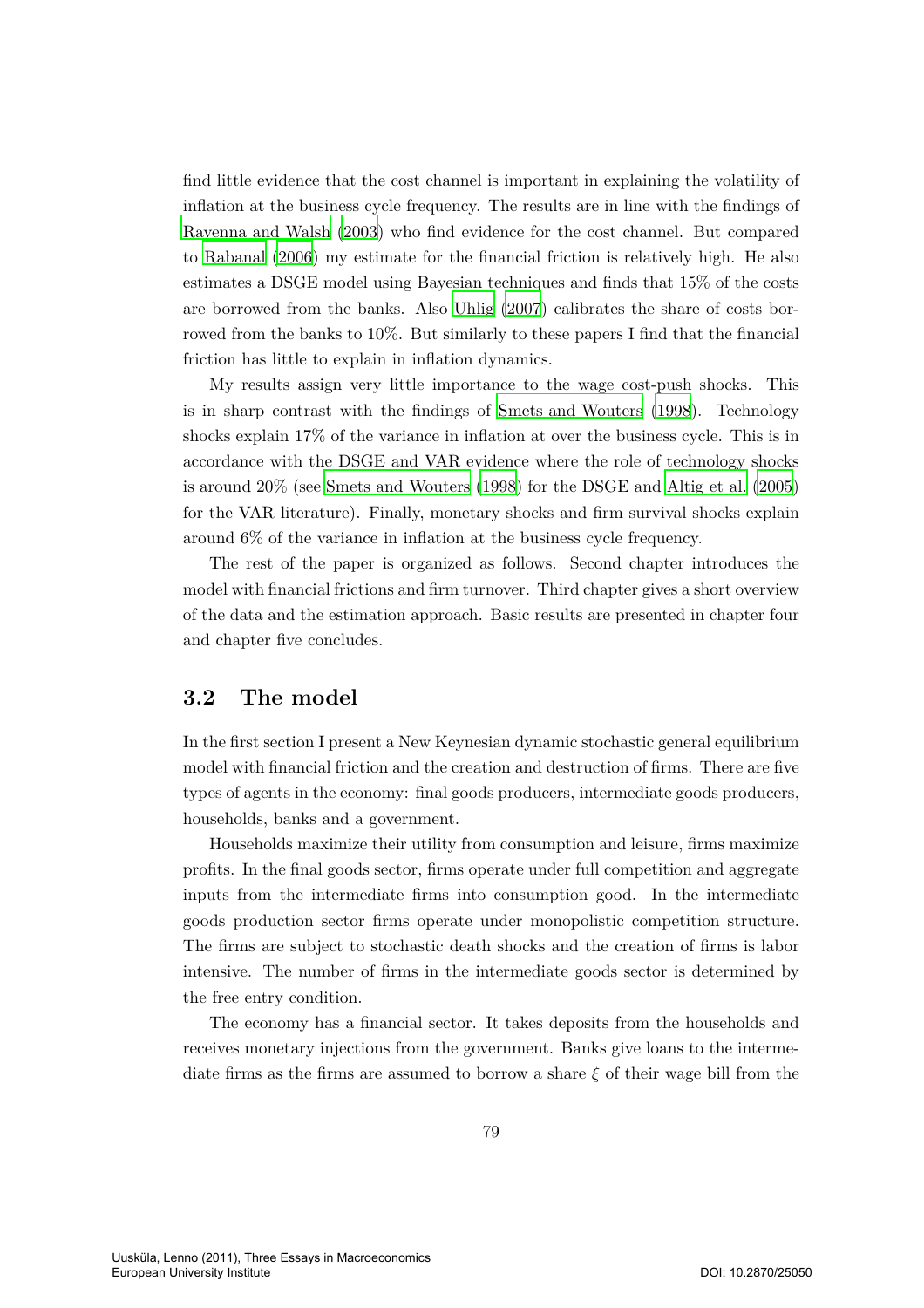banks. Finally, monetary policy authority decides about the monetary injections to commercial banks by targeting the interest rate.

#### **3.2.1 Household problem**

The representative household maximizes discounted lifetime utility from consumption  $c_t$  and dislikes time spent at work  $n_t$ .

$$
U_t = E_t \left[ \sum_{t=0}^{\infty} \beta^t \left( \frac{(c_t - \chi c_{t-1})^{1 - \frac{1}{\sigma}}}{1 - \frac{1}{\sigma}} - \frac{A}{1 + \frac{1}{\kappa}} n_t^{1 + \frac{1}{\kappa}} \right) \right]
$$
(3.1)

where  $\beta$  is the discount factor,  $\chi$  is the consumption habit parameter,  $\sigma$  is the intertemporal elasticity of substitution,  $\kappa$  is the Frisch elasticity of labor supply, *A* is scaling parameter, and *E<sup>t</sup>* is the conditional expectations operator.

Households need cash at hand to buy a fraction  $\eta$  of the consumption  $(C_t)$ . The cash in advance constraint is  $H_{t,res} + \eta C_t = H_{t-1}$  where  $H_{t,res}$  is the residual cash holding, which in equilibrium equals zero, and  $H_{t-1}$  is cash at hand in period  $t$ . Divide the equation by  $P_t$  to get the real budget constraint

$$
h_{t,res} + \eta c_t = \frac{h_{t-1}}{\pi_t^C},\tag{3.2}
$$

where  $c_t = \frac{C_t}{P_t}$  $\frac{C_t}{P_t}, h_{t,res} = \frac{H_{t,res}}{P_t}$  $\frac{h, res}{P_t}$ , and  $h_{t-1} = \frac{H_{t-1}}{P_t}$  $\frac{t-1}{P_t}$ .

Households face a sequence of budget constraints. The available funds in period *t* consist of the income from working, deposits, bonds, profits, transfers and residual cash.

$$
H_t + D_t + q_t B_t + (1 - \eta)C_t = W_t n_t + (1 + i_t)D_{t-1} + B_{t-1} + H_{t, res} + V_t + G_t
$$
 (3.3)

where  $D_t$  is deposit with banks,  $q_t$  is the discount price for the government bonds  $B_t$ ,  $1 + i_t$  is the gross return on deposits made the previous period,  $G_t$  are the government transfers, and *V<sup>t</sup>* are the profits received from the household's ownership of intermediate goods firms. The money is spent on non-cash consumption, or saved in bonds, and kept in cash or deposits.

In real terms, the equation is given by

$$
h_t + d_t + q_t b_t + (1 - \eta)c_t = w_t n_t + (1 + i_t)\frac{d_{t-1}}{\pi_t^C} + \frac{b_{t-1}}{\pi_t^C} + h_{t, res} + v_t + g_t \tag{3.4}
$$

where  $d_t = \frac{D_t}{P_t}$  $\frac{D_t}{P_t}$ ,  $b_t = \frac{B_t}{P_t}$  $\frac{B_t}{P_t}$ ,  $w_t = \frac{W_t}{P_t}$  $\frac{W_t}{P_t}, g_t = \frac{G_t}{P_t}$  $\frac{G_t}{P_t}$ ,  $v_t = \frac{V_t}{P_t}$  $\frac{V_t}{P_t}$ , and  $\pi_t^C$  is consumer inflation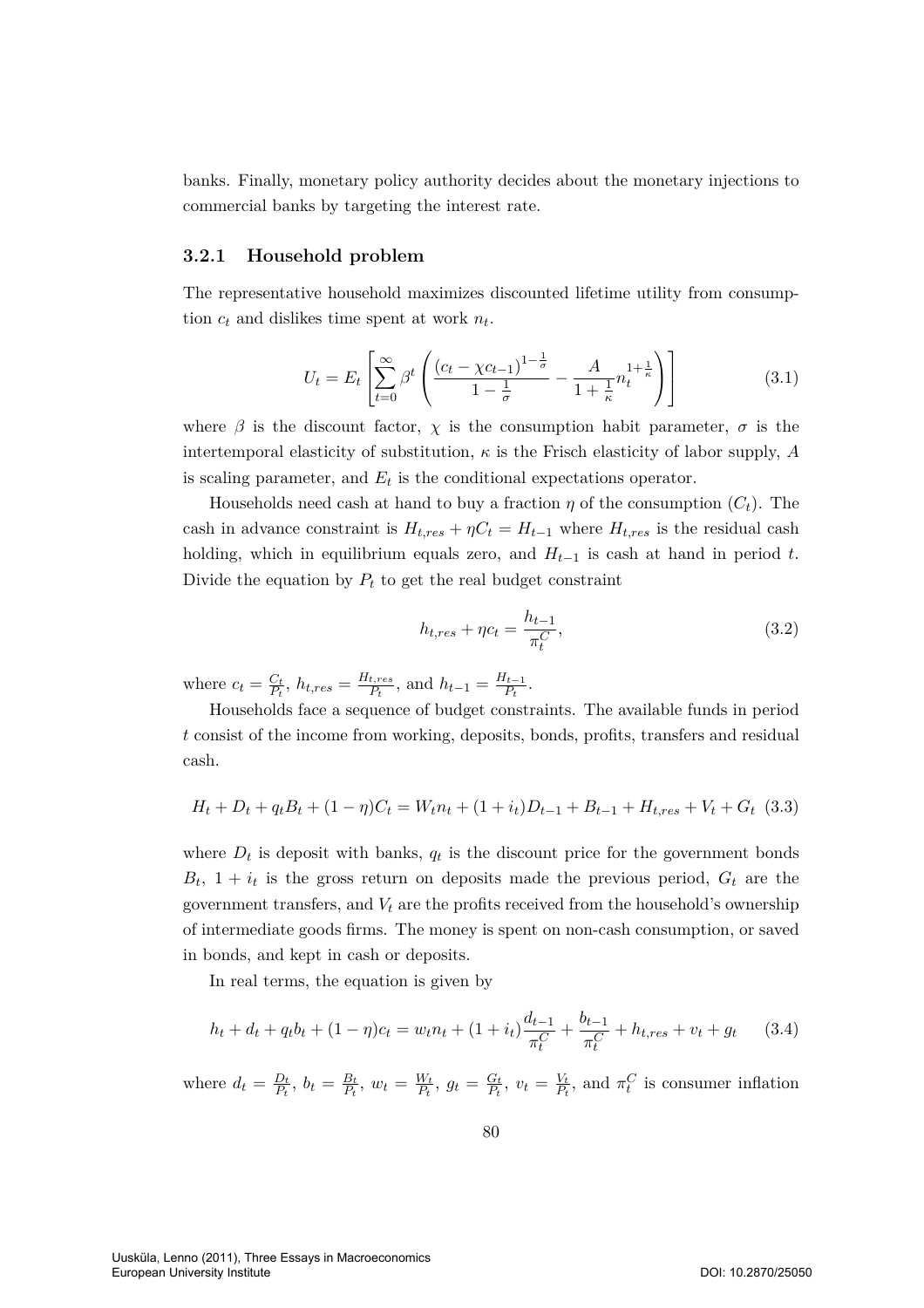defined specifically later.

Labor market is characterized by a sluggish adjustment of the nominal wage.

$$
w_t = \left( (1 - \omega) w_{t-1} + \omega \Upsilon w_t^f \right) (1 + u_{t,w}) \tag{3.5}
$$

Where  $w_t^f$  $_t^I$  is the market clearing wage,  $\Upsilon$  shows bargaining power of households, and  $u_{t,w}$  is the wage cost-push shock following an  $ARMA(1, 1)$ ,  $u_{t,w} = \rho_w u_{t-1,w} + \varepsilon_{t,w}$ and  $\varepsilon_{t,w} = \rho_w^{ma} \varepsilon_{t-1,w} + \epsilon_{t,w}$ .

Households choose consumption, bonds, cash at hand, deposits, and work hours. The Lagrange multiplier on the cash in advance equation is  $\varrho_t$  and budget constraint  $\lambda_t$ . The first order conditions are:

$$
\eta \varrho_t = -(1 - \eta)\lambda_t + (c_t - \chi c_{t-1})^{-\frac{1}{\sigma}} - \beta \chi (c_{t+1} - \chi c_t)^{-\frac{1}{\sigma}} \tag{3.6}
$$

$$
\lambda_t q_t = \beta E_t \left[ \frac{\lambda_{t+1}}{\pi_{t+1}^C} \right] \tag{3.7}
$$

$$
\lambda_t = \beta E_t \left[ \frac{\varrho_{t+1}}{\pi_{t+1}^C} \right] \tag{3.8}
$$

$$
\lambda_t = \beta E_t \left[ \lambda_{t+1} \frac{1 + i_{t+1}}{\pi_{t+1}^C} \right] \tag{3.9}
$$

$$
\lambda_t w_t^f = A n_t^{\frac{1}{\kappa}} \tag{3.10}
$$

The optimality condition for the labor-leisure choice gives the market clearing wage  $w_t^f$ *t* .

#### **3.2.2 Final good firms**

Final good firms maximize profits

$$
P_t y_t - \int_0^{N_t} p_{t,j} y_{t,j} dy \qquad (3.11)
$$

where  $y_t$  is the final output,  $N_t$  is the number of intermediate inputs indexed by  $j$ with prices  $p_{t,j}$  and quantities  $y_{t,j}$ . Firms use a CES aggregator for production

$$
y_t = \left(\int_0^{N_t} y_{t,j}^{\frac{1}{1+\mu}}\right)^{1+\mu} \tag{3.12}
$$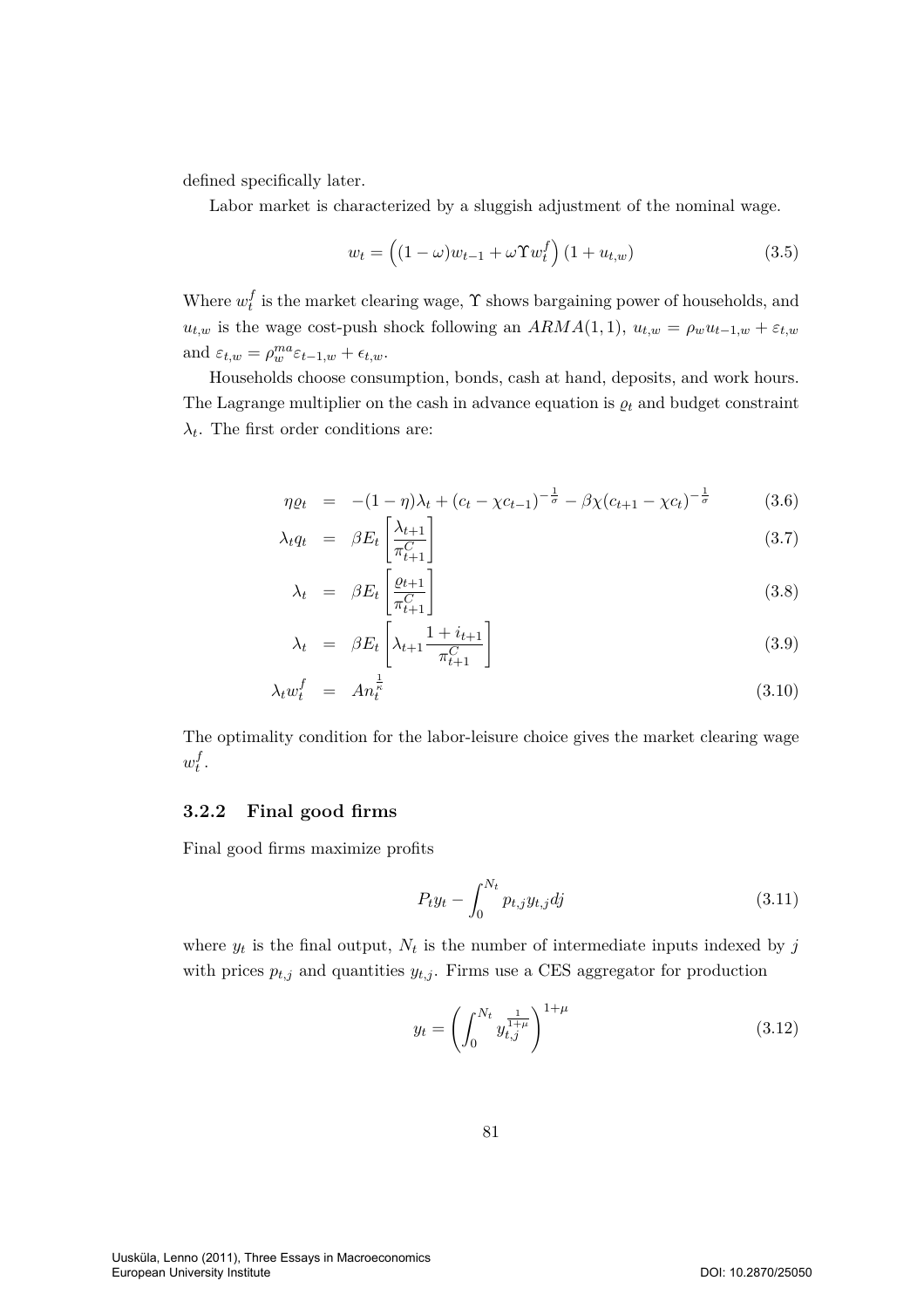where  $\mu = \frac{1}{\sigma - 1}$  and  $\sigma$  is the intertemporal elasticity of substitution between intermediate goods. After some algebra, the demand for the intermediate inputs is following:

$$
y_{t,j} = \left(\frac{P_t}{p_{t,j}}\right)^{\frac{1+\mu}{\mu}} y_t \tag{3.13}
$$

where the price index is given by  $P_t = \left(\int_0^{N_t} p \right)$  $-\frac{1}{\mu}$  $\left(\frac{-\frac{1}{\mu}}{t,j}\right)^{-\mu}$ . The relative price is given by  $\rho_t = \frac{p_{t,j}}{P_t}$  $\frac{\rho_{t,j}}{P_t} = N^{\mu}$ .

In the equilibrium all firms are the same so  $p_{t,j} = p_t$ . Inflation  $\pi_t = \frac{p_t}{p_t}$  $\frac{p_t}{p_{t-1}}$  is described in terms of intermediate goods prices and therefore the consumer inflation index  $\pi_t^C$  is given by  $\frac{\pi_t}{\pi_t^C} = \frac{\rho_t}{\rho_{t-1}}$  $\frac{\rho_t}{\rho_{t-1}} = \left(\frac{N_t}{N_{t-1}}\right)$ *Nt*−1  $\int^{\mu}$ . A rise in the number if firms leads to a drop in the consumer inflation relative to the intermediate goods inflation rate. When  $\mu$  approaches zero, the elasticity of substitution approaches infinity, and the variety effect on consumer inflation disappears.

#### **3.2.3 Intermediate good firms**

Intermediate sector firms produce goods for the final goods sector. The market structure is monopolistic competition and the number of firms is determined by a free entry condition.

Intermediate firms use a production technology which is linear in labor.

$$
y_{t,j} = \gamma_t n_{t,j} \tag{3.14}
$$

where  $\gamma_t$  is a productivity shock that is assumed to follow an ARMA process  $\gamma_t =$  $\rho_{\gamma} \gamma_{t-1} + \varepsilon_{t,\gamma}$  and  $\varepsilon_{t,\gamma} = \rho_{\gamma}^{ma} \varepsilon_{t-1,\gamma} + \varepsilon_{t,\gamma}$ .

Firms have to pay part of the labor input in advance. They borrow funds for this purpose from commercial banks. This gives rise to the loan condition for the representative firm  $L_{t,j} = \xi W_t n_{t,j}$ .

In order to change prices, firms face a price adjustment cost as in [Rotemberg](#page-103-4) [\(1982\)](#page-103-4) with the cost parameter  $\phi$ . The profits are given by  $V_{t,j} = (p_{t,j}\gamma_t - (1 +$  $\xi$ *it*) $MC$ *t*) $n_{t,j} - \frac{P_t \phi}{2}$ 2  $\left(\frac{p_{t,j}}{p_{t-1,j}\pi}-1\right)^2$ , and in real terms:

$$
v_{t,j} = \left(\frac{p_{t,j}}{P_t} - (1 + \xi i_t)mc_t\right)y_{t,j} - \frac{\phi}{2}\left(\frac{p_{t,j}}{p_{t-1,j}\pi} - 1\right)^2\tag{3.15}
$$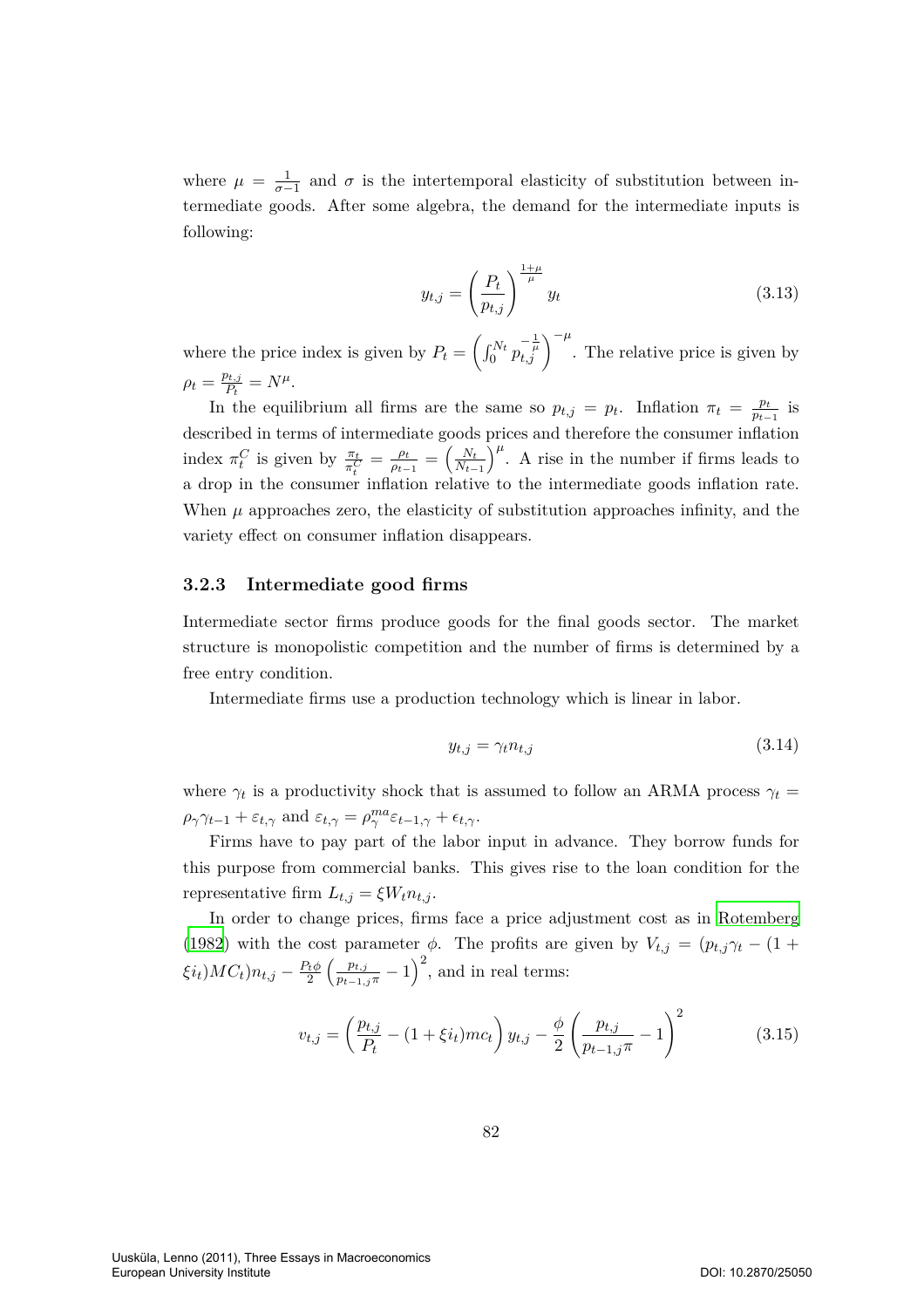where the real variables are  $v_{t,j} = \frac{V_{t,j}}{P_t}$  $\frac{M_{t,j}}{P_t}$ , and  $mc_t = \frac{MC_t}{P_t}$  $\frac{4C_t}{P_t}$ .

The firm *j* chooses labor  $n_{t,j}$  and price  $p_{t,j}$ . The cost minimization problem gives marginal cost net of interest rate payments

$$
mc_t = \frac{w_t}{\gamma_t}.\tag{3.16}
$$

The net present value of the firm *NPV* today is defined as the discounted profits of all future periods. The net present value is defined at the time when production has already taken place, but firms do not yet know if they survive until the next period. In this way the net present value is the same for the incumbents and new firms. In nominal terms the net present value is defined as  $NPV_{t,j} = (1 - \delta)E_t \left[ (1 + u_{t+1, surv}) \frac{\lambda_{t+1}}{\lambda_t} \right]$  $\frac{t+1}{\lambda_t}(V_{t+1,j} + NPV_{t+1,j})$  and in the real terms after dividing with the price level:

$$
npv_{t,j} = (1 - \delta)E_t(1 + u_{t+1, surv}) \left[ \frac{\lambda_{t+1}}{\lambda_t} (v_{t+1,j} + npv_{t+1,j}) \right],
$$
 (3.17)

where the  $\frac{\lambda_{t+1}}{\lambda_t}$  is the stochastic discount factor of the consumer,  $\delta$  is the exogenous death probability of the firm, and  $u_{t,surv}$  is the exogenous survival shock of the firm. The shock follows an  $ARMA(1, 1)$ ,  $u_{t,surv} = \rho_{surv}u_{t-1,surv} + \varepsilon_{t,surv}$  and  $\varepsilon_{t,surv} =$  $\rho_{surv}^{ma}\varepsilon_{t-1,surv} + \epsilon_{t,surv}$ . Previously [Vilmi](#page-103-5) [\(2009\)](#page-103-5) has a model with a stochastic rate of firm survival. In this paper I the survival probability is modelled as an exogenous process for the reason of simplicity. However the survival probability could also be modeled as an endogenous factor in the model. In fact [Jacobson et al.](#page-102-4) [\(2008](#page-102-4)) show that macroeconomic factors are important for the the firm bankruptcy rates.

In order to enter, firms have to pay a sunk entry cost in labor. The free entry condition is given in real terms:

$$
n p v_{t,j} = \xi^{ent} \frac{w_t}{\gamma_t} (1 + \xi i_t)(1 + u_{t,ent}), \tag{3.18}
$$

where the entry cost shock  $u_{t,ent}$  is ARMA(1,1) process  $u_{t,ent} = \rho_{ent} u_{t-1,ent} + \varepsilon_{t,ent}$ and  $\varepsilon_{t,ent} = \rho_{ent}^{ma}\varepsilon_{t-1,ent} + \epsilon_{t,ent}$ 

New firms can only produce the following period and a fraction of firms dies at the end of the period, so some of the new firms never produce. The law of motion of the firms is

$$
N_t = (1 - \delta)(1 + u_{t,surv})(N_{t-1} + N_{t-1}^E)
$$
\n(3.19)

There are two issues writing the number of firms dynamics in this way. First, there is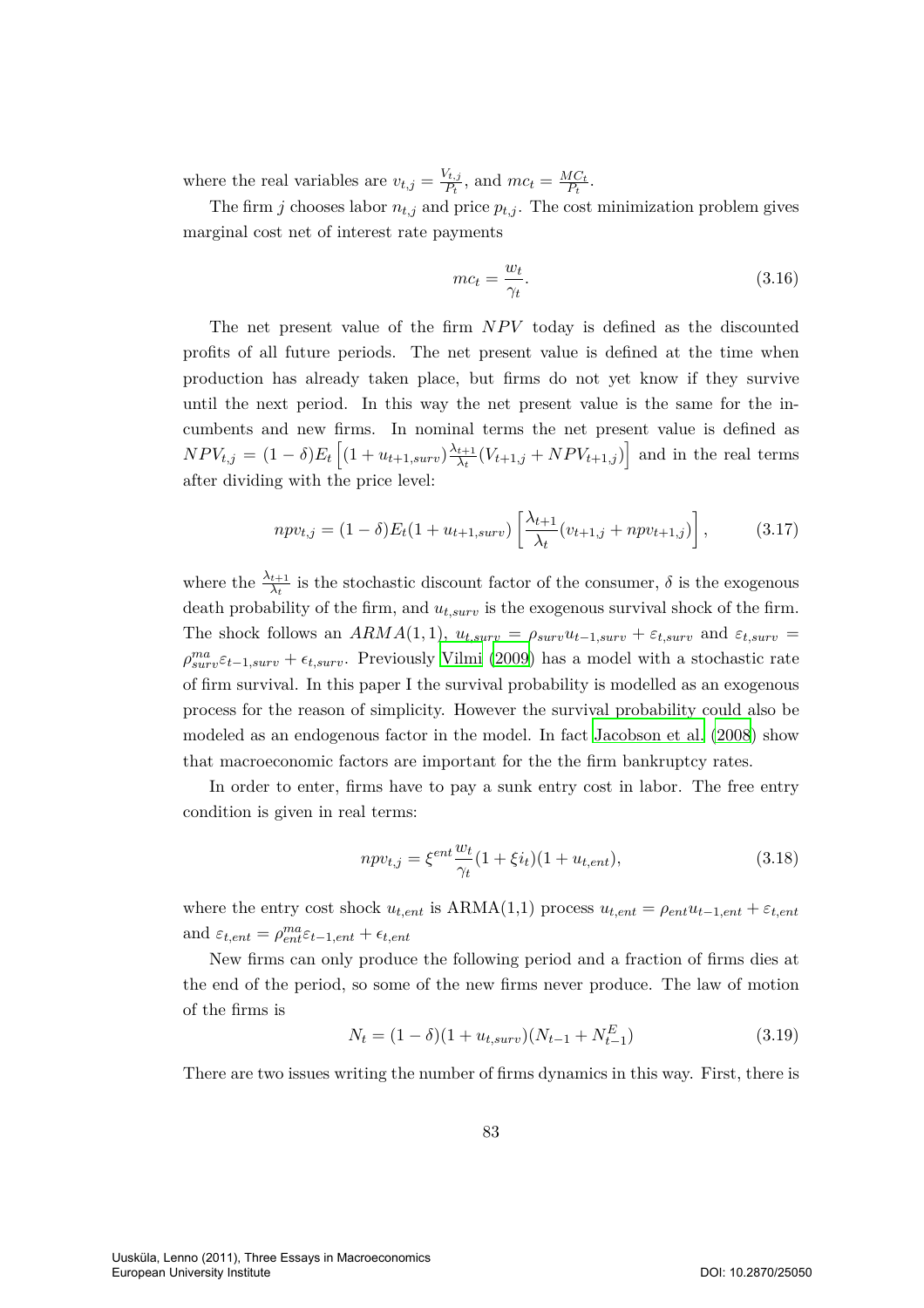no guarantee that the number of firms created is not negative. However this problem is addressed by assuming that the variance of the entry shock is small. Secondly, there is nothing that stops from the number of firms to increase between two periods if the positive survival shock exceeds the natural death rate of firms, so that firms can be generated from nothing overnight. The interpretation of it would be that some of the firms split in two but they are not accounted among the entrants.

Because of the price adjustment cost, the model is characterized by a forward looking Phillips curve:

$$
\rho_{t,j} = \frac{p_{t,j}}{P_t} = m u_{t,j} m c_t \tag{3.20}
$$

where  $\rho_{t,j} = \frac{p_{t,j}}{P_t}$  $P_t^{t,j}$  is the relative price, and the markup  $(mu_{t,j})$  is given by following equation

$$
mu_{t,j} = \frac{(1+\mu)}{\mu} \frac{1}{(1+\xi i_t)} \dots
$$

$$
\left(-\frac{1}{\mu} - \frac{\phi}{y_{t,j}} \left(\frac{\pi_t}{\pi} - 1\right) \frac{\pi_t}{\rho_t \pi} + \frac{\phi}{y_{t,j}} (1-\delta) E_t \left[ (1+u_{t+1, surv}) \frac{\lambda_{t+1}}{\lambda_t} \left(\frac{\pi_{t+1}}{\pi} - 1\right) \frac{\pi_{t+1}}{\rho_t \pi} \right] \right)^{-1}
$$
(3.21)

As this is one the key equation that is changed compared to the standard model, I present here the log-linearized version.

$$
\hat{\pi}_t = \frac{y_i}{\phi \mu} \left( -\hat{\rho}_t + \frac{\xi}{1 + \xi i} \hat{i}_t + \hat{m} c_t \right) + \beta (1 - \delta) \hat{\pi}_{t+1}
$$
\n(3.22)

where the variables without time subscript denote their steady-state levels, the variables with hats denote percentage change from the steady state with the exception of inflation and interest rate where it is percentage point change from the steady state, and the firm level subscript *j* are dropped as all firms are the same.

The equation states that the inflation rate today depends on the expected inflation and marginal cost as in the standard Phillips curve. However the two new elements, financial frictions and the firm turnover, uncouple marginal cost (the wage rate) from the inflation rate by making markups endogenous. In short, **the financial friction** modifies the effect of marginal cost on inflation. Decreasing marginal cost leads to a drop in inflation. Decreasing inflation reduces the interest rate, and thus the cost of production, magnifying the effect on the inflation rate. Any shock that results in **an increase in the number of firms** pushes down markups and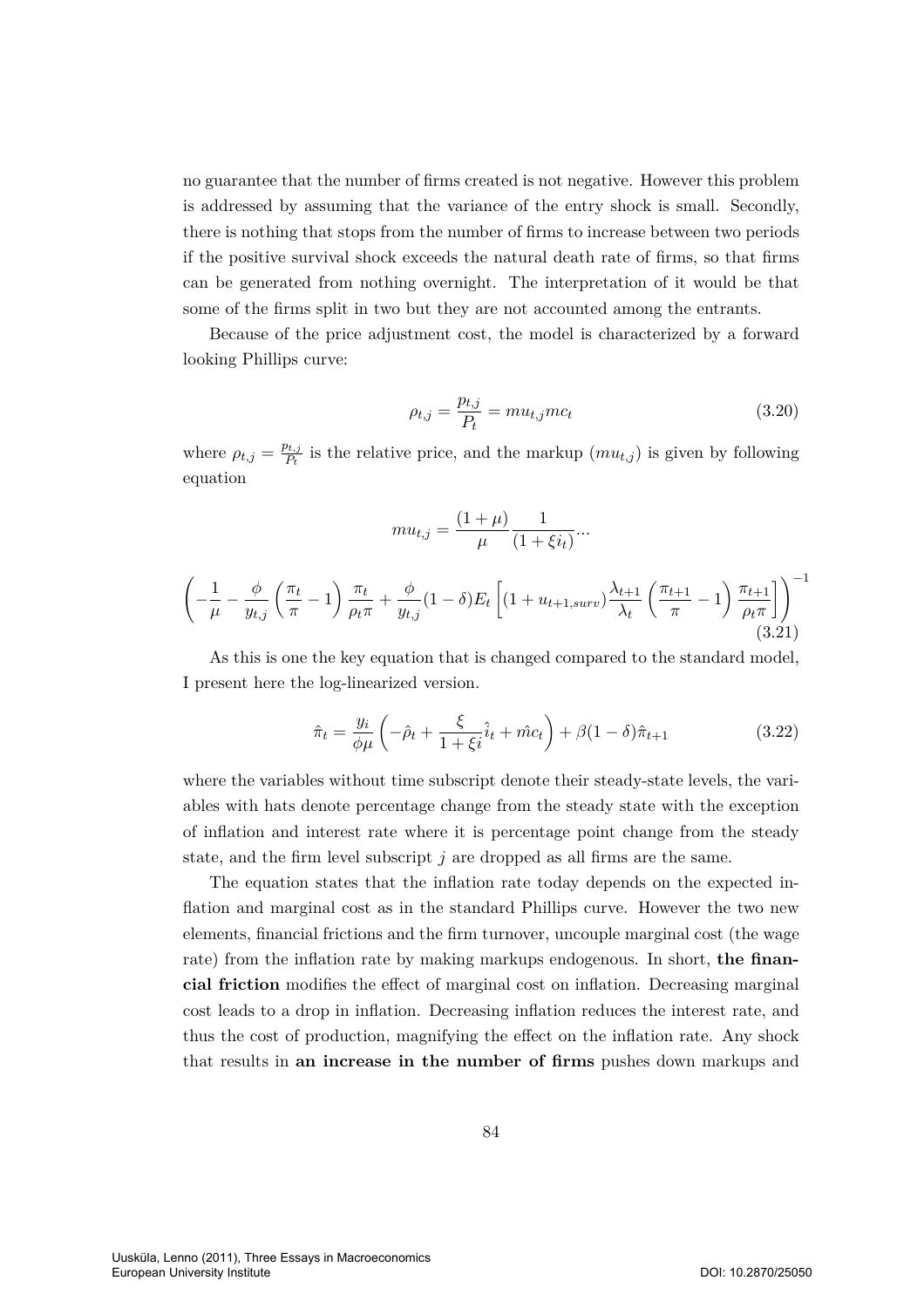reduces inflation.

#### **3.2.4 Banks**

Banks lend money to the intermediate good sector firms, who pay share *ξ* of the wages in advance. The funds the banks can use ar the deposits from the households  $d_{t-1}$  and central bank money injections  $\psi_t$ . By aggregating get the following condition:

$$
\frac{d_{t-1}}{\pi_t^C} + \psi_t = \xi w_t n_t = l_t \tag{3.23}
$$

#### **3.2.5 The Government and the Central Bank**

Central bank uses money injections to the commercial banks

$$
m_t = \frac{m_{t-1}}{\pi_t^C} + \nu \psi_t \tag{3.24}
$$

where  $\psi_t$  is the money injection and  $\nu$  determines what is the share of money taken out from the economy in the end of the period.

Monetary policy is described by an interest rate rule:

$$
i_t = \overline{i} + \rho_i i_{t-1} + (1 - \rho_i) \left[ \zeta_\pi \left( \frac{\pi_t^C}{\overline{\pi}^C} - 1 \right) + \zeta_x \left( \frac{mc_t}{\overline{mc}} - 1 \right) + \epsilon_{t,i} \right]
$$
(3.25)

where  $\epsilon_{t,i}$  is an idiosyncratic shock to the interest rate.

The budget is balanced every period:

$$
g_t = (\nu + i_t)\psi_t \tag{3.26}
$$

#### **3.2.6 Aggregation and market clearing**

Money in this model is the sum of cash ad hand and deposits

$$
m_t = d_t + h_t \tag{3.27}
$$

The hours worked by the household are divided between creating new firms and producing output.

$$
n_t = N_t n_{t,j} + N_t^E \frac{\xi^{ent} (1 + u_t^{ent})}{\gamma_t} \tag{3.28}
$$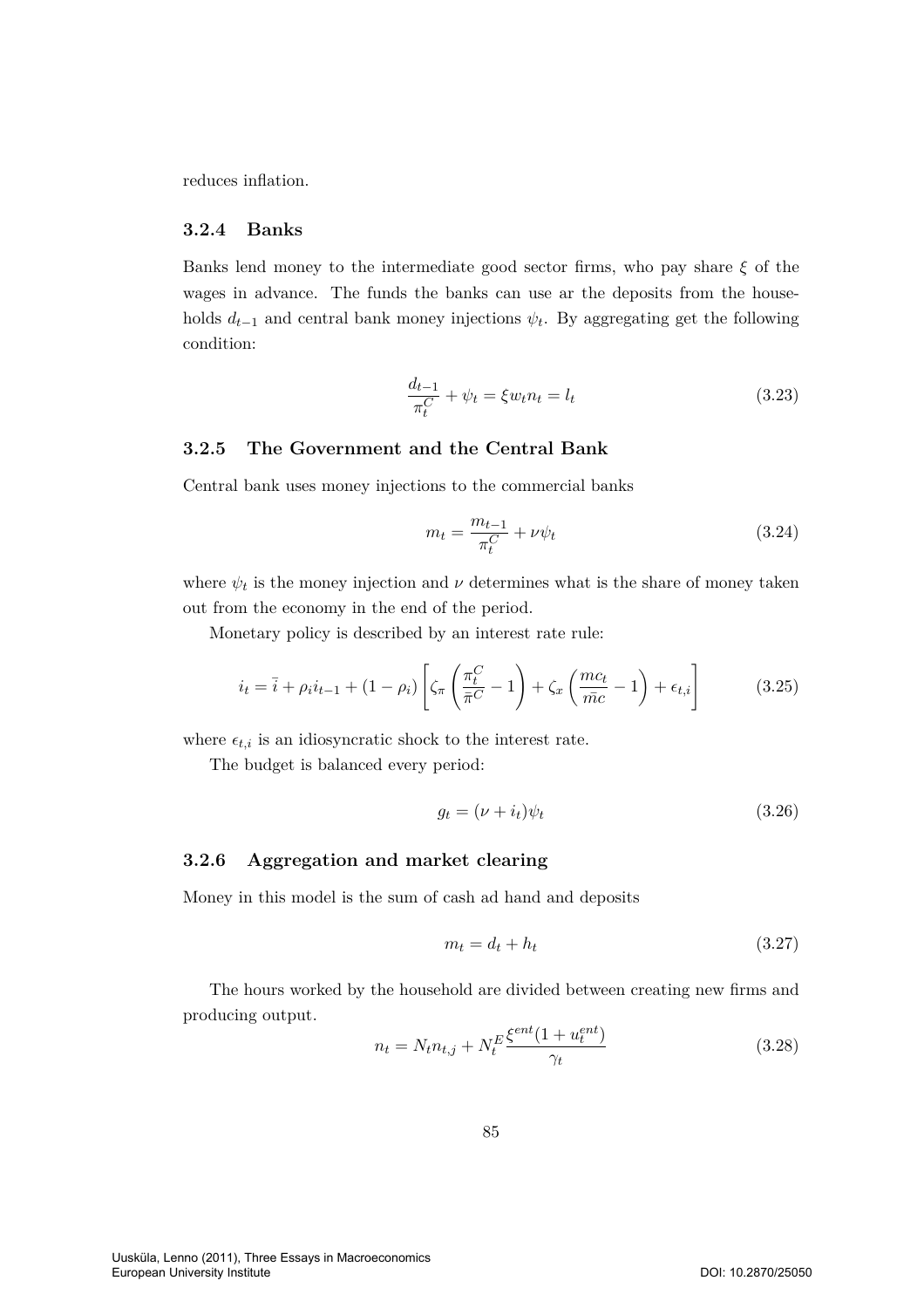Aggregate profits  $v_t$  include the individual profits of the firm minus the cost of starting new businesses.

$$
v_t = N_t v_{t,j} - N_t^E w_t \xi^{ent} (1 + \xi i_t) \frac{(1 + u_t^{ent})}{\gamma_t}
$$
\n(3.29)

In the total consumption I take out the effect of the number of firms on the consumption in order to keep the productivity of the economy independent from the number of firms,

$$
c_t = N_t^{t-(1+\mu)} y_t,\tag{3.30}
$$

where  $\iota = 1$ , so the model departs from the standard Dixit-Stiglitz aggregator. The reason is that I focus on looking at the transmission through the Phillips curve. Without this transformation the increasing number of firms would lead to production technology that is not linear in labor. The issue should be dealt in a separate paper.

#### **3.2.7 Equilibrium**

The system is described by 33 variables, out of which 28 are endogenous,  $b_t$ ,  $g_t$ ,  $c_t$ ,  $n_{t,j},\,n_t,\,v_{t,j},\,v_t,\,y_{t,j},\,y_t,\,mc_t,\,d_t,\,h_t,\,m_t,\,l_t,\,\psi_t,\,i_t,\,q_t,\,w_t,\,w^f_t$  $\pi_t^f$ ,  $\pi_t$ ,  $\pi_t^C$ ,  $NPV_t$ ,  $N_t$ ,  $N_t^E$ ,  $P_{t,j}, P_t, \rho_t$ , and two Lagrange multipliers:  $\rho_t, \lambda_t$ .

There are 5 exogenous i.i.d shocks:  $\epsilon_{t,\gamma}$ ,  $\epsilon_{t,w}$ ,  $\epsilon_{t,ent}$ ,  $\epsilon_{t,i}$ ,  $\epsilon_{t,surv}$ . I allow ARMA(1,1) structure for the processes of technology  $\gamma_t$ , labor cost  $u_{t,w}$  and entry costs  $u_{t,ent}$ shocks. The equilibrium is symmetric, in which consumers maximize utility, firms and banks maximize profits, and all markets clear.

# **3.3 Data, Estimation and Priors**

I estimate the model using quarterly US data for the sample period 1983Q1-1998Q3. This sample period reflects a compromise between availability of data and institutional features of the U.S. economy. Firm creation data is not available for the period after 1998Q3. In the year 1983 a major change in the bankruptcy law was launched. I use the following 5 series for the US economy:

- consumption log of real non-durable consumption divided by 16 years and older civilian population, demeaned and detrended,
- hours log of non-agricultural sector hours worked, divided by 16 years and older civilian population, demeaned and detrended,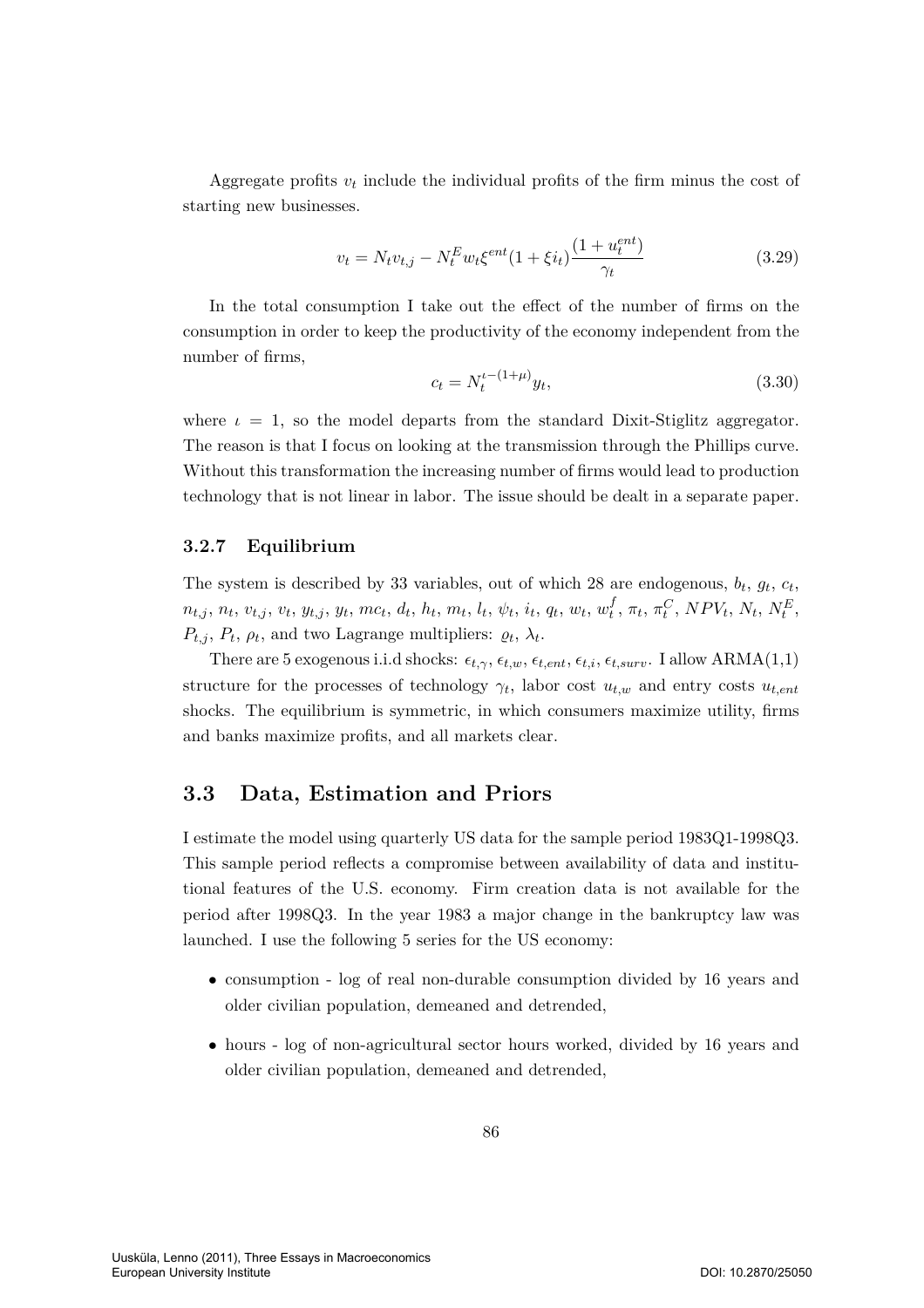- inflation, CPI inflation, demeaned,
- the Federal Funds Rate, demeaned,
- the number of new firms, log of firm creation, demeaned and detrended,

The data is presented in the Figure [3.1.](#page-104-0) There is a strong positive correlation between hours, consumption and the creation of firms. The inflation rate and the short-term interest rate are also strongly comoving. The contemporaneous correlation between hours and inflation is close to zero for the full sample. Consumption and hours have similar variances. The variance of firm creation clearly exceeds that of the hours.

The firm creation in the model and data are not calculated in the identical way. The model with endogenous entry and exogenous exit is a measure for net entry. However, in the data I prefer to use the number of new firms as a proxy for net entry because of problems with the available quarterly net entry measure. The main difficulty in getting a good series for net entry is to account for the closing firms (for a more detailed discussion see [Uuskula \(2007](#page-103-6)).

Some of the parameters are know to be difficult to estimate, especially because of the short sample period and will instead be calibrated using results from previous studies for quarterly frequency in order to concentrate on the main parameters of interest relating to firm turnover. The calibrated parameters are presented in Table [3.1.](#page-105-0) The discount rate  $\beta = .99$  is set to match a 4% annual real interest rate. The exogenous rate of firm death is set to  $\delta = 0.025$  in order to match 10.7% annual firm closing rate in the U.S. The number of firms is set to 1 without the loss of generality and I solve for the steady state entry cost. Steady state markup is  $25\%$  ( $\mu = .25$ ), which is higher than standard in the data, but lower than often calibrated in the entry literature [\(Bilbiie et al. \(2007](#page-102-1)) assume steady state markup equal to 36%.) The number of firms and the markup determine the entry cost to satisfy the free entry condition. Steady state inflation is 1.005 to match 2% annual inflation. In solving the model I assume that people work one third of their time  $\hat{n} = \frac{1}{3}$  $\frac{1}{3}$  and I solve for the value of *A* that satisfies this constraint.

In addition I calibrate the parameters on consumption habit  $\chi = .7$ . Frisch elasticity of labor supply  $\kappa = 1$ , both often used in the DSGE literature. In addition there are a few parameters for which there was very little information in the current set of observables. The share of cash on hand goods and the share of government money left in the economy in the end of the period are both equal to  $\eta = \nu = 0.5$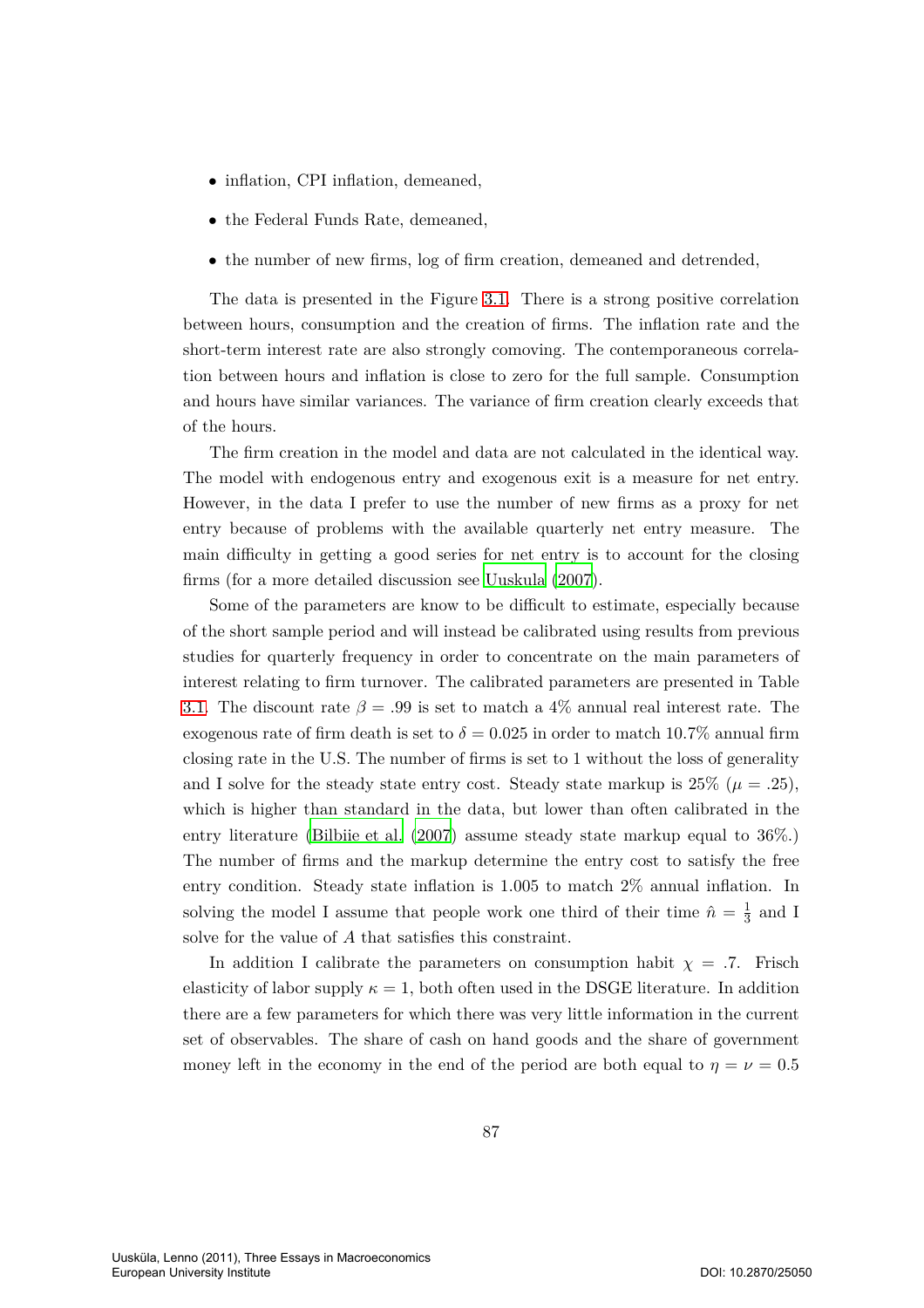and the wage markup equal to  $10\%$  ( $\Upsilon = 1.1$ ).Robustness analysis is carried out about the importance of the fixed parameters in the estimation.

I use the Bayesian likelihood approach to estimate the model using the Metropolis-Hastings sampler as described in [Canova](#page-102-5) [\(2006](#page-102-5)). All calculations are done in Matlab, the model is log-linearized around the stochastic steady state and solved with the method of undetermined coefficient of [Uhlig \(1999](#page-103-7)). The priors of the parameters are selected so that they represent the theoretical restrictions and with very low information content (see Table [3.2\)](#page-105-1). The autoregressive parameters are set to be between 0 and 1 with the mean 0.5 and variance 0.29<sup>2</sup>. For the intertemporal elasticity of substitution and price stickiness I assume normal distributions. For the intertemporal elasticity of substitution I use the mean of 1 and for the Rotemberg price adjustment cost with the mean of 17 and variance equal to 16. The prior value for the price stickiness is taken from [Ireland \(2001](#page-102-6)) and adjusted for the value of calibrated markup and units of account in the price adjustment cost.

I take 250000 draws in two chains. The initial values are chosen based on posterior maximization and only the last 50% of the draws are used in calculating the moments of the data to allow for a burn-in period. The convergence is difficult to achieve in some the parameters, such as the ARMA processes of the shocks. The confidence intervals for the impulse responses and variance decompositions are based on 1000 independent non-parametric draws from the posterior.

## **3.4 Results**

Before explaining the main results I discuss some of the parameter estimates that are crucial for the dynamics of inflation. The posteriors of the model parameters are presented in Table [3.3.](#page-106-0)

First, the results show the importance of the financial friction in the model. The parameter estimate for the financial friction - the share of wages paid in advance is 0*.*8 with a relatively wide confidence interval. The results support the findings of [Ravenna and Walsh \(2003](#page-103-1)) who use single equation approach in the estimation of the cost channel. The share of costs borrowed from the banks is much higher than the estimate of [Rabanal](#page-103-2) [\(2006\)](#page-103-2). He finds that only a small share (0*.*15) of costs are borrowed from the banks. Also [Uhlig \(2007](#page-103-3)) calibrates the parameter to a low value as 0*.*1.

Second, the price and wage stickiness parameters are lower compared to the previous estimates. The parameter estimate for the Rotemberg price adjustment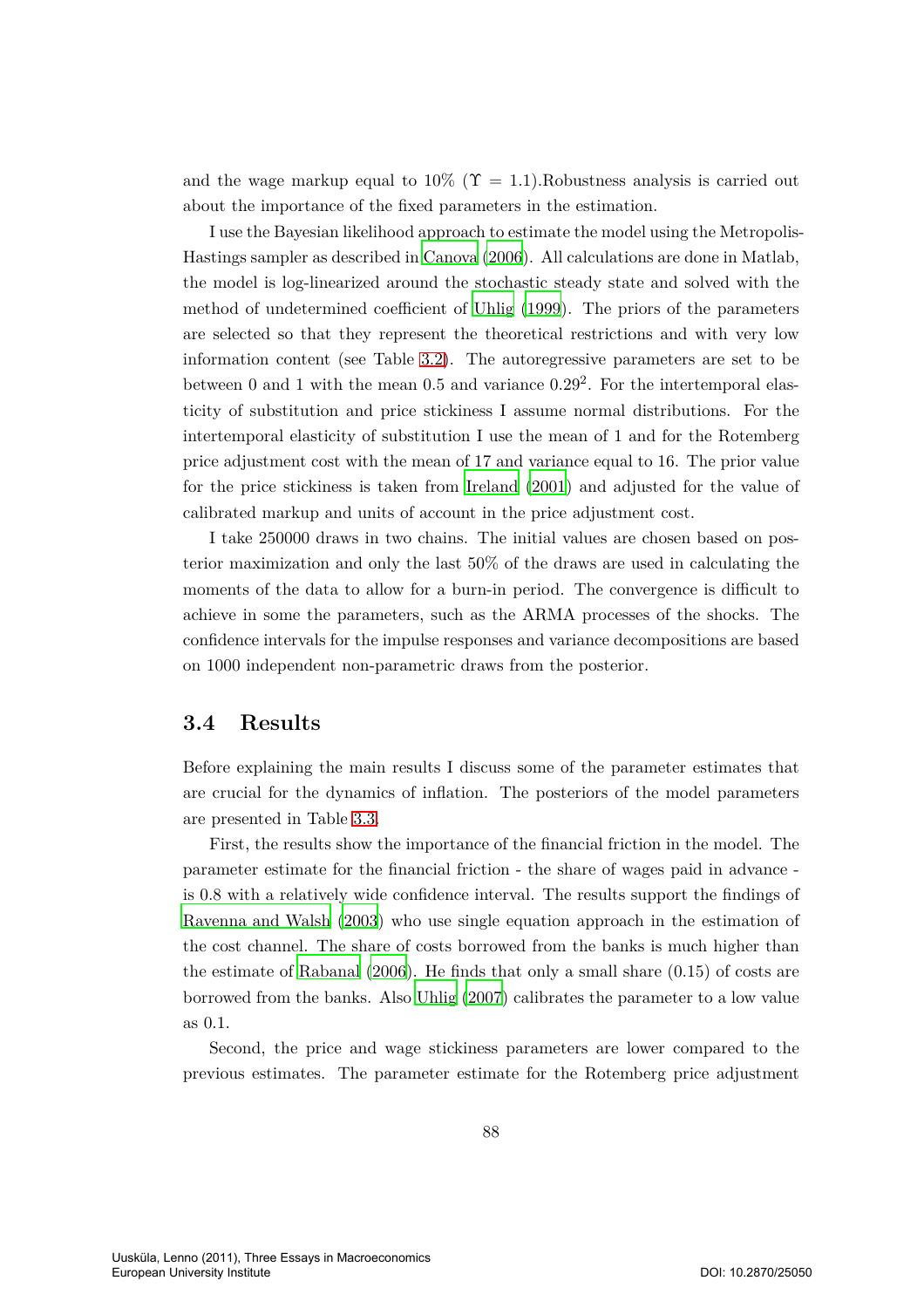cost is 11. The posterior is much lower than the prior value 17, the transformed value to make price adjustment cost comparable with the paper by [Ireland](#page-102-6) [\(2001](#page-102-6)) as discussed in the section on priors. The price stickiness parameter value cannot be directly translated to the Calvo probability of re-setting prices since the Phillips curve contains financial friction and the relative price.

The parameter estimate for the wage flexibility is very close to one (wage rigidity is close to zero), leaving very little importance for the wage stickiness. The parameters for the nominal rigidities are well identified and do not depend very strongly on the prior distribution as previously found by [Del Negro and Schorfheide](#page-102-7) [\(2008\)](#page-102-7).

Third, the Taylor weight on inflation is around 1*.*05 and the weight on marginal costs is zero, implying that the central bank is fully inflation targeting. Interest rate smoothing parameter is 0*.*73 implying sluggishness in the interest rate to react to inflation.

The intertemporal elasticity of substitution is 0*.*7. The autoregressive parameters of the shocks are strongly different from one with one exception, the autoregressive parameter for the wage cost-push shocks is close to one. This probably reflects the high persistence of the hours series but also difficulties in identifying the ARMA process of the shock. Therefore in the estimated model the wages are persistent because of the persistent wage costs. To al lthe other shocks wages react immediately. The entry cost shock is also described by an ARMA process. This might indicate some positive externalities in creating firms which are not explicitly modeled. The technology shock is approximately described by an AR process and the survival shock has only some autocorrelation.

In order to answer the question: what explains inflation dynamics, I look at variance decompositions and impulse response functions of the structural shock. The variance decomposition at the business cycle frequency is based on the counterfactual data generated by including one shock at the time. I use the Hodrick-Prescott filter with the smoothing parameter  $\lambda = 1600$  to remove long run trends, calculate variances and the share of the respective variance from the sum of the individual variances of the data that the five shocks produce. The results of the variance decomposition at the business cycle frequency are presented on Table [3.4.](#page-107-0) I present the forecast error variance decomposition (FEVD) results and the impulse response functions for the period of 20 quarters after the shock together with the 90% confidence intervals. The line in the middle is calculated at the medians of the parameter estimates.

First column of Table [3.4](#page-107-0) presents the benchmark results for the importance of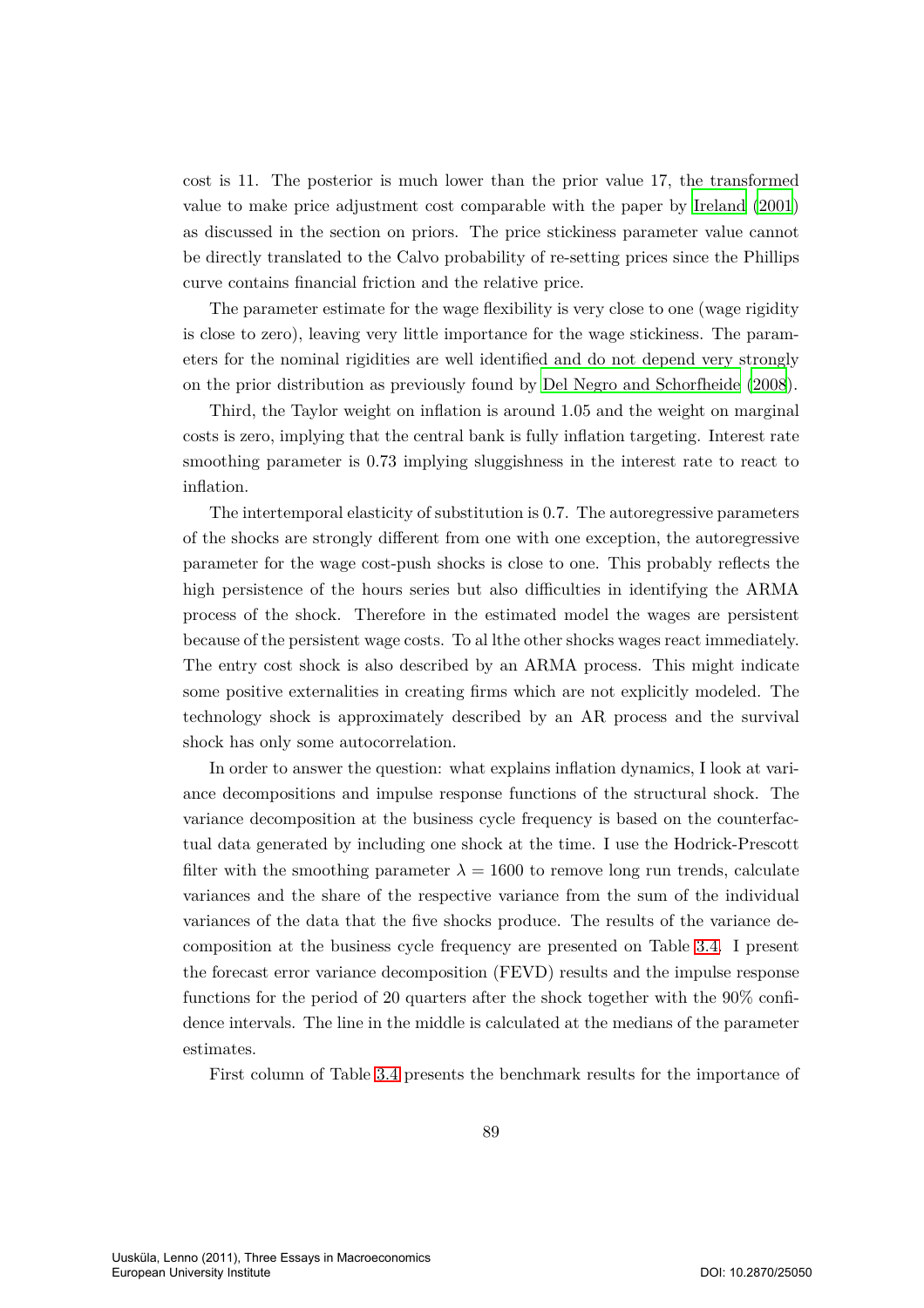the estimated 5 shocks in explaining the 5 data series that are matched in the estimation at the business cycle frequency. The shocks to the cost of entry explain around 67% of the variance in inflation at the business cycle frequency. The importance of the entry costs shocks in explaining inflation is also confirmed by the forecast error variance decomposition analysis. Figure [3.2](#page-108-0) presents the FEVD results for the entry cost shock. Variations in the cost of entry explain more than half of the variance in inflation during first five years after the shock.

The channel through which entry costs influence inflation is not trivial. A drop in the entry cost, which makes creation of firms more efficient brings a hump-shaped increase in the creation of firms and inflation. As it is good time to invest into creating new firms, demand for labor increases (see Figure [3.3\)](#page-109-0). In order to hire more people, firms pay higher wages the workers. The increase in production costs results in inflation. The central bank increases the interest rate, resulting the costs of production to increase even more. As the number of firms is going up only gradually, therefore it takes time before the increase in the creation of firms results in a higher number of firms in the economy. So markup decreases with a relatively long lag. But as the number of firms stays up for a period of time, the markups are low even when the hours worked and the creation of firms have converged back to the initial levels.

In the reaction to the shock the substitution away from consumption into creating new firms has only little effect, but consumption still drops after the initial shock. As the number of firms increases due to increased entry, consumption reaches back its initial level after 3 years. However this channel moderates the reaction of hours and wages, but does not undo the effect.

The firm survival shock explains around 6% of the variance of inflation at the business cycle frequency and 7-8% from the FEVDs (see Figure [3.4\)](#page-110-0). A drop in the stochastic death rate increases the number of firms and lowers inflation. A 1% increase in the number of firms brings inflation down by 0*.*05pp. at the time of the impact. There are two channels which lead to a drop in inflation. First, higher number of firms decreases the markup in the economy and lowers inflation. Second, an increase in the number of firms lowers the need to create new firms and labor demand drops leads to a drop in wages.

This effect of the number of firms to inflation can be compared the finding of [Cecioni \(2009](#page-102-8)). She looks at the effect of change in the number of firms on the inflation rate and concludes that the number of firms is an important factor determining inflation. She finds that a 10% increase in the number of firms brings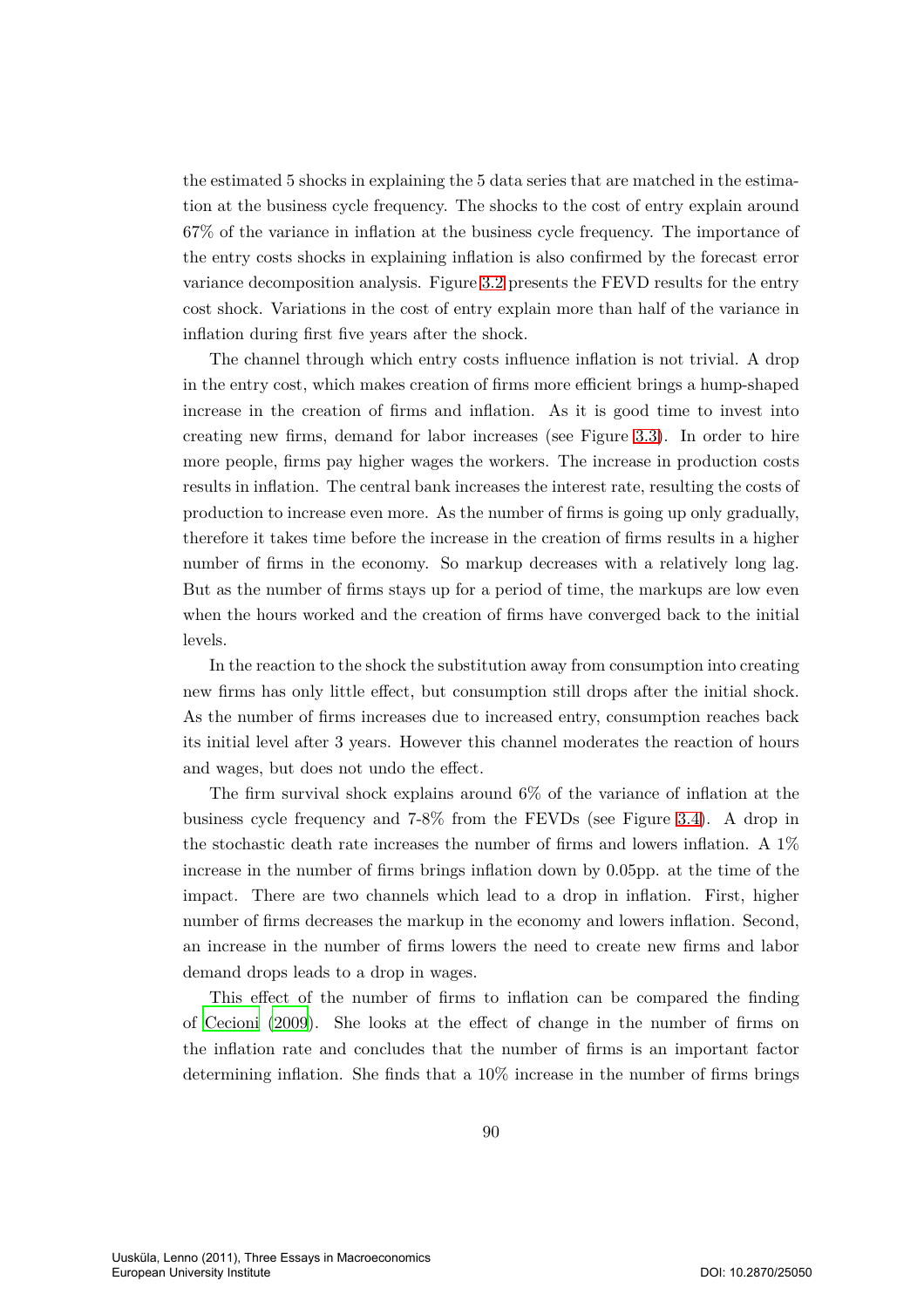inflation down by 1.4 pp. in the medium horizon. My results show that in case of costly creation of firms it is important to separate how the increase in the number of firms is achieved. If there are many new firms created, the increase in the number of firms can be even inflationary in the short run because of the increase in the costs of production.

Variations in the exogenous technology are the second most important shock in explaining inflation. The technology shocks explain around 18% of the variance in inflation at the business cycle frequency. Technology shock explain 15-20% of the volatility in inflation, with the impact increasing in time because of the persistence of the shock. The share of the technology in explaining inflation is higher than the estimates of [Smets and Wouters \(1998](#page-103-0)), who find that productivity can explain around 5% of the variance in inflation at all horizons. The estimated importance of the technology shock is much closer to the estimate of [Altig et al.](#page-102-3) [\(2005\)](#page-102-3) VAR evidence. Their estimated technology shocks explain around 16% of the variance at the business cycle frequency.

Cost-push shocks have little to say about inflation. In the FEVD the median effect reaches 10% five years after the shock (see Figure [3.7\)](#page-113-0) and 2.5% at the business cycle frequency. This stands in contrasts with the findings of [Smets and Wouters](#page-103-0) [\(1998\)](#page-103-0), who's results show that wage markup shocks explain 50% of the inflation 2.5 years after the shock. However similar to [Smets and Wouters](#page-103-0) [\(1998\)](#page-103-0) my results show that a higher share of variance explained in inflation by the cost-push shocks at lower frequencies.

Monetary shocks have only some effects on the inflation at the very short run (see Figure [3.5\)](#page-111-0). In spite of the low levels of nominal rigidities and the strong cost-channel, inflation drops after a contractionary monetary shock. The small real effects of monetary policy are often found in the full likelihood estimation of the DSGE models. In this paper zero effect on hours is included in the posterior of the impulse responses. There results are consistent with the agnostic identification approach results of [Uhlig](#page-103-8) [\(2005](#page-103-8)).

The second column in Table [3.4](#page-107-0) presents the variance decomposition for an estimation of the model where the parameter on the financial friction is calibrated very close to zero  $\xi = 0.01$ . The differences for the variance decomposition of inflation are quite small. The share of the variance explained by the entry cost shock is now 68%, up by one percentage point. The survival shock gains some explanatory power, the share of the variance explained increases from 6 to 11%. The increase comes mainly from the technology shocks, which now explain around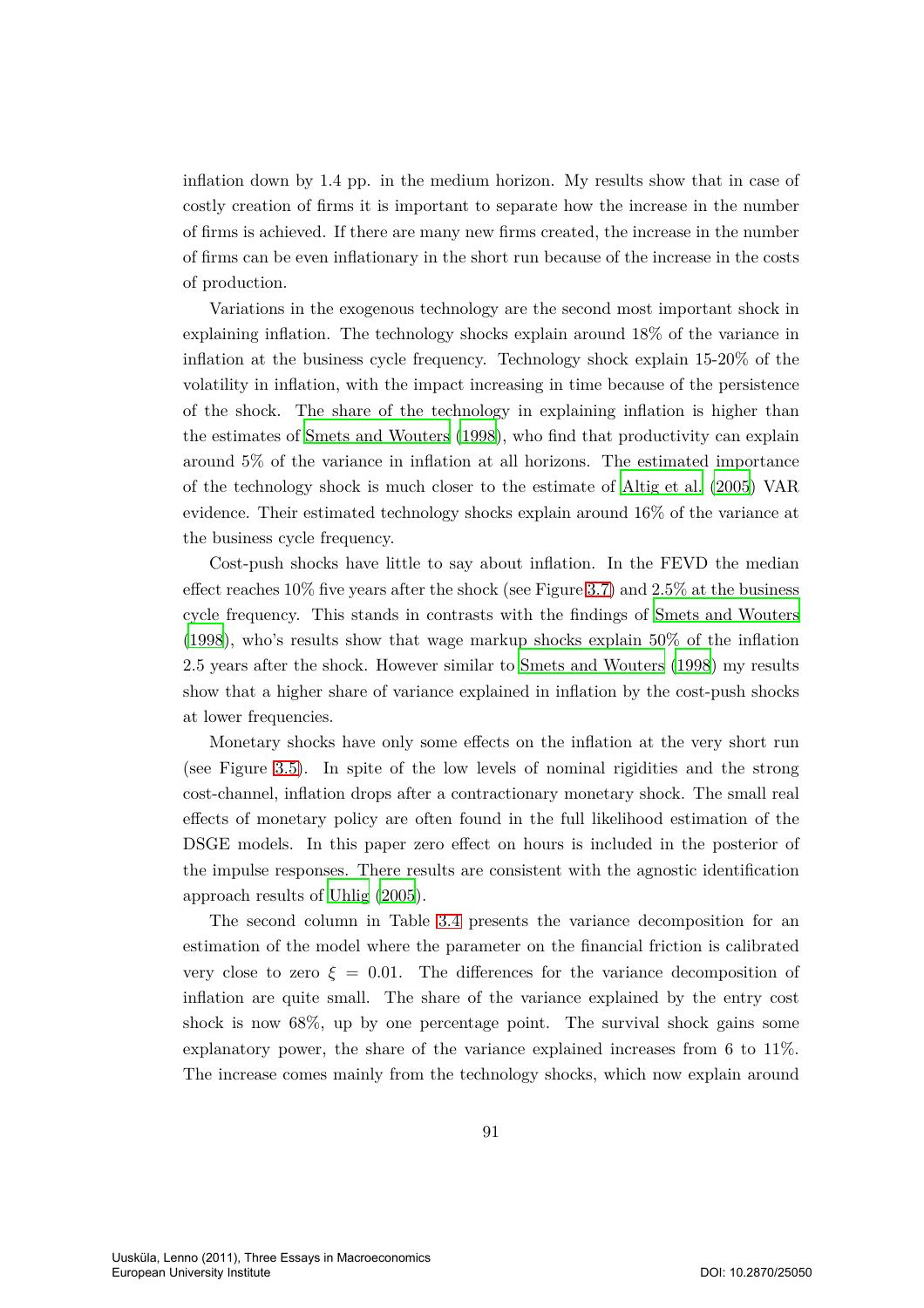13% of the variance. However the financial friction seems to matter for the relative importance of the real variables.

Entry cost and firm survival shocks explain now a much higher share in hours and consumption than before. In particular the financial friction is important in explaining the qualitative effects of monetary shocks that a monetary contraction decreases entry. In the benchmark model a drop in the interest rate leads to an increase in the creation of firms. This result is also supported by the VAR evidence (see for example [Bergin and Corsetti \(2005](#page-102-9)), [Lewis](#page-103-9) [\(2006\)](#page-103-9) or [Uuskula](#page-103-6) [\(2007\)](#page-103-6)). However in the model where the financial friction is set to zero, the number of firms decreases after an expansionary monetary shock. This is a common finding in the papers without a financial friction such as [Bilbiie et al.](#page-102-1) [\(2007\)](#page-102-1)). Therefore the financial friction is important for the real variables and has only limited impact on the relative variances of inflation. This result also confirms the finding of [Rabanal](#page-103-2) [\(2006](#page-103-2)) that the cost channel is not important for the inflation variance.

In order to understand the properties of the estimated model I have conducted a few robustness checks, mainly for the values of the calibrated parameters. One of the important parameters is the markup in the intermediate goods sector. [Cecioni](#page-102-8) [\(2009\)](#page-102-8) calibrates the value equal to around 6%, to a much lower value than in this paper. Differently [Bilbiie et al.](#page-102-1) [\(2007\)](#page-102-1) fix the value of markup at 35*.*71%, which is much higher compared to my benchmark results. When I fix the price markup to 10%, technology and wage cost-push shocks are less important and the stochastic rate of survival is more important (see the last column in Table [3.4\)](#page-107-0). When markup is equal to 35.71%, wage shocks have smaller and the entry costs shocks bigger role (third column in Table [3.4\)](#page-107-0).

Following [Uhlig \(2007](#page-103-3)), I allow the shock to the interest rate  $\epsilon_{t,i}$  to have an AR structure. The results however show that the value of autoregressive parameter is equal to zero. The posterior likelihood and variance decomposition results are not sensitive to the changes in the parameters on the share of cash goods, money left in the economy, and wage markup. A drop in the value of Frisch elasticity of labor supply to a level consistent with the microeconometric evidence (0*.*2) increases the importance of entry shocks on consumption and inflation and the magnifies the effect of wage cost-push shocks on hours.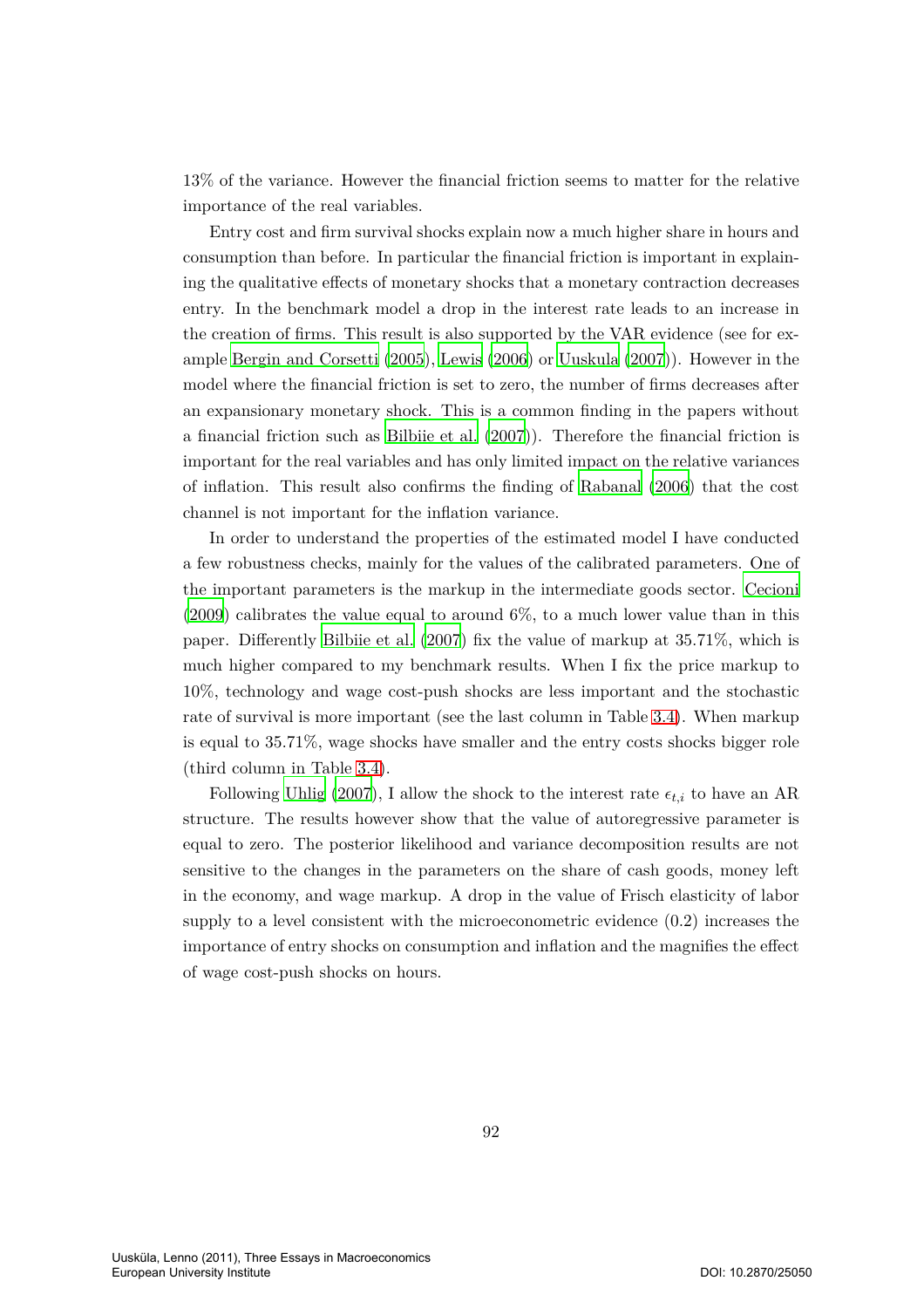# **3.5 Conclusions**

In this paper I augment a medium scale sticky wage and sticky price macroeconomic model with financial frictions and firm turnover and estimate it for the U.S. economy. My results show that the shocks to the cost of entry are important in explaining the variance of inflation over the business cycle. When creating firms is labor intensive, then a drop in the cost of entry leads to increase in the labor demand as many new firms are created. Increase labor demand results in higher marginal costs and inflation. As number of firms increases markups decrease and inflation starts to decrease. In this model financial frictions play only a minor role in explaining the dynamics of inflation.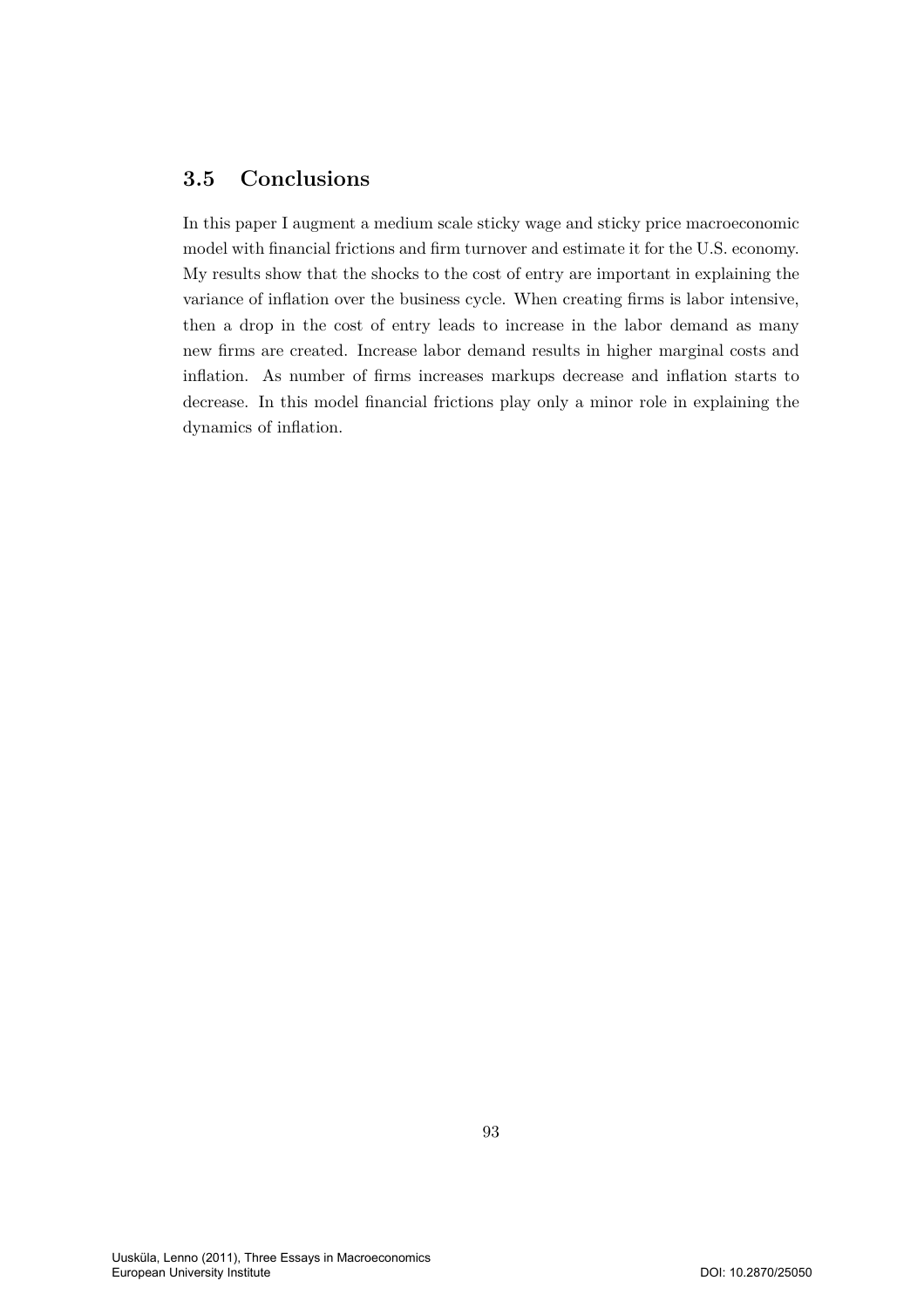# **Bibliography**

- <span id="page-102-3"></span>Altig, D., Christiano, L. J., Eichenbaum, M., and Linde, J. (2005). Firm-specific capital, nominal rigidities and the business cycle. *NBER working paper*, (11034):59.
- <span id="page-102-9"></span>Bergin, P. and Corsetti, G. (2005). Towards a theory of firm entry and stabilization policy. *NBER working paper*, (11821):37.
- <span id="page-102-0"></span>Bergin, P. and Corsetti, G. (2008). The extensive margin and monetary policy. *Journal of Monetary Economics*, 55(7):1222–1237.
- <span id="page-102-1"></span>Bilbiie, F. O., Ghironi, F., and Melitz, M. J. (2007). *NBER Macroeconomics Annual 2007*, chapter Monetary Policy and Business Cycles with Endogenous Product Variety.
- <span id="page-102-5"></span>Canova, F. (2006). *Methods for Applied Macroeconomic Research*. Princeton University Press.
- <span id="page-102-8"></span>Cecioni, M. (2009). Firm entry, competitive pressures and the u.s. inflation dynamics. *mimeo*, page 37.
- <span id="page-102-2"></span>Christiano, L. J., Eichenbaum, M., and Evans, C. L. (1997). Sticky price and limited participation models of money: A comparison. *European Economic Review*, 41(6):1201–1249.
- <span id="page-102-7"></span>Del Negro, M. and Schorfheide, F. (f2008). Forming priors for dsge models (and how it affects the assessment of nominal rigidities). *Journal of Monetary Economics*, 55(7):1191–1208.
- <span id="page-102-6"></span>Ireland, P. N. (2001). Sticky-price models of the business cycle: Specication and stability. *Journal of Monetary Economics*, 47:3–18.
- <span id="page-102-4"></span>Jacobson, T., Kindell, R., Lindé, J., and Roszbach, K. F. (2008). Firm default and aggregate fluctions. *CEPR working paper*, (7083).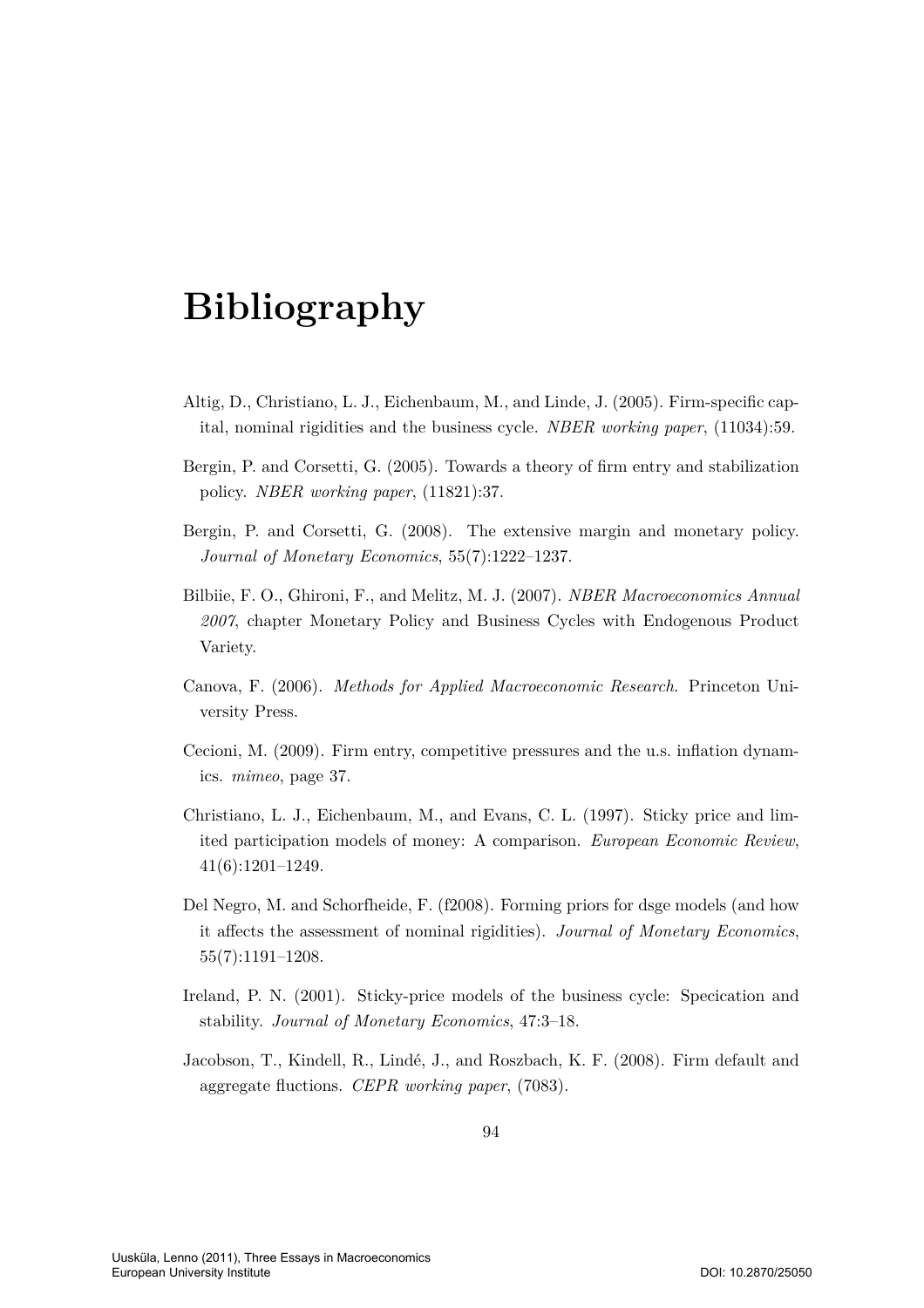- <span id="page-103-9"></span>Lewis, V. (2006). Macroeconomic fluctuations and firm entry: theory and evidence. *National Bank of Belgium, Working paper research*, (103):33.
- <span id="page-103-2"></span>Rabanal, P. (2006). Does inflation increase after a monetary policy tightening? answers based on an estimated dsge model. *Journal of Economic Dynamics and Control*, 31:906–937.
- <span id="page-103-1"></span>Ravenna, F. and Walsh, C. E. (2003). The cost channel in a new keynesian model: Evidence and implications. *mimeo*, page 29.
- <span id="page-103-4"></span>Rotemberg, J. (1982). Monopolsitic price adjustment and aggregate output. *Review of Economic studies*, 49:517–531.
- <span id="page-103-0"></span>Smets, F. and Wouters, R. (1998). Shocks and frictions in u.s. business cycles. a bayesian dsge approach. *NBER working paper*, (6632).
- <span id="page-103-7"></span>Uhlig, H. (1999). *Cumputational Methods for the Study of Dynamic Exonomies*, chapter A Toolkit for Analyzing Nonlinear Dynamic Stochastic Models Easily, pages 30–61. Oxford University Press.
- <span id="page-103-8"></span>Uhlig, H. (2005). What are the effects of monetary policy on output? results from an agnostic identification procedure. *Journal of Monetary Economics*, 52(2):381–419.
- <span id="page-103-3"></span>Uhlig, H. (2007). *International Dimensions of Monetary Policy (National Bureau of Economic Research Conference Report)*, chapter Monetary Policy in Europe vs. the US: What Explains the Difference?, pages 489 – 533. NBER, Inc.
- <span id="page-103-6"></span>Uuskula, L. (2007). Limited participation or sticky prices? new evidence from the firm entry and failures. *mimeo, EUI*.
- <span id="page-103-5"></span>Vilmi, L. (2009). The effects of firm entry and exit in macroeconomic fluctuations and monetary policy. *University of Oulu Department of Economics Working Papers*, (0904):30.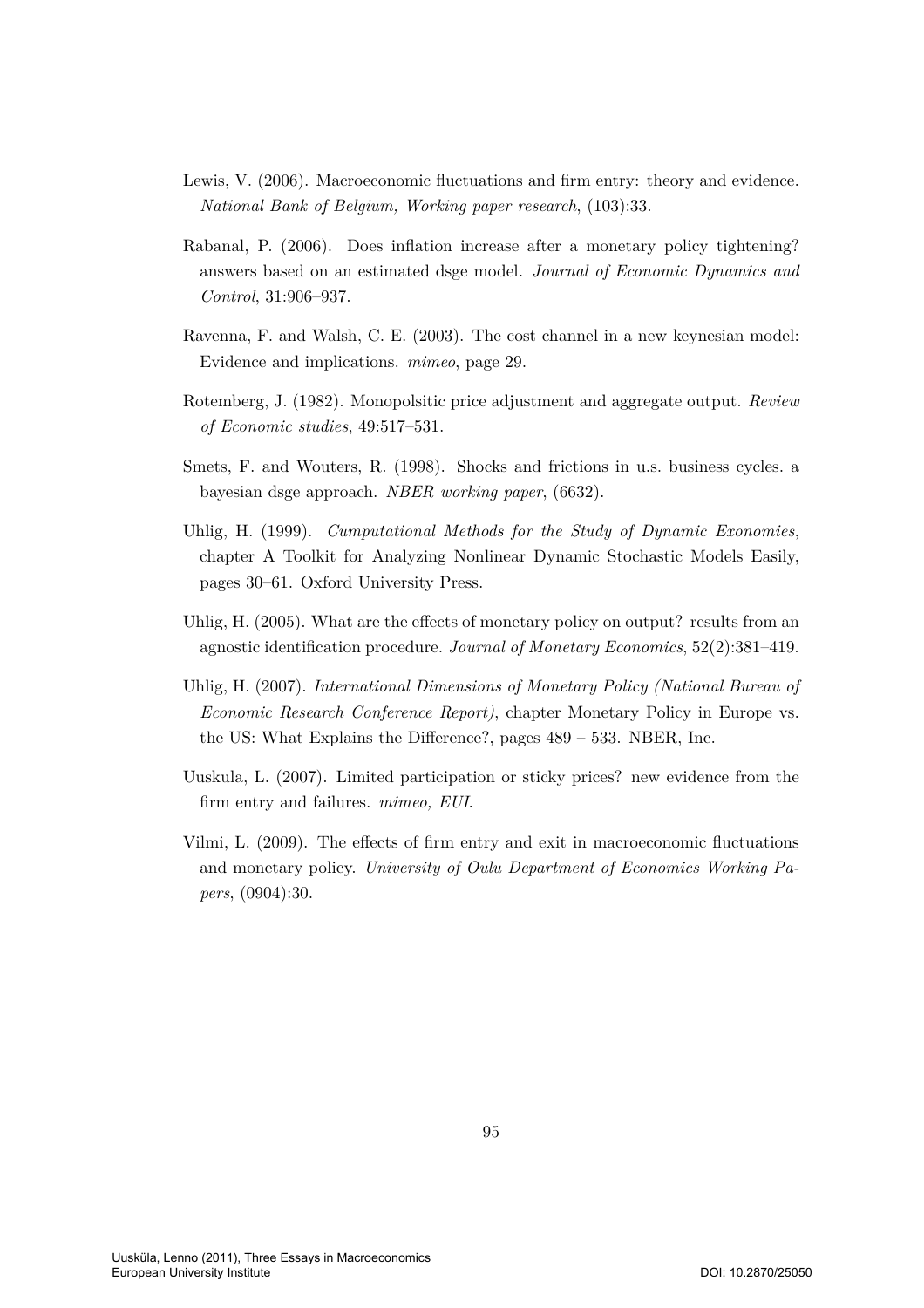<span id="page-104-0"></span>

Figure 3.1: Data used in the estimation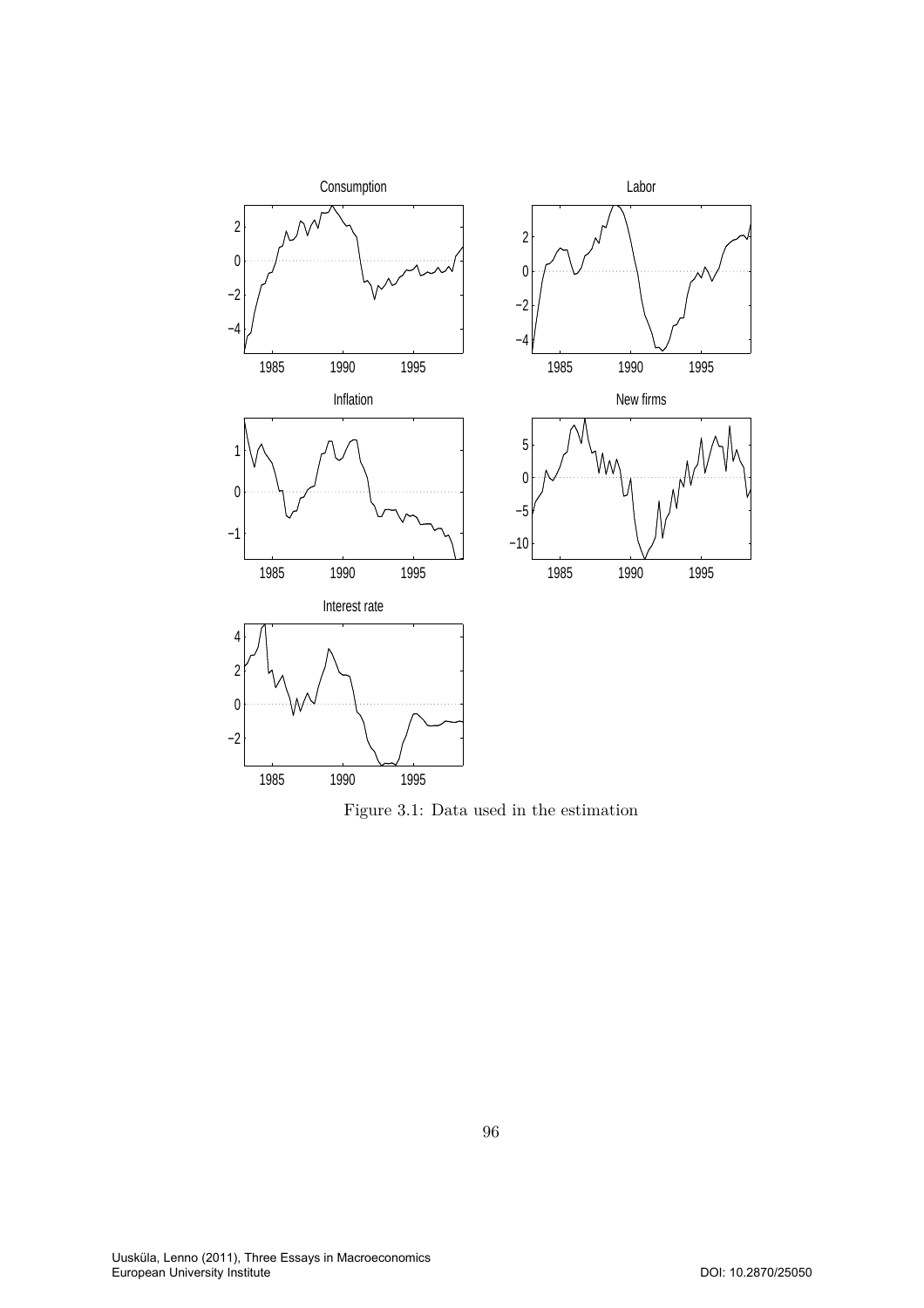Table 3.1: Calibrated parameters

<span id="page-105-0"></span>

| Name           | Value | <b>Notes</b>                                       |
|----------------|-------|----------------------------------------------------|
| $\beta$        | 0.99  | Discount factor, yearly interest rate of $4\%$     |
| $\pi$          | 1.005 | Steady state inflation, yearly $2\%$               |
| δ              | 0.025 | Share of firms closed each period, $10\%$ per year |
| N              | 1     | Number of firms, normalization                     |
| $\xi^{ent}$    |       | Implied by the model, given $N=1$                  |
| $\overline{A}$ |       | Matching $\bar{n} = \frac{1}{3}$                   |
| $\mu$          | 0.25  | Mark-up                                            |
| $\chi$         | 0.7   | Consumption habit                                  |
| $\kappa$       | 1     | Frisch elast. of labor supply                      |
| Υ              | 1.1   | Wage markup                                        |
| $\nu$          | 0.5   | Share of money left in the economy                 |
| η              | 0.5   | Share of cash on hand goods                        |

Table 3.2: Prior distribution of the estimated parameters

<span id="page-105-1"></span>

| Parameter         | Distribution | Mean    | Std. dev   | <b>Notes</b>                   |
|-------------------|--------------|---------|------------|--------------------------------|
| $\phi$            | normal       | 17      | 16         | Price stickiness               |
| $\sigma$          | normal       | 1       | 0.29       | Intertemporal elast. of subst. |
| ξ                 | beta         | 0.5     | $0.29^{2}$ | Share of wages paid in advance |
| $\omega$          | beta         | 0.5     | $0.29^{2}$ | Weight on target wage          |
| $\zeta_x$         | beta         | 0.5     | $0.29^{2}$ | Taylor weight on marginal cost |
| $\zeta_{\pi}$ -1  | beta         | 0.5     | $0.29^{2}$ | Taylor weight on inflation     |
| $\rho_{iL}$       | beta         | 0.5     | $0.29^{2}$ | Interest rate smoothing        |
| $\rho_w$          | beta         | 0.5     | $0.29^{2}$ | AR of labor supply shock       |
| $\rho_w^{ma}$     | beta         | 0.5     | $0.29^{2}$ | MA of labor supply shock       |
| $\rho_{ent}$      | beta         | 0.5     | $0.29^{2}$ | AR of entry cost shock         |
| $\rho_{ent}^{ma}$ | beta         | 0.5     | $0.29^{2}$ | MA of entry cost shock         |
| $\rho_{\gamma_L}$ | beta         | $0.5\,$ | $0.29^{2}$ | AR of technology shock         |
| $\rho_{surv}$     | beta         | 0.5     | $0.29^{2}$ | AR of survival shock           |
| $\sigma_i$        | inv. gamma   | 0.1     | $\infty$   | Std.dev. of mon.pol shock      |
| $\sigma_{ent}$    | inv. gamma   | 0.1     | $\infty$   | Std.dev. of entry cost shock   |
| $\sigma_{surv}$   | inv. gamma   | 0.1     | $\infty$   | Std.dev. of survival shock     |
| $\sigma_w$        | inv. gamma   | 0.1     | $\infty$   | Std.dev. of labor supply shock |
| $\sigma_{\gamma}$ | inv. gamma   | 0.1     | $\infty$   | Std.dev. of tech shock         |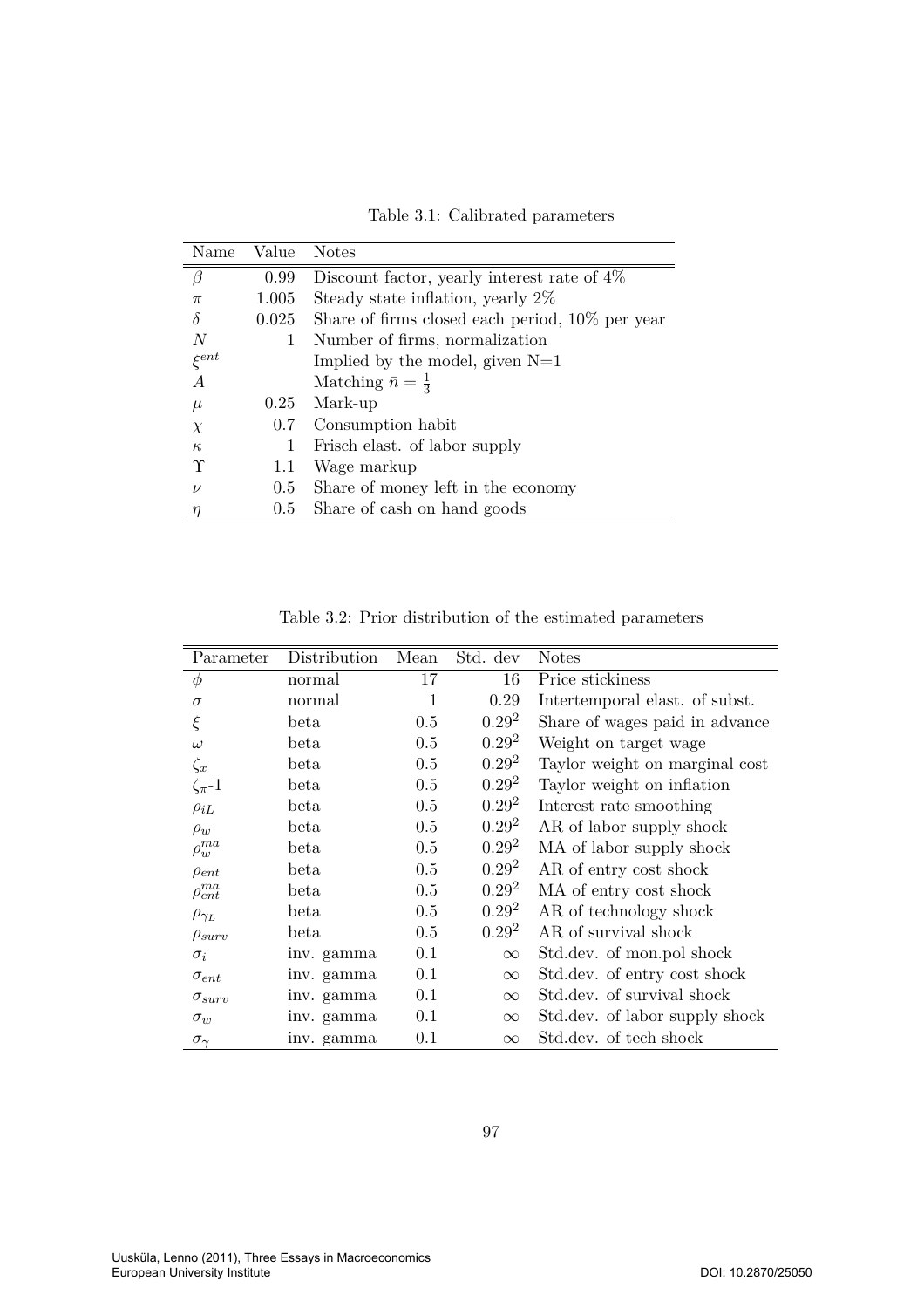<span id="page-106-0"></span>

|                   | Prior   |       | Posterior moments |       |          |  |
|-------------------|---------|-------|-------------------|-------|----------|--|
| Parameter         | Mean    | Mean  | Median            | $5\%$ | 95%      |  |
| $\phi$            | 17      | 11.11 | 10.97             | 7.45  | 15.24    |  |
| $\sigma$          | 1       | 0.73  | 0.69              | 0.64  | 0.84     |  |
| $\xi$             | 0.5     | 0.81  | 0.83              | 0.59  | 0.98     |  |
| $\omega$          | 0.5     | 0.98  | 0.98              | 0.95  | 1.00     |  |
| $\zeta_x$         | 0.5     | 0.00  | 0.00              | 0.00  | 0.00     |  |
| $\zeta_\pi-1$     | 0.5     | 0.05  | 0.05              | 0.03  | 0.08     |  |
| $\rho_{iL}$       | $0.5\,$ | 0.73  | 0.73              | 0.70  | 0.77     |  |
| $\rho_w$          | 0.5     | 1.00  | 1.00              | 0.99  | 1.00     |  |
| $\rho_w^{ma}$     | 0.5     | 0.09  | 0.06              | 0.04  | 0.17     |  |
| $\rho_{ent}$      | $0.5\,$ | 0.62  | 0.57              | 0.44  | 0.90     |  |
| $\rho_{ent}^{ma}$ | 0.5     | 0.86  | 0.91              | 0.64  | 0.95     |  |
| $\rho_{\gamma_L}$ | 0.5     | 0.94  | 0.95              | 0.90  | 0.98     |  |
| $\rho_{surv}$     | 0.5     | 0.13  | 0.12              | 0.10  | 0.18     |  |
| $\sigma_i$        | 0.1     | 0.84  | 0.85              | 0.71  | 0.95     |  |
| $\sigma_{ent}$    | 0.1     | 1.03  | 0.99              | 0.89  | 1.24     |  |
| $\sigma_{surv}$   | 0.1     | 1.83  | 1.82              | 1.58  | 2.06     |  |
| $\sigma_w$        | $0.1\,$ | 1.68  | 1.64              | 1.53  | 1.97     |  |
| $\sigma_{\gamma}$ | 0.1     | 0.60  | 0.61              | 0.52  | $0.67\,$ |  |

Table 3.3: Posterior distribution of the estimated parameters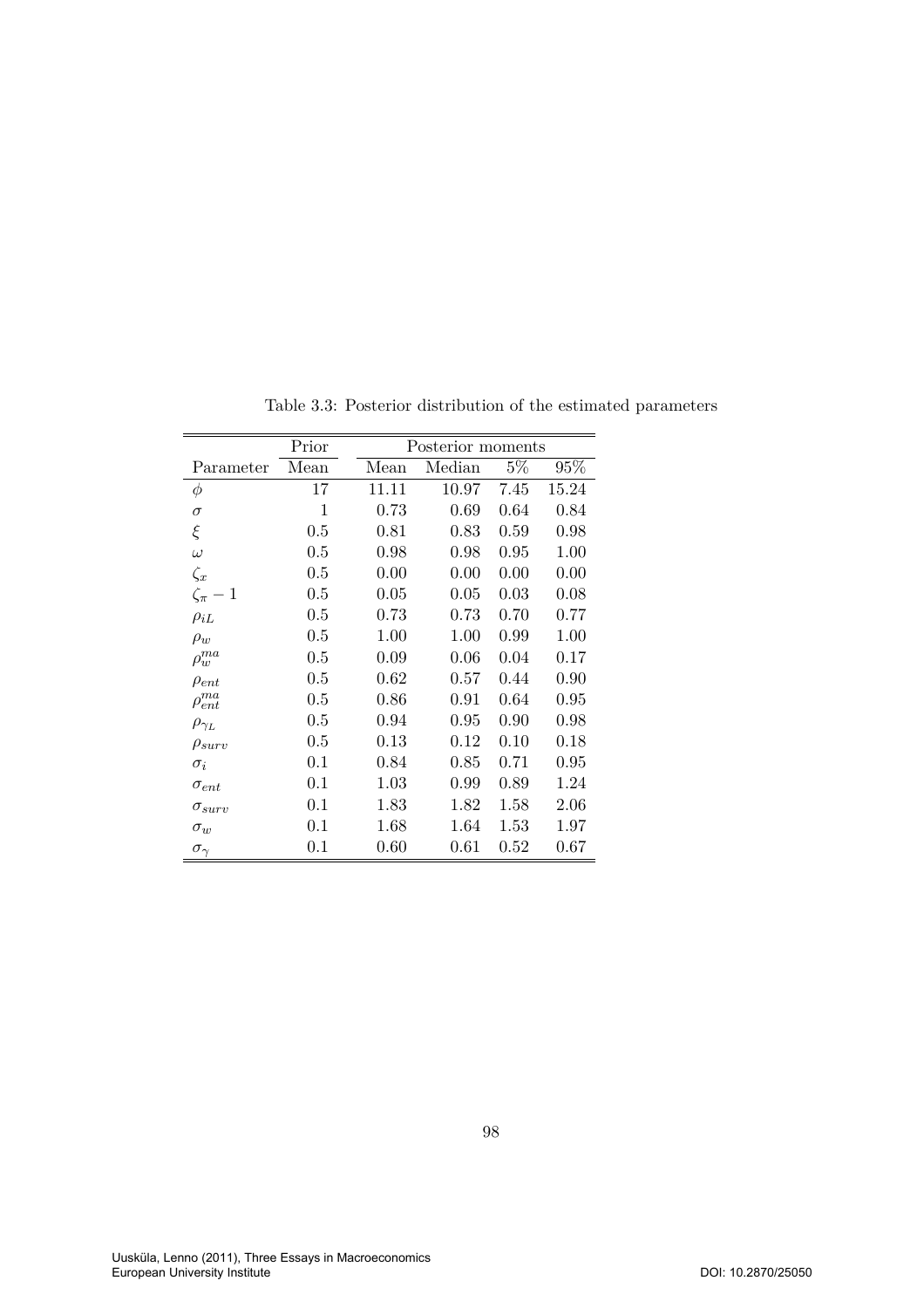<span id="page-107-0"></span>

|               | Benchmark | No fin frict | markup 0.3571 | Markup 0.1 |
|---------------|-----------|--------------|---------------|------------|
| Entry         |           |              |               |            |
| consumption   | 14.28     | 14.57        | 14.1          | 8.64       |
| hours         | 24.19     | 46.71        | 37.89         | 27.45      |
| inflaton      | 67.46     | 68.50        | 70.25         | 68.56      |
| entry         | 37.40     | 50.66        | 44.98         | 36.84      |
| interest rate | 49.46     | 54.71        | 49.03         | 67.82      |
| Survival      |           |              |               |            |
| consumption   | 26.16     | 46.50        | 38.42         | 42.90      |
| hours         | 2.39      | 8.98         | 3.46          | 17.28      |
| inflaton      | 6.10      | 10.81        | 5.26          | 24.78      |
| entry         | 9.04      | 17.98        | 9.71          | 45.04      |
| interest rate | 4.32      | 9.50         | 4.05          | 24.73      |
| Wage cost     |           |              |               |            |
| consumption   | 48.00     | 28.16        | 33.96         | 33.26      |
| hours         | 63.46     | 40.38        | 50.61         | 49.31      |
| inflaton      | 2.58      | 2.25         | 1.15          | 1.02       |
| entry         | 21.18     | 11.52        | 15.03         | 10.07      |
| interest rate | 2.12      | 1.76         | 0.85          | 0.97       |
| Technology    |           |              |               |            |
| consumption   | 11.02     | 10.30        | 13.07         | 11.96      |
| hours         | 9.92      | 3.67         | 7.93          | 5.78       |
| inflaton      | 17.82     | 13.07        | 17.11         | 1.82       |
| entry         | 32.22     | 19.82        | 30.25         | 6.77       |
| interest rate | 14.35     | 10.71        | 13.04         | 1.60       |
| Monetary      |           |              |               |            |
| consumption   | 0.54      | 0.47         | 0.46          | 3.23       |
| hours         | 0.04      | 0.25         | 0.12          | 0.18       |
| inflaton      | 6.04      | 5.37         | 6.22          | 3.83       |
| entry         | 0.16      | 0.03         | 0.03          | 1.28       |
| interest rate | 29.74     | 23.31        | 33.02         | 4.88       |

Table 3.4: In sample variance decompositions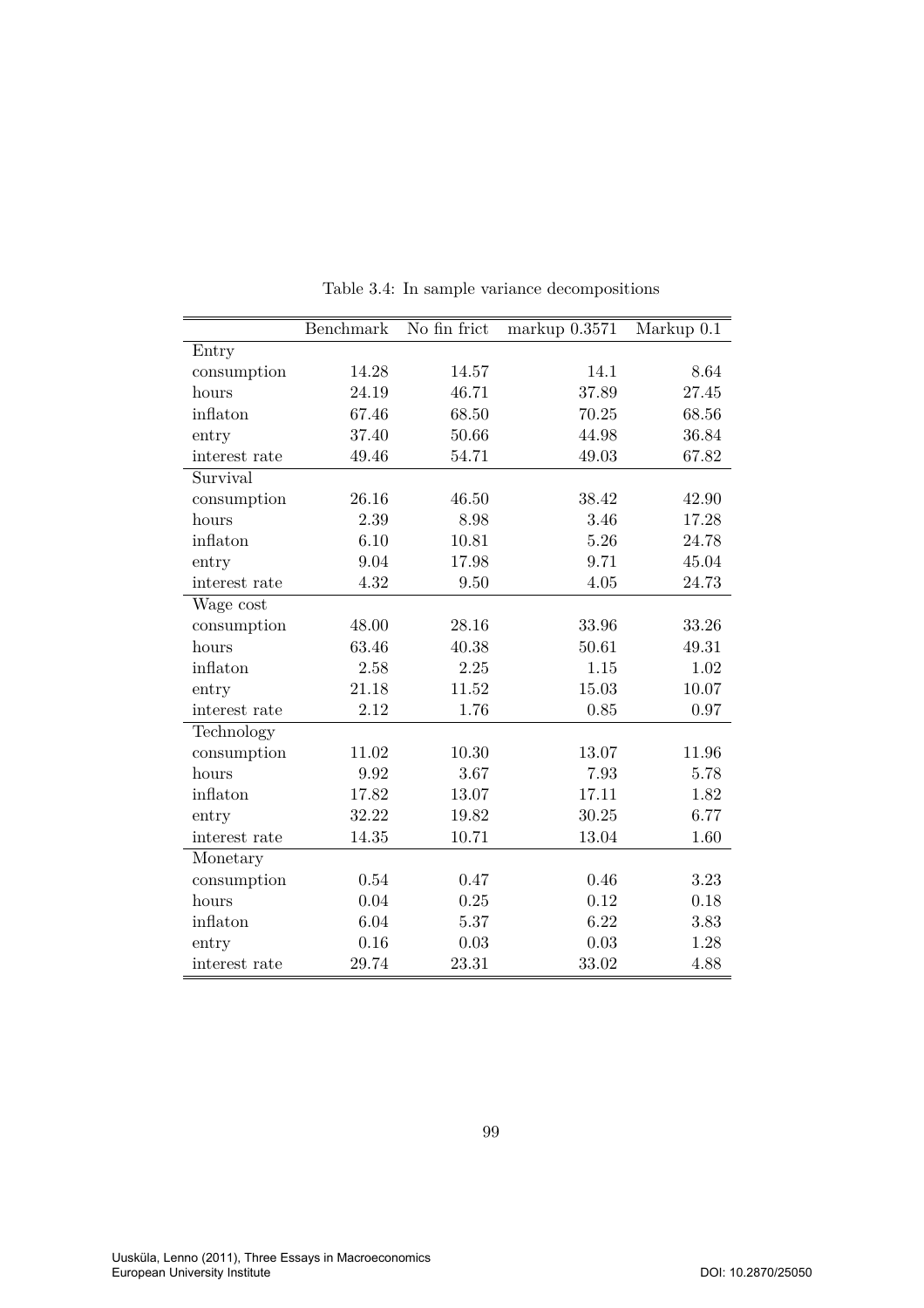

Figure 3.2: Forecast error variance decomposition, Entry cost shock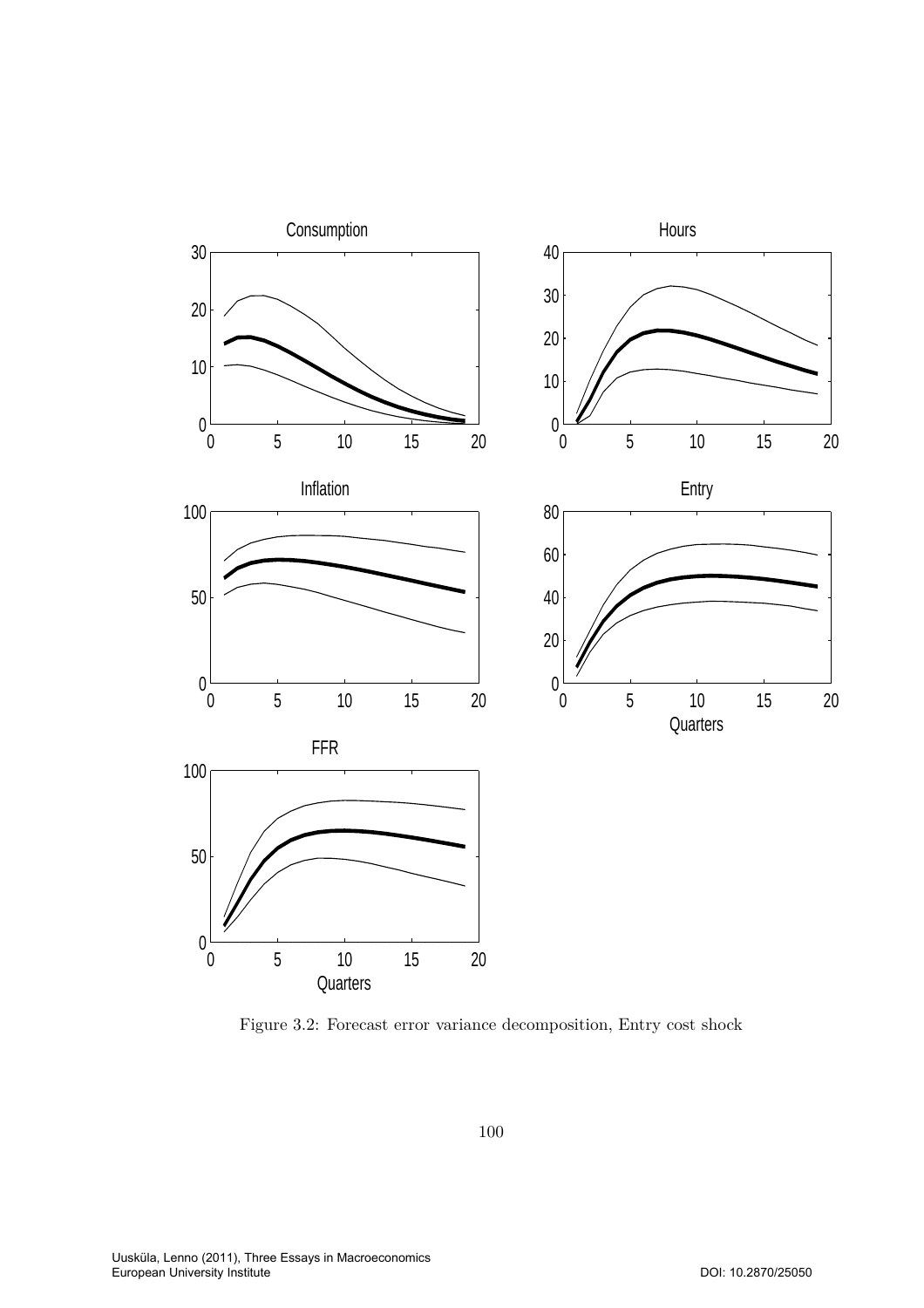

Figure 3.3: Impulse response functions, Entry cost shock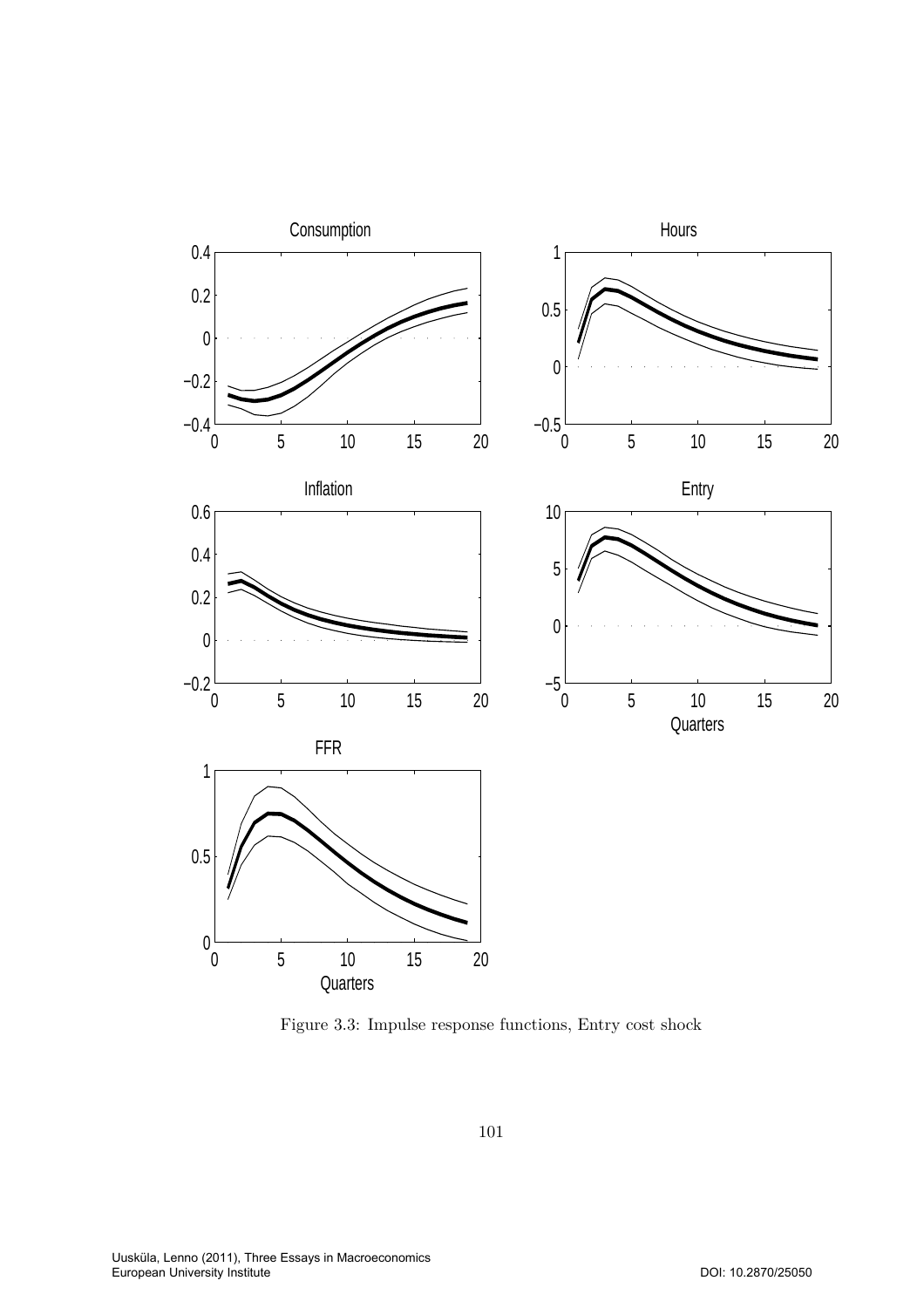

Figure 3.4: Forecast error variance decomposition, Firm survival shock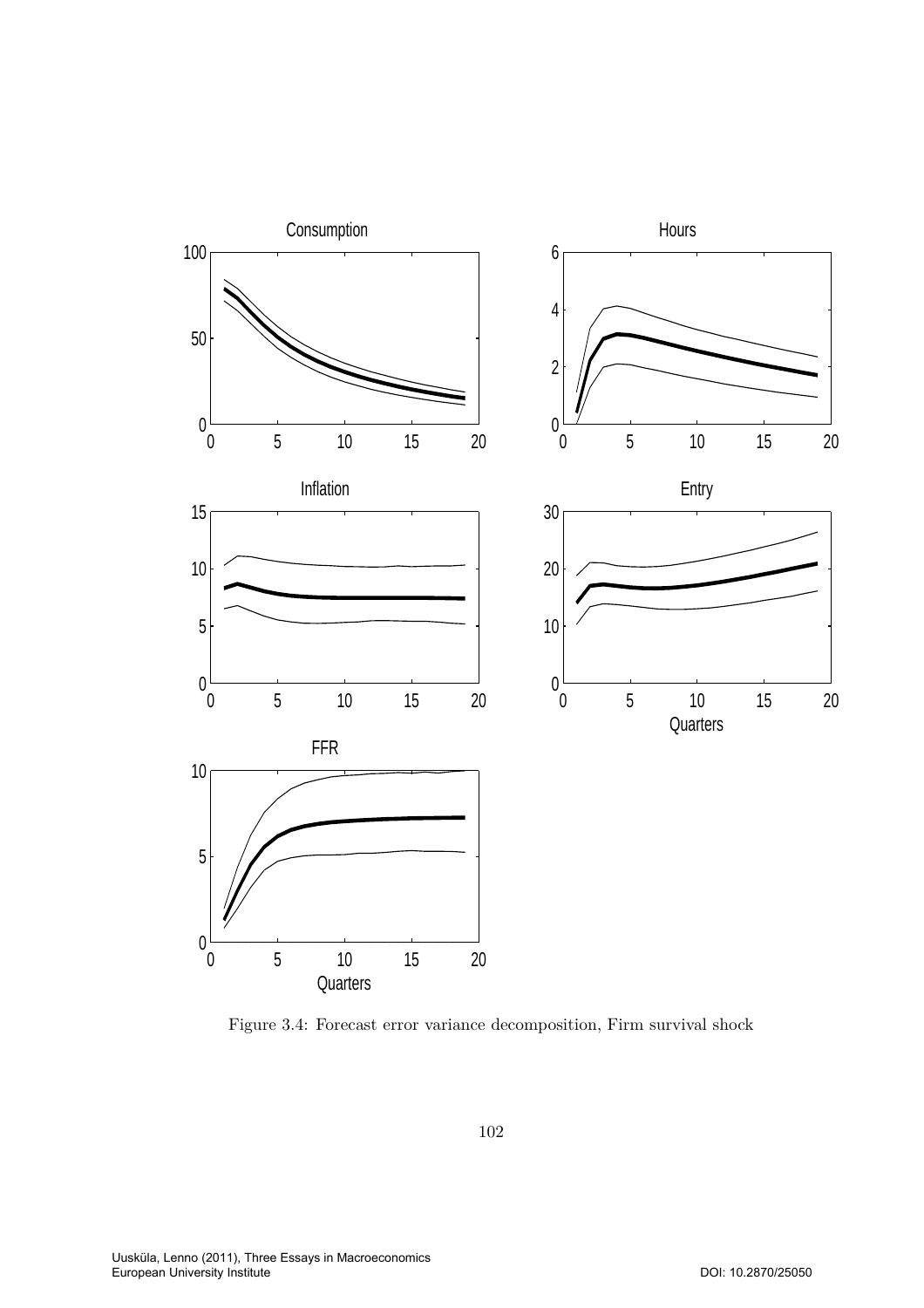

Figure 3.5: Forecast error variance decomposition, Monetary shock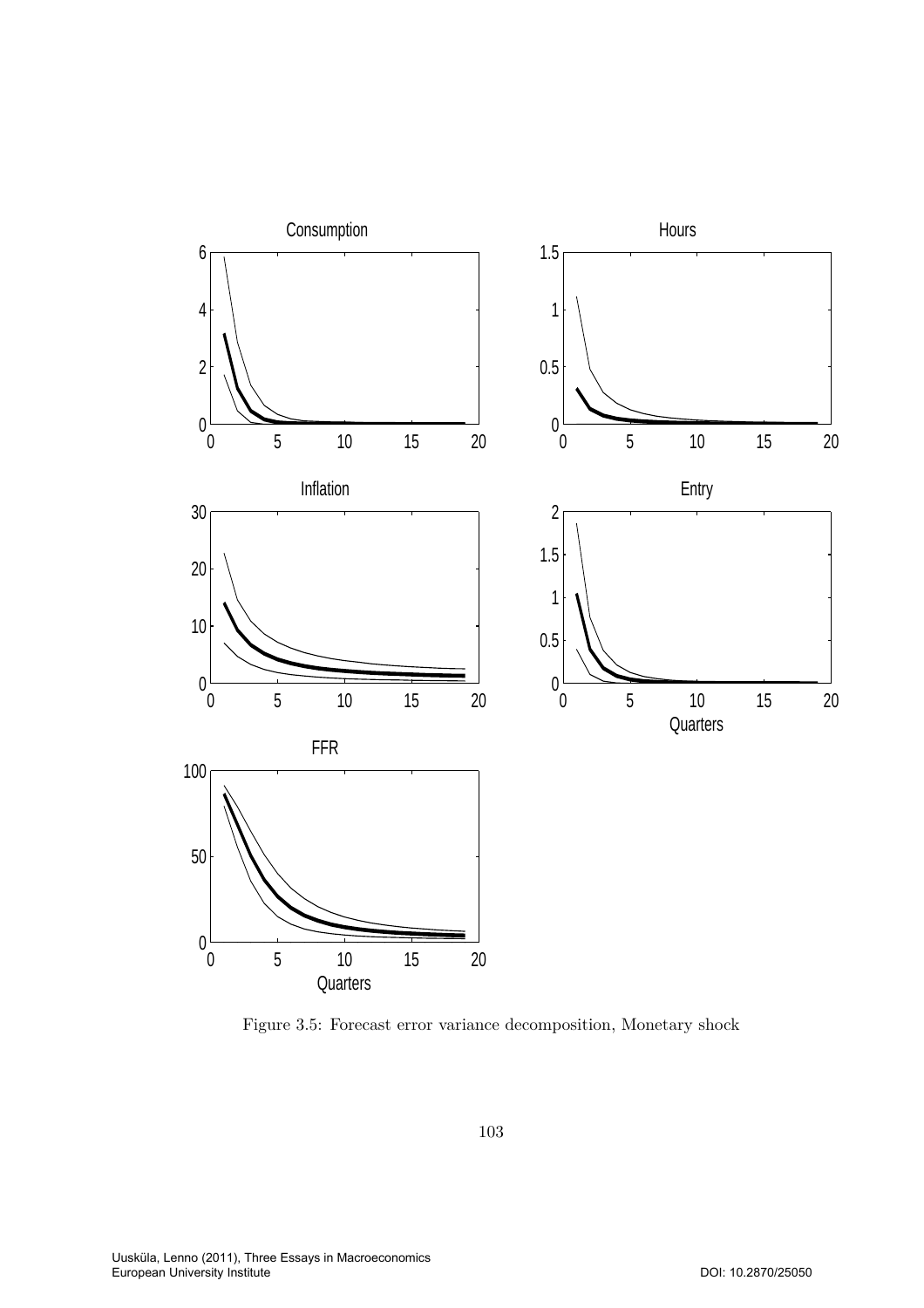

Figure 3.6: Forecast error variance decomposition, Technology shock